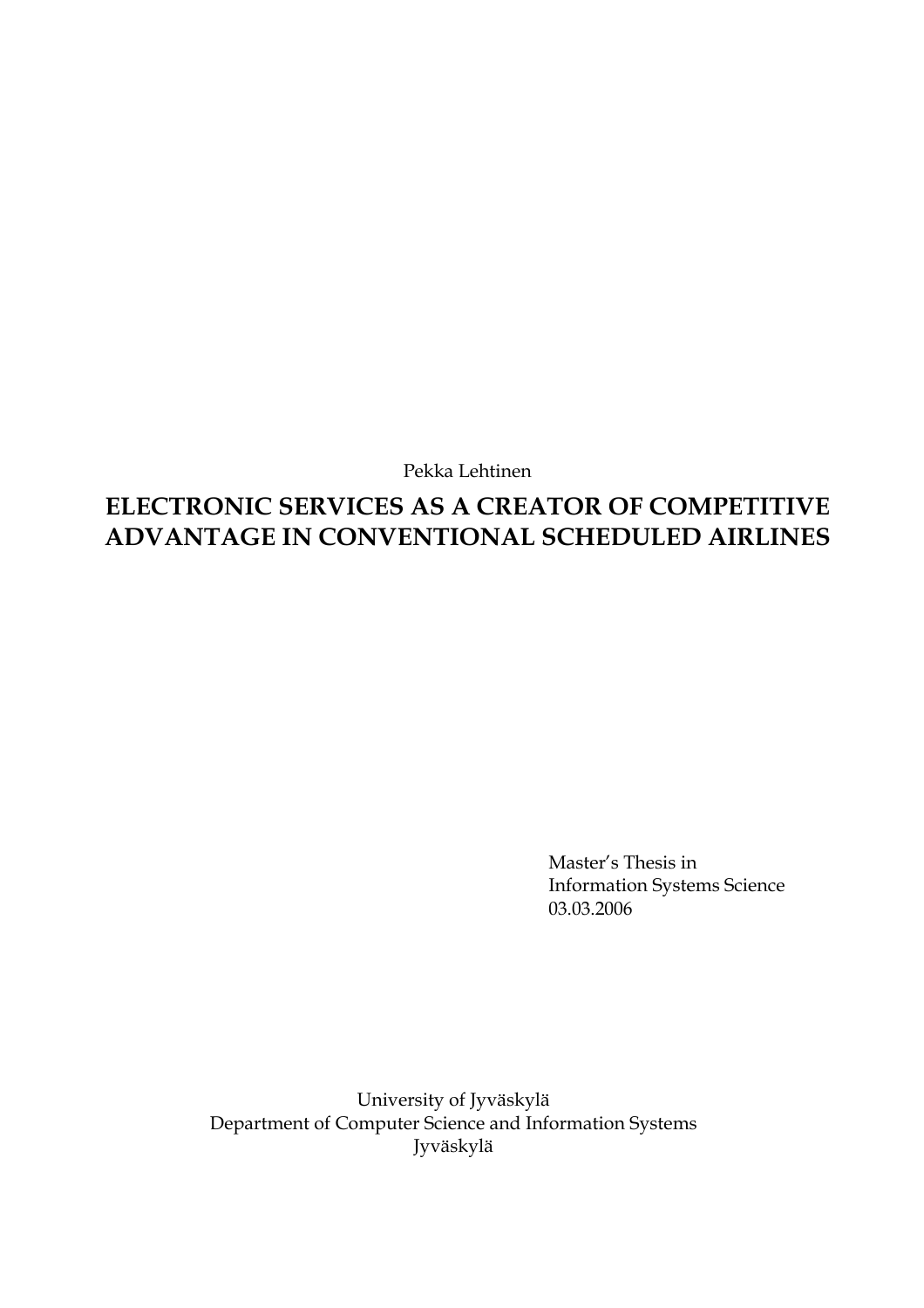### **ABSTRACT**

Lehtinen, Pekka Tuomas

Electronic Services as a Creator of Competitive Advantage in Conventional

Scheduled Airlines / Pekka Lehtinen

Jyväskylä: University of Jyväskylä, 2006

105 p.

Master's thesis in information systems science

Electronic services have not yet been studied from the airline industry's point of view at all. This research starts to study this subject by studying how a conventional scheduled airline can achieve competitive advantage by providing electronic services for its passengers. This is done by following a constructive approach. In the beginning of the research, some general knowledge is acquired by analyzing electronic services of 13 airlines. This is followed by a literature review after which the airline electronic service model is created. Finally, the model is validated by interviewing three airline electronic business specialists.

The valid model describes the important components of an electronic service provision. The important background factors are an airline's strategy, ebusiness models, customer relationship management and network partners. In addition to this, several features of electronic services are validated. It is also confirmed that passengers' expectations and adoption should be important issues when providing electronic services. The special needs of different passenger groups should also be taken into account as well. The main role of electronic services is to support the actual travel process of a passenger.

As a result, this research reveals that an airline can reduce costs, can create switching costs and lock-in, and further, can create competitive advantage by providing electronic services for its passengers. This requires, however, taking all above mentioned issues into account.

KEYWORDS: airline, electronic service, competitive advantage, value creation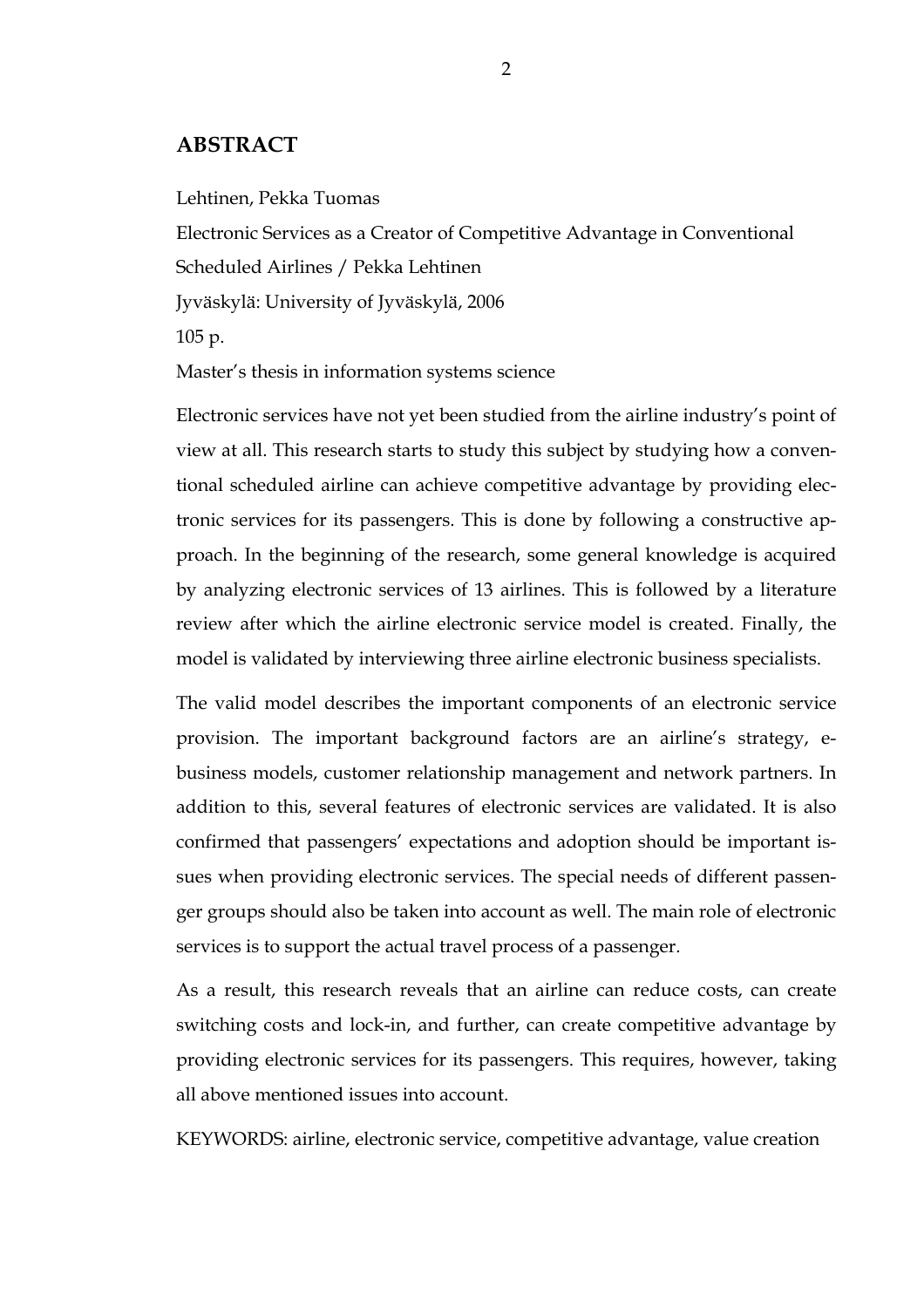# **TIIVISTELMÄ**

Lehtinen, Pekka Tuomas

Sähköiset palvelut kilpailuedun luojana perinteisissä reittiliikennettä harjoitta-

vissa lentoyhtiöissä / Pekka Lehtinen

Jyväskylä: Jyväskylän yliopisto, 2006

105 p.

Tietojärjestelmätieteen pro gradu –tutkielma

Sähköisiä palveluita ei ole tutkittu lentoyhtiötoimialan näkökulmasta vielä lainkaan. Tämä tutkimus pyrkii käynnistämään kyseisen alueen tutkimuksen tavoitteenaan selvittää kuinka perinteinen reittiliikennettä harjoittava lentoyhtiö pystyy saavuttamaan kilpailuetua tarjoamalla sähköisiä palveluita matkustajilleen. Konstruktiivista tutkimusotetta seuraten tämä tutkimus kartoittaa aluksi 13 lentoyhtiön olemassa olevat sähköiset palvelut, tutustuu tämän jälkeen kirjallisuuteen ja luo lopuksi lentoyhtiöiden sähköisten palveluiden mallin. Lopuksi malli validoidaan haastattelemalla kolmea lentoyhtiön sähköisen liiketoiminnan asiantuntijaa.

Luotu malli kuvaa sähköisten palveluiden tarjoamiseen liittyvät tärkeät komponentit. Merkittäviksi taustatekijöiksi havaitaan lentoyhtiön strategia, sähköisen liiketoiminnan liiketoimintamallit, asiakkuuden hallinta ja verkostokumppanit. Itse sähköisistä palveluista havaitaan useita tärkeitä piirteitä. Matkustajien odotukset ja heidän kykynsä omaksua sähköisten palveluiden käyttö todetaan merkittäväksi tekijäksi. Tämän lisäksi erilaisten matkustajaryhmien tarpeiden huomiointi havaitaan tärkeäksi. Sähköisten palveluiden keskeisimmäksi tarkoitukseksi todetaan matkustajan matkustusprosessin tukeminen.

Tuloksena tutkimus toteaa, että tarjoamalla sähköisiä palveluita matkustajilleen lentoyhtiö pystyy vähentämään kustannuksia sekä luomaan vaihtokustannuksia ja lukitusta saavuttaen näin kilpailuetua.

AVAINSANAT: lentoyhtiö, sähköinen palvelu, kilpailuetu, arvon muodostus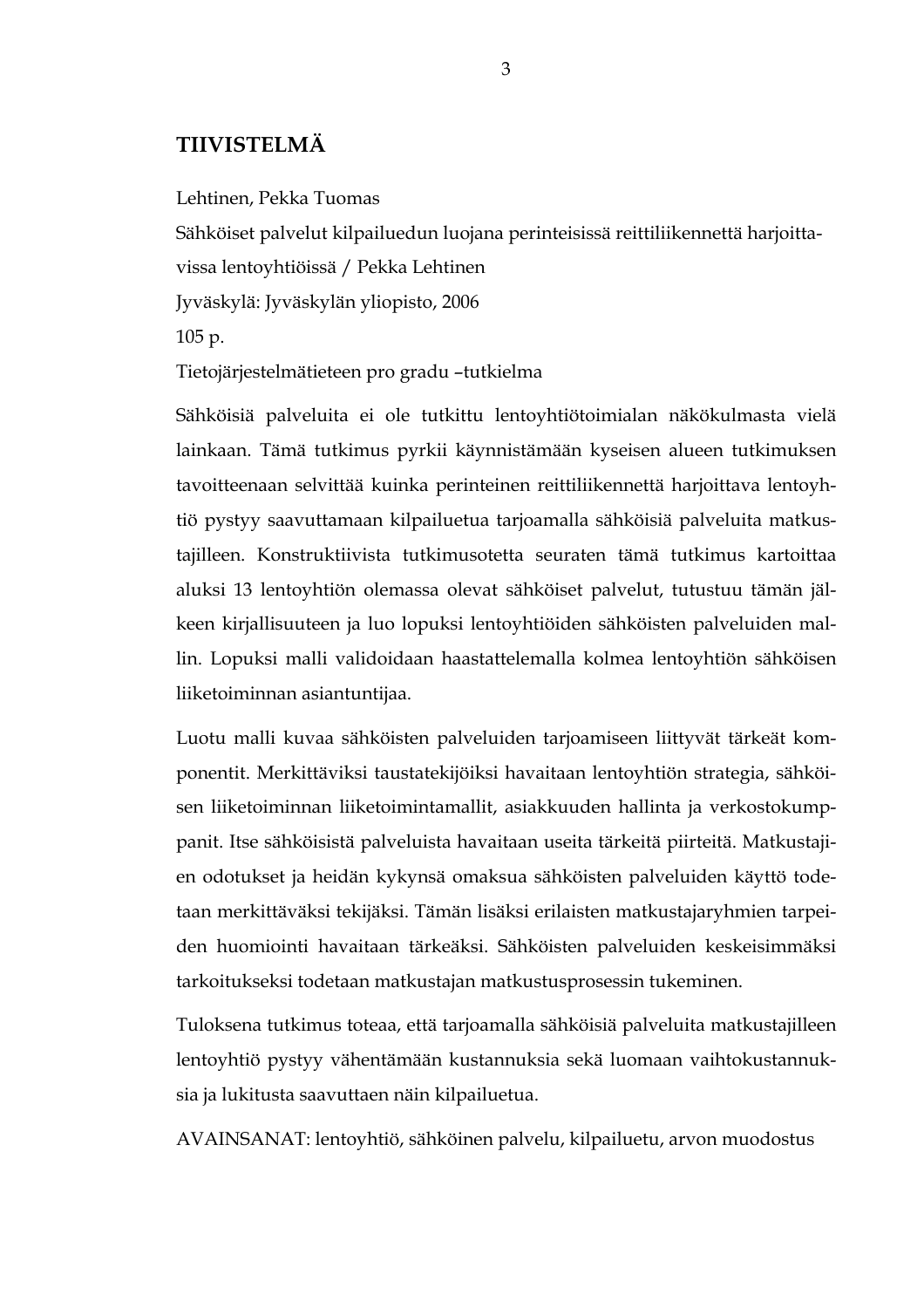| 4 ELECTRONIC SERVICES CURRENTLY OFFERED BY CONVENTIONAL |  |
|---------------------------------------------------------|--|
|                                                         |  |
|                                                         |  |
|                                                         |  |
|                                                         |  |
|                                                         |  |
|                                                         |  |
|                                                         |  |
|                                                         |  |
|                                                         |  |
|                                                         |  |
|                                                         |  |
|                                                         |  |
|                                                         |  |
|                                                         |  |
|                                                         |  |
|                                                         |  |
|                                                         |  |
|                                                         |  |
|                                                         |  |
|                                                         |  |
|                                                         |  |
|                                                         |  |
|                                                         |  |
|                                                         |  |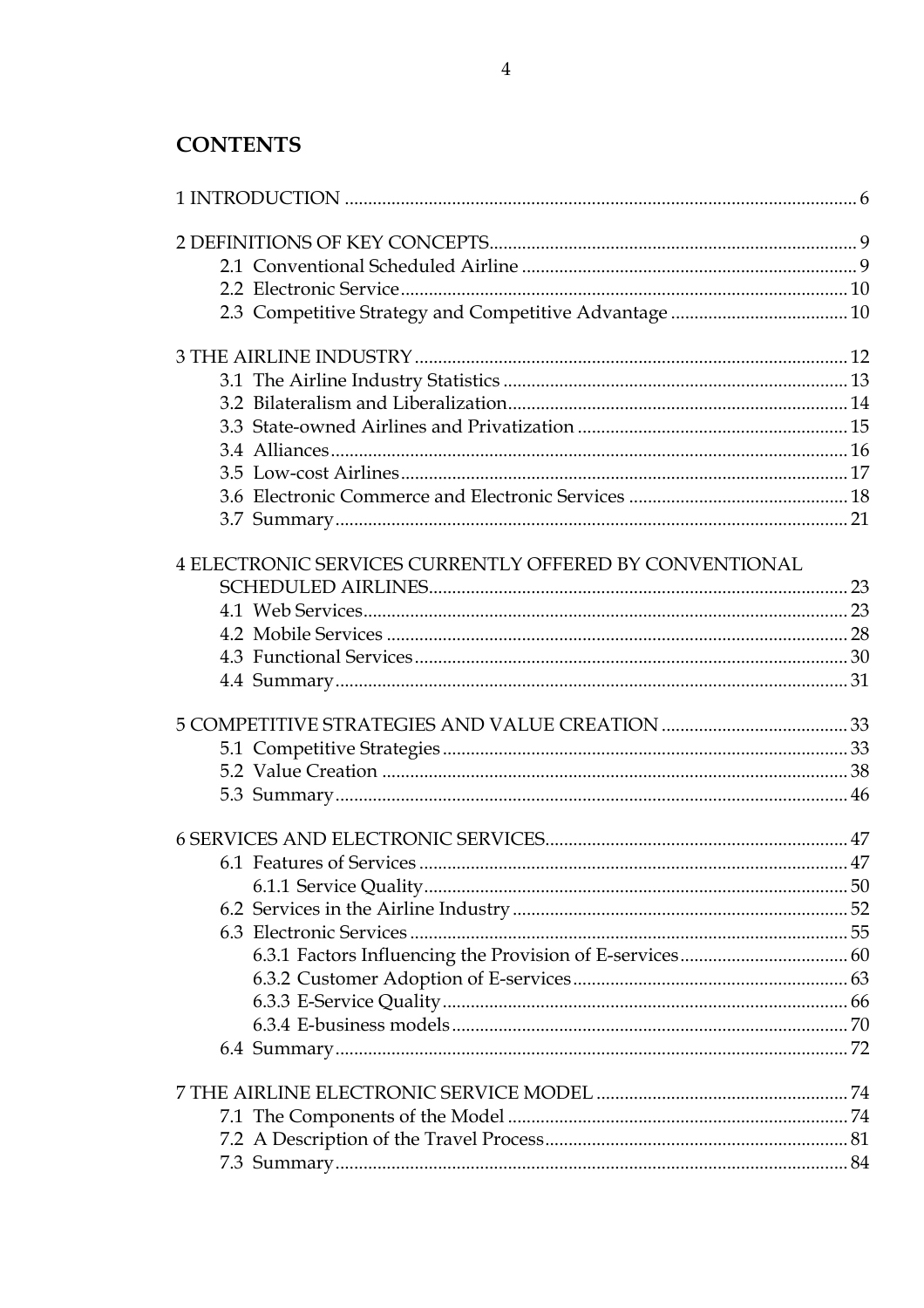# FIGURES

| FIGURE 1. Long term operating profitability of the airline industry as a percent- |  |
|-----------------------------------------------------------------------------------|--|
|                                                                                   |  |
|                                                                                   |  |
| FIGURE 4. The networking of a company through vertical and horizontal rela-       |  |
|                                                                                   |  |
|                                                                                   |  |
|                                                                                   |  |
|                                                                                   |  |

# TABLES

| TABLE 1. Electronic services currently offered by conventional scheduled air- |  |
|-------------------------------------------------------------------------------|--|
|                                                                               |  |
|                                                                               |  |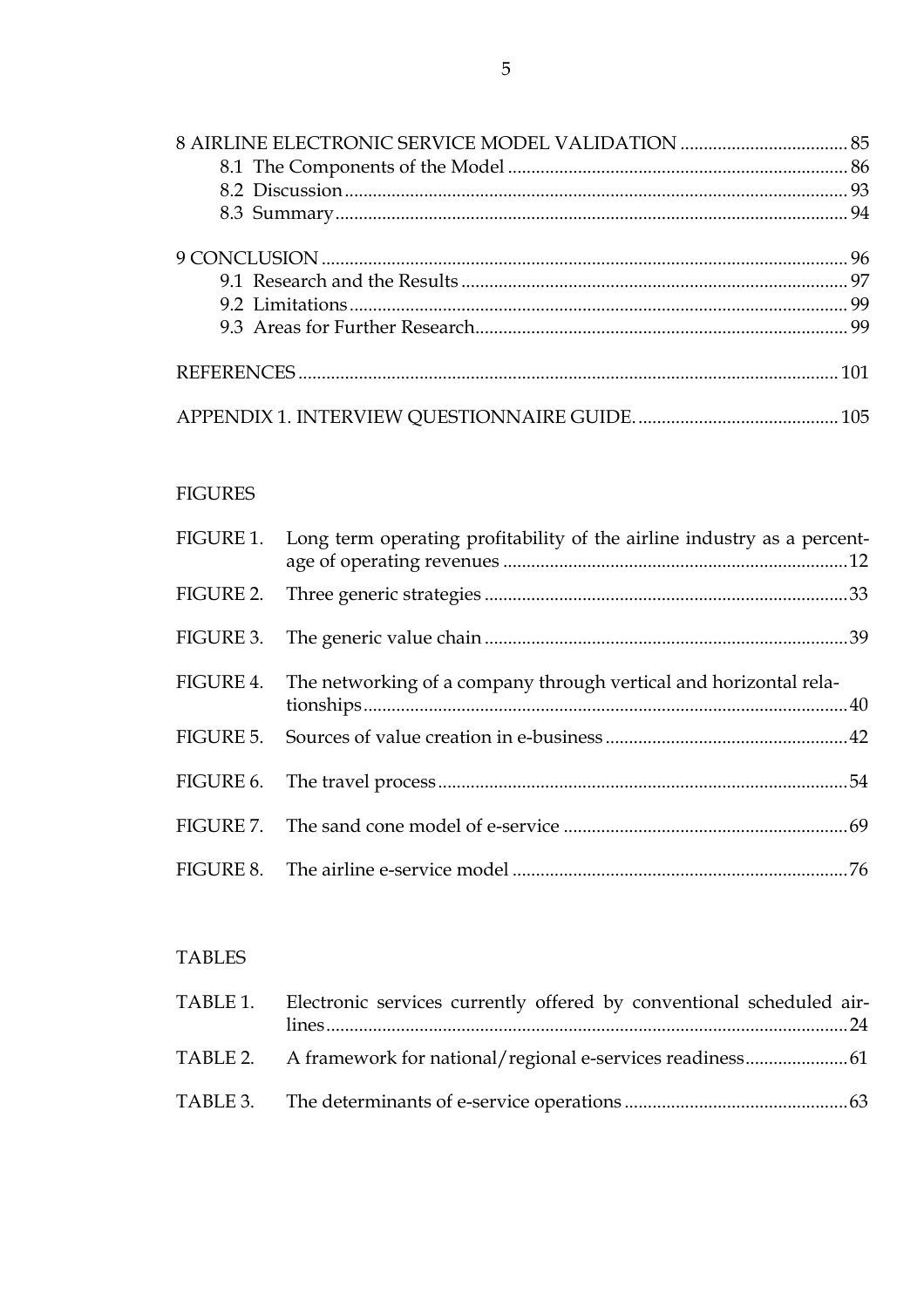### **1 INTRODUCTION**

The airline industry pioneered many principles of electronic business by, for example, introducing the first business-to-business electronic information exchange and also industry-wide electronic marketplace (Smith et al. 2001). Even if this happened quite a long time ago, the airline industry is still going strong in the field of electronic business. Today, when technology has developed a lot and the Internet has become one of the major issues in business, the airline industry has developed several new ways to take advantage of new technologies.

Currently, airlines offer their passengers several kinds of electronic services: Tickets can be bought from airline's website, physical tickets are no more needed and check-in can be done with one's mobile phone. In several cases, a passenger can reserve a rental car, a hotel room or even a museum ticket in the destination while reserving the flight ticket in the web store of an airline. Timetables can be browsed with one's mobile phone and flight status information can be received as an SMS-message. As these are just few examples, it's still quite clear where all this is going to. Electronic channels have become a remarkable factor in the airline business.

Whereas electronic business in general is making business through electronic networks, *electronic service (e-service)* is providing a service through electronic networks. So, the approach is very different. The concept of electronic service is still rather new and the amount of research about electronic services is quite limited. This makes the whole area still quite unknown. From the airline industry's point of view, there does not seem to exist any proper research about electronic services at all. The same is true regarding to other transportation industries. As a result, there is no theoretical and scientific backup for the provision of electronic services in the airline industry.

The purpose of this research is to start studying electronic services from the airline industry's point of view. The major objective of the research is to create a valid model that would describe the important factors in the provision of elec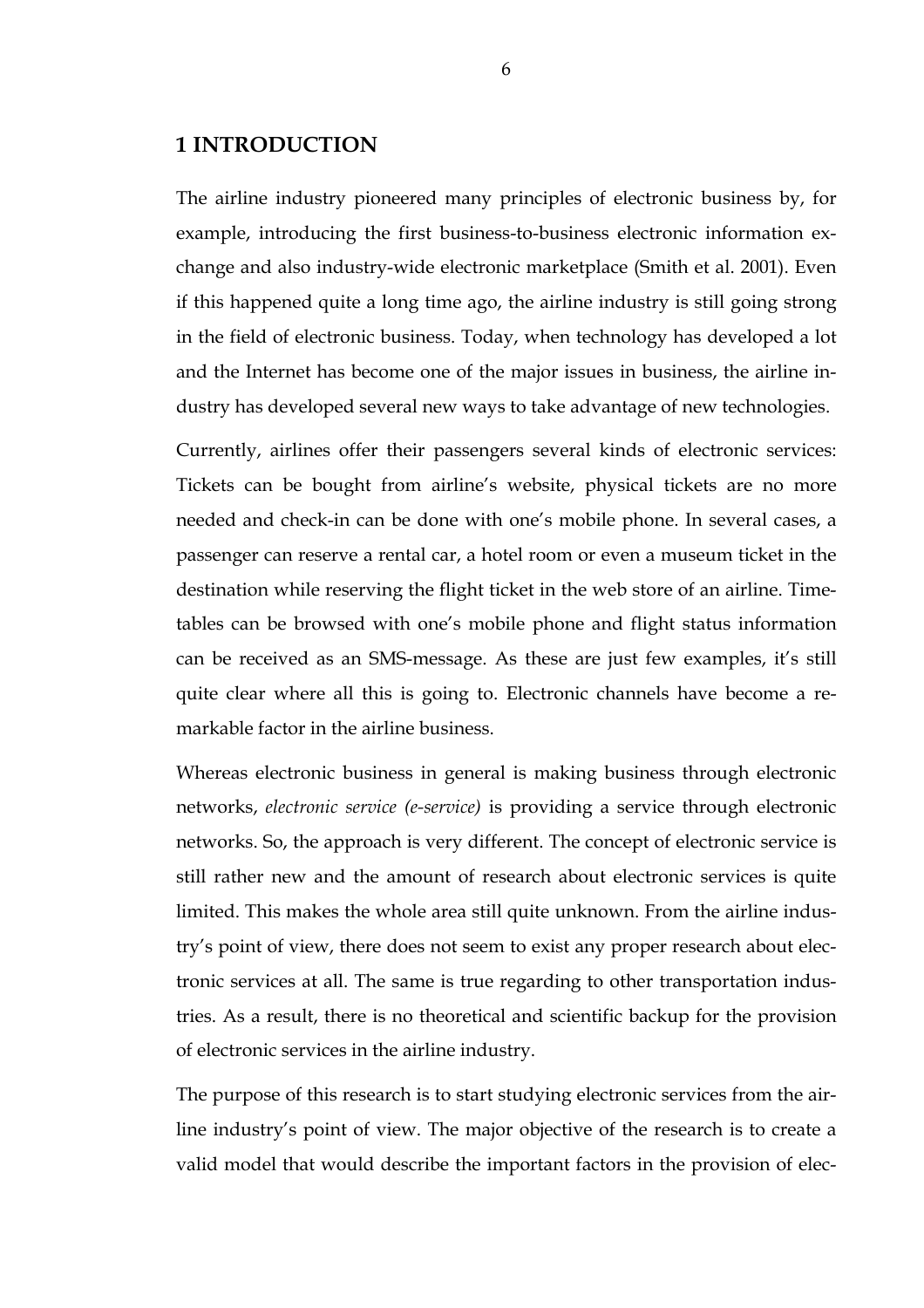tronic services in the airline industry. The examination is done from competitive advantage's point of view which means that the focus is rather strategic. The scope of the research is *conventional scheduled airlines* which are airlines that offer their passengers scheduled air transport services and also other value adding services. The reason for this limitation is that the service concept of conventional scheduled airlines is ideal for the topic.

The research problem of this research is the following:

*How a conventional scheduled airline can achieve competitive advantage by offering electronic services to its passengers?* 

The sub-research problems are the following:

*What kind of electronic services conventional scheduled airlines currently offer for their passengers?* 

*What are the factors that are needed to be taken into account when providing electronic services?* 

The research follows a constructive approach. This means that the objective of the research is to construct an innovative model. According to the approach, some basic knowledge is first achieved. This is done by reviewing literature and making an empirical review to the electronic services airlines currently offer. This phase is followed by the actual innovation phase, constructing the airline e-service model. The final phase of the research is proving the validity of the construction. This is done by making three focused interviews for electronic business specialists of two airlines (a weak market test).

As a result, the research finds out that a conventional scheduled airline can achieve competitive advantage with electronic services through cost savings and by creating switching costs and lock-in for passengers. However, this requires understanding and careful planning of several issues. These issues include an airline's strategy, e-business models, customer relationship management, network partners and several features of electronic services. In addition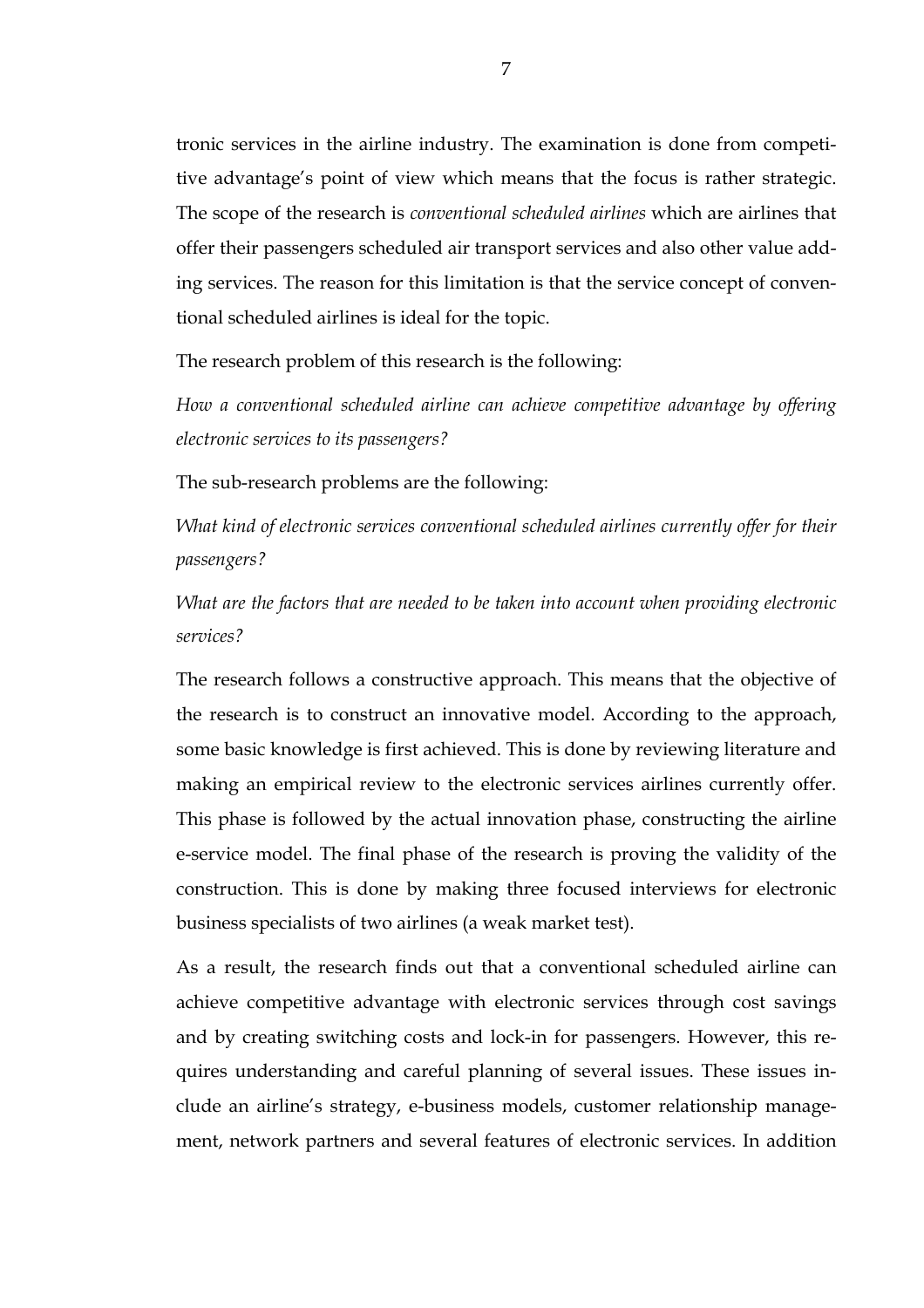to this, the development of electronic services has to begin with an analysis of passengers' expectations, needs and an ability to adopt new services. An important issue is also the special needs of different passenger groups and the way an airline chooses to serve them. By taking all these issues into account, an airline can create a service concept that brilliantly combines traditional and electronic services together which helps them to differentiate from competitors and to achieve more competitive advantage.

The structure of the research is the following. First, chapter 2 presents essential key concepts. This is followed by chapter 3 that studies the airline industry in general. Chapter 4 presents an empirical analysis that reveals electronic services currently offered by airlines. Chapter 5 studies the creation of competitive advantage analyzing also the components that create value for a customer in electronic business. Chapter 6 studies services and special features of electronic services. Chapter 7 presents the airline electronic service model and its components. Chapter 8 presents the validation of the model. Finally, chapter 9 concludes the research and presents brief results, limitations of the research and suggestions for further research in this topic.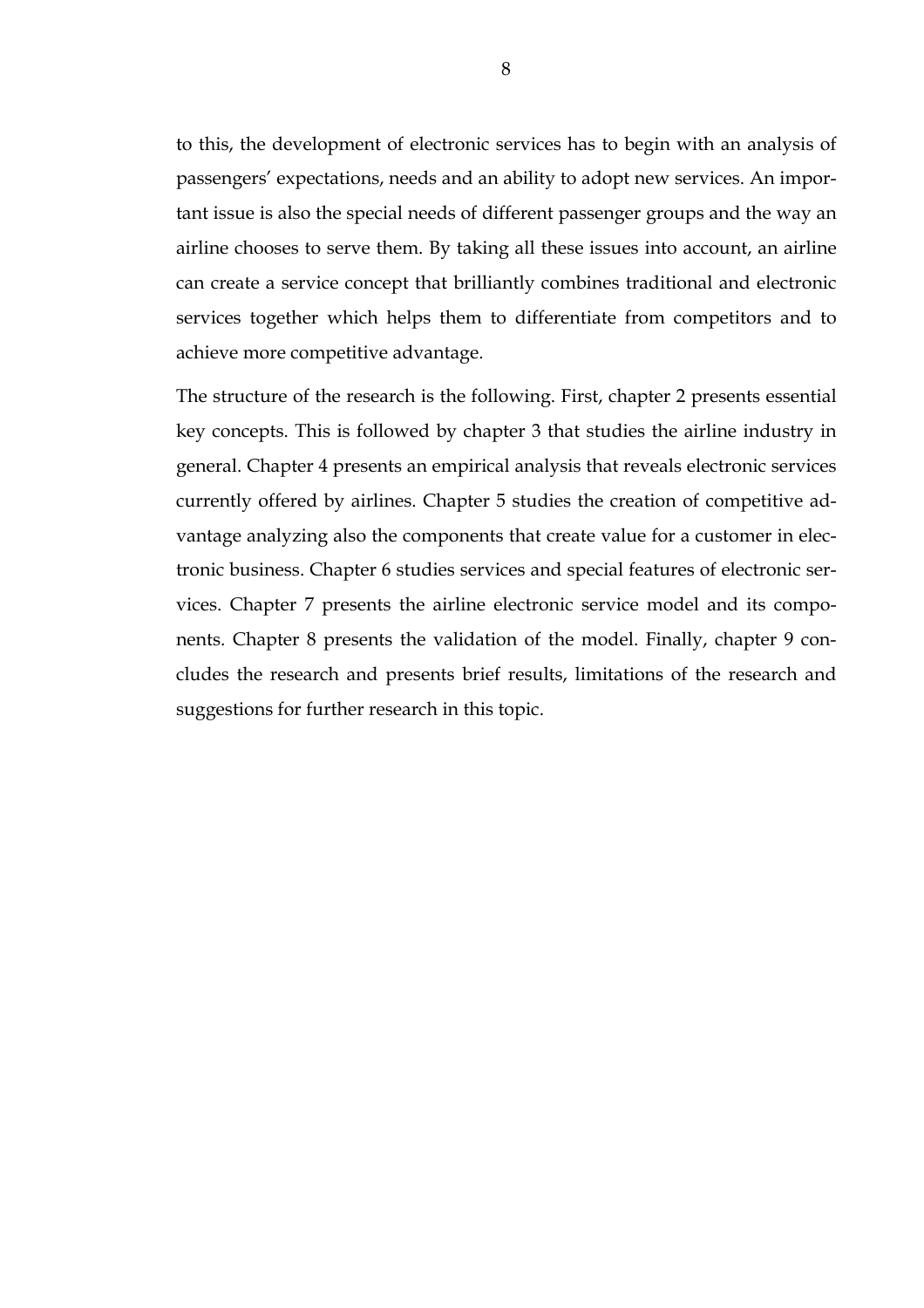# **2 DEFINITIONS OF KEY CONCEPTS**

This chapter defines the key concepts used in this research.

### **2.1 Conventional Scheduled Airline**

Term "conventional scheduled airline" refers to normal traditional airlines that operate by pre-planned routes and schedules. The term is presented by Doganis (2001, 160) and the major aim of the term is to create difference between conventional airlines and the quite new phenomenon, low-cost airlines.

According to Doganis (2001, 142), l*ow-cost airlines* base all their operations on minimizing costs. Typical features of these airlines are high-frequency, scheduled, point-to-point short haul services with low simple fares that are made possible with very low costs. These low costs are enabled by using single aircraft type with high-density seating and high daily usage. Airlines also use secondary and less congested airports to reduce costs related to airport usage and to enable shorter turnaround times and higher punctuality. Also in-flight catering and entertainment is typically minimal. Cost reductions are also sought by bypassing completely all travel agents and selling all their services themselves directly to a customer.

By Doganis' definition of low-cost airline, a distinction between low-cost airlines and conventional scheduled airlines can be made. As conventional scheduled airlines are basically just the opposite of low-cost airlines, it can be concluded that *conventional scheduled airlines* are airlines that offer scheduled flight services and also offer several value adding services in addition to the flight itself. Whereas low-cost airlines' service concept is typically very minimal, conventional scheduled airlines offer typically a wide variety of different kind of additional services.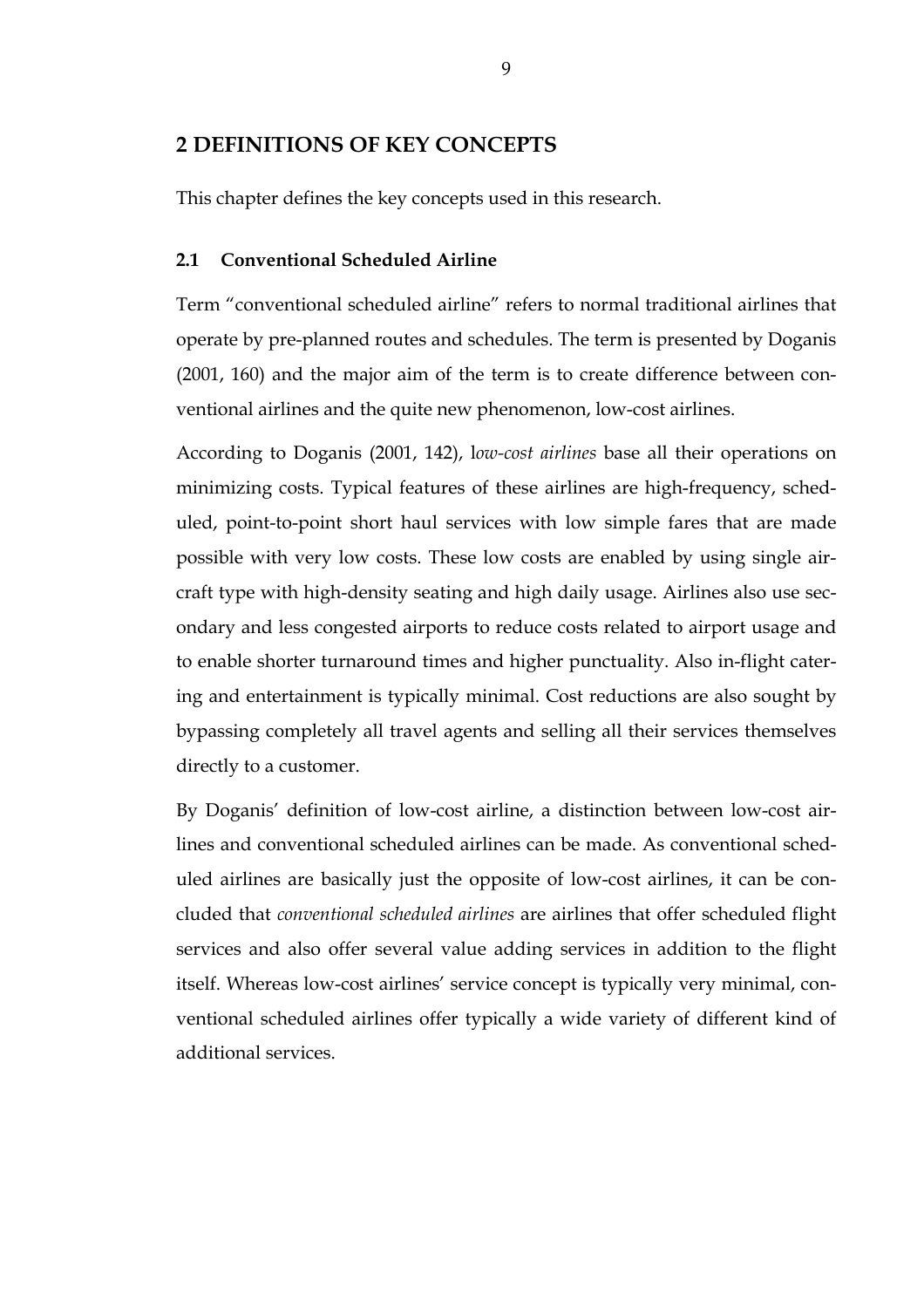#### **2.2 Electronic Service**

Rust & Kannan (2003) define e*lectronic service* (e-service) as "the provision of service over electronic networks". However, because of the youth of the concept, there seems exist a wide range of different kinds of definitions. For example, De Ruyter et al. (2001) define electronic service as "… an interactive, content-centered and Internet-based customer service, driven by the customer and integrated with related organizational customer support processes and technologies with the goal of strengthening the customer-service provider relationship." Even though there currently does not exist internationally accepted definition of electronic service, the main idea is, however, providing service over electronic channels. In this research, electronic service refers to any electronic interface offered at an airline passenger.

#### **2.3 Competitive Strategy and Competitive Advantage**

Competitive environment sets the basic rules for any industry. It determines the critical factors to succeed on an industry and creates pressure for the companies operating on it. According to Porter (1985, 4-8), the main competitive forces are power of buyers, power of suppliers, threat of substitutes, barriers to entry and competitors. These factors set the basic environment in which companies typically operate. (Porter 1985, 4-8)

*Competitive strategy* means finding a way to compete against the competitive forces. It is like a tool that can be used to obtain a sustainable and permanent position in an industry. In other words, competitive strategy can be seen as a tool to guide a company successfully through competitive environment. The creation of competitive strategy requires an analysis of both the long term profitability of an industry and also the actual internal competition of an industry. Because both of these areas are dynamic, the creation of a competitive strategy is a continuous process which requires a continuous monitoring of an industry. An important point regarding to competitive strategy is also that by using com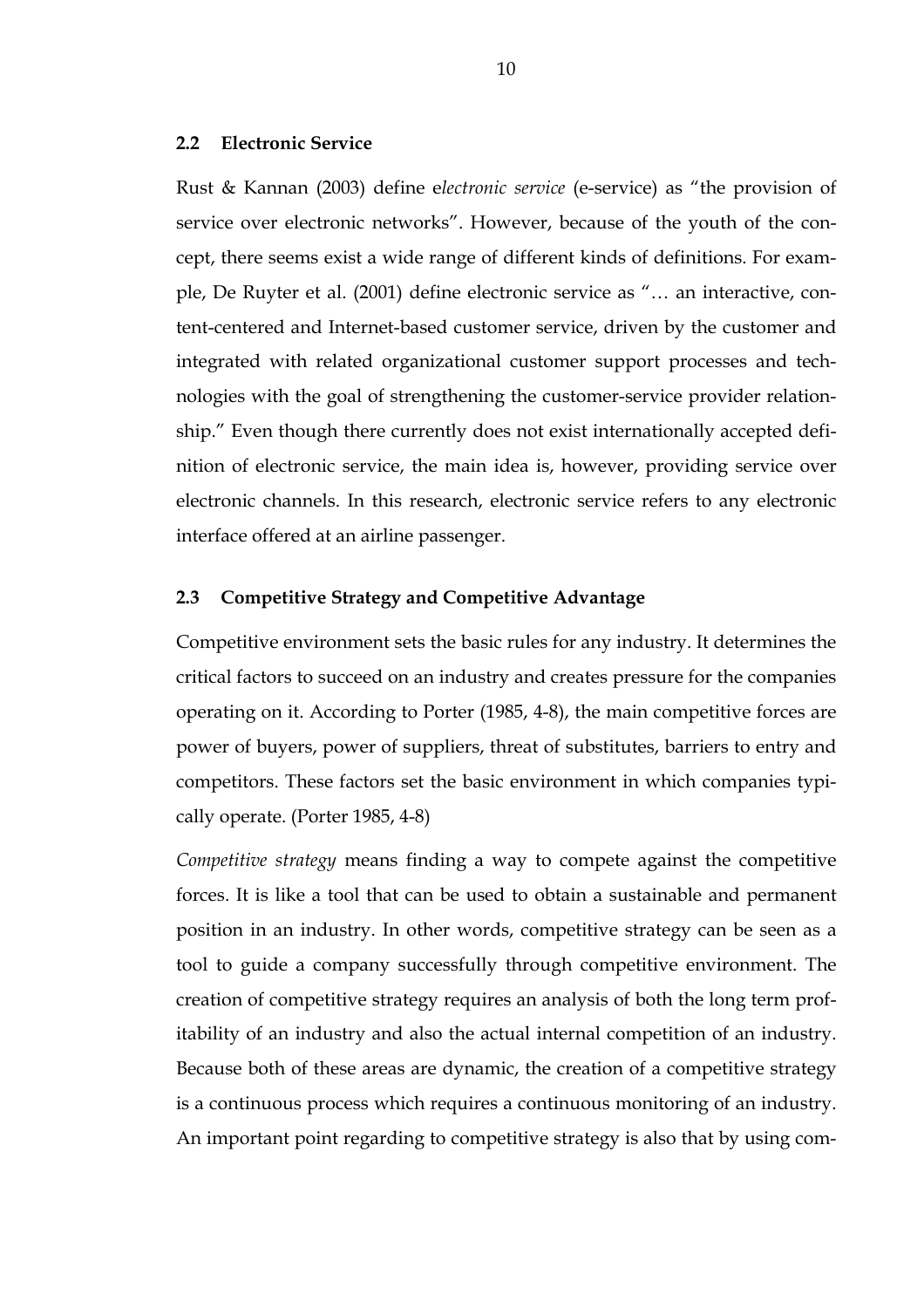petitive strategy a company can also shape the industry it is in. This means that a company may influence on the competitive forces by using a competitive strategy. (Porter 1985, 1-2)

*Competitive advantage*, on the other hand, is the objective that a company tries to reach with the usage of competitive strategy. It bases on the value a company can create for its customers with fewer costs than was used to produce the value. As a result, to achieve more value and competitive advantage, a company should produce either a product that offers same advantages than its rivalry products with lower price or a product that offers greater advantages with higher price. Basically, the two ways to achieve competitive advantage are cost leadership and differentiation. (Porter 1985, 3)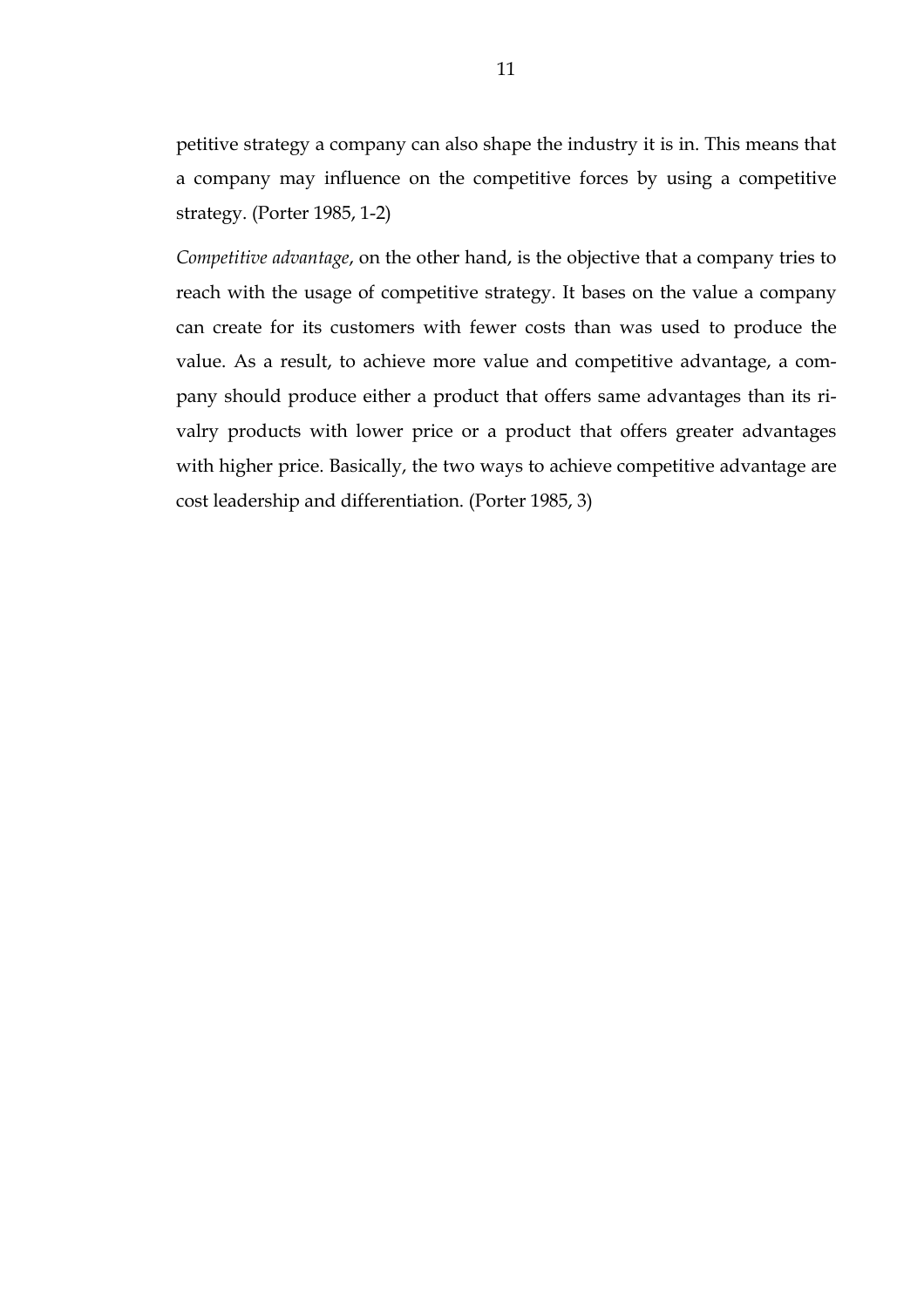### **3 THE AIRLINE INDUSTRY**

The airline industry can be characterized as an industry with marginal and very cyclical profits. Since the 1970s, every five to six years profitable phase has been followed by two to four years of declining profits which can be clearly seen in FIGURE 1. The instability of the industry is basically a result of constant changes and constraints in the field of regulations, operations and used technologies. (Doganis 2001, xi) Also different kinds of catastrophes such as wars or diseases, for example, typically influence the industry. The recent examples of these are, for example, the terrorist attack in New York in 2001, the Iraqi war and the SARS-syndrome, which have all influenced the industry. Another important factor that influences the industry is world economy. International trade in goods and services and other commercial activities have a direct impact on the demand for air travel and air freight. This makes the whole industry quite unstable. (ICAO 2005)



FIGURE 1. Long term operating profitability of the airline industry as a percentage of operating revenues. (IATA 2004).

The features that have created the basis for the current airline industry are liberalization, alliancing, privatization, low-cost airlines and electronic commerce.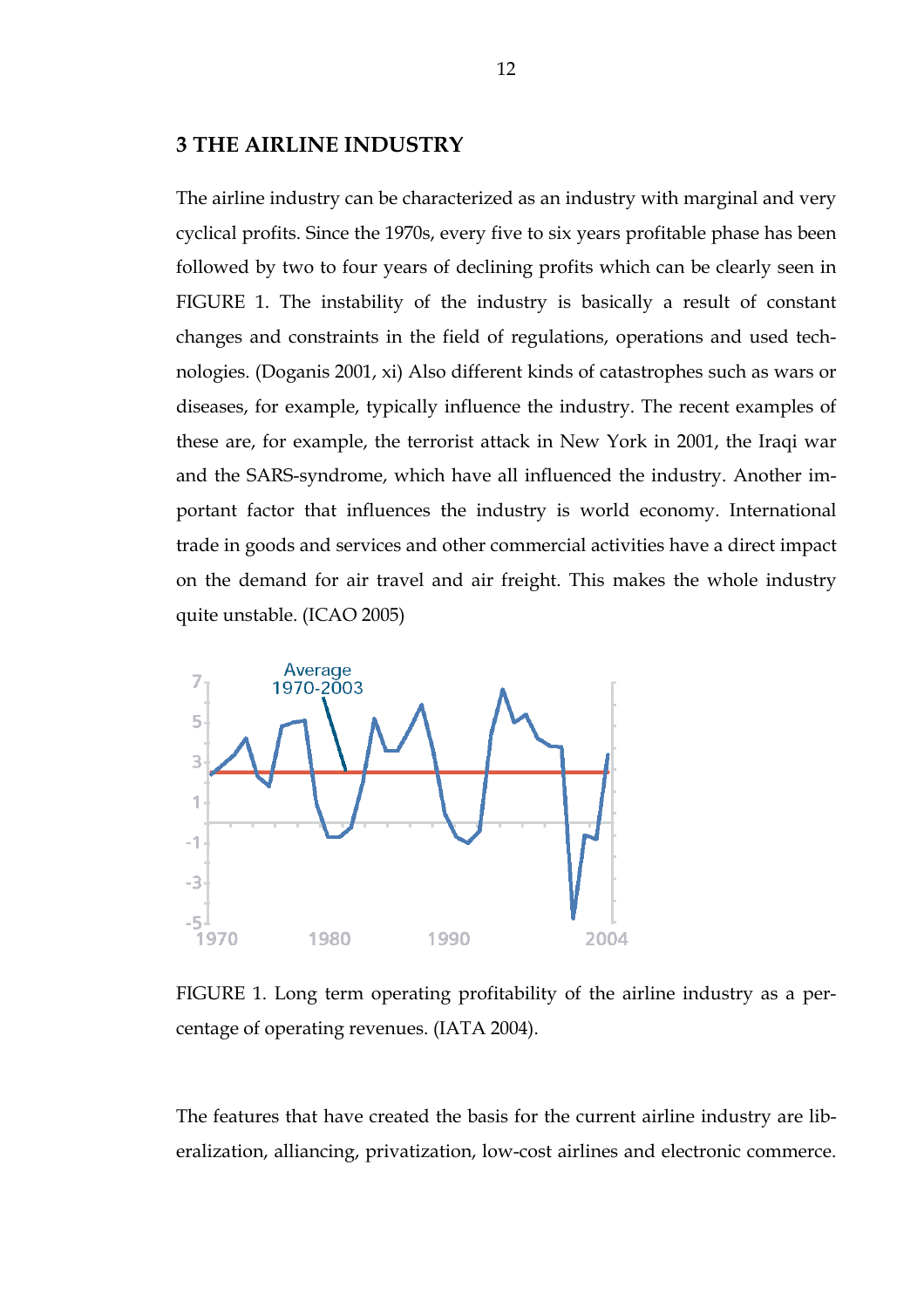Liberalization refers to changes in regulative environment in operations between different countries. Alliancing refers to the trend of forming large worldwide airline alliances. Privatization means movement away from stateowned airlines to privately owned airlines and low-cost airlines are new airlines operating with totally different concept than old airlines influencing heavily on the competition in the industry. Electronic commerce has become a major tool in creating more efficient and cost saving ways to handle transactions with customers. (Doganis 2001, xi) In addition to this, also different kinds of electronic services have become common. These features, as well as the general statistics of the industry, will be presented in the following chapters to create the basics for the further research of the airline industry's electronic services.

#### **3.1 The Airline Industry Statistics**

According to International Civil Aviation Organization (ICAO) annual review of civil aviation 2004, there were approximately 900 air carriers offering scheduled international and/or domestic services in the end of 2004. 812 of these carriers offered scheduled passenger services. (ICAO 2005)

The estimate of total scheduled traffic carried by all ICAO member state airlines during 2004 is 460,4 billion tonne-kilometres, which is a combined measure of passengers, freight and mail traffic that takes into account the flown distance. Total amount of carried passengers was 1,887 billion. Geographically 34 percent of all scheduled air traffic is carried by the airlines of North America. However, 36 percent of all international scheduled traffic is carried by the airlines of the European region. Approximately 114 airlines or 13 percent of the total of 900 carries about 90 percent of all scheduled traffic measured in terms of tonnekilometres. Similarly, 12 percent of the total of 600 airlines operating international scheduled services carries 90 percent of all scheduled traffic on international routes. The top airlines measured by total tonne-kilometres performed on scheduled international and domestic services are American Airlines, United Airlines, Lufthansa, Delta Airlines and Air France. In international services the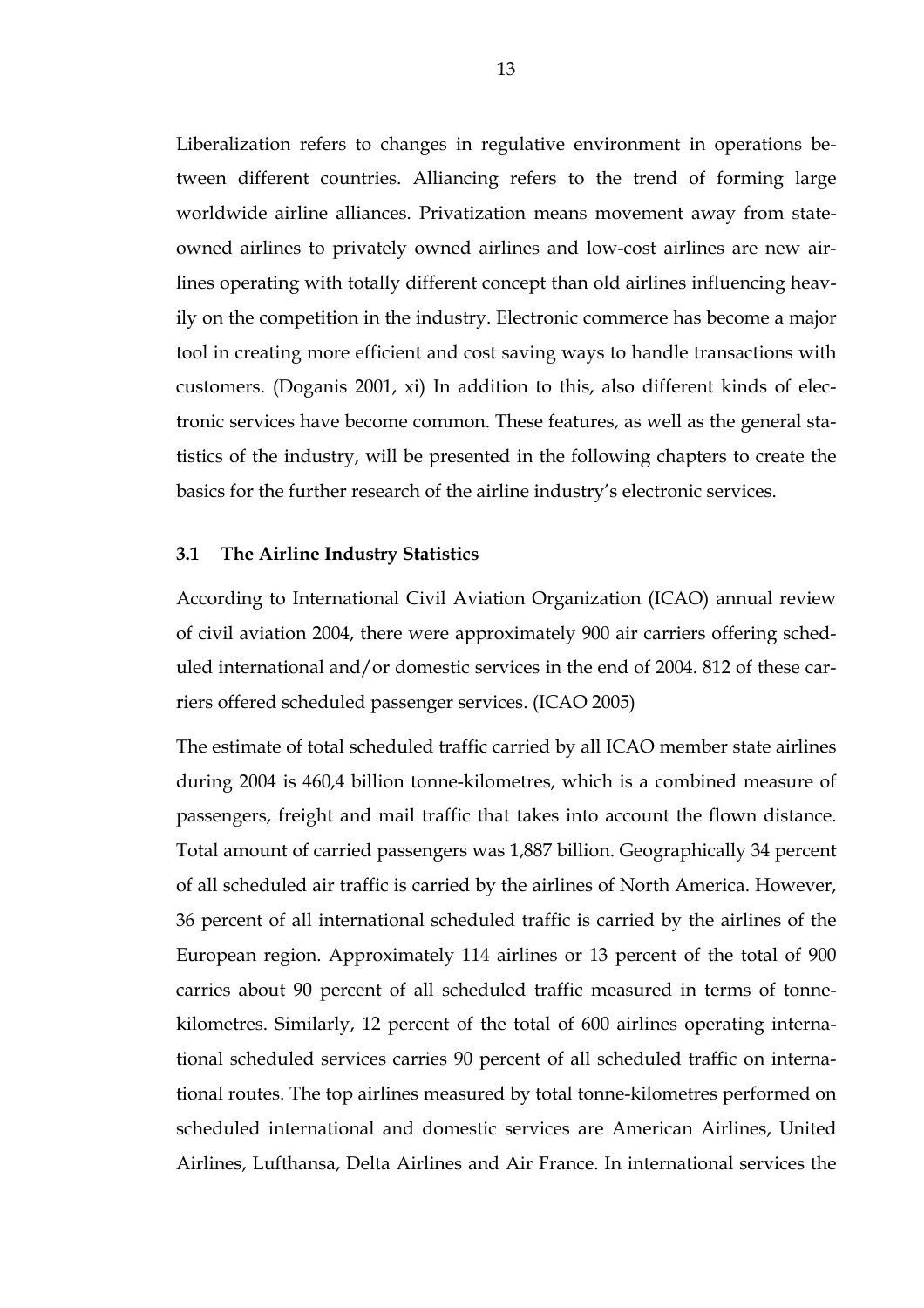top carriers are Lufthansa, Singapore Airlines, British Airways, Air France and Cathay Pacific. The top countries both in terms of total tonne-kilometres and total passenger kilometers are the United States, Germany, China, Japan and the United Kingdom. (ICAO 2005)

Economically, according to preliminary estimates, world's scheduled airlines experienced an operating profit of 0,9 percent of total operating revenues in 2004. This shows a remarkable rise from the loss of 0,5 percent in year 2003. The total operating revenues are estimated at \$374,3 billion and the net result at loss of \$4,2 billion. (ICAO 2005)

#### **3.2 Bilateralism and Liberalization**

One major character of the industry is its history of bilateralism – regulative agreements set between two countries. Until the mid 1980s most airlines were either fully or majority owned by their national governments. (Doganis 2001, 184) As a result, each nation domestically set constraints for their own airlines regulating their market access, pricing policy, output decisions and also competition. International operations based, instead, on bilateralism and political international relationships. Typically two countries agreed on the air services between them and set constraints for points served, traffic rights, prices, designation of airlines, capacity and flight frequencies. (Doganis 2001, 19-20)

In 1978, the United States opened discussion for deregulation and it resulted in the first "open market" agreement with the USA and the countries flying there. Following the USA, also European countries started soon making their own open market agreements and by 1990 several agreements were made around the world. While industry was now a lot more liberal than it used to be, several limitations still existed. In 1992, the USA and the Netherlands signed the first "open skies" agreement which deleted all major restrictions between these two countries. Few years later, the USA signed similar kind of an agreement with nine small West European countries but the major breakthrough happened in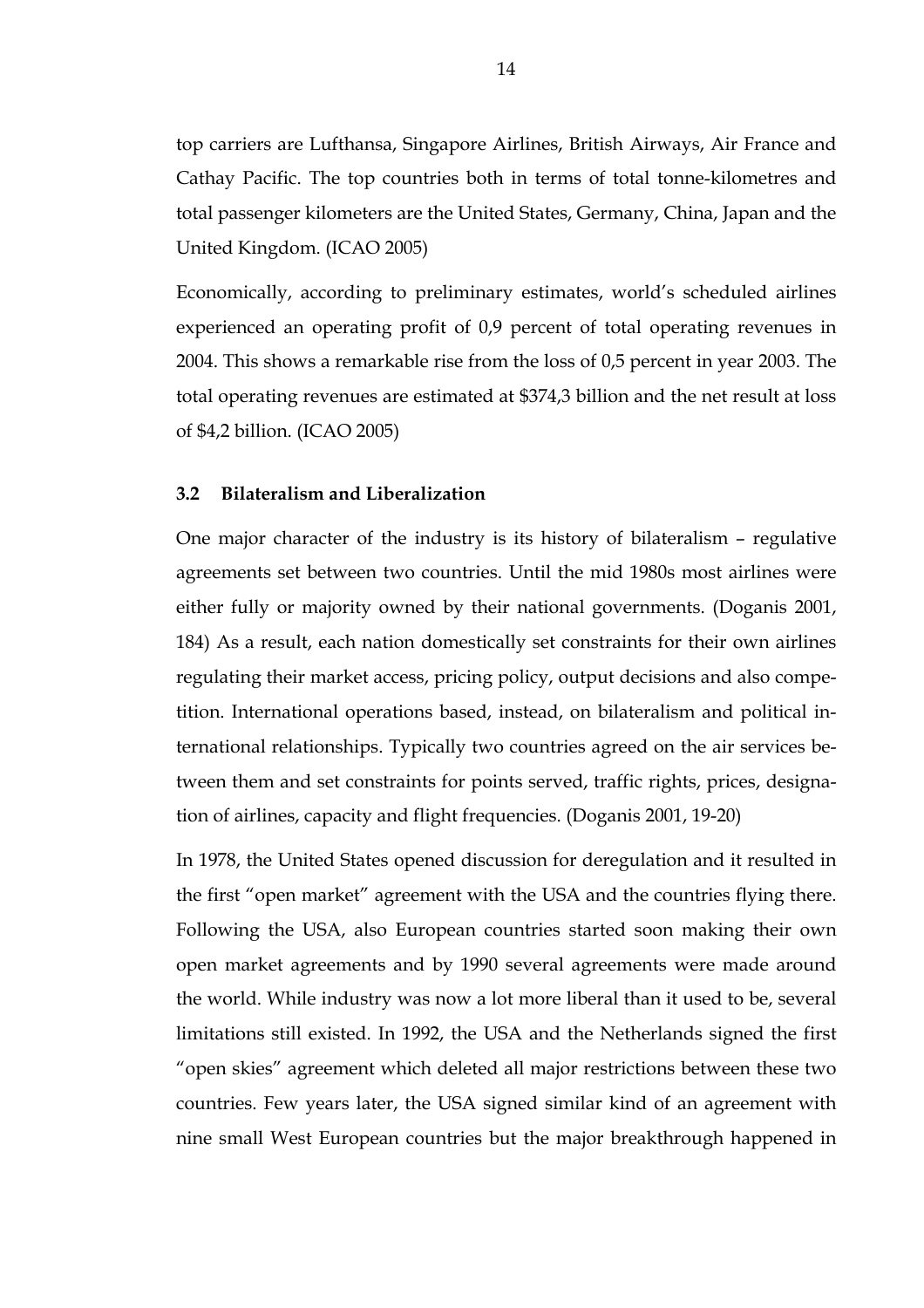1996 when first big market in Europe, Germany, signed a deal with the USA. This started the major development and by early 2000 approximately 35 new agreements with the USA were made. (Doganis 2001, 23-37)

In contrast to the bilateral country-to-country agreements of the USA, Europe started creating their own multilateral agreement, which was initially set between the countries of the European Union (EU). As a result, after few steps, European Union became an area in which airlines could operate totally freely between all European Union countries and Norway and Iceland. This was the major issue to affect the birth of low-cost airlines in Europe. (Doganis 2001, 38- 43) However, even though Europe was now a free aviation area, the traffic outside Europe based mostly still on bilateral agreements. The major advance happened in 2003 when the 5th Worldwide Air Transport Conference approved the declaration of global principles for air transport liberalization. The conference also agreed on different policy guidance materials and, most importantly, specific recommendations on air carrier ownership and control. This was the major step towards world-wide liberalization. (ICAO 2004)

#### **3.3 State-owned Airlines and Privatization**

Historically, majority of airlines have typically been state-owned. During the 1980s, however, mainly because of the ongoing liberalization in regulations, privatization became a trend of airlines. A change from tight governmental control to open market made airlines move towards competitiveness and customerorientation which was practically impossible under government's control. Hence, airlines were started to be privatized to be able to compete in this new and freer environment. (Doganis 2001, 184-185) In 2001, there existed approximately 40 100 % government owned airlines, approximately 30 more than 50 % governmental owned airlines and approximately 15 less than 50 % governmental owned airlines (Doganis 2001, 187). According to ICAO (2005), in 2004, the trend towards partial or full privatization continued but at a slower pace than earlier.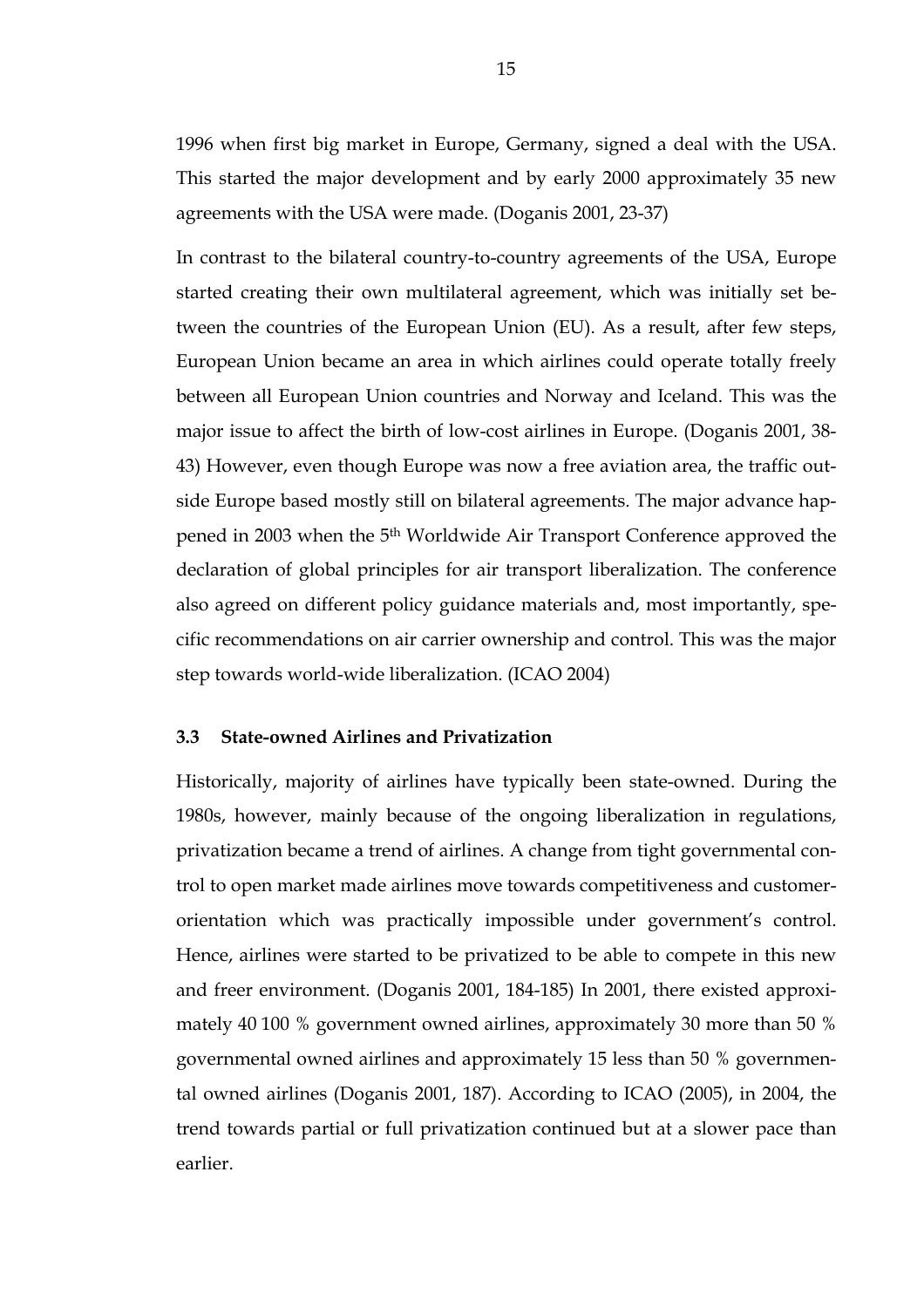#### **3.4 Alliances**

In the late 1990s, several airline alliances were formed probably as a response to the escalating competition and structural changes in the industry resulting from the liberalization. The advantage sought by forming alliances were marketing benefits of large scale and scope, cost synergies and reductions, reduced competition and a bypassing regulatory barriers which created advantage for large airlines and safety for the smaller ones. (Doganis 2001, 98)

According to Doganis (2001, 65-66), airline alliances can be divided into strategic alliances and marketing alliances. In strategic alliances partners pursue for a joint business objective together by using, for instance, same airport terminal facilities, aircraft maintenance bases, aircraft, staff, traffic rights or capital resources. In marketing alliances, on the other hand, partners may have codeshare agreements (two or more airlines use their own flight codes or a common code on a flight operated by one of them), joint frequent flyer programs or block space agreements (block space is a time reserved for a flight at a congested airport). (Doganis 2001, 65-66)

At the end of 2003, there were over 600 commercial agreements between airlines worldwide. These agreements contained codesharing, blocked space, marketing cooperation, pricing, inventory control, frequent flyer programs, schedule coordination, sharing of offices and airport facilities, joint ventures and franchising. (ICAO 2004) According to a quick peak in the www in September 2005, the biggest global alliances seem to be Oneworld, Skyteam and Star. Oneworld is formed by 8 airlines covering 595 destinations in 132 countries. Star Alliance is formed by 16 airlines and they cover 795 destinations in 139 countries. Finally Skyteam is formed by 9 airlines covering 684 destinations in 133 countries. As also ICAO (2004) says, it is quite obvious that alliances are still evolving and the relations are becoming more intertwined and complex. This is an essential challenge for airlines in future.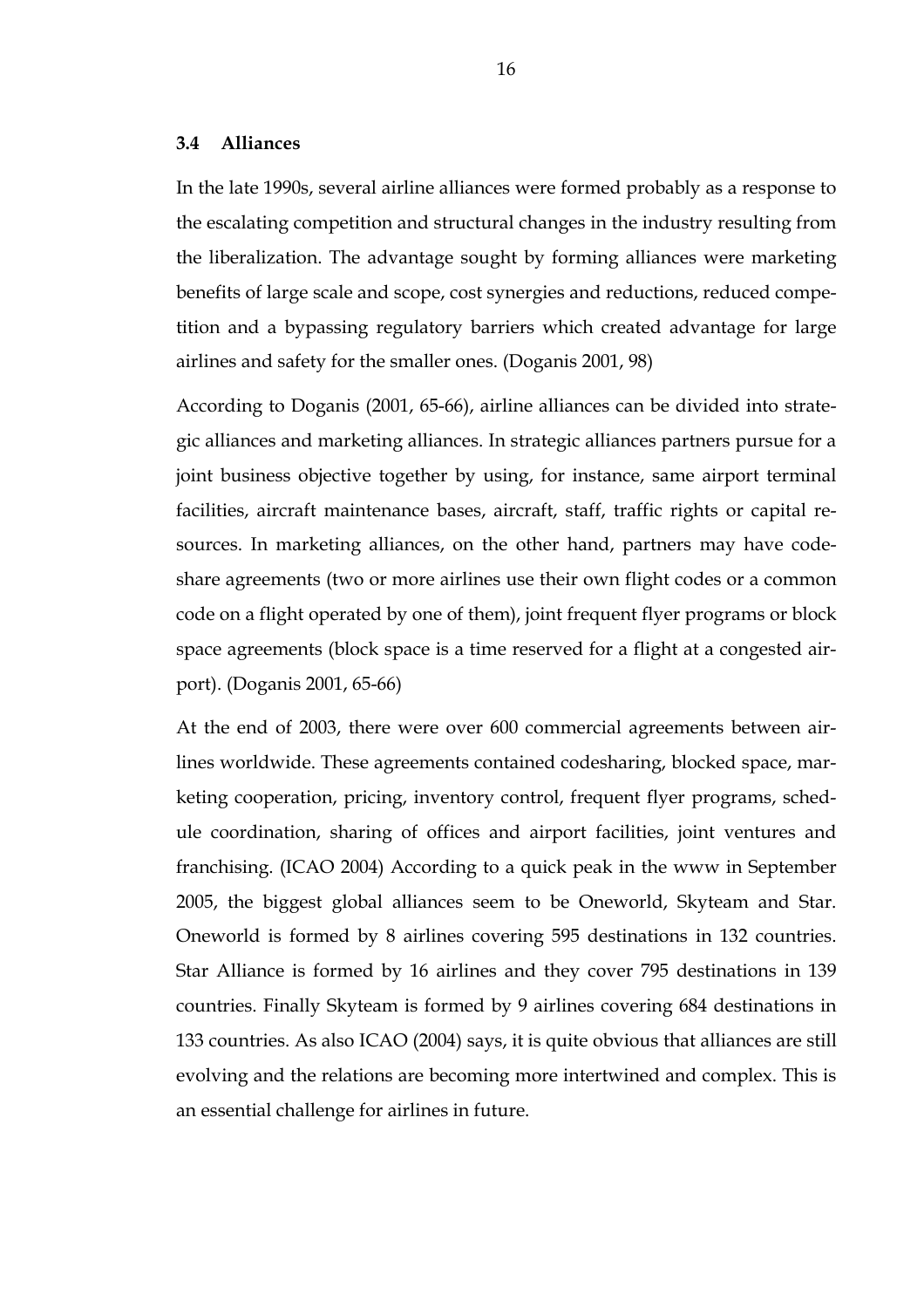#### **3.5 Low-cost Airlines**

One phenomenon that has shaped the airline industry and its competition enormously during last ten years, is low-cost airlines. As defined in chapter 2.1, low-cost airlines base all their operations on minimizing costs and offering rather simple, "no-frills", service. The concept was originally launched by Southwest Airlines in the United States already in early 1970s but the real boom happened approximately in the mid 1990s. At that time, several new low-cost airlines were launched in the USA and at the same time, mainly because of liberalization, also Europe experienced an arrival of several new low-cost airlines. In Europe, less than three million passengers traveled with low-cost airlines in 1994 but in 1999 the same number was already 17,5 million. Probably one of the greatest changes low-cost airlines have created has been making air transportation available for practically everyone due to low prices. This means that lowcost airlines have been able to find totally new customers, who have been using ground transportation before. The impact for conventional airlines has also been quite significant. According to Doganis (2001, 126), the survey made for British leisure passengers in 1999 revealed that a much higher proportion of people would recommend low-cost "no-frills" airlines than conventional airlines. The interviewees kept many factors in low-cost airlines such as leg room, comfort, catering and cleanliness of cabin as the worst but in terms of value for money low-cost airlines were found as the best. This clearly shows that a huge group of people is ready to travel a bit more uncomfortably to be able to fly more cheaply. (Doganis 2001, 126-128)

According to ICAO (2004), the rapid growth of successful low-cost carriers continued in 2004. Also "an airline in airline" concept got more adoption. This concepts means, that existing conventional airlines start a new low-cost brand airline in order to keep passengers flying with their company. The low-cost phenomenon has obviously created lots of pressure for conventional airlines and they have been forced to search new ways to achieve competitive advantage.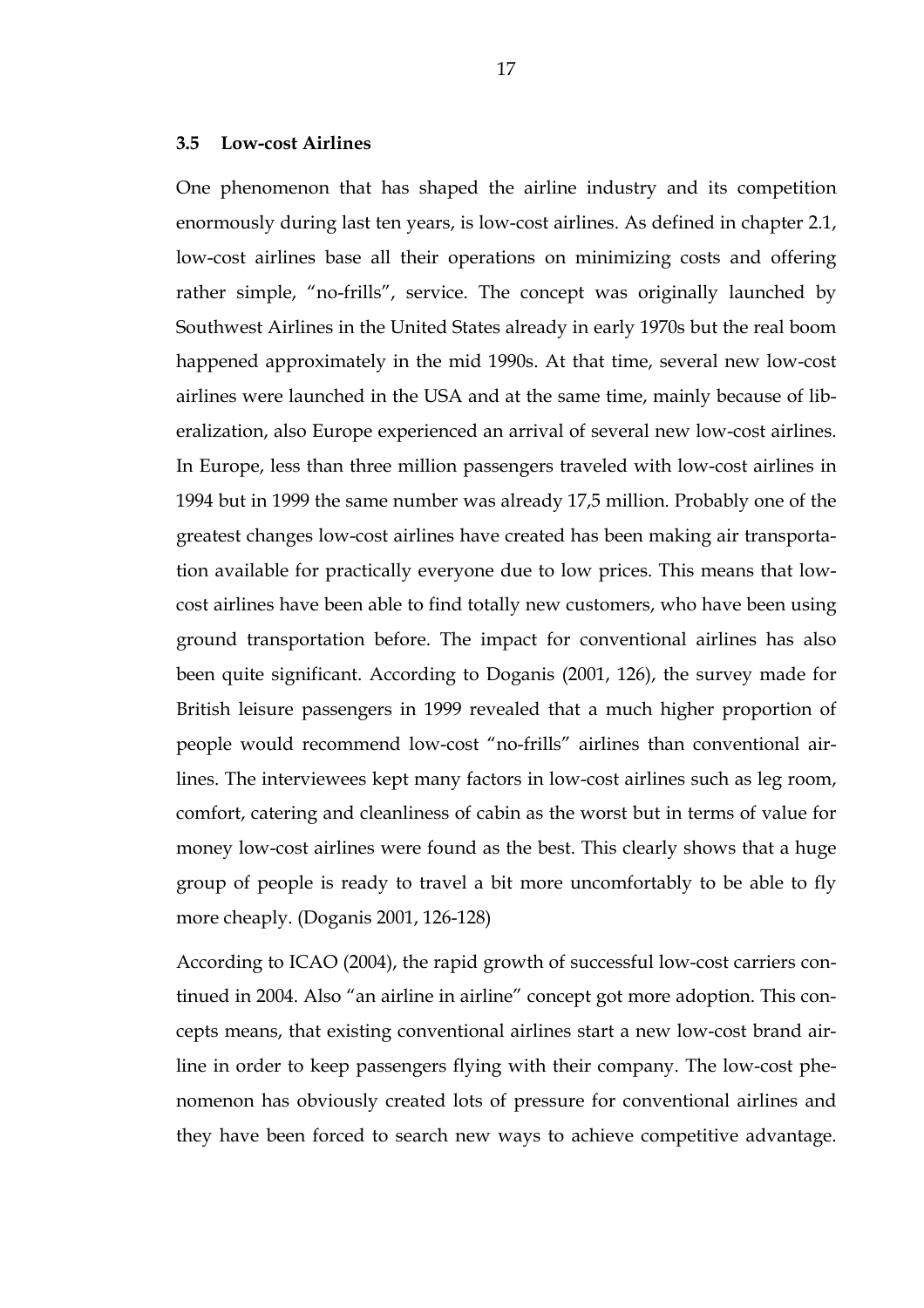An interesting point is also that some low-cost carriers have already started to enhance their service quality by, for example, offering in-flight entertainment, business class, own lounges at the airport and some electronic services. This obviously creates even more pressure for conventional airlines.

#### **3.6 Electronic Commerce and Electronic Services**

The growth of the Internet in the end of the 1990s affected heavily also the airline industry among other industries. By the grown amount of personal computers and the Internet usage, airlines started to create their websites which eventually led into putting their timetables into the web and finally building their own web stores. By the development of technology, airlines continued developing their web services even more and currently the offered services are very versatile.

According to Doganis (2001, 166-172), the main drivers for airlines building electronic systems have been cutting distribution costs, disintermediation, increasing marketing power and making pricing more dynamic, interactive and market-focused. Cutting distributions costs means reducing costs of ticketing, sales and promotion. These costs used to represent approximately 17-18 percent of airlines costs in the end of 1990s and, hence, cutting them by electronic systems has obviously been quite reasonable. Disintermediation refers to bypassing travel agents and other intermediaries by selling tickets directly at customers. This again reduces costs and also makes the whole sales process easier for an airline. Marketing power is increased by the nature of the Internet and the key element here is the website of an airline. An airline can consider its website as the main creator of its public image as the site is available to any person anywhere in the world who has an access to the Internet. Via the website, an airline can offer its customers many kind of information about its products, services or practically anything. Also personal relationships can be created by offering, for instance, customer loyalty services or other electronic services. By creating its website as a centre of communications and services, an airline can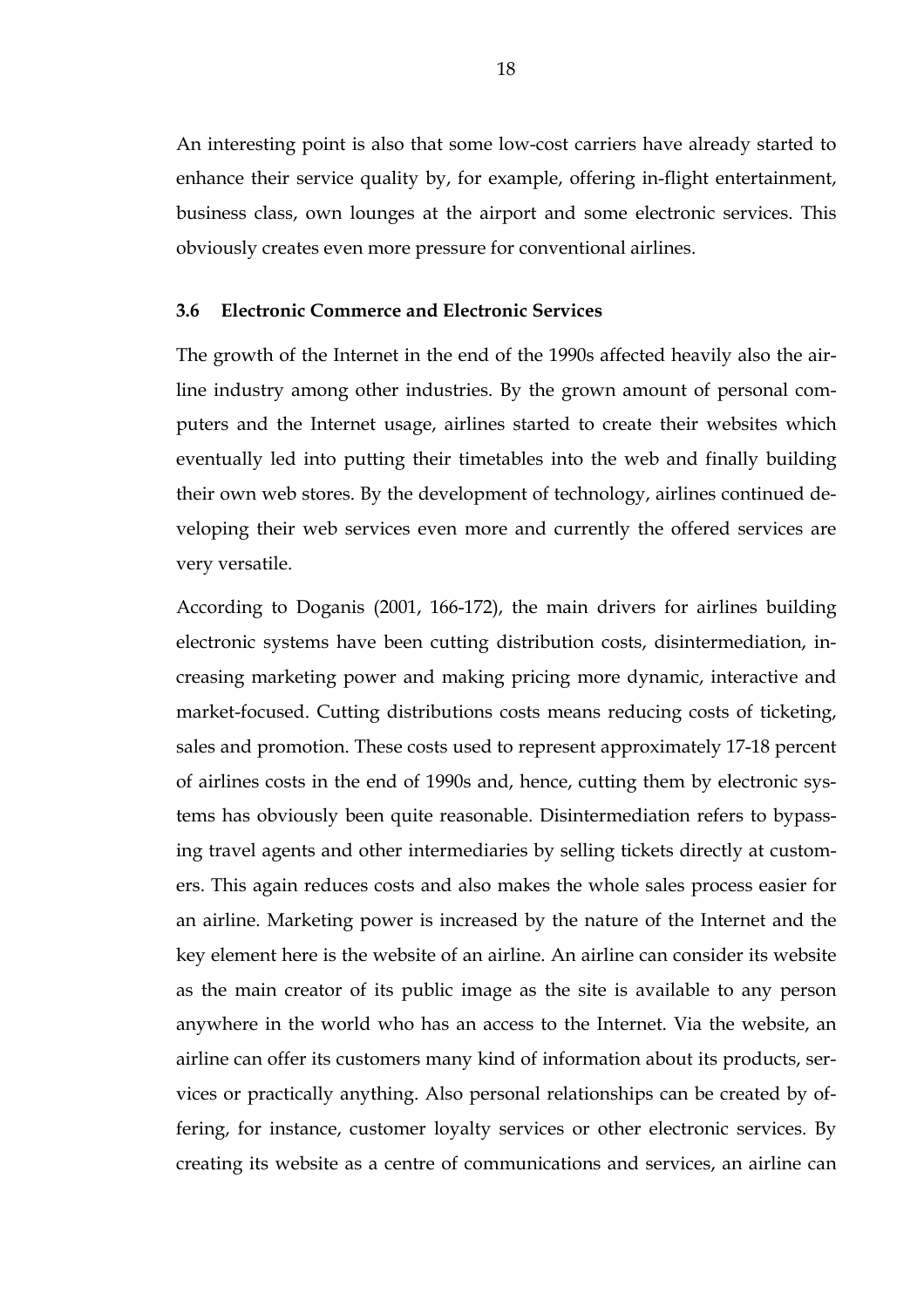gain customer loyalty and enhanced branding and image. Finally making pricing more dynamic, interactive and market-focused refers to the ability to change prices more quickly by the changes of market. As the pricing is done by electronic systems it can also be communicated quickly via electronic networks. The Internet also enables totally new ways in pricing such as, for example, selling cheapest discount tickets via the website of an airline.

The drivers presented by Doganis obviously focus on early electronic commerce systems that were relatively simple and offered basically in the www. However, the current electronic business systems offered by airlines are a lot more complex and versatile, and this is why the term electronic commerce does not cover them widely enough. Instead, it would be reasonable to use the concept of electronic services, which is a wider concept covering different kind of electronic networks. Of course, there still exist traditional electronic commerce elements in airlines such as web stores, but the concept of electronic services covers them and also many other areas of electronic systems. So, from this on, this research uses the concept of electronic services to describe all electronic systems offered by airlines to airline passengers.

In his writings in 2001, Doganis obviously sees the future of electronic services in the airline industry. According to Doganis (2001, 182-183), the new way to do business in the airline industry is to utilize electronic business systems to offer customers extra value by collecting customer data and then using it in highly targeted marketing. First, an airline should find a way to collect customer data. One proper way Doganis suggests is to use frequent flyer membership information which should be added with different information including travel history and preferences in traveling. After this, a database containing customer profiles should be created. Based on this data, an airline should start finding ways to offer more value to specific passengers basing on their earlier behavior and preferences. In other words, the essential concept behind these electronic services is customer relationship management (CRM). By focusing at specific cus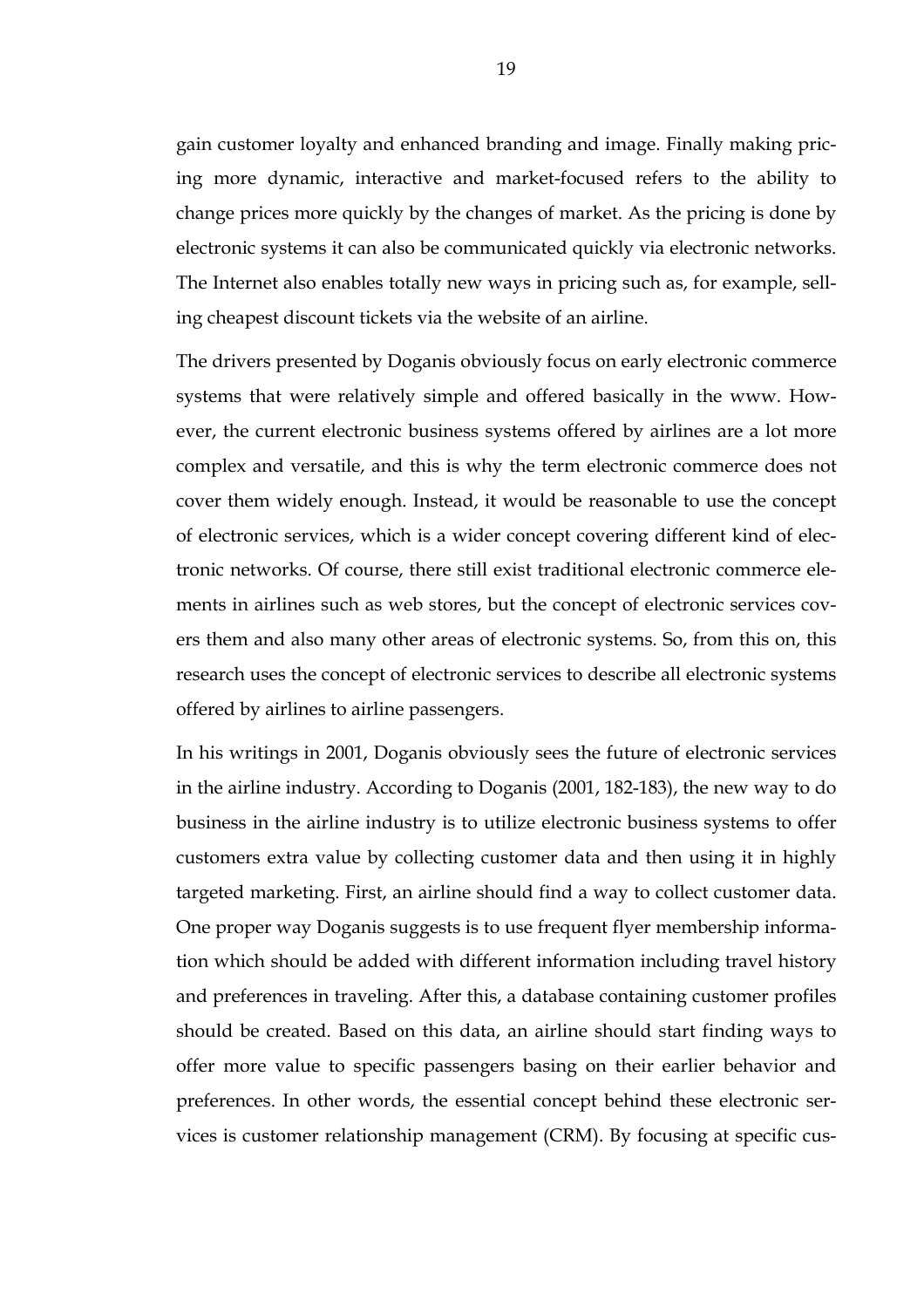tomers, an airline can offer extra value for them, and hence, gain customer loyalty and competitive advantage. By this far, it seems that this is what several airlines have already done.

An important aspect in the future of the industry is also the role of electronic business and services. Doganis (2001, 178-181) sees three different approaches for airlines to develop their electronic business strategy: The first strategy would be to continue in quite a traditional way without offering anything special. This would mean using all distribution channels including travel agents, global distribution systems (GDS), telephone sales and the own website. The website's role would be selling only company's own products while all more complex travel packages would have to be purchased from other travel agents. The website would also be constructed to meet especially the needs of primary customers, not so much the needs of other customers. This option is clearly quite unrealistic as the current situation already shows that this option is not adopted by airlines. The second strategy would be to create an ultimate online travel shop that would offer a complete set of different kind of travel possibilities. The service would provide possibilities to reserve hotels, rental cars or entertainment, for example, or different kind of services for business travelers such as ability to track travel expenses or monitor travel policies. The service offering would actually be only a question of innovation. The creation of such a service concept would probably require teaming up with an Internet service creator/operator who could handle the actual operation of the service. The third strategy would be teaming up with some existing online travel services provider and using it with either of the two strategies mentioned above. This option would offer an airline same advantages than the strategy option two but now the airline would not have to take care of the service provision itself. Of these three strategy visions presented by Doganis, numbers two and three seem the most reasonable for conventional airlines in future and actually versions of these can already be seen. These e-business strategies are clearly a new way for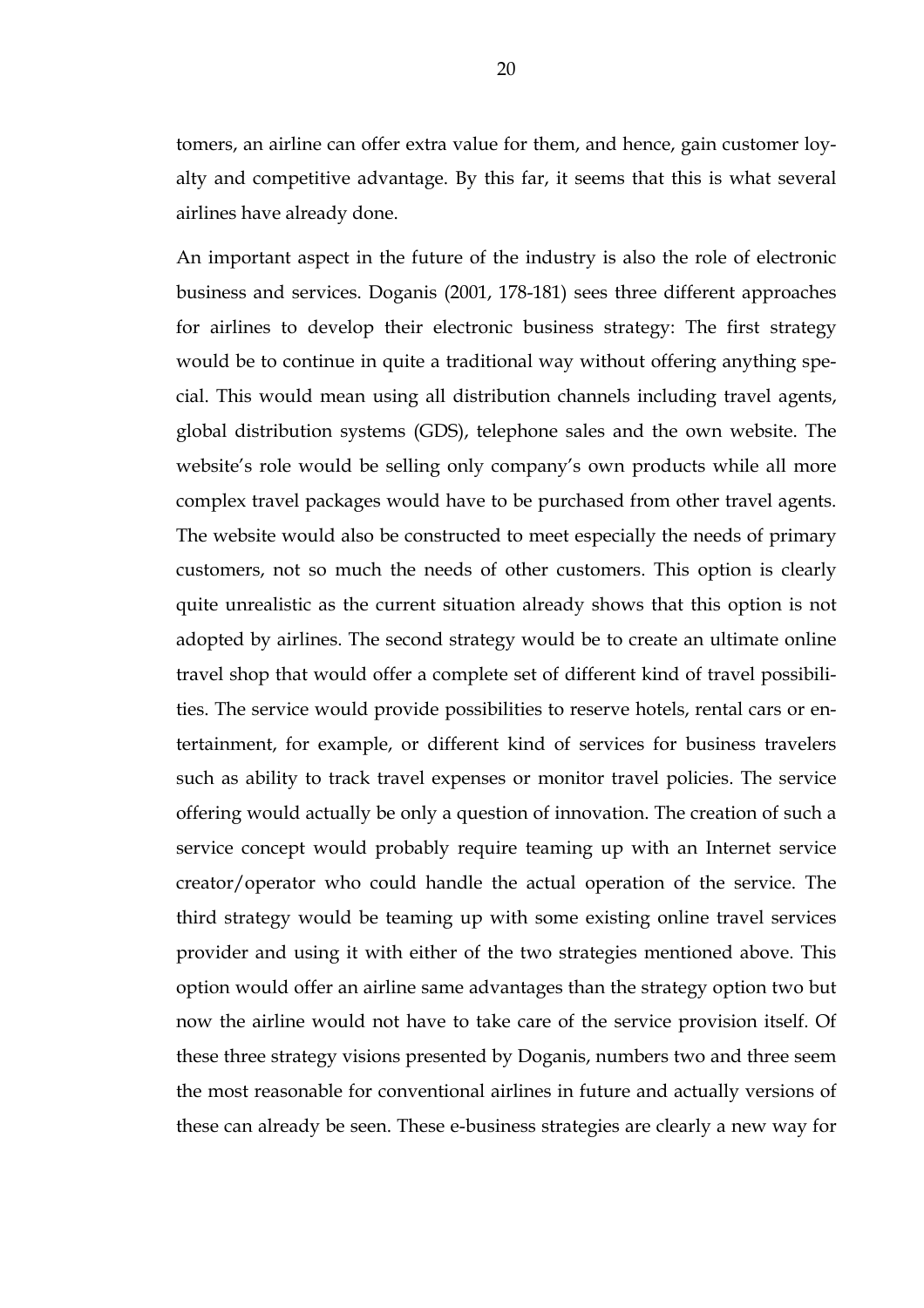conventional airlines to create a competitive edge in this changing environment of the airline business.

Currently, the amount of research of airlines' electronic services is very limited. Practically, the only research seems to be Jiang's (2003) study of the airline industry's e-business systems in general. In the research, Jiang has considered electronic business especially from competitive advantage's point of view. He presents insights into the development and implementation of the airline industry's e-business strategies and also presents trends of the Internet usage and some e-business models currently used by airlines. Jiang argues that to succeed in electronic business, airlines should fully understand how the Internet and ecommerce affect their business. He also says that airlines should formulate an overall strategy covering IT-infrastructure, design, content, e-commerce systems, marketing and customer service. As a result of his research, Jiang states that the Internet has a great impact on airlines operation and that by utilizing it airlines could achieve competitive advantage. This all seems to support the writings of Doganis.

#### **3.7 Summary**

As described in the previous chapter, during last ten years, the airline industry has been influenced by several special factors. Liberalization, privatization, alliancing, low-cost airlines and electronic business have all heavily influenced on the development of the industry. In other words, the industry has been in a constant change. Also electronic business has developed a lot during the latest years. The first electronic systems in the industry were meant to make operations more efficient and to reduce costs. Now, these systems have transferred to more complex electronic services that focus more on improving customer relationships and loyalty. Due to liberalization, airlines have been able to provide and market services more freely and also electronic services are today provided internationally nearly over the world. Alliancing, instead, has created airlines more complex networks which require electronic services also to be compatible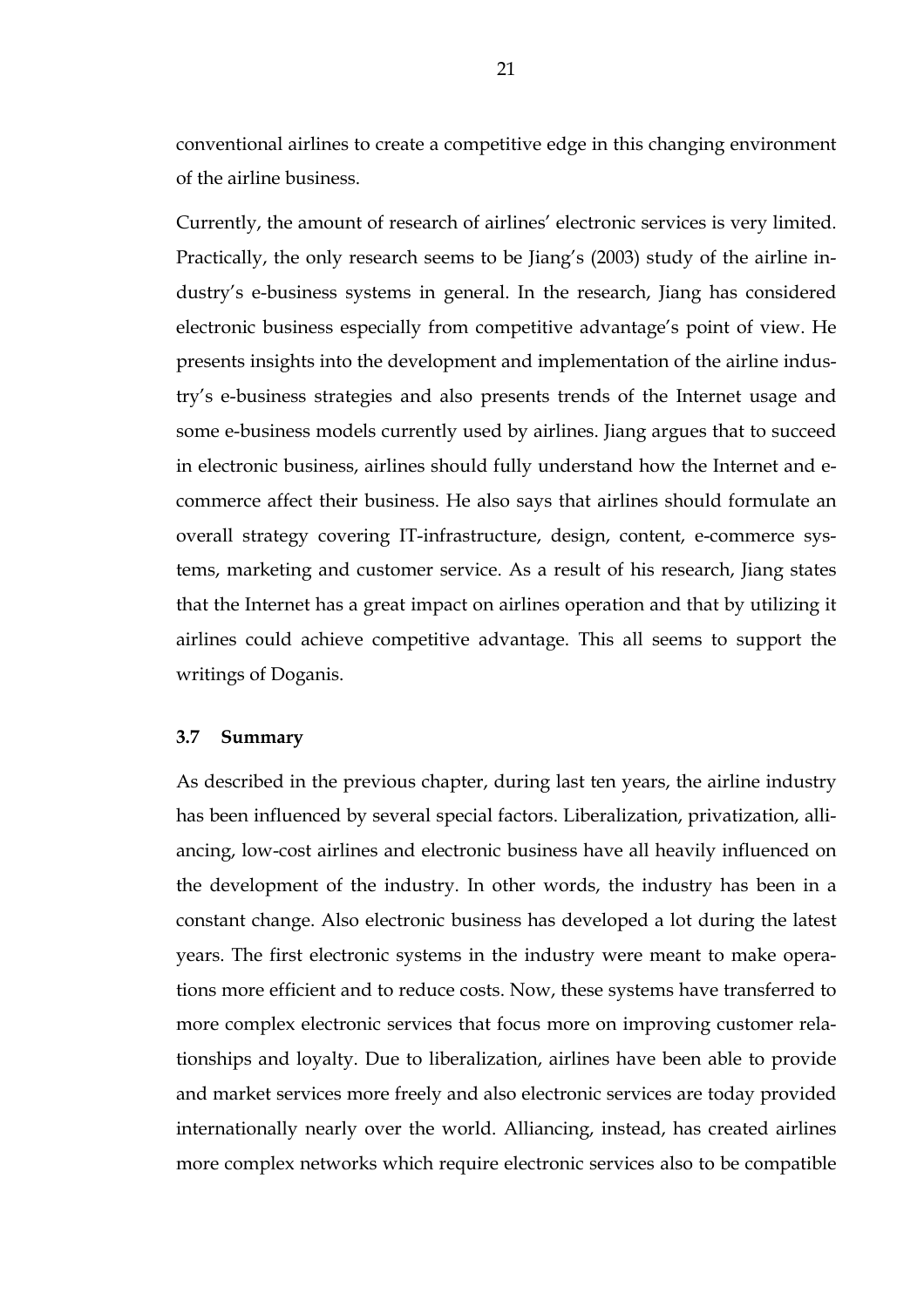with other systems. Finally, privatization and low-cost airlines have made the competitive environment tougher which has created pressure to create more and more innovative electronic services to gain competitive advantage.

However, achieving competitive advantage with electronic services requires several issues to be taken into account. Doganis (2001, 162-182) already mentioned that the strategic role of electronic services is one of the most important issues in future creation of services. The way how electronic services are used as a part of the whole service concept influences a lot the actual provision of services. From this on, there is actually nothing that could be based on. The amount of earlier research on airlines' electronic services is small and there is no framework that would tell which aspects are the important ones. Hence, the research has to be started from a clean table. First, the following takes a look at the existing electronic services of conventional scheduled airlines trying to find some basis and categorization for the services. This is followed by the actual literature review that will study existing theories and writings about issues that are found and presumed to be essential in the provision of electronic services in the airline industry.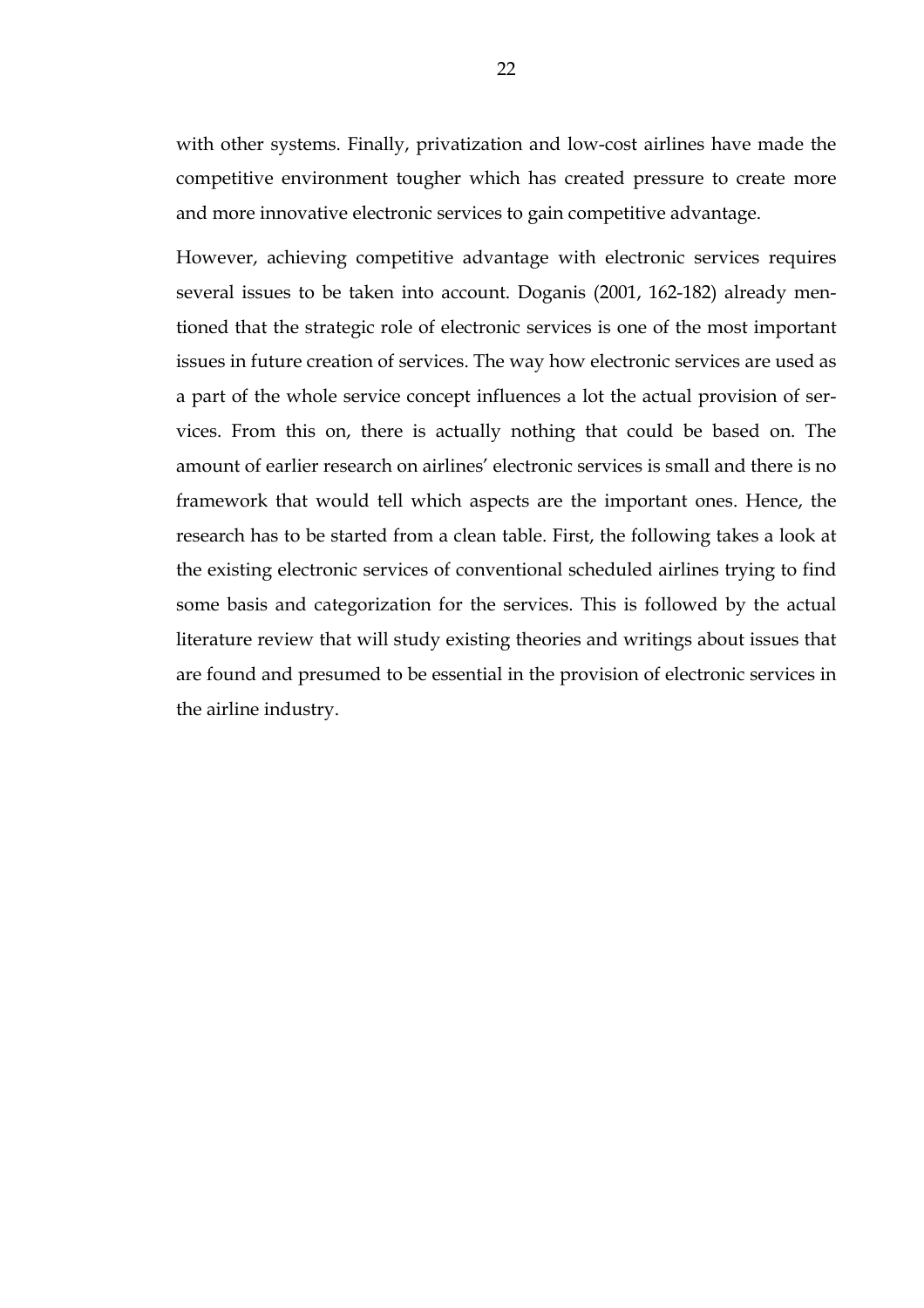# **4 ELECTRONIC SERVICES CURRENTLY OFFERED BY CONVENTIONAL SCHEDULED AIRLINES**

This chapter presents electronic services that are currently offered by conventional scheduled airlines basing on an empirical analysis that was performed in May 2005. The purpose of this chapter is to create general knowledge about existing electronic services in the airline industry to create some background information for the literature review presented in the following chapters.

The empirical analysis was done by analyzing websites of 13 pre-selected conventional scheduled airlines. The selection of airlines was done by the author without any scientific method. The reason for this is that the purpose was not to get any scientific result, but only to find a maximal number of different kinds of electronic services. Hence, large airlines around the world were selected. The selected airlines were American Airlines (USA), British Airways (UK), China Airlines (China), Emirates (The United Arab Emirates), Finnair, (Finland), Japan Airlines (Japan), KLM (The Netherlands), Lufthansa (Germany), Northwest Airlines (USA), Quantas (Australia), Scandinavian Airlines (Scandinavia), Singapore Airlines (Singapore) and Varig (Brazil). The websites were browsed through and all electronic services described at the sites were noticed.

As a result, quite a big number of different kinds of electronic services were found. The services are categorized into three categories: web-services, mobileservices and functional services and they are presented in TABLE 1.

#### **4.1 Web Services**

Web services are services that are offered via the website of an airline. In every case, an airline's website was obviously created to offer a customer all possible information needed about the airline itself and all services provided by it. The websites typically consisted of large amount of information about the company itself, the flight services, destinations and other services offered by the airline. So, it seems that the website is today considered as an important interface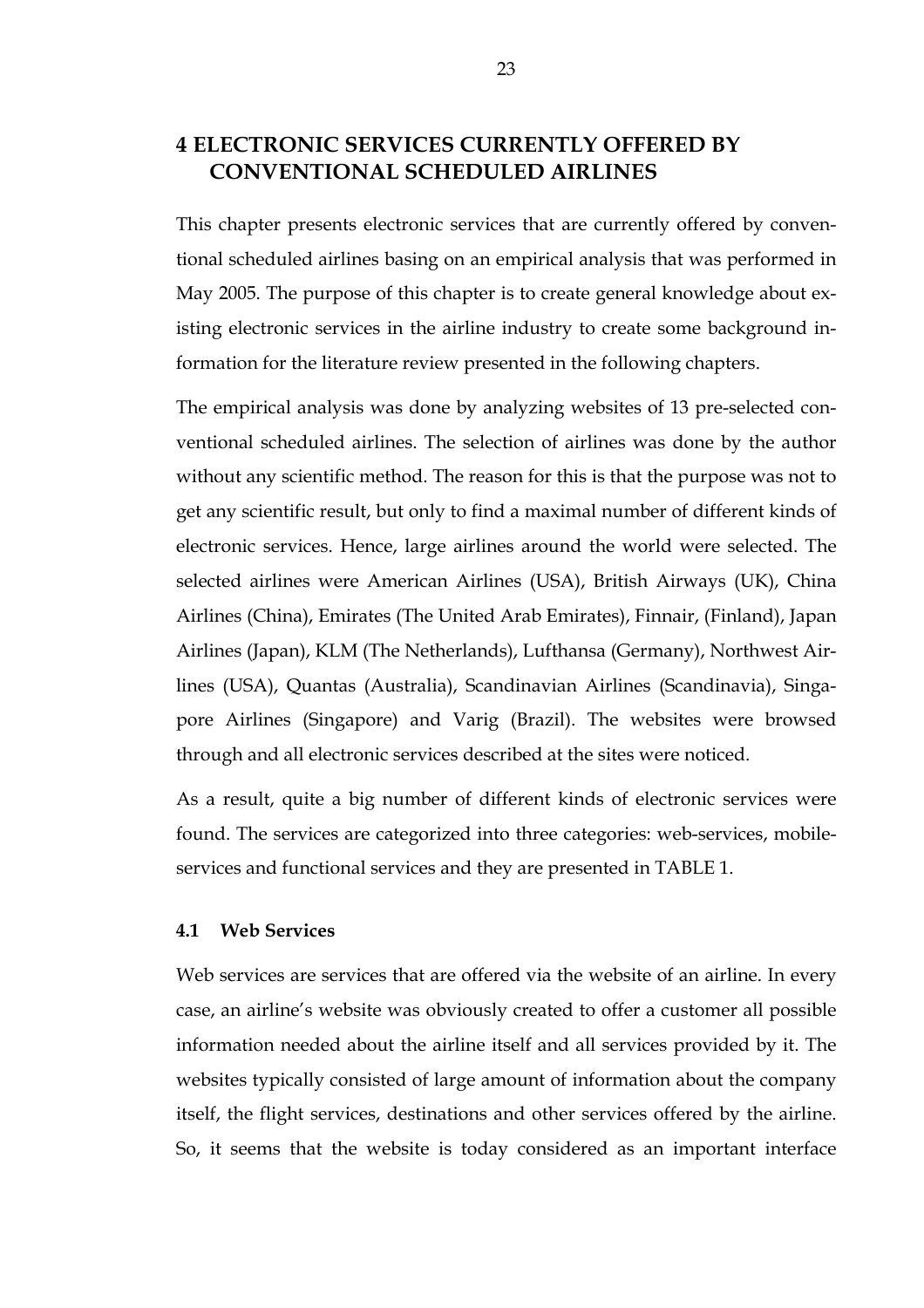| Web services                                                                                      | <b>Mobile Services</b>                                                                                                                                                                                                                                | <b>Functional Services</b>                 |
|---------------------------------------------------------------------------------------------------|-------------------------------------------------------------------------------------------------------------------------------------------------------------------------------------------------------------------------------------------------------|--------------------------------------------|
| Reservations:                                                                                     | Mobile phone services:                                                                                                                                                                                                                                | Electronic ticket                          |
| flight<br>hotel<br>rental car<br>attractions<br>airport parking<br>transfers<br>vacation packages | SMS & WAP (flight<br>schedules, flight<br>status, check-in, fre-<br>quent flyer member-<br>ship)<br>WAP (reservation al-<br>ternation, new reser-<br>vation in case of can-<br>cellation, information<br>about airline contacts                       | Check-in kiosk<br>Automatic departure gate |
| WWW check-in                                                                                      | and lounges)                                                                                                                                                                                                                                          |                                            |
| Flight status<br>Offers                                                                           | Voice check-in<br>Tailored services for                                                                                                                                                                                                               |                                            |
| Frequent Flyer membership<br>Web store                                                            | Nokia Communicator<br>PDA services:                                                                                                                                                                                                                   |                                            |
| Free seat checking<br>Menu selection<br>Lost luggage tracing                                      | flight schedules for<br>different devices,<br>flight status, reserva-<br>tion alternation, new<br>reservation in case of<br>cancellation, frequent<br>flyer membership, in-<br>formation about air-<br>line contacts and<br>lounges, terminal<br>maps |                                            |
|                                                                                                   | Pager services:                                                                                                                                                                                                                                       |                                            |
|                                                                                                   | flight schedules for<br>different devices,<br>flight status, reserva-<br>tion alternation, new<br>reservation in case of<br>cancellation, frequent<br>flyer membership, in-<br>formation about air-<br>line contacts and<br>lounges                   |                                            |

TABLE 1. Electronic services currently offered by conventional scheduled airlines.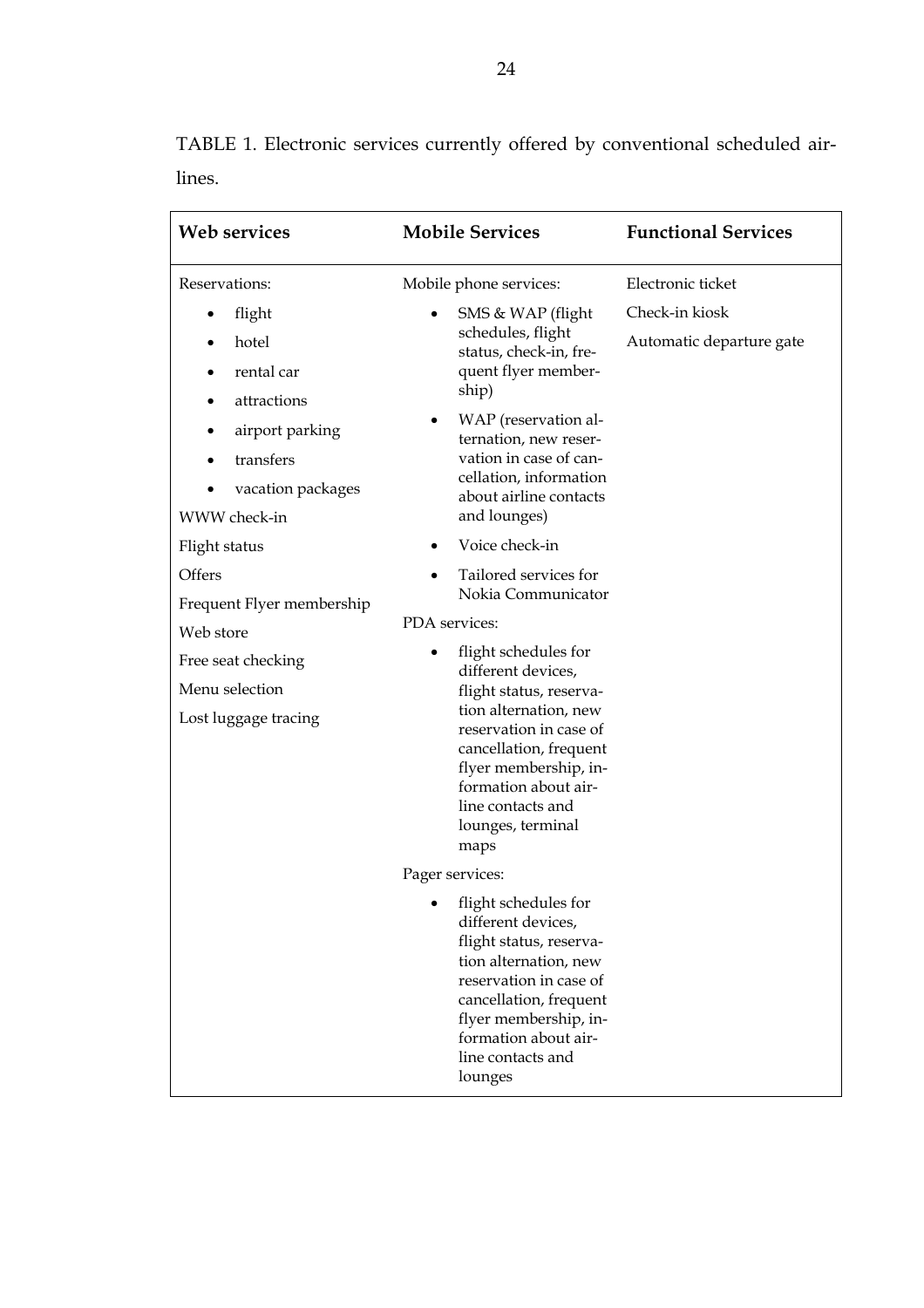between an airline and its customers. In addition to the static information offered at the websites, several functional services were found.

Each airline offered its flight schedules with a search function on its website. Also online flight reservations were possible in every airline's website. The most common payment method was a credit card but, for example, Finnair offered a possibility to make the payment immediately by using the web bank services offered by the largest banks in Finland. In addition to flight reservations, several airlines offered a possibility to make reservations also for hotels, rental cars, attractions or vacation packages. Most commonly, hotel, rental car and attraction reservation services were provided by some other travel services provides such as Amadeus, Hotelzon, Travelocity, Worldres and WWTE but also some airlines, such as British Airways and Quantas, offered these services under their own name. British Airways was the only airline to offer a possibility to book parking at the airport and airport transfers while Japan Airlines was the only one to offer railway tickets through Travelocity service. Vacation packages were most typically offered by the airline itself. Travel insurances and travel cheques were also offered by some airlines, but these services were provided by other parties. During the flight reservation process, only few airlines promoted or offered any of these additional reservation services. This seems a bit odd as one would think that a passenger could be influenced to book, for example, hotel room or rental car during his flight reservation process. Instead, these services were found only from the navigation menus. However, this cannot be stated for sure, as the reservation process could not be completed without making the real reservation.

Commonly offered service was also www check-in that was most often called "Internet check-in". This service enables checking in for a flight in the website of an airline by using a booking reference number or by logging in to the site with existing username. In typical www check-in service a passenger can select his seat by himself just by clicking the preferred available seat in the seat con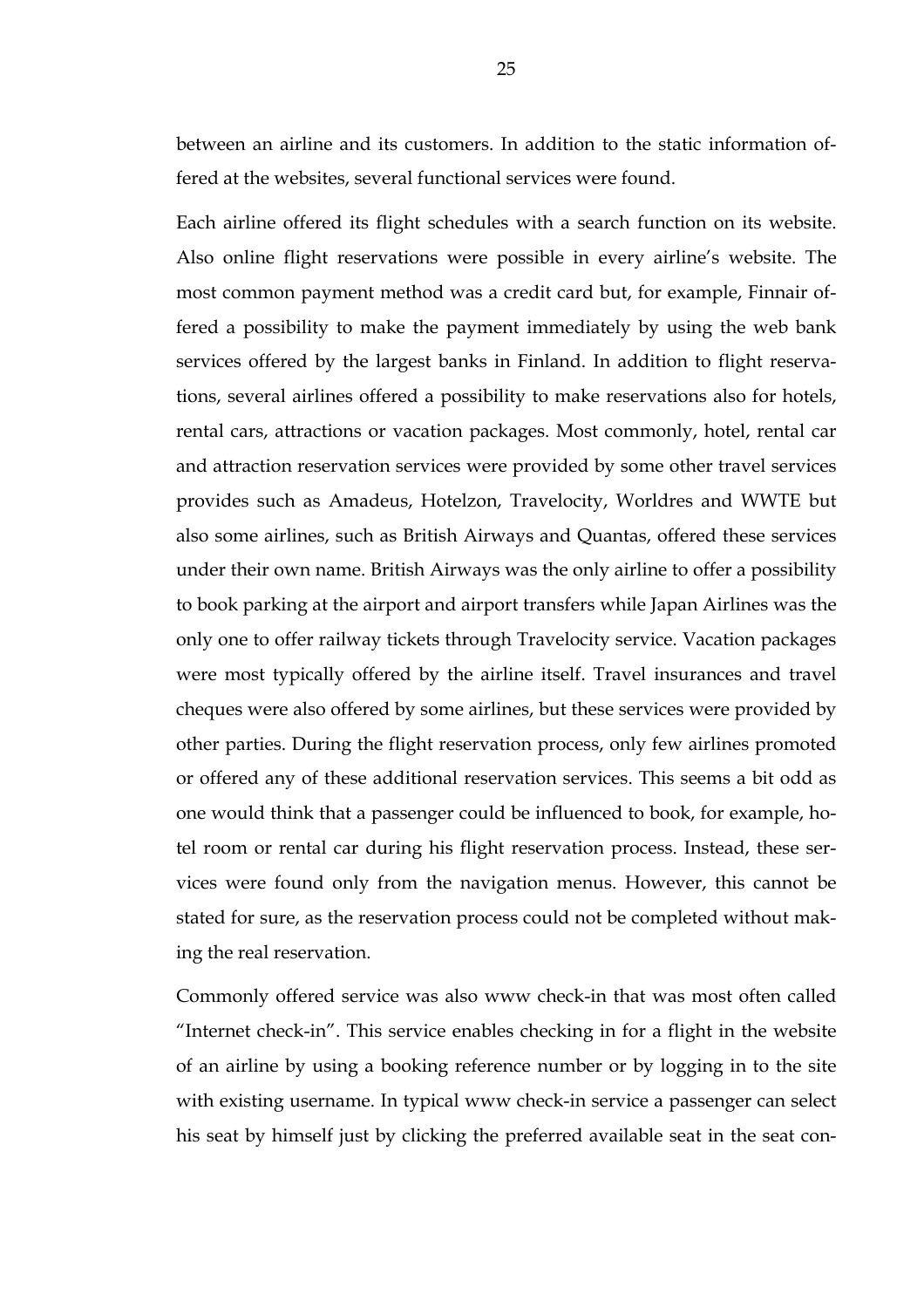figuration map. Then, at the airport a passenger can walk directly at the departure gate leaving his luggage at the luggage collection point. American Airlines had also taken advantage of the service by reminding passenger of the possibility to reserve a hotel room, rental car, travel cheques or travel insurance in the check-in page. Several airlines offered also a possibility to see the flight status information (actual departure and arrival times, gates, or changes at flight schedules) of some particular flight or all flights at the selected airport. Websites were also used to offer different kind of discount tickets in many cases. Some airlines offered discount flights for some particular season but, for example, American Airlines and Finnair sold quick getaway tickets that change every week. Websites were also used to sell concrete products such as airline merchandise or the same products that are sold also during flights. For example, American Airlines and Northwest Airlines sold different kind of airline related products as a typical web store via mail. China Airlines and Singapore Airlines sold, instead, same tax-free products that are available in flight. China Airlines sold products only for people who have a valid reservation. The products could be ordered at the website and they would be delivered and paid in the aircraft. Singapore Airlines, on the other hand, sold products via mail, but to be able to buy them, one must also fly. The products were sold tax free, just like being purchased normally, but they would just be delivered at home. The services that were offered just by one or two airlines were a service to check the amount of free seats on a particular flight, a service to select the food for the reserved flight and a service to trace and track lost luggage.

Another typical set of services on websites was services for taking care of frequent flyer membership. These services required a login and they were used to offer more customized services for a customer. By logging in to the website a customer could update his personal information, set his traveling preferences and frequent routes, check collected reward points, check previous flights or check reservations that have been done. Also some special services such as money calculators were offered for registered users. After login all the website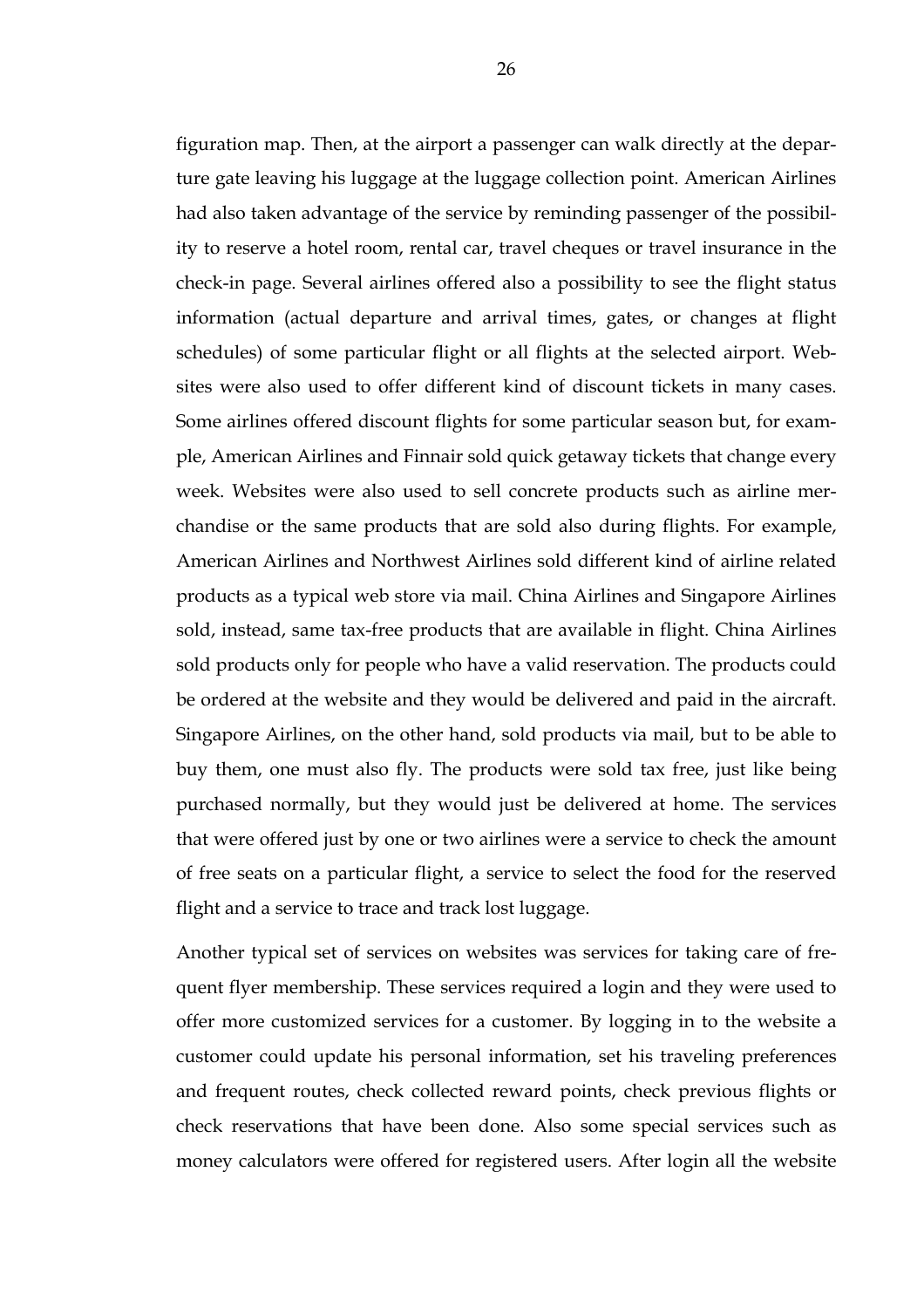typically noticed the login and offered more customized services, for example, when making reservations.

The outlook of websites varied greatly and navigation and categorization of different functions and services was implemented in very different ways. A typical front page of a website consisted of fields for flight search, different kinds of news and offerings, navigation menus and a possibility to login to the site. Some airlines offered also some other services on the front page such as an ability to check flight status and an ability to do check-in, for example. Generally, it could be argued that a typical outlook of a front page was quite messy as the amount of information was so large. The navigation was typically implemented with one basic navigation menu that included all major functions and services categorized under approximately 5-10 main categories. In addition to this some airline offered also some quick links for some most important electronic services. To be mentioned, the navigation logic offered by Finnair was the most unique one. Where other airlines' websites' navigation was similar for all the users, Finnair's navigation logic was based on the role of a user. When a user arrived at the site, the leisure traveler role was automatically selected and all the services and functions available for a leisure traveler were only one click away without entering any navigation menu. Then, if the role was changed to business traveler, again new one-click menu was presented. This logic clearly represents the easiness of using the site and reduces the need for browsing menus.

The way how different services, including electronic services, were combined also varied quite much. In several cases services followed the categorization of the whole site, and hence, certain services were found under a suitable menu. For example, several sites included a menu called "reservations" or something like that, which contained all services related to making different kinds of reservations. Several sites also included menu which was titled "services" or "travel information". This menu typically consisted of different information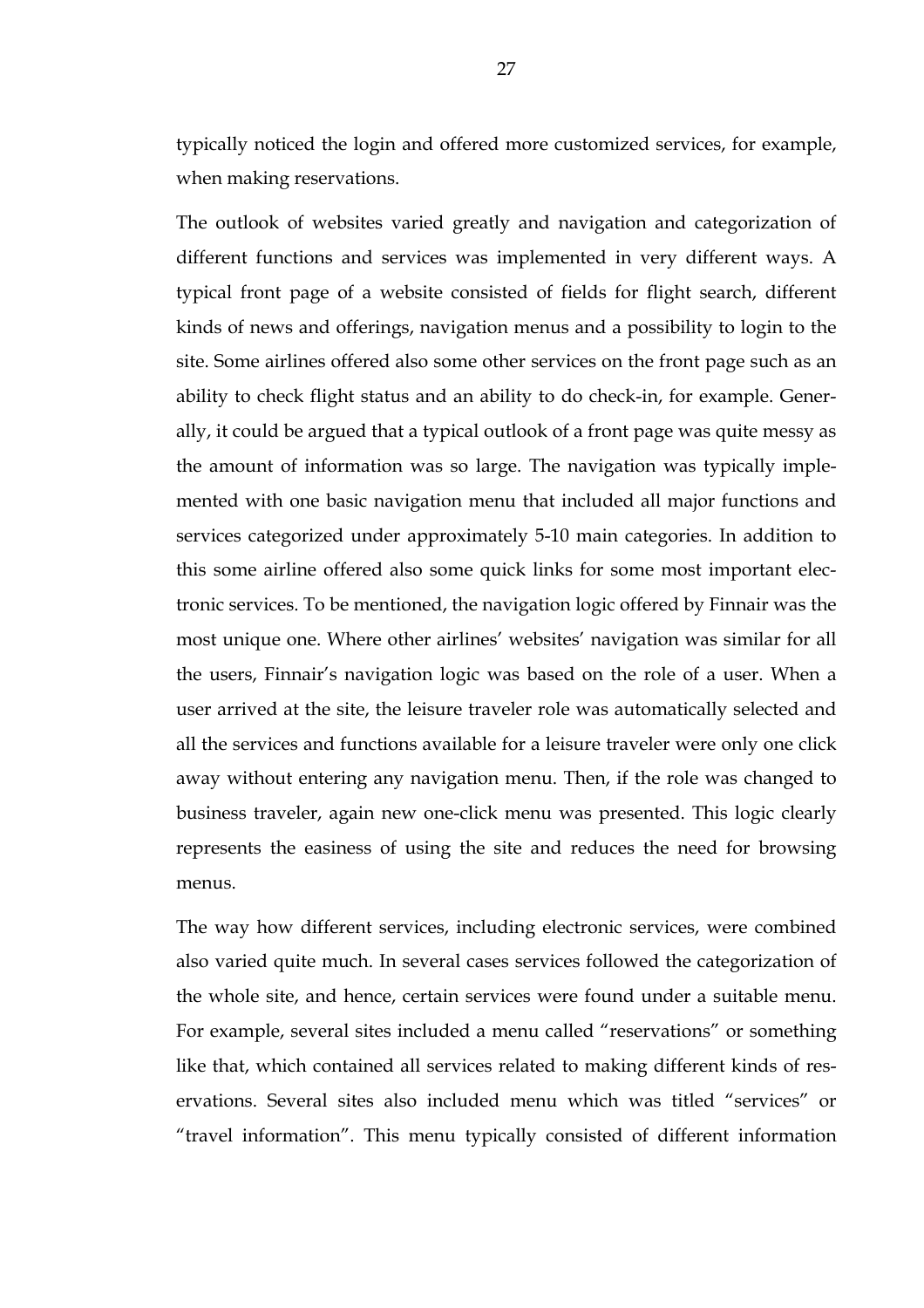and services that relate into the trip itself and contained typically also www check-in and presentations for mobile services. Several airlines, however, offered quick links for some most essential services on the front page. For example, China Airlines offered quite a handy-looking menu for electronic services on the upper side of the front page. From the menu a user could enter onlinebooking, e-shopping, select food for a flight, make check-in, enter flight schedules, check flight status or order flight status reminder service for a mobile phone. Also Finnair used a quick link called "E-services" on the main page, which led into a presentation of all the electronic services provided by the company. Northwest Airlines and American Airlines, instead, offered all main services on the front page including reservations, check-in, flight status checking and ordering flight status information.

As a conclusion, it seems that electronic services are combined to airlines' service concepts quite well and that they follow the categorization of other functions on websites quite nicely. However, a way to improve the efficiency of these services would be to link them even more together. This means that different services could be promoted, for example, during the reservation process or right after it. According to this analysis, it seems that currently only few airlines do this.

#### **4.2 Mobile Services**

Mobile services are services that can be used by portable devices such as mobile phone or personal digital assistant (PDA), for instance. The amount of different kind of mobile services was quite large and the services were also quite versatile. Several airlines, especially the ones at Europe and North America, offered a wide range of different mobile services but, on the other hand, some airlines did not offer any.

The offered mobile phone services included SMS (short message services), WAP (wireless application protocol) and voice services. The services offered by both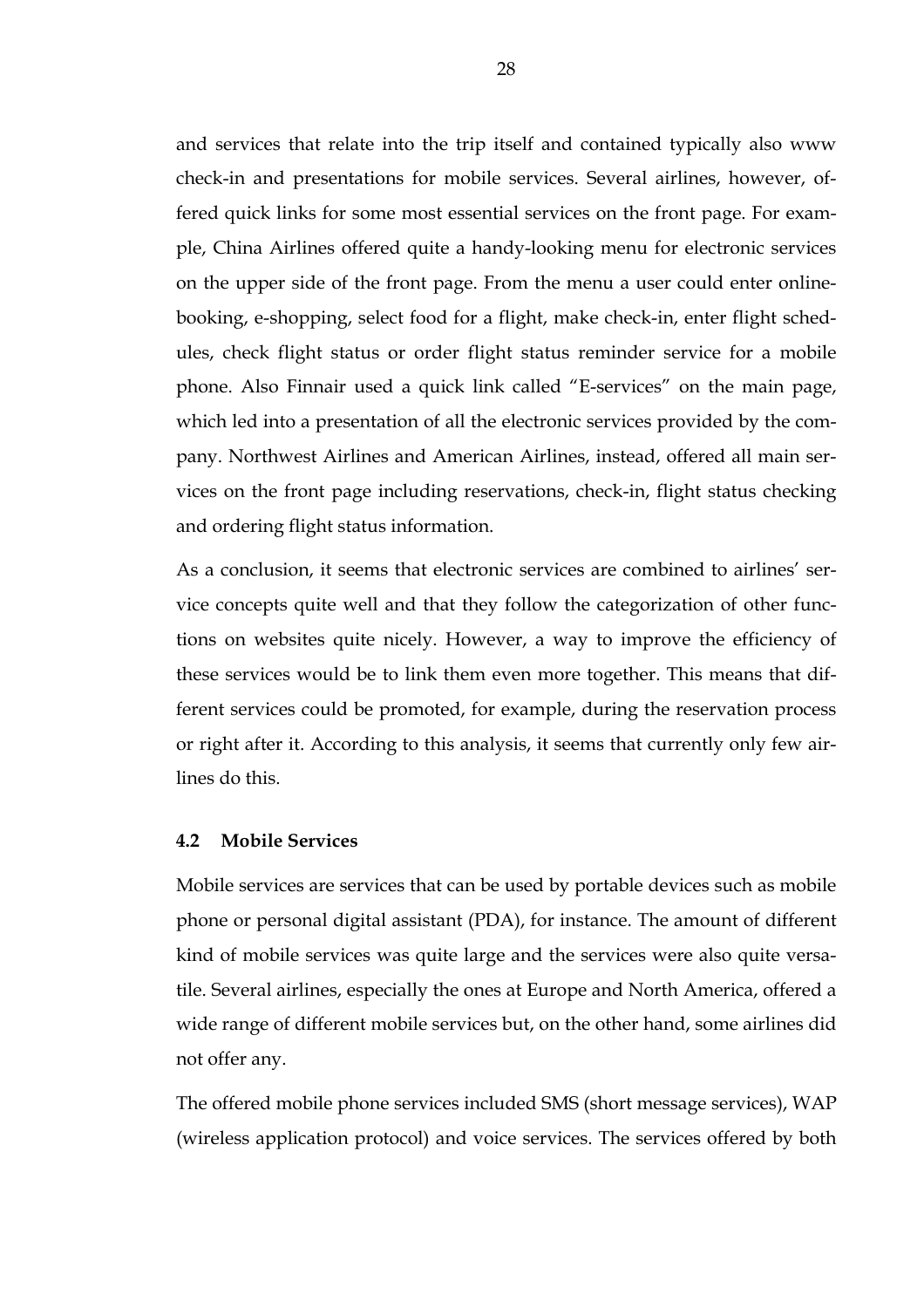SMS and WAP included an ability to check flight schedules or flight status, to receive information of changes in flight schedule or departure gate, to do checkin, and an ability to handle frequent flyer membership. To receive SMS information of changes in flight schedule or departure gate one had to sign up for the service at website either by logging in as a (frequent flyer) customer or by signing up for the service on separate page. Check-in service was provided only by Finnair and Lufthansa and it functioned in the same way than www check-in but it was just offered mobile. Finnair's service could be used with SMS and Lufthansa's with WAP. Handling frequent flyer membership included typically possibility to check reward points, to receive different kinds of offers or to upgrade flying class. The services offered only by WAP included an ability to alter reservation or to make a new reservation in case of flight cancellation, and possibility to obtain different kind of information about the airline such as contact information in different countries or the location of lounges at the airport, for example. The voice services included a voice check-in service offered by Lufthansa and Scandinavian Airlines. In Lufthansa's service a passenger was to make check-in by calling at Lufthansa's service and picking up the boarding card at the airport. In Scandinavian Airlines' system, instead, the service was automatic and the service recognized a passenger's speech. As the only airline, Finnair offered also some specially tailored services for Nokia Communicator mobile phone which is widely used phone by business travelers. These services included a flight schedule search, www check-in, frequent flyer services and also some services for special business traveling package (multifly.e) offered by Finnair.

The offered PDA services consisted mostly of offering flight schedules in suitable format for different PDA devices but Northwest Airlines offered also a possibility to check the flight status, alter reservation or to make a new reservation in case of flight cancellation, to handle frequent flyer membership, to see the location of lounges at the airport, to see terminal maps and to find contact information. These services were especially tailored to function with different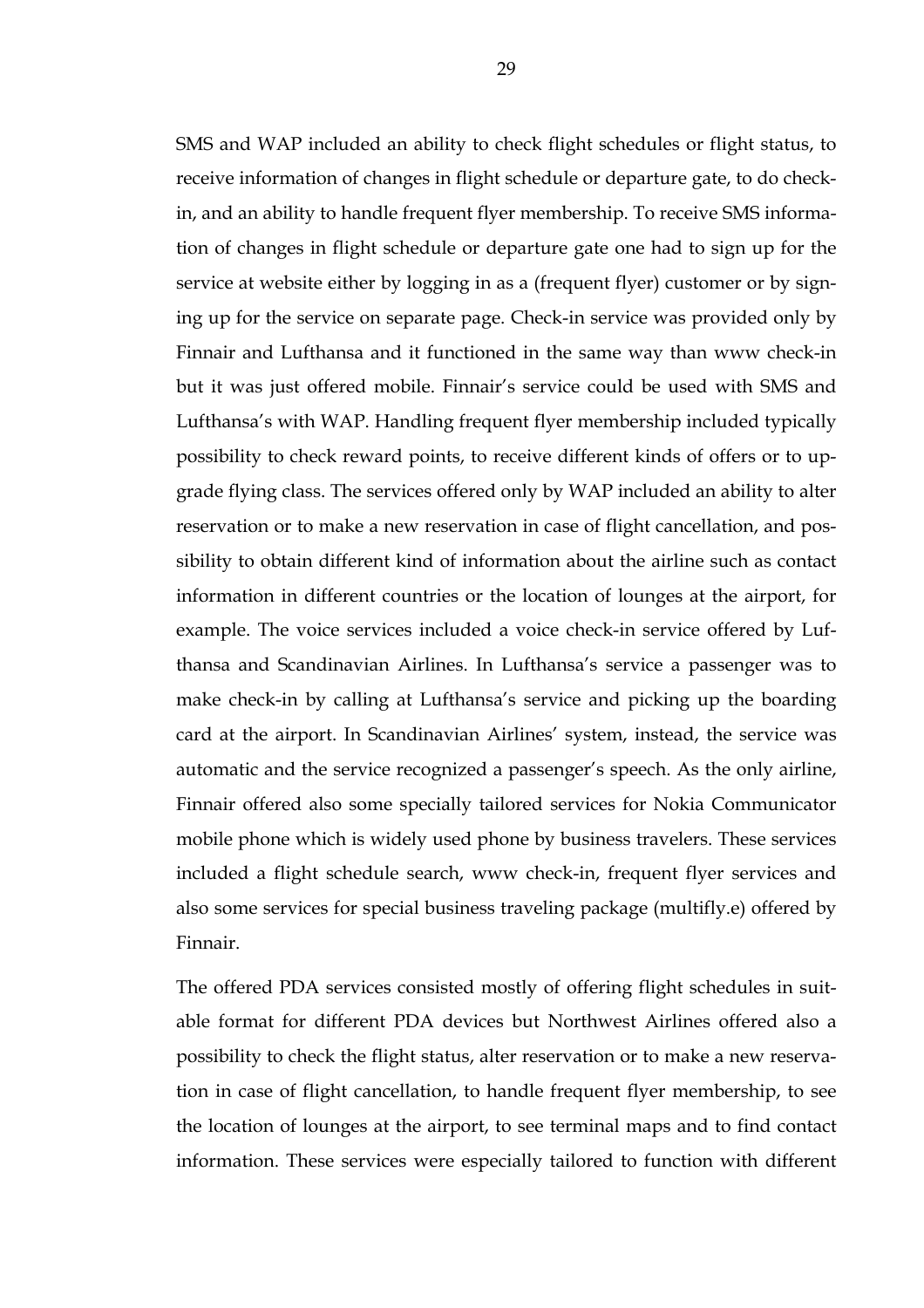PDA devices. Another specialty of Northwest Airlines was the offering of pager services. These services were the exact same services than the PDA services excluding graphical maps and flight schedules.

#### **4.3 Functional Services**

The functional services are services that offer some kind of functionality in the flight traveling process. The offered functional services include electronic ticket (e-ticket), check-in kiosks and automatic departure gate. Electronic ticket is a flight ticket that exists only in electronic format. When a passenger makes the reservation via any reservation channel, the reservation exists only in the information system. When the passenger arrives at the airport, the reservation is identified by a personal identification card or a frequent flyer membership card, for example. This reduces ticketing costs from an airline and makes also traveling easier for a passenger. From analyzed airlines, every one offered electronic ticket for a limited amount of routes. However, the volume of electronic ticketing is about to rise heavily during following years. According to International Air Transport Association (IATA), the objective is to obtain 100% usage of electronic ticketing by the end of 2007. Currently the amount of electronic ticket usage is 29% among IATA member airlines but, for example, Finnair reported in the end of May 2005 that 59% of its scheduled services' tickets are electronic.

Check-in kiosks are self-service kiosks at an airport with which passengers can make their check-in by themselves. From analyzed airlines a majority reported offering check-in kiosks at their major airports. The situation with check-in kiosks is quite similar to electronic ticket. According to IATA press release (30 May 2005), electronic check-in kiosks create great saving for the industry, and hence, IATA states that: "We are readying ourselves by developing standards and a common interface for passengers and pushing this out to key airports". So, check-in kiosks are quite likely to become more common.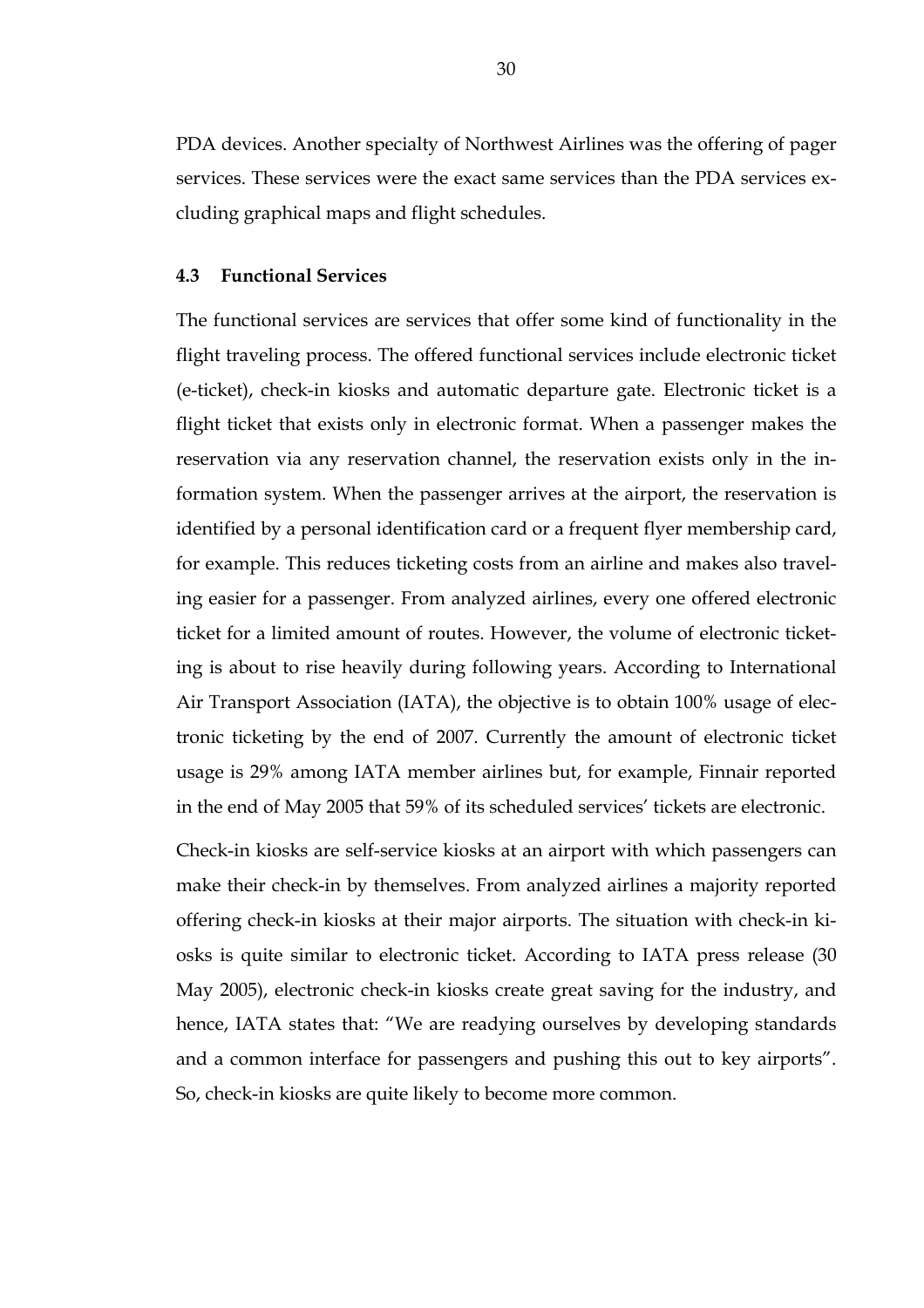The automatic departure gate (eGate) offered by Finnair, seems to be quite unique in the industry. The gate is a concrete gate set at the departure gate and a passenger can walk right through it without stopping as the system registers the passenger being boarded. The automatic gate is available only at some domestic airports in Finland for passengers who has Finnair's business traveling package (multifly.e) in use. The system naturally requires the multifly.e card being along as the systems reads the chip in it.

#### **4.4 Summary**

As a conclusion, it seems that conventional scheduled airlines offer currently a wide range of different kind of electronic services. This analysis categorized them into three categories: web services, mobile services and functional services. The most common web services were an ability to find flight schedules and to make different kinds of reservations. The most typically reservations could be made for flights but several airlines also offered a possibility to make reservations also for hotels, rental cars, attractions, parking, transfers and vacation packages. These additional reservation services were, however, most typically offered by some travel agency partner. Other common web services were www check-in, flight status checking, different offerings, and frequent flyer membership services. Also some more unique services such as web stores for other goods, menu selection, free seat checking and lost luggage tracing were offered. Mobile services included typically different kinds of mobile phone services as well as services for PDA-devices and pager and, interestingly, they were offered mostly in Europe and in the northern America. Functional services included electronic ticket, that was offered by every airline and that will obviously become a commodity, check-in kiosks and electronic departure gate.

According to this analysis, it seems that the website of an airline has become an important interface between a customer and an airline. First, a customer can become a user of a website or a member of a frequent flyer program by registering at the site. Then a customer can personalize his services and can make dif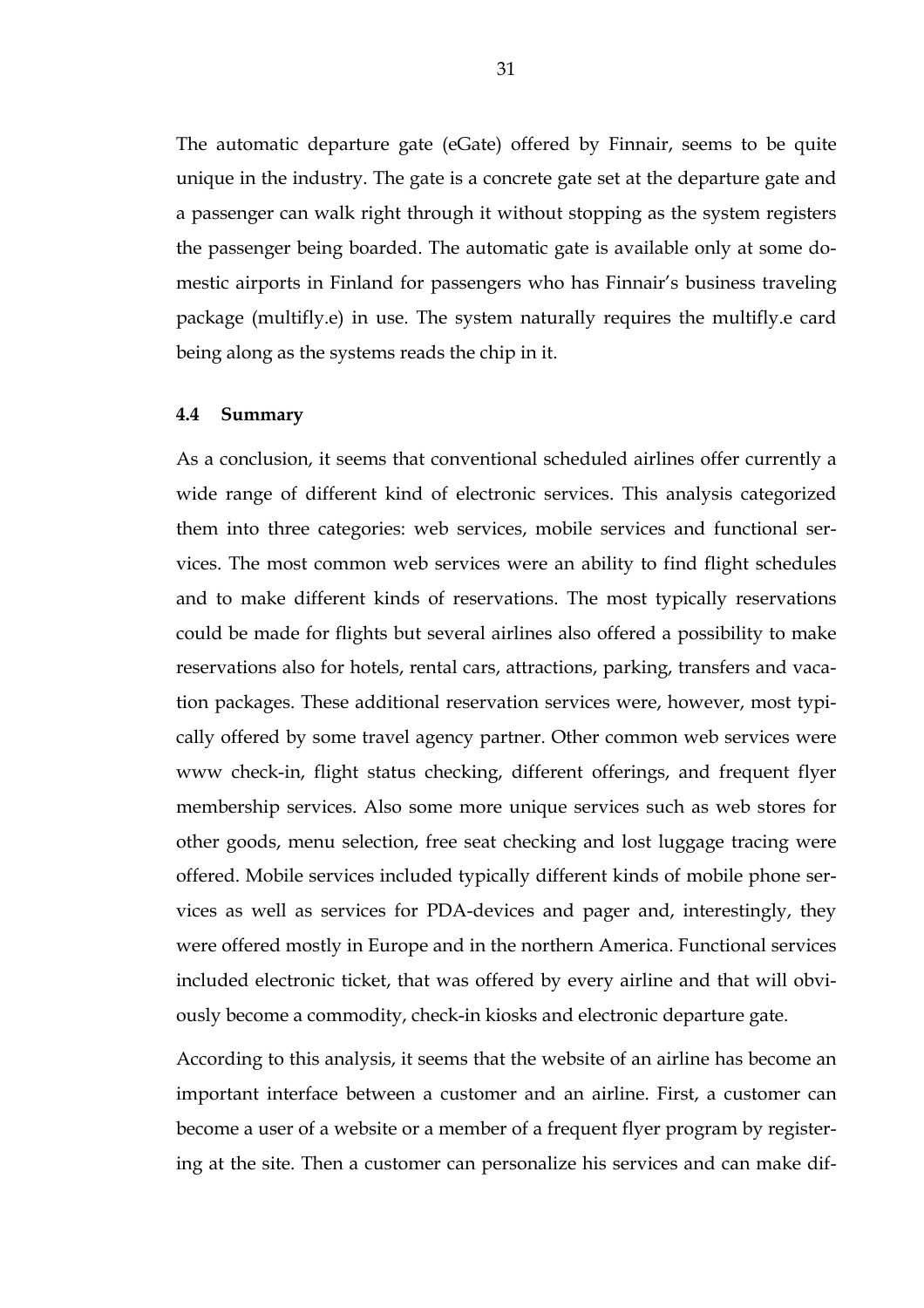ferent kinds of reservations and also track those reservations. Before the actual travel a customer can also find lots of different kind of information of the travel and can learn about different kinds of helping services such as mobile services or other electronic services. During the travel, a customer can utilize the website by making his check-in online before leaving home or by a laptop. After the actual travel, a customer can finally track probably lost luggage, see his frequent flyer points or update his customer profile to make the next trip easier. Accordingly, it seems that a website plays a remarkable role in the whole traveling process. This makes it clear that airlines should really put efforts on making the websites as a part of the whole travel experience and should include all electronic services into this wholeness. In several analyzed cases, this was not yet fulfilled as websites were unclear and did not really focus at supporting the travel experience of a customer.

Naturally, the service concept including traditional and electronic services depends heavily on the strategy followed by an airline. If an airline wants to offer full travel services, it probably needs to offer a wide range of different kinds of reservation services and many supporting services needed to handle those reservations. If an airline wants to focus, instead, at offering an efficient flight travel experience, it should probably focus more at providing such electronic services that support the travel itself. In any case, electronic services should be used in such a way that they would support the selected strategy as well as possible.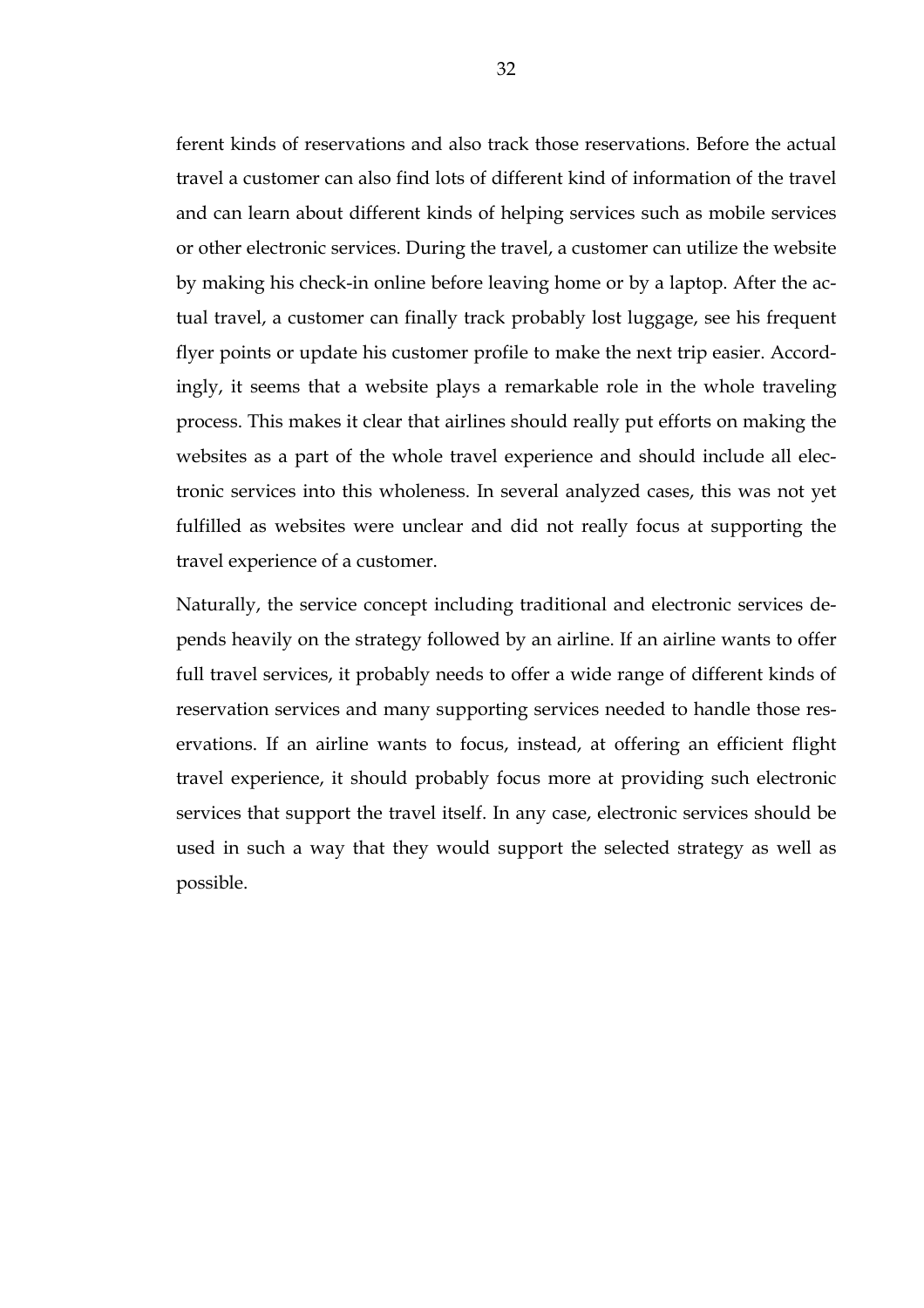### **5 COMPETITIVE STRATEGIES AND VALUE CREATION**

This chapter starts the actual literature review of this research. The aim of this chapter is to study how the usage of electronic services is supported by the theories of competitive strategies and value creation. First, chapter 5.1 presents competitive strategies which are also discussed from the airline industry's point of view. Then chapter 5.2 analyzes value creation and presents value components of electronic services. Chapter 5.3 finally makes the summary.

### **5.1 Competitive Strategies**

According to Porter (1985, 11), the basis of above-average performance of a company in the long run is sustainable competitive advantage. This can be achieved by either cost leadership or differentiation, which are the two basic types of competitive advantage. All operations performed by a company can be seen as a part of these two basic types.

To analyze the ways of achieving competitive advantage, Porter has created a theory of three generic strategies for achieving above-average performance in an industry (FIGURE 2). The theory bases on the two basic types of competitive advantage which are combined with company's operation scope.

#### COMPETITIVE ADVANTAGE



FIGURE 2. Three generic strategies. (Porter 1985, 12)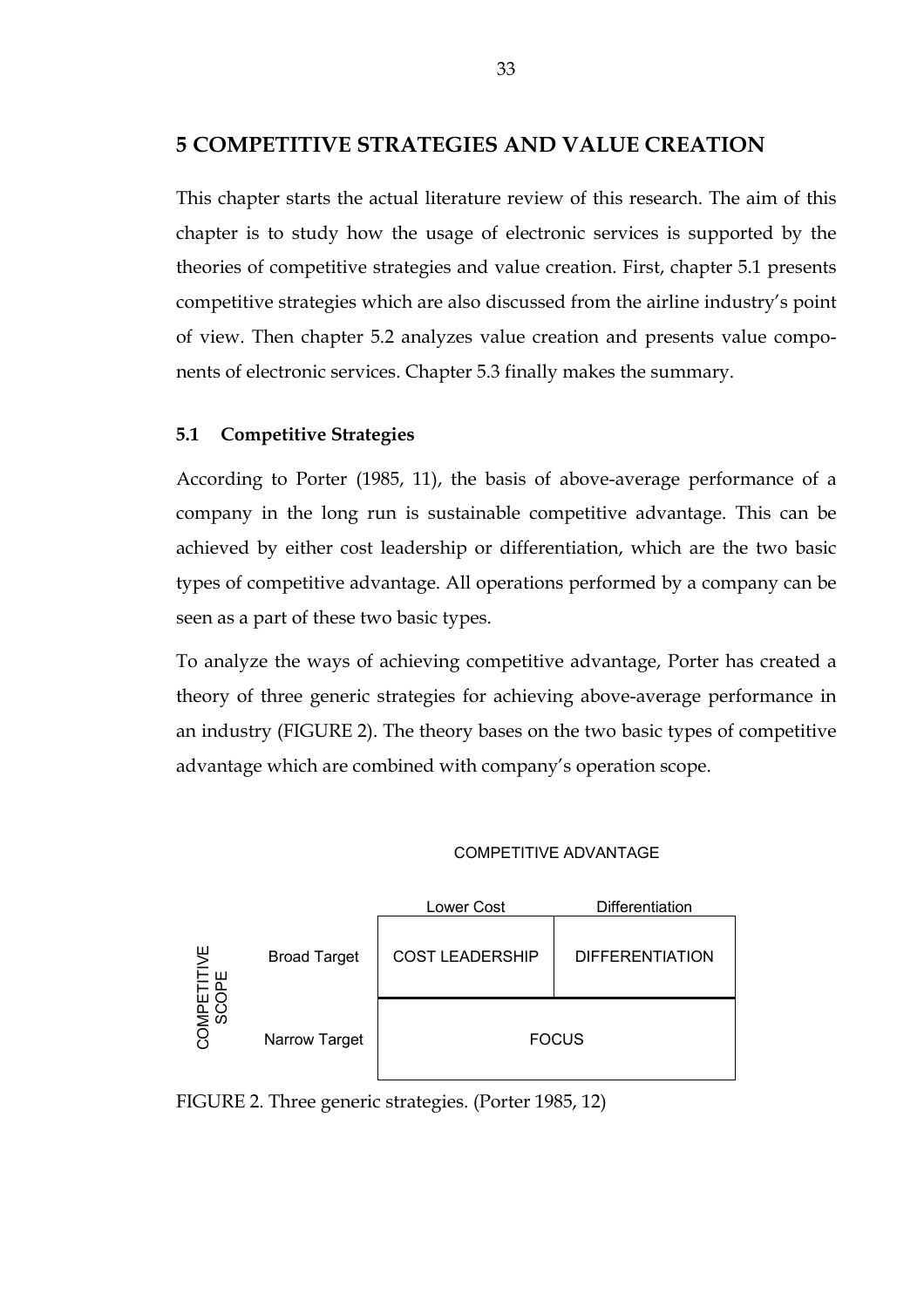In overall cost leadership strategy, a company's target is to become the low-cost producer of its industry. In practice this means that a company pursues for minimizing its cost in all possible areas of its operations. The source of cost advantage depends heavily on the industry but the sources can be, for example, economies of scale, technology, R&D, low-cost design methods, automated assembly, low-cost labor or efficient training. The main point, however, is that the sources of costs and cost advantage must be found and the costs must be monitored and controlled carefully. A successful cost leadership strategy works as a defense mechanism towards main competitive forces in the industry because a low cost company can achieve higher returns than its competitors. For example, in price competition situations, a low-cost company has an ability to stay profitable much longer due to higher returns. However, a cost leadership must not forget that some amount of differentiation is needed make the product more comparable and acceptable by buyers. Neither must the cost leader forget that the successful cost leadership strategy requires being the cost leader, not just being a company trying to be the cost leader among other companies. (Porter 1985, 12-14)

In differentiation strategy, a company pursues for offering something unique for its customers and charging higher prices for being unique. The uniqueness should be achieved by choosing some attributes that a company finds valued by customers and then trying to make these attributes superior and different from competitors. The attributes can be practically anything that is the part of a company's product such as the product itself, the delivery system of the product or the marketing approach, for instance. The important point, however, is that the attribute must offer some extra value for customers. By offering something unique and superior, a company may sustain differentiation position as long as the costs used of being unique are smaller than the perceived profits. However, a differentiator must also focus at costs, but instead of pursuing for minimizing all costs, a differentiator reduces costs only in the functions that do not affect differentiation. (Porter 1985, 14)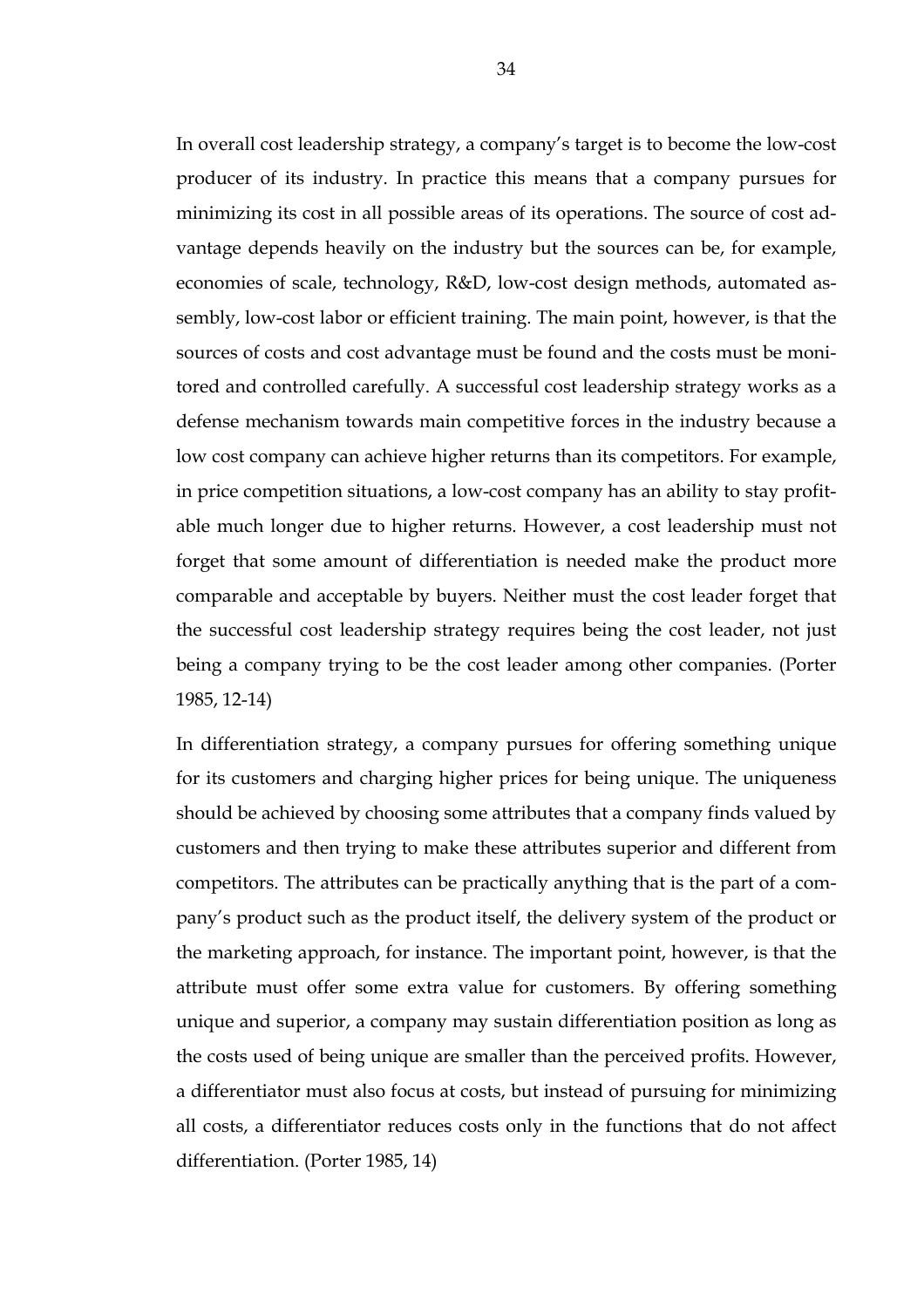Focus strategy means focusing on a certain buyer group, segment or geographic market. The difference between focus and the two previously mentioned strategies is that whereas cost leadership- and differentiation strategies try to apply their strategy industry wide, focus strategy focuses only on certain segment. This means that inside a certain segment, focus strategy user may also use either cost leadership strategy or differentiation, depending on the situation. A typical segment for focus strategy is such a segment on which competitors are either underperforming or overperforming. In underperforming situation competitors do not meet the needs of some certain segment. This opens a possibility for differentiation focus. In overperforming situation competitors offer, instead, too expensive products. This opens a possibility for cost focus. (Porter 1985, 15- 16)

When thinking about Porter's theory from the airline industry's point of view, several features of differentiation can be found in the operations of conventional scheduled airlines. Typically, conventional scheduled airlines try to offer their customers unique product or service, special image or something else to differentiate themselves from other airlines. Today, aircraft are equipped with more and more better seats, amazing in-flight entertainment systems including personal TV-monitors and special in-flight food and drink service. The purpose of this has obviously been to create customers more value during the flight and probably to achieve customer satisfaction and loyalty. Especially when comparing the product of conventional scheduled airlines to the product of low-cost airlines, the differing can clearly be observed. However, when thinking about the competition between conventional scheduled airlines, the situation is a bit more unclear. As Porter presented, the main idea of differentiation is differing from competitors with something unique. Now it seems, however, that all conventional scheduled airlines are offering quite same kind of special features during the flight and that the main idea of differentiation is lost in the competition between conventional scheduled airlines. Today's aircraft are all very modern and comfortable and many airlines offer bigger seats and more leg space.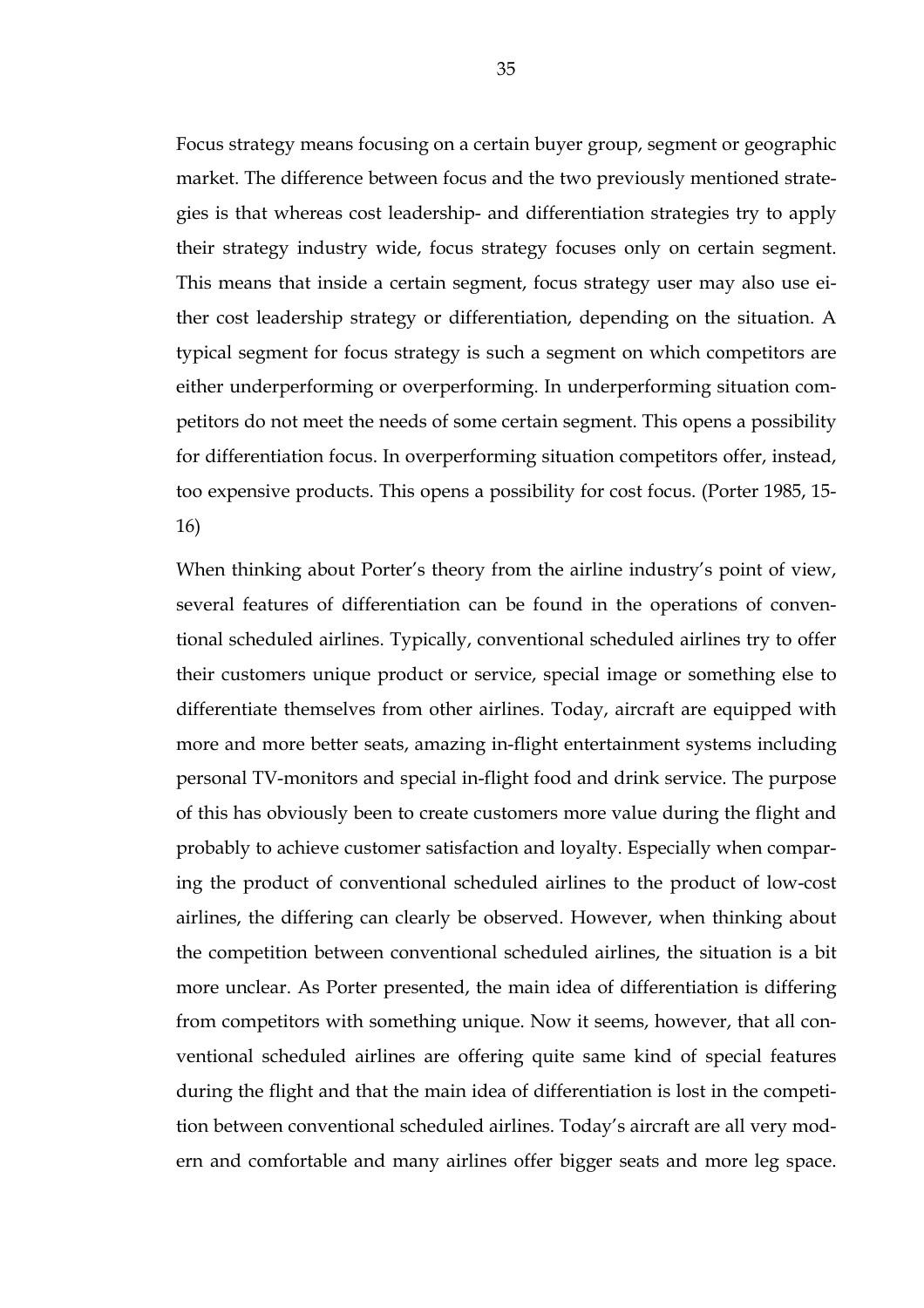Personal TV-monitors have become nearly a standard in long-distance flights and food and drink services are quite excellent in every airline. This makes it quite clear that differentiation among conventional airlines is harder and harder with focusing only at the flight itself. Of course it is clear that with great determination on, for example, premium class customers, differentiation can still be obtained, but it has become tough.

Typical ways to offer more value for customers has been frequent flyer reward programs and airline alliances. Frequent flyer programs have been used for several years and they are nothing new anymore. Practically every airline has its own program and the differing value is obviously quite small today. Alliances, on the other hand, are a bit newer phenomenon and they could be seen as one of the current ways to offer differing value for customers. Those airlines who are members of a global alliance can offer their passengers a global network with connections to nearly every part of the world. Also frequent flyer programs are often interlinked inside an alliance, which makes it possible to gain frequent flyer points from any of the member airlines. This obviously creates at least some differing value for the airlines in these global alliances.

However, the recent advancement of information technology and the possibilities offered by electronic environment have born totally new ways to achieve differentiation. Electronic networks enable a huge amount of different kinds of services to be offered to customers in order to create them more value. And the major advantage here is that this entire electronic world is still quite new. This means that airlines can not only offer their customer electronic services, but they can offer them very innovative electronic services which actually can offer some new value. As also Doganis (2001, 178-181) estimated, this electronic environment will affect greatly on the future of airline business. Hence, it could be argued that electronic services are the way to reach for differentiation in future. It should, however, be remembered that the Internet and electronic networks are not necessarily any silver bullet that would automatically create benefits for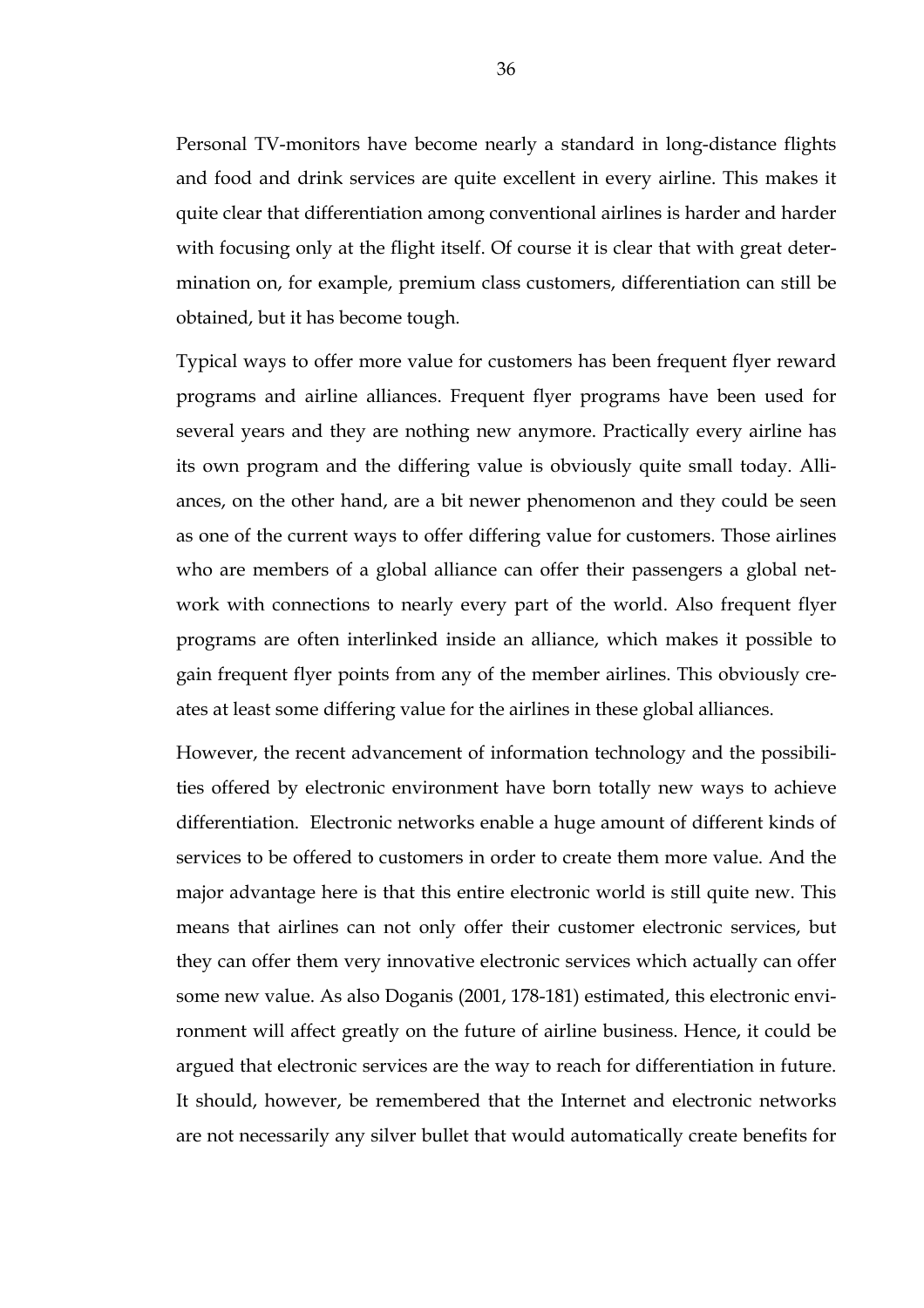a company. According to Porter (2001), electronic channels can create competitive advantage for a company but only when combined to a working business strategy. Porter argues that electronic channels should be used to create more edge for other sources of competitive advantage, not just by themselves. The two ways to do this are operational effectiveness and strategic positioning. Operational effectiveness means faster exchange of real-time information that benefits the entire organization. This has been the original reason for creating most electronic business systems but according to Porter, it has become harder and harder to gain competitive advantage like this. Strategic positioning, instead, is the better way to reach for competitive advantage today. In strategic positioning a company uses electronic channels as a tool to enhance its existing positioning. In other words, electronic means are used to complement the existing product or service concept trying to differentiate from competitors. This is obviously the way how electronic channels should be used to reach for competitive advantage in future and this actually fits quite nicely to the discussion earlier is this chapter.

The final important issue considering differentiation is what Porter (1985, 14) has mentioned. He argued that differentiation strategy requires also focusing at costs of those functions that do not influence on differentiation. This means that in addition to creating differing services, an airline should also focus at costs. Also Doganis (2001, 14) says that cost reduction has become a continuous and a long term necessity for financial success in airline operations. The current competitive environment on the industry and especially low-cost airlines have created heavy cost pressure for conventional airlines, why focusing also at costs is very essential. Even though it can be argued that differentiation is the main strategy of conventional scheduled airlines, it should be noticed that costs are also a very crucial factor in the long term success of conventional scheduled airlines. As a matter of fact this goes very nicely along with the newer writings of Porter (2001) about the strategies in the Internet.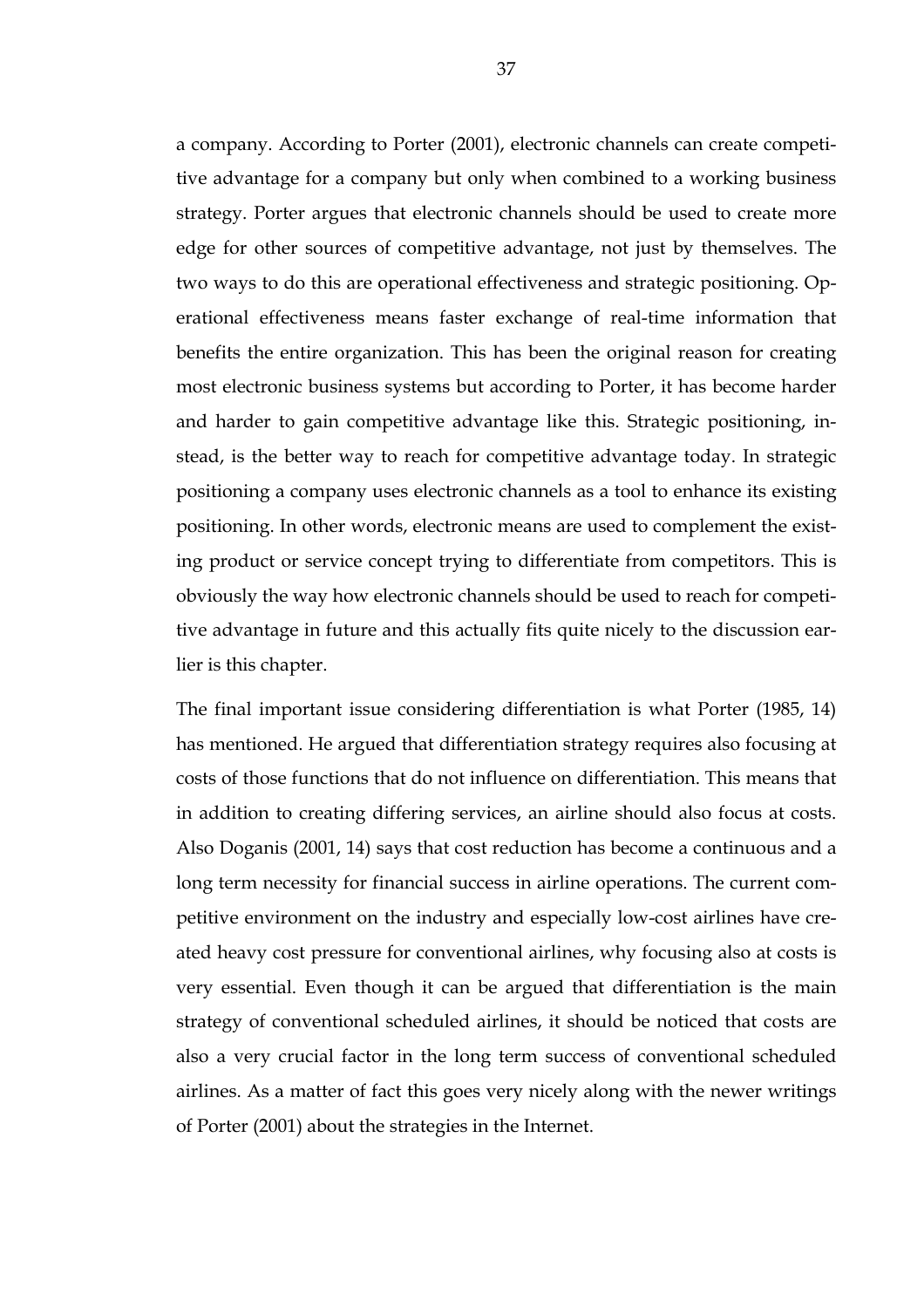### **5.2 Value Creation**

An important point in an analysis of competitive advantage is to understand that competitive advantage is not created by a company as a whole, but instead, it is created by all the separate functions and activities performed inside a company. (Porter 1985, 33) The way to analyze the creation of competitive advantage through these different functions and activities is to look at the value delivered at a customer. According to Walters & Lancaster (1999), term "value" refers to delivering a customer such a product / service attributes that are needed to create customer satisfaction and to maintain an ongoing customer relationship. Hence, if a company wants consciously to create competitive advantage, it should recognize all the components that affect on its value creation process and try to improve these areas as much as possible.

A traditional and also widely referred method to analyze and represent a company's value creation components is Porter's (1985) value chain framework (FIGURE 3). In his framework, Porter divides a company into primary and support activities. Primary activities are activities that directly create more value for a customer and they include inbound logistics, operations, outbound logistics, marketing & sales and service. Support activities are, instead, activities that enable primary activities and also improve their performance. They include infrastructure, human resource management, technology development and procurement. In the diagram primary activities are described as sequential steps which assume that the output of a previous activity is the input of the next one. The support activities, on the other hand, are described in layered form that refers to the fact that they are performed all the time along the primary activities. Finally the margin in the end of the value chain describes the margin created by all the primary- and support activities. (Porter 1985, 36-39) Porter's framework is widely accepted but, on the other hand, it is also argued to fit only in certain areas. Stabell & Fjeldstad (1998), for example, argue that the problem of the value chain is that it is especially designed to analyze the value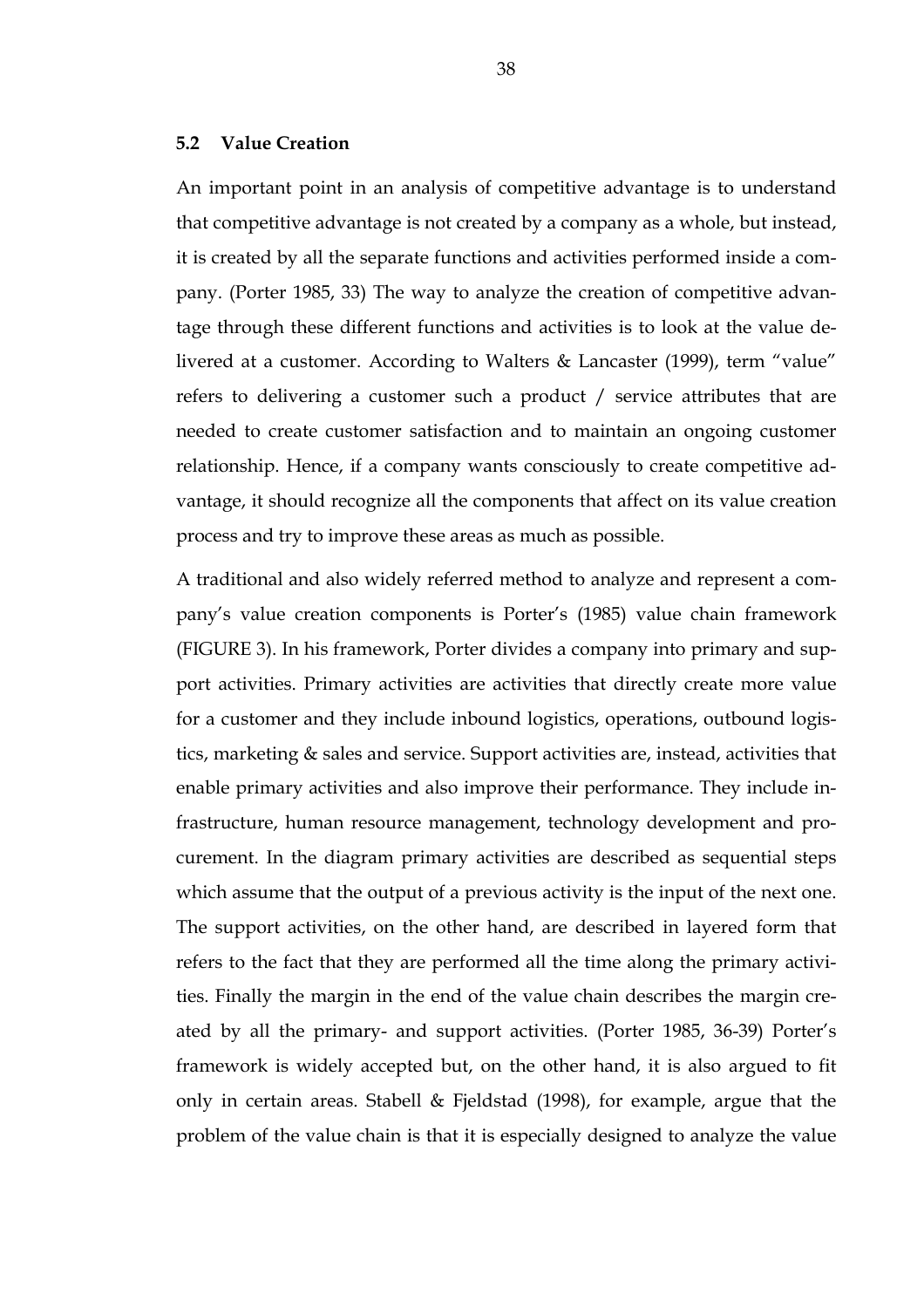components of manufacturing industries that have clear sequential phases. In addition to this, Cartwright (2000) argues that it is difficult to apply the value chain on the companies whose products have high information content, service companies that have significant human assets, or who operate either partially or completely in electronic market space.



FIGURE 3. The generic value chain. (Porter 1985, 37).

The globalization of business and competition, shorter lifecycle of products and the fast exchange on information provided by developed information technology have changed the structure of business, competition and value creation. Instead of focusing at several functions inside a company, such as different activities in the value chain, companies have been forced to focus primarily on their core competencies. This has led into outsourcing several value creating functions, and thus, into creation of more and more complex strategic corporate networks. (Möller et al. 2004, 17-18) According to Möller et al. (2004, 10), network is "a multi-industrial network tissue formed by relationships between companies and other organizations without any borders". In practice, this means that networks are a combination of several partnerships and collabora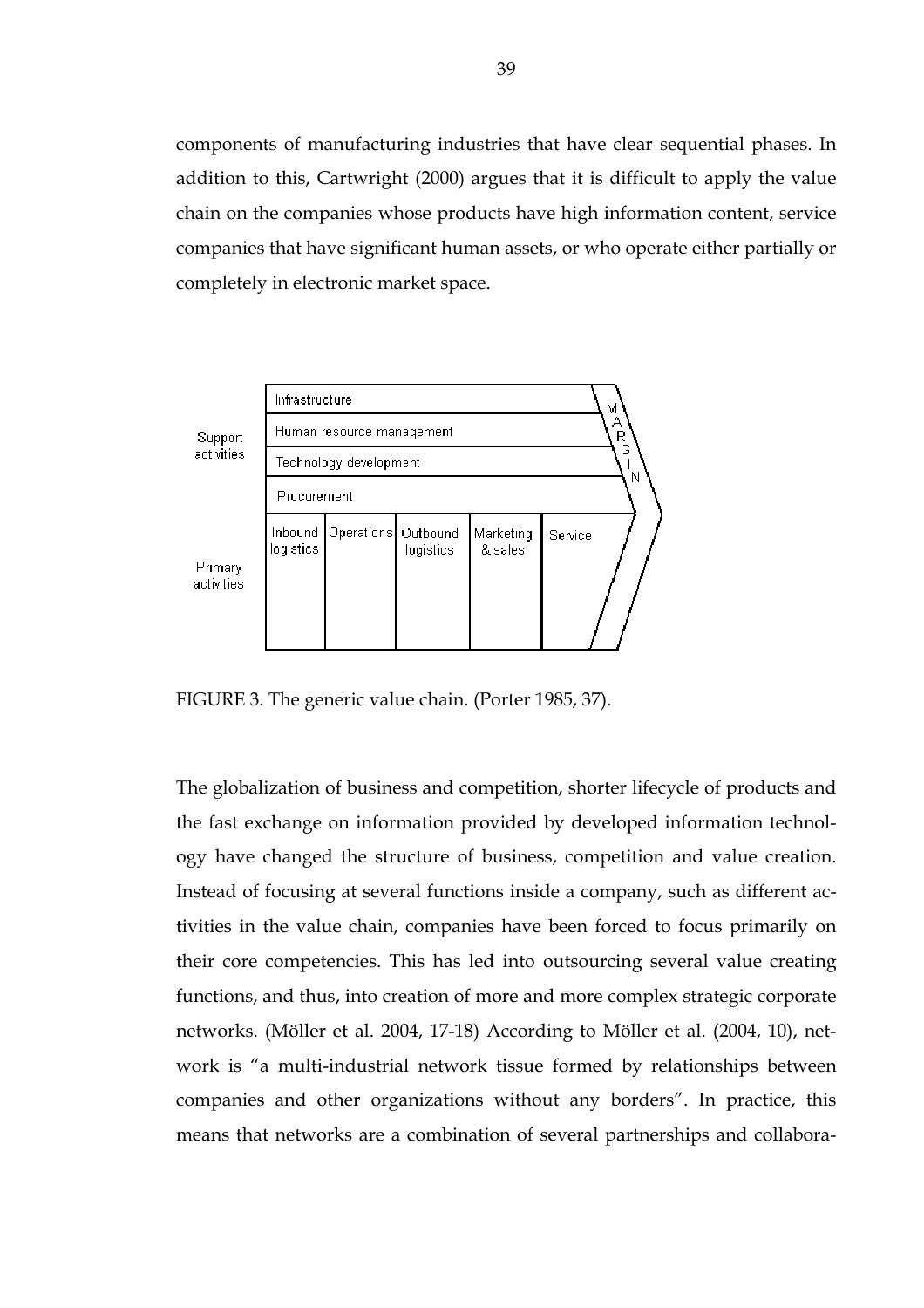tions. The way how Möller at al. (2004, 8) have described networking is presented in FIGURE 4. In their description, networking is seen as the combination of vertical and horizontal partners which is influenced by the forces that push a company towards networking. The vertical axis includes suppliers and dealers as well as customers. The horizontal axis, instead, consists of competitors and governmental institutions. The benefits typically sought with networking are improving operational efficiency, improving operational flexibility, reaching for more marketing power and wider market through joining of resources, developing the range of business processes and product range and creating new technologies and new business. (Möller et al. 2004, 24-26) However, reaching these benefits requires a careful control and management. The more complex and deep the networks become, the more dependent the parties become to each other. This creates a certain amount of risk which needs to be understood. (Möller et al. 2004, 8-9)



FIGURE 4. The networking of a company through vertical and horizontal relationships. (Möller et al. 2004, 8)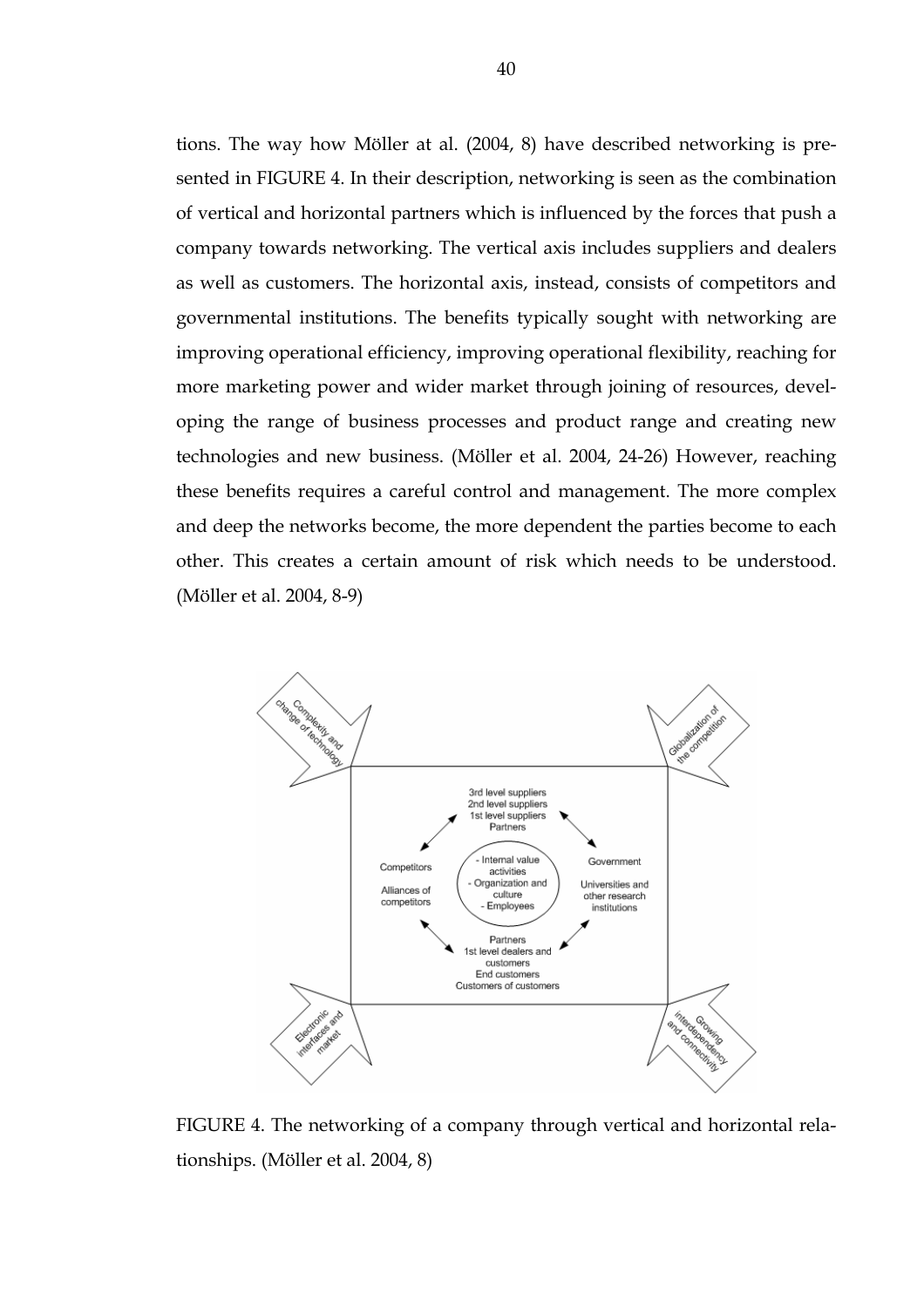From the airline industry's point of view, this obviously means that network partners have become crucial also on this industry. Probably the most typical form of networks on this industry is airline alliances that can be seen as horizontal networks that are created with competitors reaching for larger market and competitive power. However, in today's competitive environment, is can be argued that networks have become extremely important also in the field of electronic business. Especially when considering electronic services that combine several different kinds of services and activities, it is obvious that networks do play a significant role in the service provision.

To analyze the value creation of electronic services more precisely, the following presents the model created by Amit & Zott (2001). Amit & Zott have studied the sources of value creation in e-business finding four main factors that can create value in electronic environment: efficiency, complementarities, lock-in and novelty. These factors are presented in FIGURE 5. According to Amit & Zott, the components of value creation in e-business are an integration of several frameworks of strategic management and entrepreneurship. They argue that no single existing framework can take all the needed aspects into account and hence, they created a framework that is a combination of several earlier frameworks.

In the framework, efficiency was found out as one of the primary value drivers for e-business. First of all, when comparing e-business to traditional business, ebusiness reduces search costs. In electronic environment it is a lot easier to find information of products and compare different products. Secondly, improved information can reduce information asymmetries between buyers and sellers and offer customers wider selection range. Thirdly, the electronic environment enhances speed and simplicity of transactions which provides more convenience and easiness. Finally, electronic environment provides customers also an ability to benefit from scale economies by demand aggregation and bulk purchasing. (Amit & Zott 2001)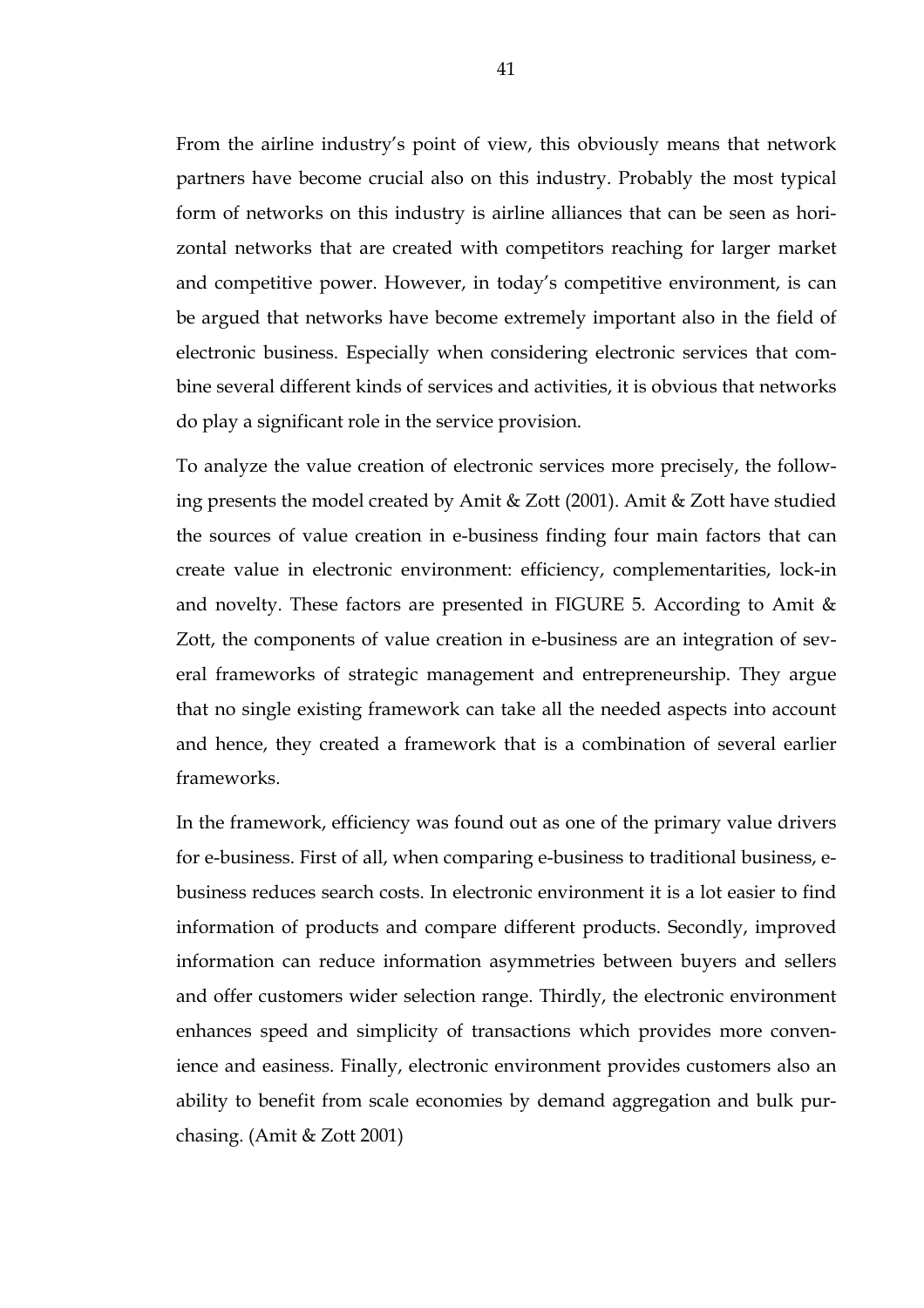

FIGURE 5. Sources of value creation in e-business. (Amit & Zott 2001)

Complementarities mean different packages of products that combine two separate products into one. In practice, this may mean either vertical complementarities such as after-sales services or horizontal complementarities such as one-stop shopping or cameras and films. The idea of complementary products is to add value of the original product by adding, for example, convenience for a customer. An example of this can be found in the airline industry when thinking about airlines offering their customers also vacation packages, tickets to transportation, attractions and so on. In e-business, complementarities typically mean a combination of online and offline products. This means that in electronic environment, several complementary products can be offered through electronic channels. And by doing this, a company may create more value to its customers. E-business can also create value by complementing different activities like in supply chain integration or with complementary technologies in different business processes. (Amit & Zott 2001)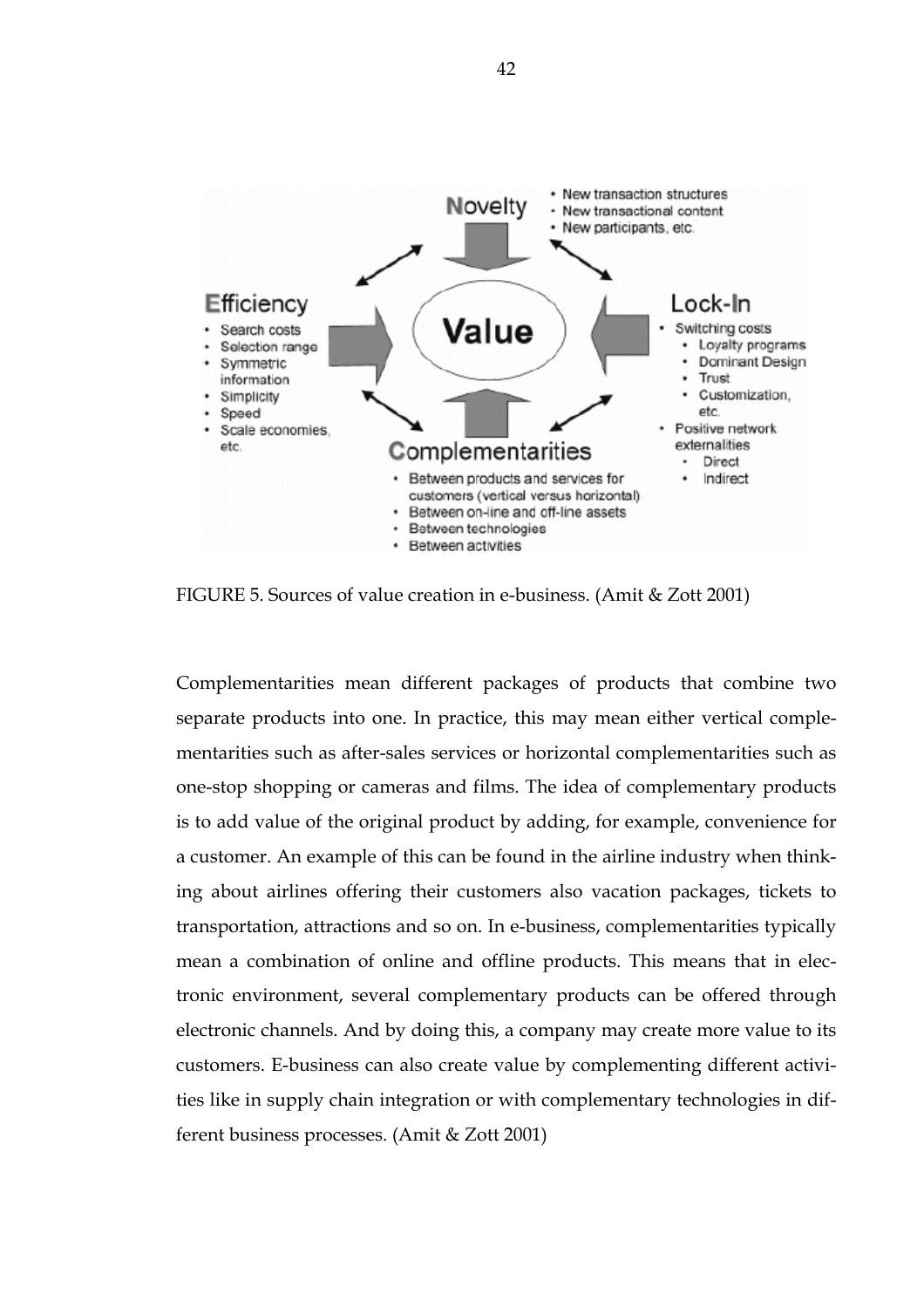Lock-in refers to preventing customers and strategic partners from switching to competitors. In practice, this is done by motivating customers to make repeated transactions or by strengthening the relationship by some other means. A major part of this all is creating switching costs. Switching costs mean making it easy for a customer to stay a customer of this particular company and making it harder to switch to another company. This can be obtained with several means. First of all, customer retention can be achieved by loyalty programs. With loyalty programs customers can be rewarded from repeated transactions, and hence, they are less interested in switching to another company. Secondly, the user interfaces or other such designs can be customized so that they require at least some amount of learning. Once a customer has learnt one interface, he will probably be less interested in switching into another one. Also an ability to customize or personalize products, services or information enhances lock-in. Finally switching costs can be created by offering a customer secure and safe services. This trust enhances the relationship and also enhances lock-in. In addition to switching costs, another important way to create lock-in is virtual communities. The virtual environment in which electronic business typically happens enables companies to create virtual communities that bond its users to some particular e-business. Examples of these might be, for example, online auctions. In this virtual environment, e-business companies typically connect several network externalities with each other, directly or indirectly. In direct connection customers gain directly advantage the larger the member base is. In indirect situation the result is the same, the benefit is only gained indirectly. In both cases, however, a company may create loyalty and enhance transaction frequency. (Amit & Zott 2001)

Finally, novelty means making innovations such as new products, services, methods of production, distribution or marketing. In electronic business innovations can be achieved by offering new transaction structures, new transactional content or by acquiring new participants. First of all, a company may develop a new way to handle transactions. By offering customers some new to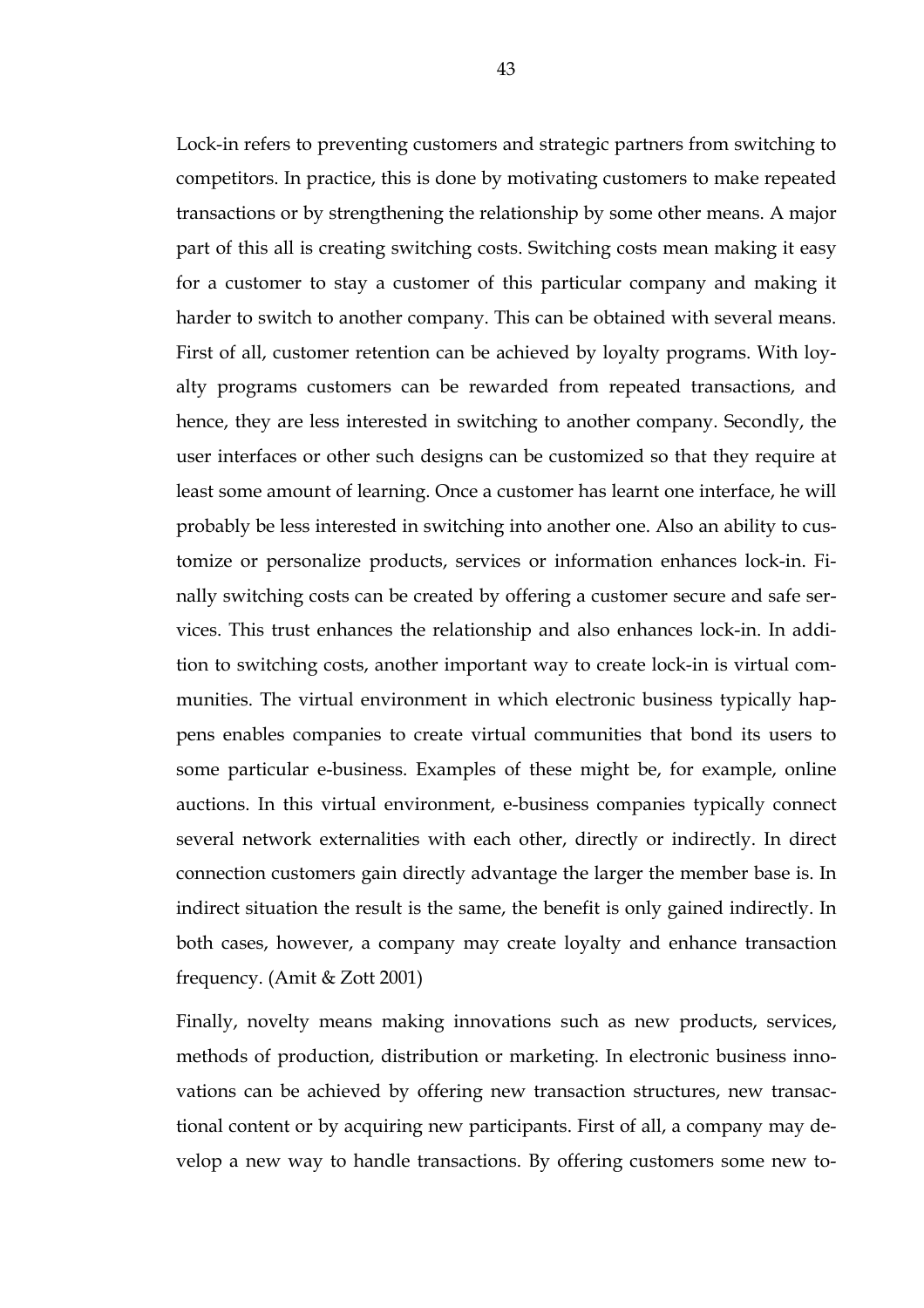tally different way to do business might separate a company from its competitors and might create more value. Offering new transactional content means offering something totally new services, combinations of products and services or practically anything that can create more value for a customer. The developed technology has made nearly everything possible and companies have lots of possibilities to create something new. Amit & Zott also point out that for ebusiness innovators, it is easier to create switching costs and to develop brand awareness and reputation. Finally, new participants mean that companies can find new partners to combine different products or services with each other. (Amit & Zott 2001)

All the previously presented four areas are also connected with each other. First of all, efficiency factors create the basis for creating complementarities by enabling all electronic services. On the other hand, complementarities improve efficiency from customer's point of view by, for example, reducing search costs. Efficiency and complementarities also create lock-in. As customers find services efficient or find complementary services excellent, they may be interested in staying a customer of this particular firm. Lock-in, instead, can improve efficiency and encourages creating more complementary services. For example, in online auctions customers may rate each others' credibility. This function clearly makes it easier for other customers to use the service which again improves efficiency. Complementary products are, instead, created more because lock-in makes it reasonable to create more services for frequent customers. Finally novelty influences on lock-in, complementarities and efficiency. First of all, innovations create lock-in and e-business innovators have also better chances to attract and retain customers than other companies. Secondly, innovations are often taking advantage of other complementary elements such as resources and capabilities. Hence, complementarities also influence on innovations. Finally, innovations may create efficiency by offering several new and more efficient ways to do transactions. (Amit & Zott 2001)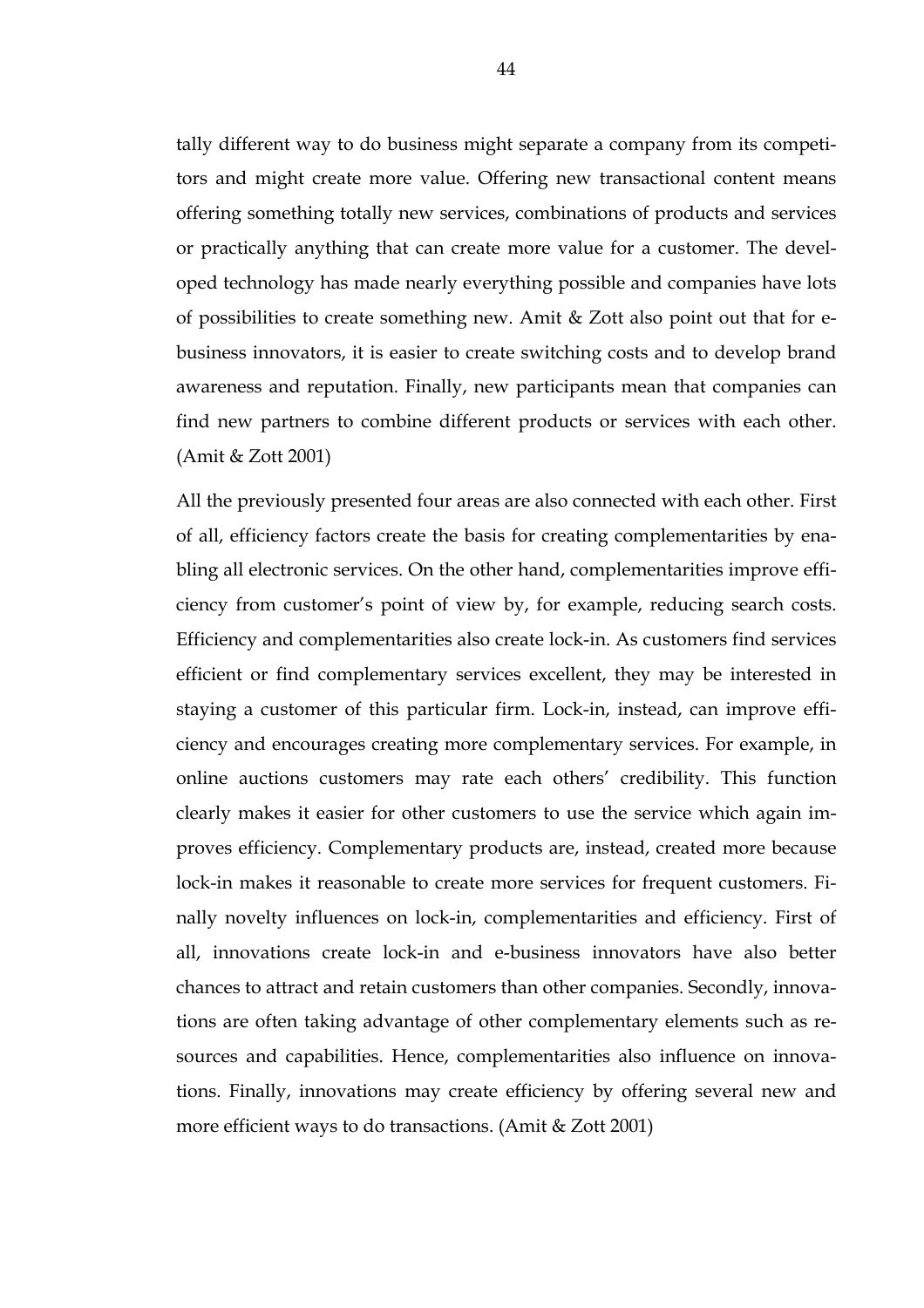When thinking about the framework of Amit & Zott (2001) from the airline industry's point of view, it is clear that the framework can be a useful tool when analyzing the value creation of electronic services in the airline industry. The framework presents several critical factors that can be essential when trying to create value with electronic services. First of all, the efficiency part is naturally essential in every electronic service. Today's customers do want that the services they use are easy, fast and simple or otherwise they just stop using it and move into another service. Hence, it can be argued that efficiency is one of the most important basic factors in the electronic services of airlines. Complementarities, instead, are actually what electronic services in airlines really are. They are complementarities. As the actual service of airlines is transportation, electronic services offer something extra to this by making traveling easier. For example, today's airline industry is already full of complementing electronic services: Several electronic services that complement the actual traveling process such as www check-in, websites that work as the main communication channel between airlines and customers or web services that allow customers to reserve rental cars, hotel rooms or transportation. Also electronic services have become complementarities for each other: in several websites, electronic services were bundled as one separate section to guide passenger to use them wisely. However, this might also be the point of development. As mentioned in chapter 4.1, even if electronic services were presented in one place, they were generally not combined into the actual traveling process well enough. This means that there might still be some points of development in complementing different services. Lock-in provides also several possibilities for airlines. Switching costs is something that airlines have been trying to create for a while already. Probably one of the most well known methods have been loyalty programs that practically every traditional airline seems to offer. During latest years, loyalty programs have been transferred into the electronic environment by offering several electronic services for loyalty program members. This includes typically a section in the website that a member can use for taking care of his membership or person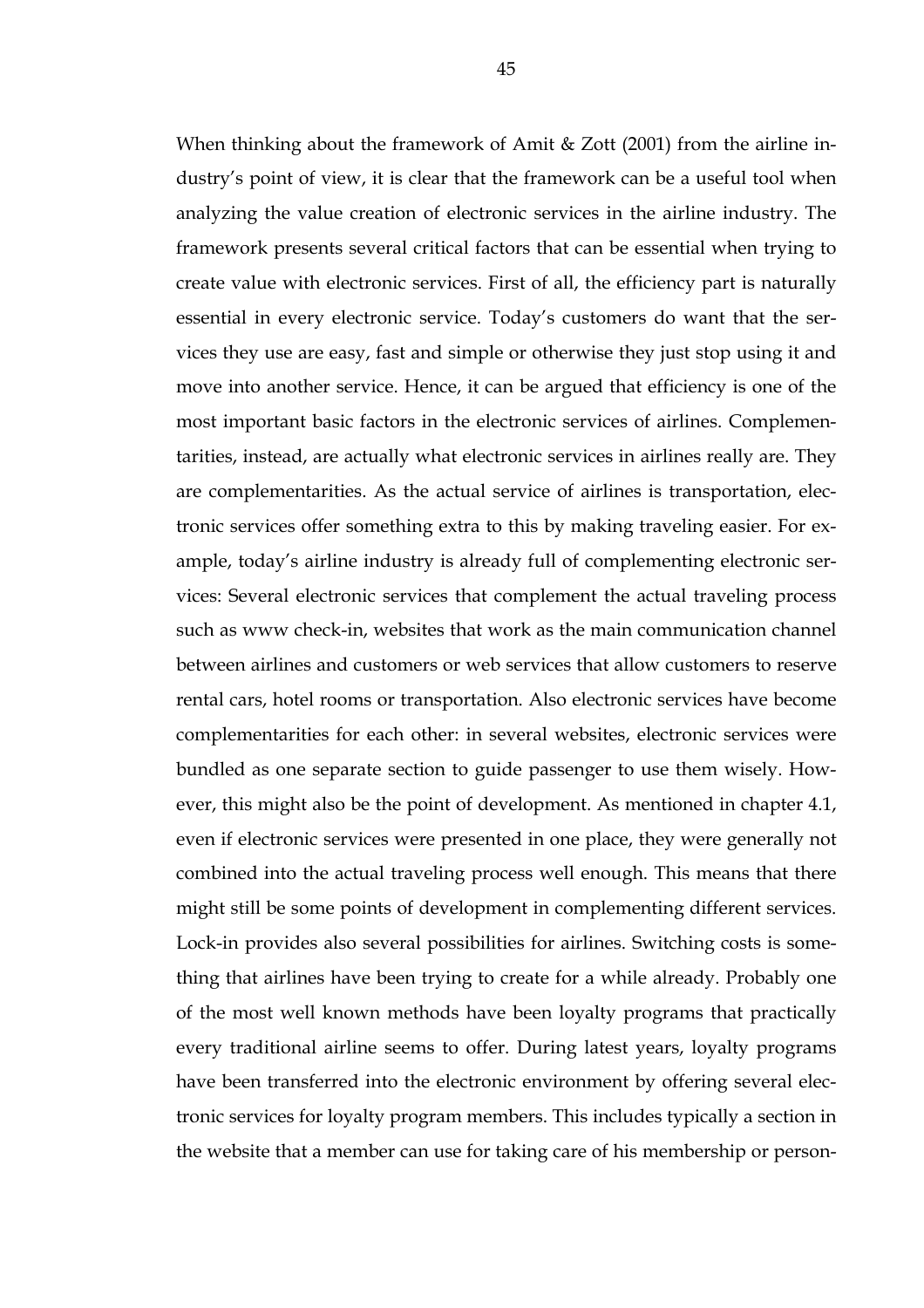alizing and customizing his services or electronic services offered only for loyalty program members. This actually leads into the final area: novelty. Even if there are several important areas that might create more value for a customer, they are nothing without novelty. Without new innovations, staying in the pace of technology development and creating new services all the time, there is no possibility to create value with any of these areas. So, as a conclusion, it can be argued that to create value with electronic services, an airline should provide innovative and efficient electronic services that ingeniously complement the actual traveling process and create switching costs.

### **5.3 Summary**

The contribution of this chapter was to find out that a typical strategy used by a conventional scheduled airline is differentiation which is, however, extended with a focus at costs. The major argument was that electronic services are a considerable way to support differentiation of an airline as it has become hard to differentiate with only the flight service. The value creation chapter took the analysis further and it concluded that competitive advantage is formed out of different activities and functions inside a company that add value for a customer. It was also pointed out, that corporate networks are a very important factor in today's business. A remarkable result was the value creation potential of e-business systems derives from four main interdependent dimensions: efficiency, complementarities, lock-in and novelty. This led into a conclusion that to create value with electronic services, an airline should provide innovative and efficient electronic services that ingeniously complement the actual traveling process and create switching costs.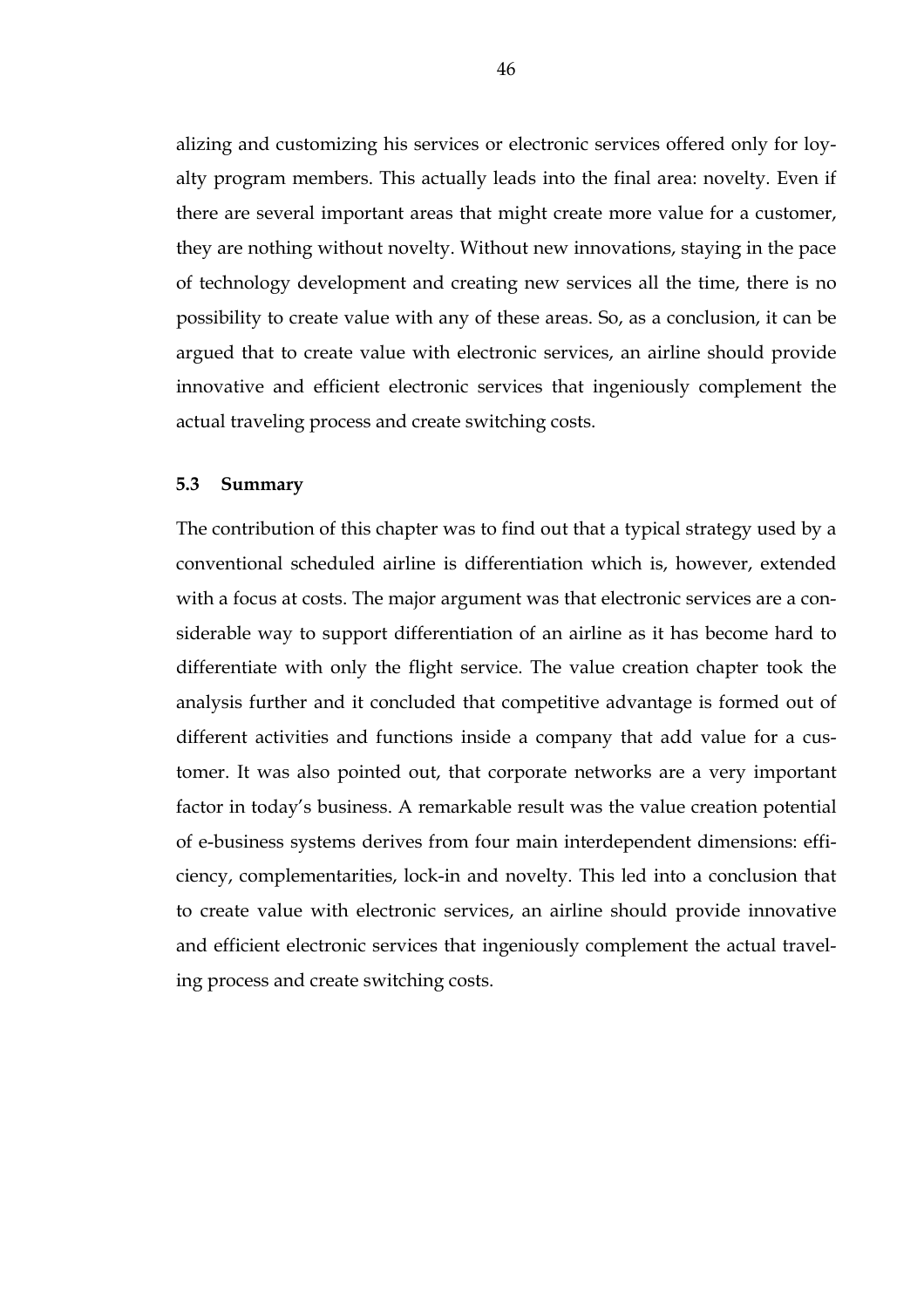# **6 SERVICES AND ELECTRONIC SERVICES**

Whereas the earlier chapter presented the basics for creating competitive advantage and value with electronic services, this chapter moves the focus into the details of actual services and electronic services. First, the chapter presents services in general and presents also term "service quality". This is followed by chapter 6.2 that takes a look into existing studies of services in the airline industry. Chapter 6.3 moves the study into electronic services and presents issues relating to their provision, adoption by customers and e-service quality. The chapter also presents e-business models and special issues that relate into them. Chapter 6.4 finally concludes the chapter.

# **6.1 Features of Services**

Several authors have been writing about services but this review is done by basing mostly on probably the most appreciated authors Zeithaml & Bitner and Grönroos. According to Grönroos (2001, 79), several definitions for service were presented during the 1960s, the 1970s and the 1980s but no generally accepted definition was found. Basing at previous writings and definitions, Grönroos (2001, 79) himself defines service as follows: "Service is, at least in some extent, a process consisted of a set of intangible functions, in which functions are offered as resolutions for problems of a customer and which are usually, but not always, delivered in an interaction between a customer, service employees and/or physical resources or products and/or systems of service provider." The definition provided by Grönroos is obviously quite comprehensive but also quite complex. Zeithaml & Bitner (2003, 3), instead, use a bit simpler definition by saying that "services are deeds, processes and performances". This definition seems to simplify the idea but contains, however, the basic idea of service. Another quite describing definition that Grönroos mentions in his book is a definition presented by Gummesson. Gummesson argues that service is something that can be purchased and sold but that cannot be dropped on one's toes.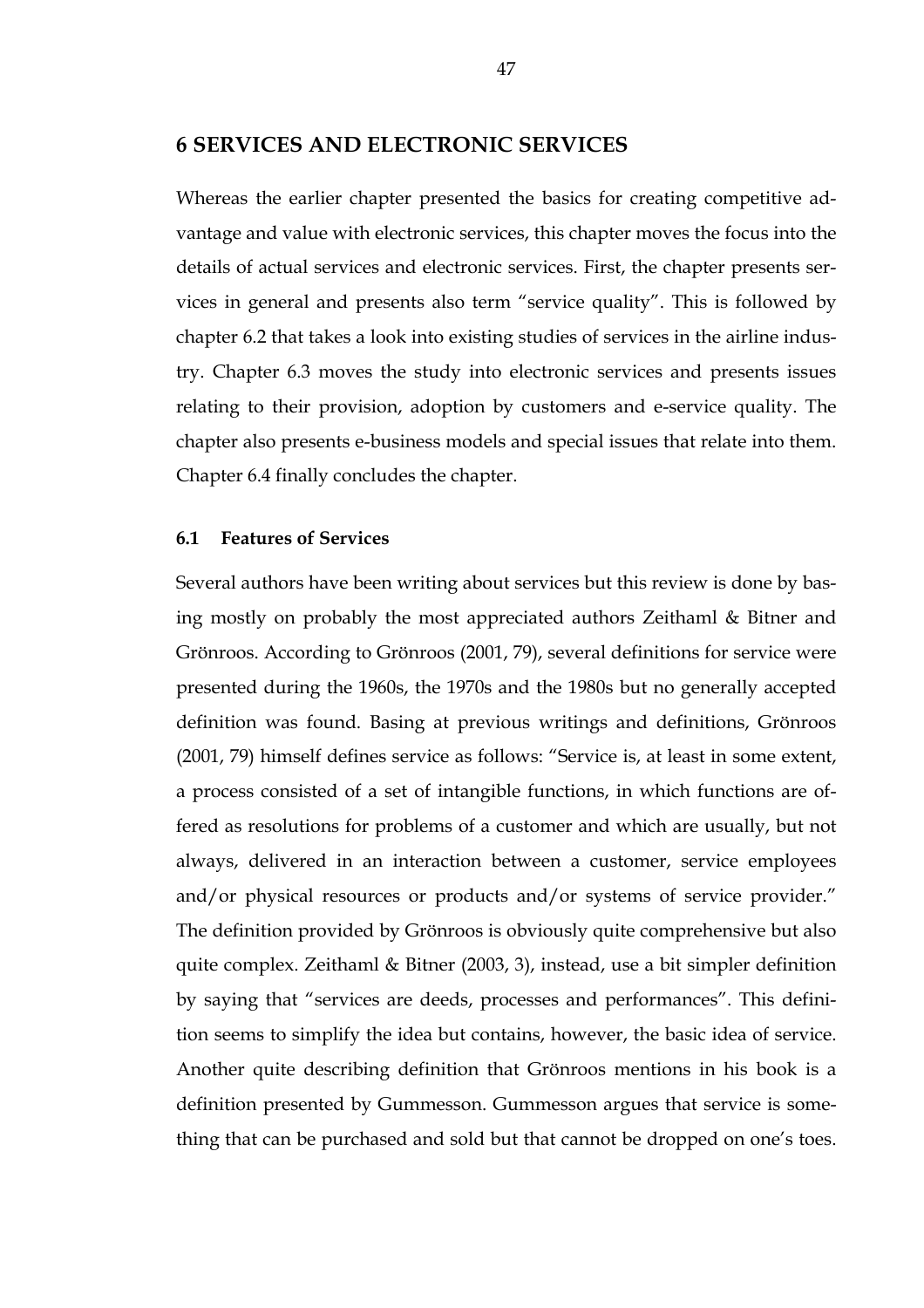This funny definition is actually quite describing as it emphasizes the fact that services are intangible.

When describing service products, typical things to be mentioned are intangibility, heterogeneity, simultaneous production and consumption and perishability. These are also essential challenges for services' marketing. Intangibility refers to the fact that services are performances and actions which cannot be touched. This means that they cannot be inventoried, patented or displayed. Heterogeneity means that services are typically a result of some performance often done by a human, and hence, the result often depends on that human. In other words, some particular service might be different depending on person who performs or delivers the service. This makes it hard to control the quality of service. Simultaneous production and consumption refers to the fact that services are usually produced and consumed at the same time. Also customer is typically a part of the production of service and customers might also affect on each other. For example, a restaurant evening, a haircut or a bus trip are all consumed while they are produced and a customer is a part of the production. At the same time there are also other customers present why they also affect on the service delivery. Perishability means that services cannot be saved, stored, resold or returned. For example, free seats in a bus or in an airplane cannot be stored and sold afterwards. (Zeithaml & Bitner 2003, 20-22) Another feature that describes the nature of service product is also that they are processes which consist of actions or a set of actions. Hence, services are typically a combination of several actions that each influence on the formation of service. (Grönroos 2001, 81)

The special elements in service product can be seen through the services marketing mix. The traditional marketing mix consists of 4P:s: product, place, price and promotion which describe the basic elements of any marketing situation. However, because of the special character of services, the service marketing mix has been enhanced with three additional variables: people, physical evidence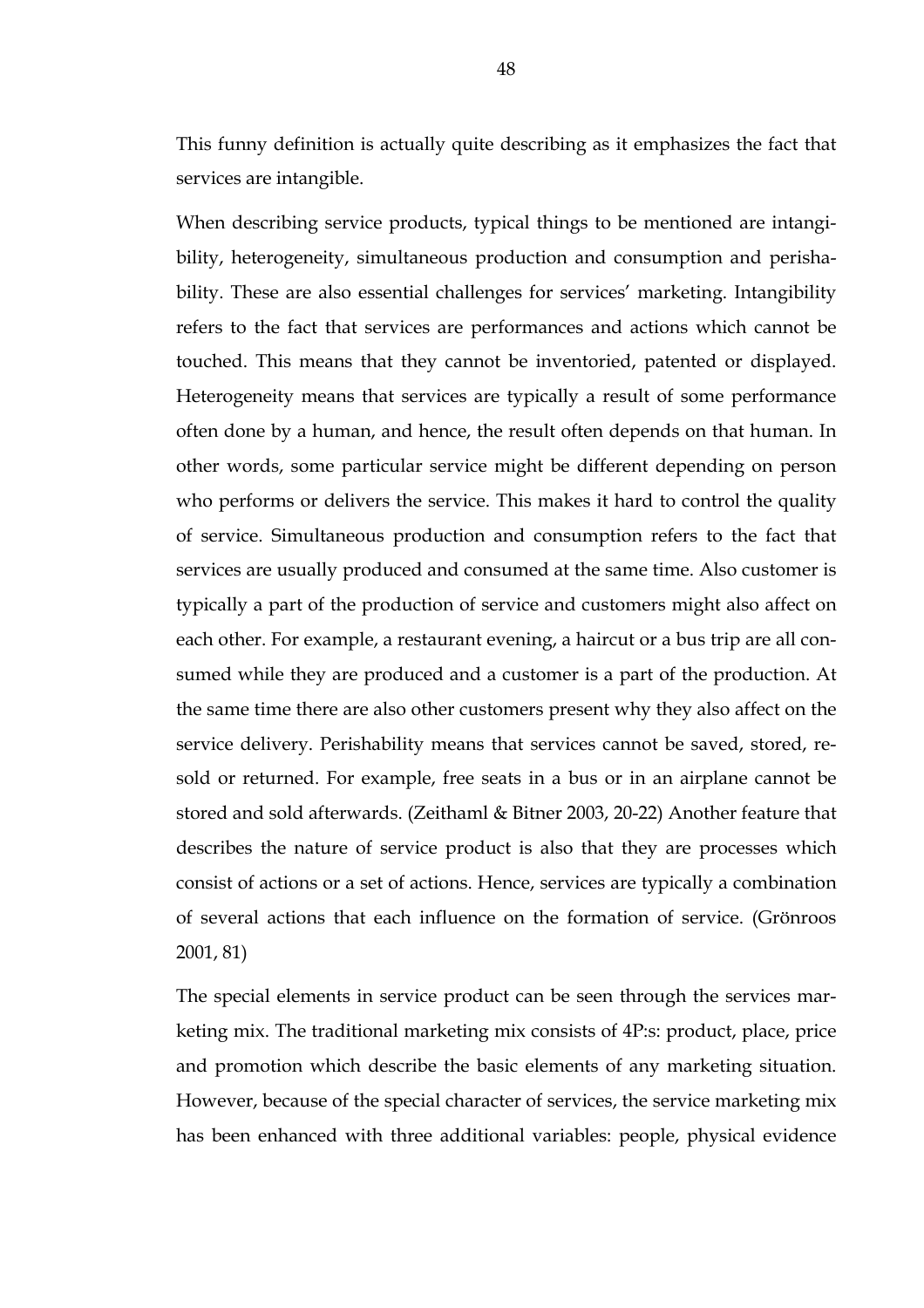and process. These additional variables try especially to emphasize the special features of services. As services are rather abstract, the service is often evaluated by its physical parts such as people and physical evidence. This means that personnel, human contacts, facilities, equipment and other tangible elements are very essential when providing services. Also the service process is an essential part of the service provision why the flow of activities, different steps and customer involvement are important areas of analysis. (Zeithaml & Bitner 2003, 24-25) However, Grönroos (2001, 323) criticizes the usage of marketing mix in an analysis of any marketing situation by arguing that definition of any phenomenon basing at a list cannot fit in every situation or the list might get old. The argument of Grönroos is probably correct, but in this situation presenting the services marketing mix clearly emphasizes the special features of services and generally describes what the critical factors in services marketing are.

When thinking about the situation from the airline industry's point of view, it is obvious that the airline industry is a service industry. Also Zeithaml & Bitner (2003, 4) ascertain this in their table that presents industries classified within the service sector. In the table, air transportation is a subcategory of transportation which is further a subcategory of transportation and public utilities. The service provided by airlines is a transportation service that transports people and goods from a place to another. First of all, air transportation service is rather intangible. Transportation cannot be touched, inventoried or displayed. Secondly, the service is very heterogeneous. How the actual service is provided depends on pilots, cabin crew, other staff of an airline at airport and also other airport staff. Also other passengers influence the travel experience. Thirdly, the transportation service is also produced and consumed at the same time. Fourthly, the service is perishable. Free seats that are not sold when the plane leaves, cannot be stored. Neither can the service be returned. Finally, the whole service product consists of a set of actions. The whole travel process consists of several phases that usually are and have to be completed in certain order. So, how about the services marketing mix? The services marketing mix illuminates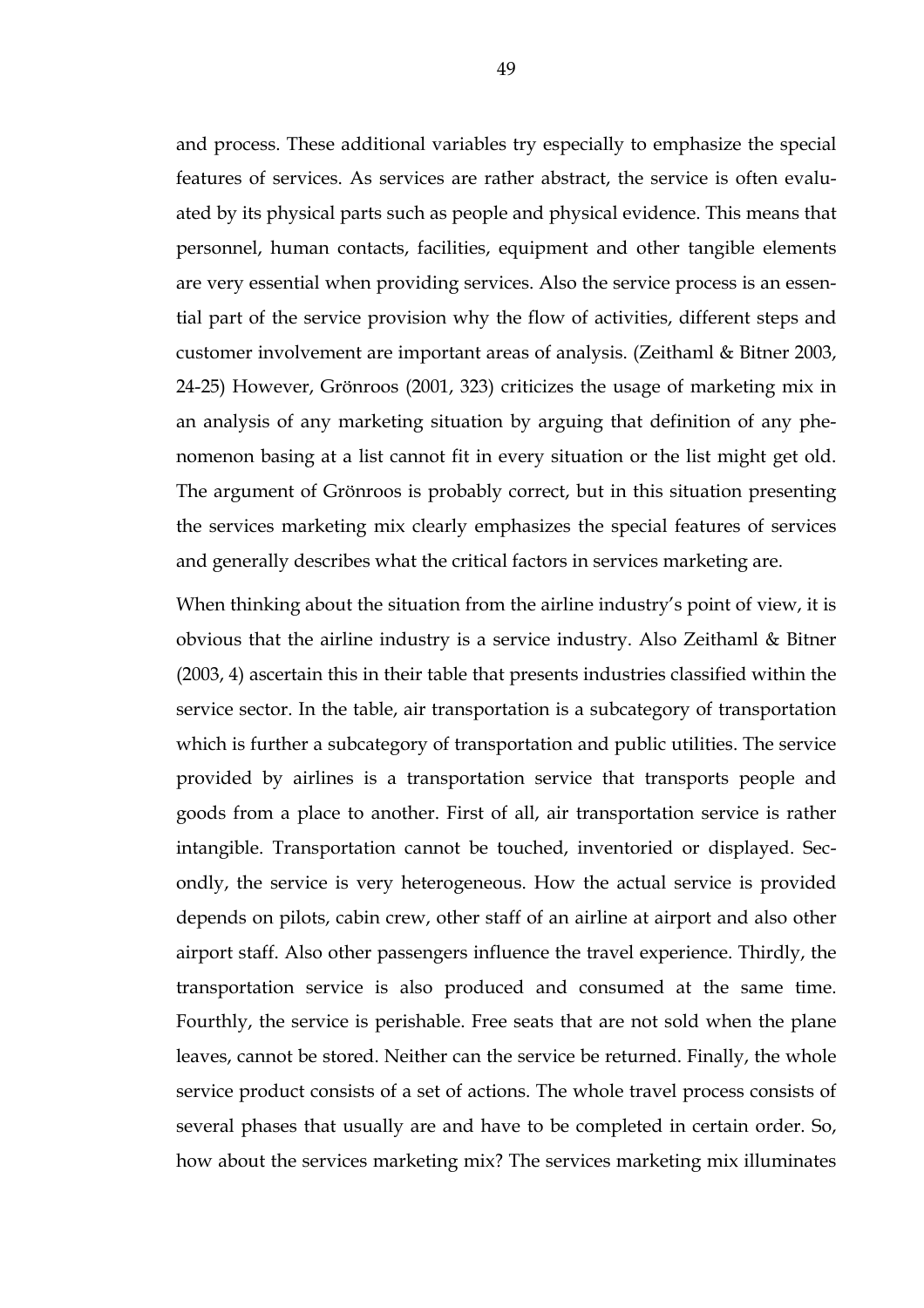a set of important factors that needs to be taken into account in an airline. First of all, people are an essential part of the whole transportation service. The staff of an airline is in crucial part when thinking about how a passenger can value the service. The actions of airline's staff at contact center, at airport and in an airplane are very essential when a customer evaluates the whole service. Secondly, facilities, equipment and other physical elements are also very important. Again a customer evaluates the service by facilities, aircraft, outfits of personnel, offered servings an so on. Finally, also the whole travel process is something that is important to a customer. A customer will probably evaluate the whole service by the easiness of the whole travel process including all single actions during the travel.

An essential issue in service concept, and especially in an airline's service concept, is service package. According to Grönroos (2001, 227-230) there exist three different groups in service package: a core service, assisting services and supporting services. A core service is the main reason why a company is on the market. For example, in airline the core service would be the air transportation. However, a company may offer more than one core services. Assisting services are services that exist to make the actual core service possible. In the airline industry, this kinds of services could, for instance, check-in services or other services needed to make the actual flight service possible. Finally supporting services are services that exist to add value to the core service. These services are not actually needed to make the core service possible, but they do add value for the actual service and are a way to differentiate from competitors. Electronic services could be these kinds of services in the airline industry.

# **6.1.1 Service Quality**

Probably one of the most important factors in service industries is focus at customer and service quality. According to Grönroos (2001, 100-104), quality is often considered as one of the key factors in determining the success of a company, and by offering high quality products and services, a company may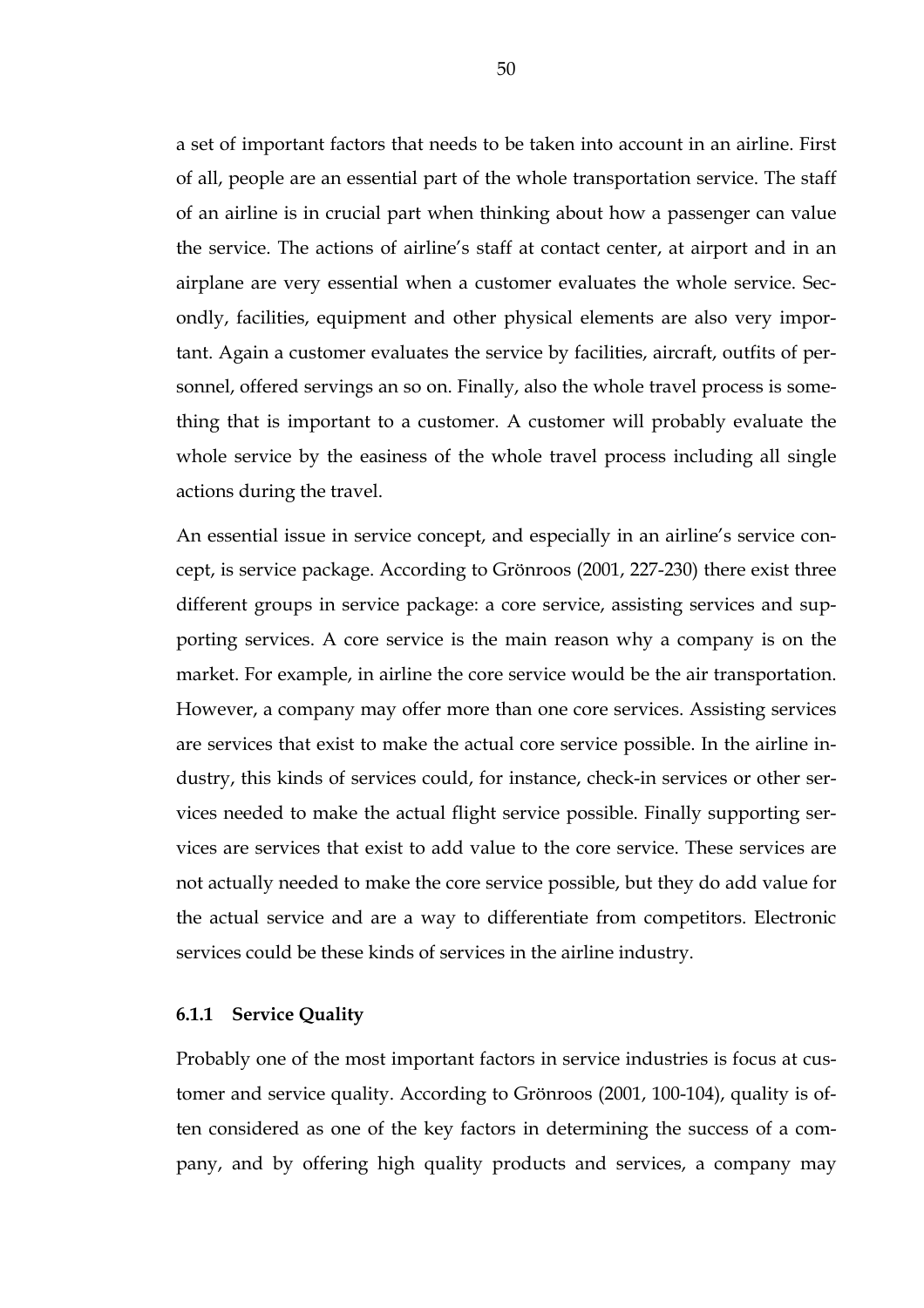achieve competitive advantage. However, Grönroos points out that the quality of an end result (technical quality) of service process is too often the main focus of quality. In companies operating at same industry, the end result is typically quite similar to each other and very remarkable differentiation is hard to be achieved. For example, in every restaurant a customer gets his meal, every airline transports a passenger to his destination and an in every hotel a guest gets his room. Hence, Grönroos suggests that the main source of differentiation should especially be the functional quality of service. This means that instead of trying to improve the quality of an end result, a company should focus on improving the quality of the way service is provided. The outlook, appearance, and behavior of personnel, environment, or the way how service is provided affect heavily on customer and these features are also easier to be differentiated from competitors. These are actually also the same issues that were included in the services marketing mix.

Central issues in service quality are customer's expectations and the quality experienced by a customer. Customer's expectations are typically formed by promotion, image, relationship handling and customer's own needs and culture. Quality experienced by a customer, instead, depends on how well these expectations are met with the service offered by a company. If a customer gets what he expects, experienced quality is good. If a customer disappoints, experienced quality is bad. (Grönroos 2001, 104-106) In addition to this, according to Zeithaml & Bitner (2003, 63), customers also have a certain zone of tolerance, that contains the area on which the experienced service quality is lower than expected, but is still adequate. An essential point here is that the expectations of a customer are crucial in estimating the quality of a service. From a company's point of view the main point here is that promotion is one of the main factors that a company can use to influence on customer's expectations. By giving correct information of its services, a company does not create any false expectations. The image of a company and customer relationships are factors that can be only partially controlled as a part of them depends also on history. The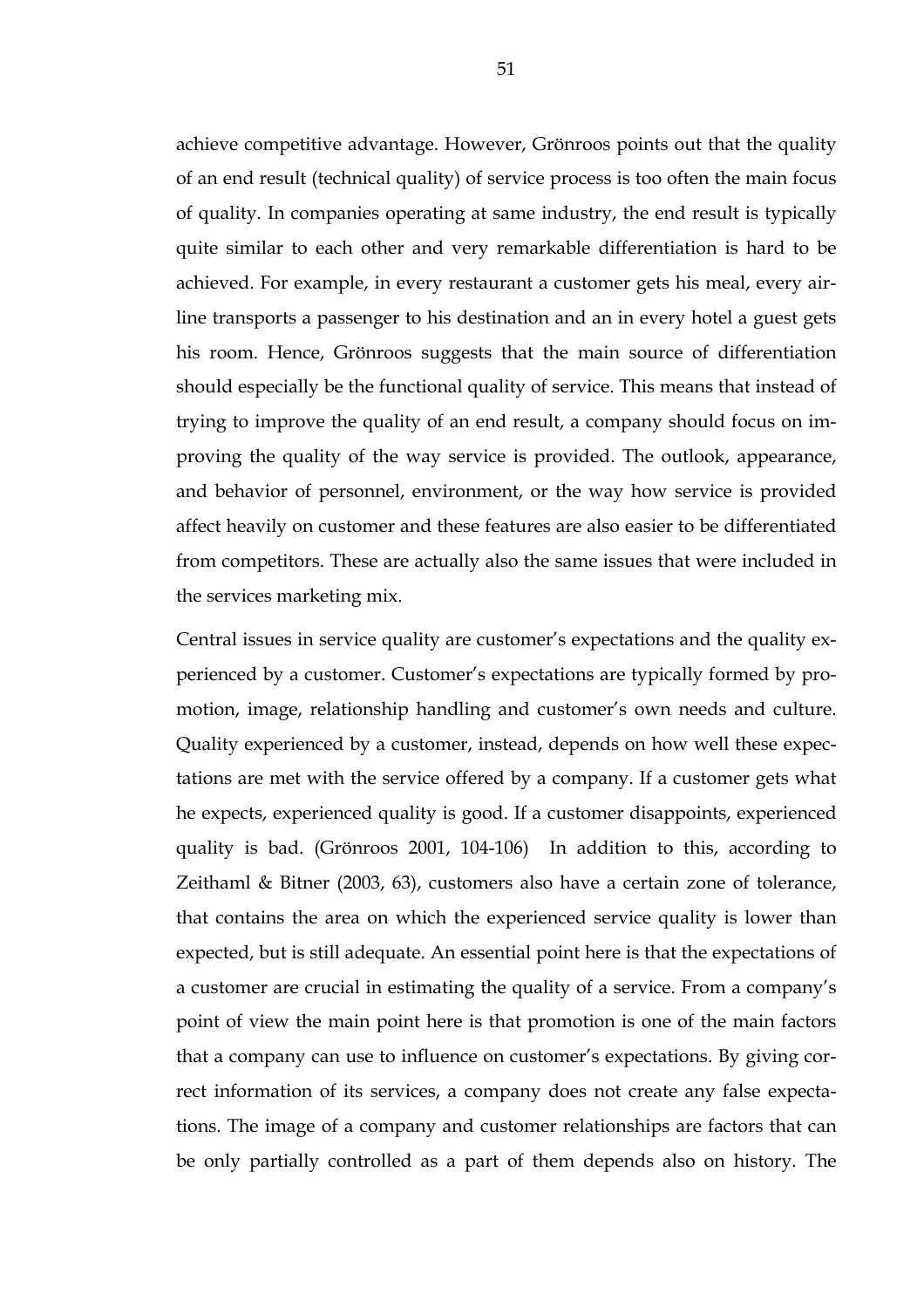needs of a customer and culture are issues that cannot be influenced but that, naturally, has to be taken into account. (Grönroos 2001, 104-106) The situations by which a customer finally makes his judgment of the quality of service are called the moments of truth. These moments are all the situations of interaction between a company and a customer. For a company this means that these moments are the only possibilities to show the quality of service for a customer. (Grönroos 2001, 112)

Another important issue relating to service quality is its measurement. A good and also well-known method to measure service quality is SERVQUAL developed by Berry, Parasuraman and Zeithaml. In SERVQUAL method five factors of service quality formation, tangibles, reliability, responsiveness, assurance and empathy are used to measure how customers feel about service quality. The research is done by gathering information by surveying customers and results should present the experienced quality of customers. (Grönroos 2001, 115- 117) However, according to Grönroos (2001, 118), the SERVQUAL method should be applied with care as different service environments are very different. Hence, Grönroos suggests that in each case the SERVQUAL factors should be adjusted to suite the current situation.

# **6.2 Services in the Airline Industry**

Services and service quality in the airline industry have been studied by Sultan & Simpson (2000) and Gustafsson et al. (1999). In his book Grönroos (2001, 114) also mentions a research made by British Airways in the 1980s.

The British Airways research was to find out the most important factors in flight experience and the study revealed that the most important factors were caring, spontaneity, problem solving and normalization. These factors are obviously important factors in the airline business even today.

Gustafsson et al. (1999) took this analysis a bit further. In their report they describe the research made by Scandinavian Airlines System (SAS) in effort to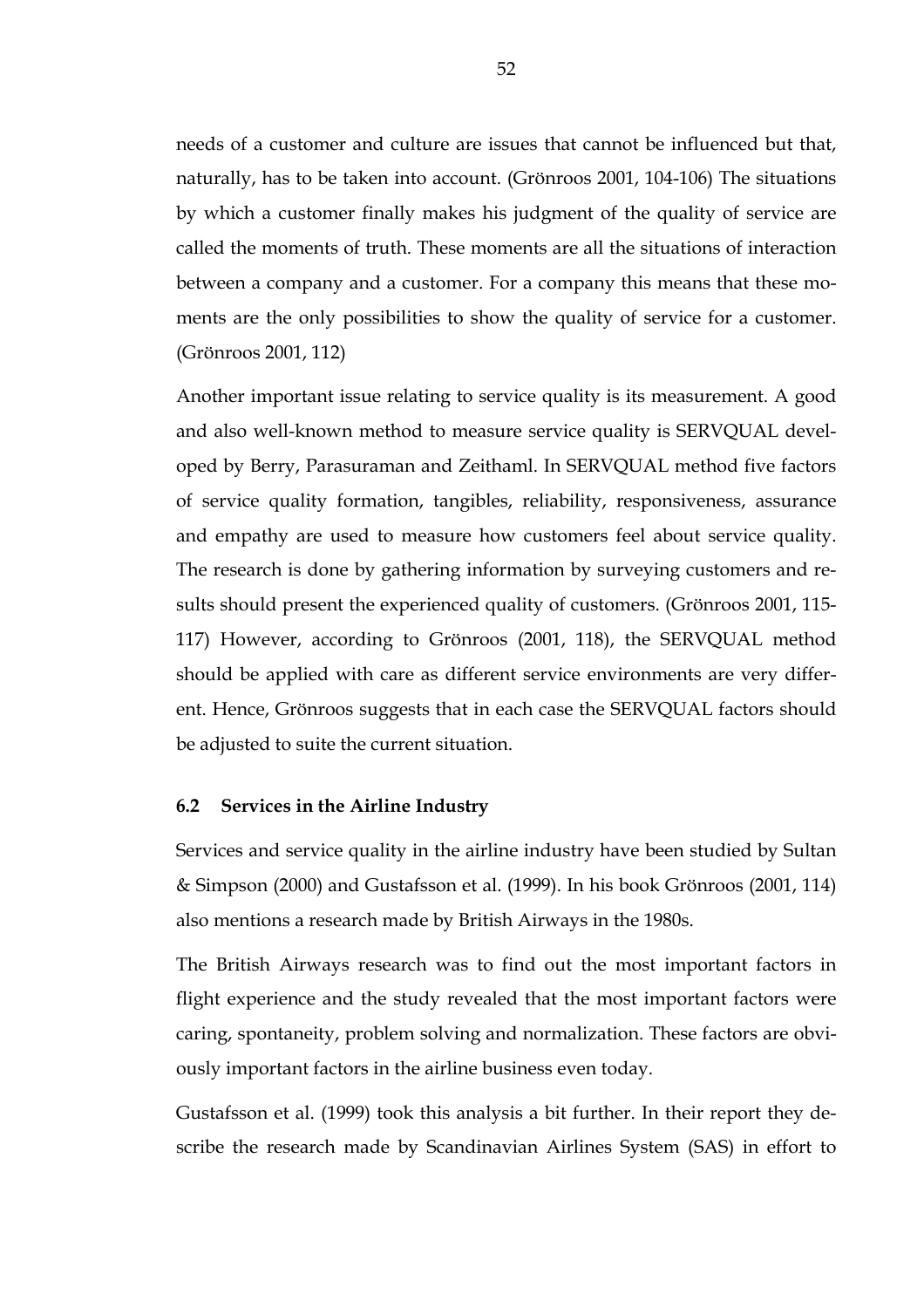identify the actual needs and concerns of airline passengers and to use this information in creation of design principles for company's strategy and innovation development. Basing on its earlier research, SAS analyzed the travel process experienced by its passengers. As a result, the process formed out of five parts: check-in counter, lounge, gate, in-flight and baggage claim. The actual research was done by videotaping passengers in these situations. Basing on the video data, SAS created clusters of similar customer behavior and this resulted in creating three categories: procedural, personal and planning & preparing activities. Procedural activities included activities of exchanging value and navigating. Exchanging value means activities where a customer gives something and receives something like, for example, at a check-in counter or at a gate. Navigating, instead, means activities needed in proceeding thought different environments and procedures. Personal activities were also found very important part of traveling and they included resting, working, entertaining, socializing and personal care. Planning & preparing activities included planning their trip ahead and also during the trip, packing and also repacking during the trip and linking which refers to all the planning and preparing activities to make the travel more comfortable. The identified components were found as an important tool to understand the needs and expectations of passengers and they can also be used in creation of new service concepts. They can also be used to evaluate how new service concepts affect on customer satisfaction and how new services fit into overall development strategies.

Even though the research made by Gustafsson et al. (1999) seems to give very useful information for airlines, it does not take electronic environment into account at all. The reason for this is probably the fact that the research is done in the late 1990s when electronic environment was not yet so important on the industry. In the research Gustafsson et al. identified five parts in travel process: check-in counter, lounge, gate, in-flight and baggage claim. As can clearly be seen, all these phases need to be realized either at airport or in an aircraft. However, today, as electronic environment has developed a lot, it can be argued that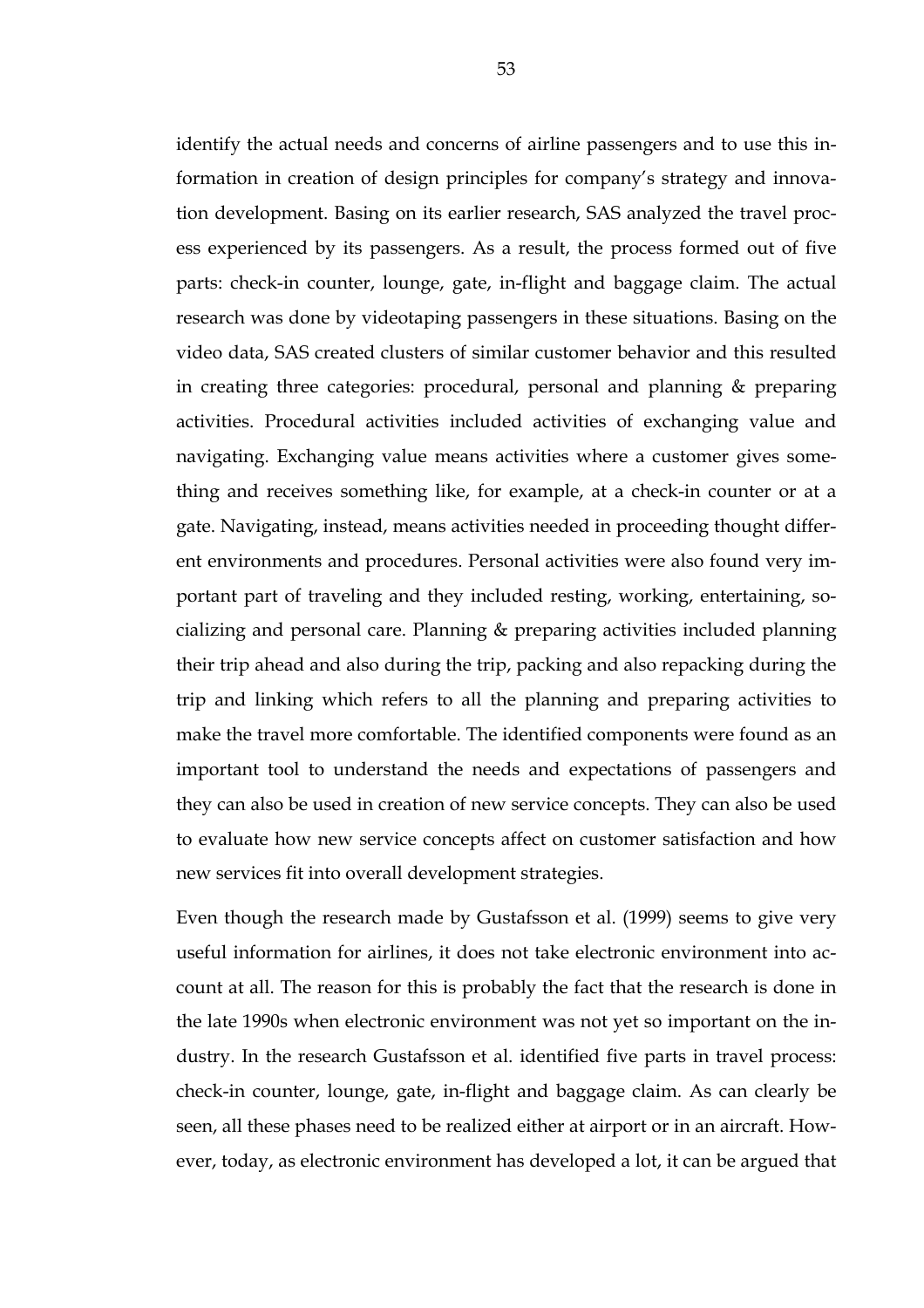some new parts should be added in the travel process. As mentioned earlier in this research, a website of an airline has become an important connection point between an airline and a customer. A customer can use a website to find information about the company itself, its services, prices and flight schedules. Also many kinds of reservations can be made. Hence, there are several functions a customer may perform at the website before the actual travel. Same is also true after the actual travel. A customer may enter the website of an airline after the trip to perform some tasks relating to the trip that was made. Based on these arguments, the travel process presented by Gustafsson et al. (1999) is converted to a more modern form. The enhanced travel process is presented in FIGURE 6.



FIGURE 6. The travel process.

The travel process presented in FIGURE 6 describes the whole travel process in such a way that also electronic services can be taken into account. Pre-travel tasks consist of information gathering and reservation making. These can be done either electronically, or in a traditional way. Check-in lies between pretravel tasks and actual travel tasks. The reason for this is that check-in can be performed either traditionally at airport, from a website or by mobile device from anywhere. Hence, check-in cannot be bond in any location anymore. The actual travel tasks consist of before flight tasks, flight itself and the task performed at airport in the destination. Before flight tasks are tasks that are performed after arrival at airport and before the actual flight. Hence, it consists of all tasks performed at airport excluding check-in. The flight does not need any explanations; it is the actual flight service. The tasks at airport in the destination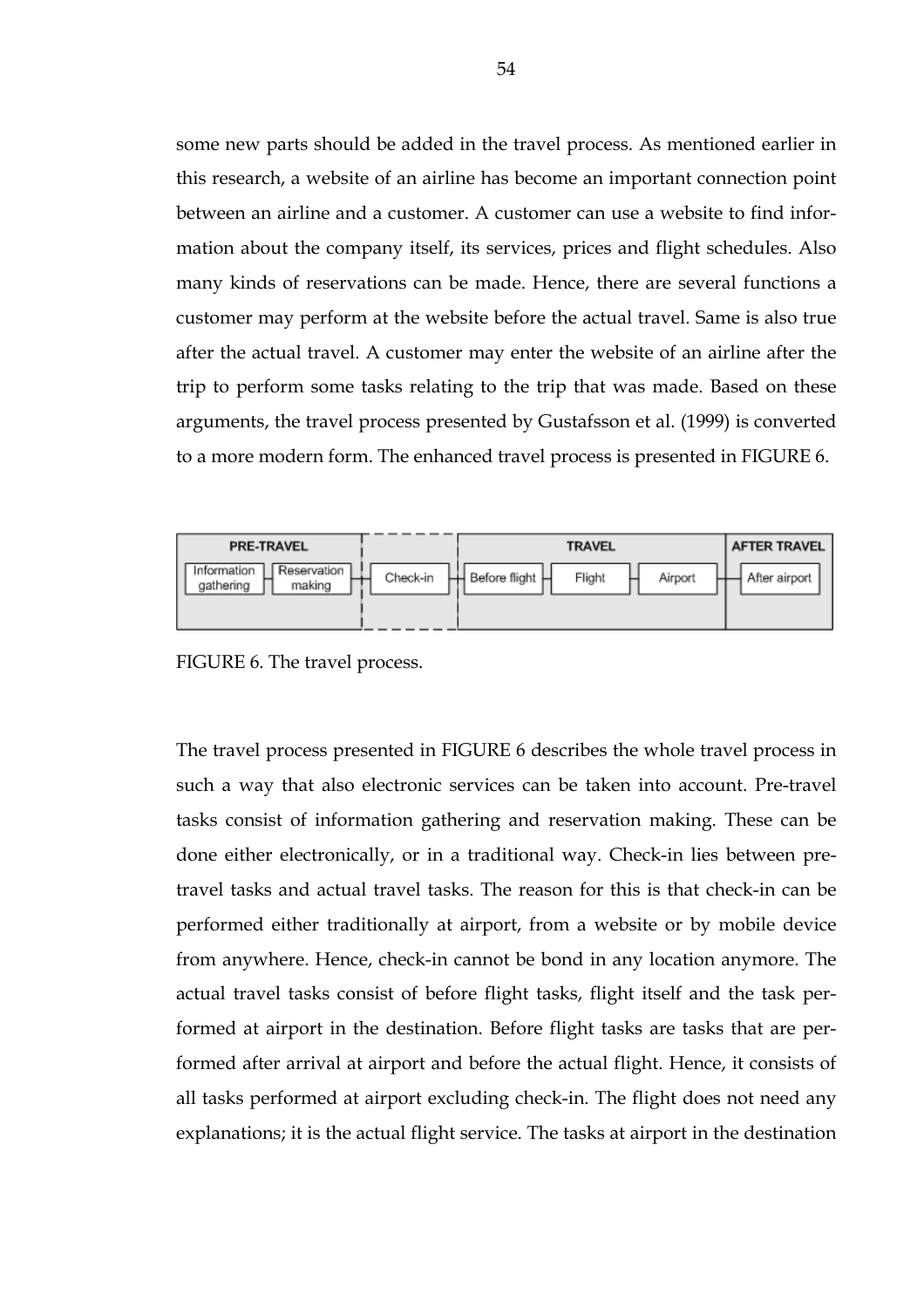consist of everything after walking out of an aircraft and before leaving airport. Finally, after travel tasks consist of all tasks that might be needed to do after the actual travel. These tasks might be sending either positive or negative feedback or solving possible problems. With this enhanced travel process model, an airline can analyze its operations in a way that also takes an electronic environment into account. With the model an airline can also analyze the targets for electronic services and can think the role of electronic services especially from the travel process' point of view. Hence, the model should be used as the basis for the creation of electronic services.

The research made by Sultan & Simpson (2000) studied differences of customer expectations and perceptions of service quality between European and American airline passengers by using the SERVQUAL method. The main idea of the research was to find out whether European passengers expect and percept service quality differently from American passengers. As a result, the research found out that European passengers have higher service quality expectations than American passengers and European airlines offer better service quality than American airlines. From electronic services' point of view, the result may benefit especially airlines that operate both in America and in Europe. In these cases airline should think about the quality issues of their services even more carefully than normally.

# **6.3 Electronic Services**

Latest years of rapid technological development have changed the provision of services quite much. Improvements in telecommunications, electronic networks, multimedia, Internet access, connectivity and interactivity have created several new opportunities to offer services and indeed the service sector has changed fast. (Javalgi et al. 2004) New services provided over electronic channels have born and this has created many issues that are different from traditional services. Especially the lack of human intervention and increased auto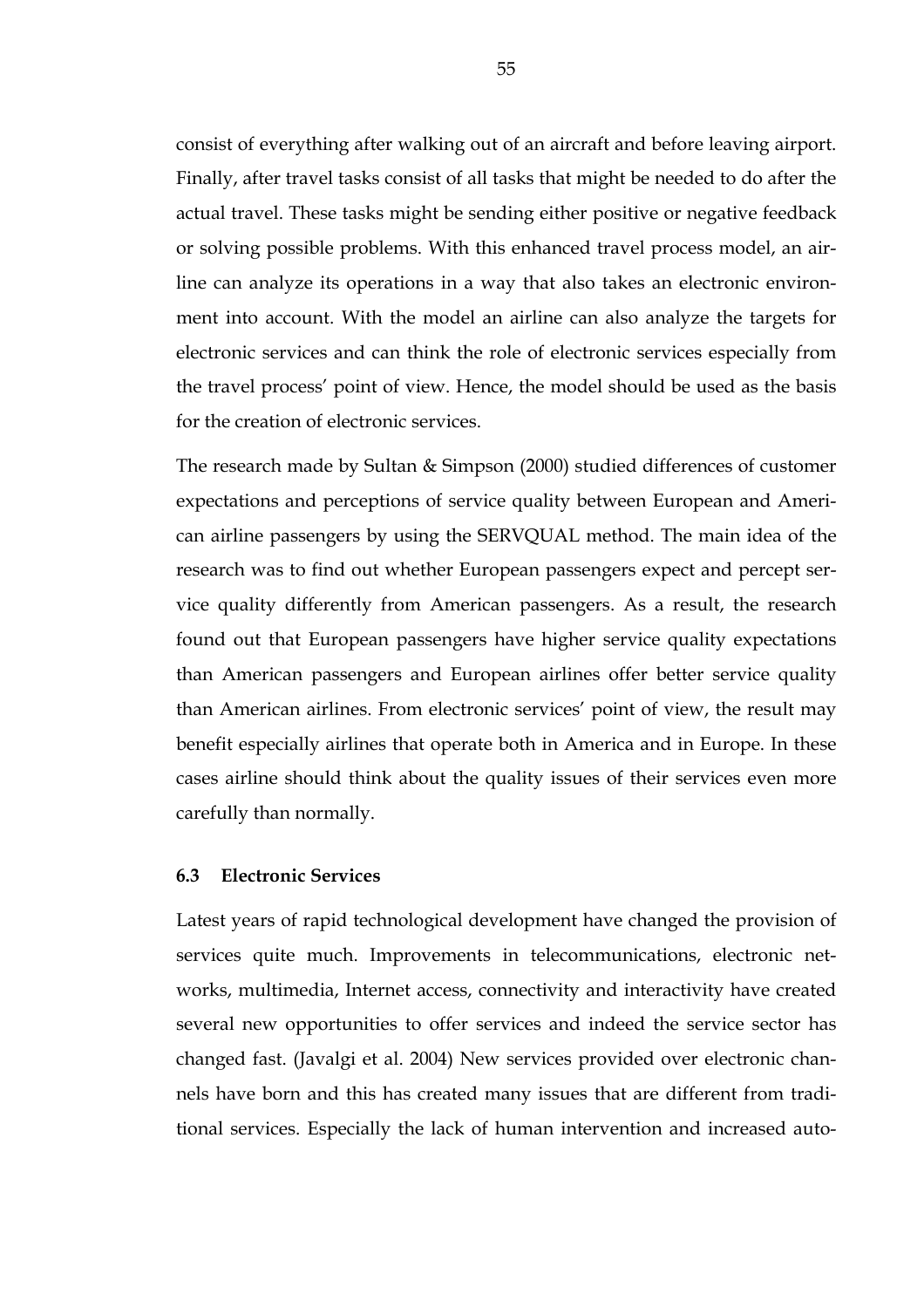mation in services are new issues that have arisen many questions for the further research. (Voss, 2003)

As mentioned in chapter 2.2, electronic services (e-services) are services provided over electronic channels. According to Hoffman (2003), the major advantages of today's e-services are mobility, flexibility, interactivity and interchangeability. Mobility enables users to take advantage of the services from practically anywhere. Earlier the only way to access many e-services was the Internet which required a presence right next to a computer. Today electronic services can be used by mobile phone, digital TV, directly from an automobile's systems, in the Internet or by a personal digital assistant (PDA) without any location requirement. This makes the usability of electronic services enormous. The rest benefits mentioned by Hoffman are more technical. Flexibility means that e-services can be used as modular customizable building blocks from technical perspective. As customization is easy, services can easily be linked with other applications and can be used as tools for mass customization. Interactivity refers to the technical structure of e-services. Typically, e-services are from the beginning designed to communicate with other systems and services which makes it easy to create versatile services for customers. As services can be made to communicate with others, a wide range of interlinked services can be created. Interchangeability refers to a situation where services are so standardized that interlinked partner can easily be changed. This kind of situation could be like a travel e-service that requests bids from several airlines. As services are quite standardized new airlines can easily be added to the service. This enables easy alternation of services.

According to Rust & Kannan (2003), the actual core of electronic service is customer centric view and creating revenues by improving customer satisfaction and retention. In other words, electronic service provisioning is using technology and electronic environment to stay competitive and customer centric. The main point here is that the objective of electronic services is not so much to re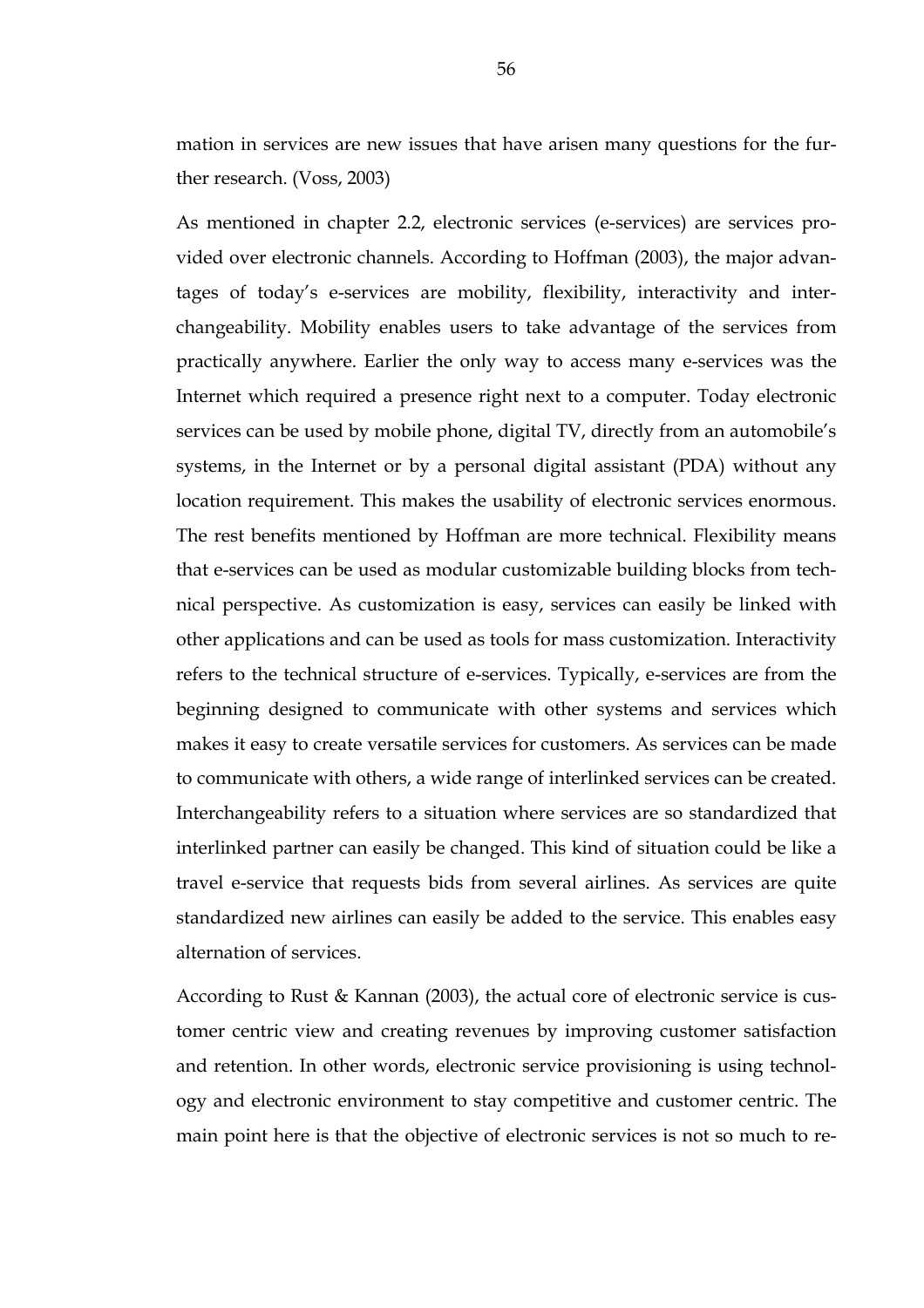duce costs through automation and increased efficiency but to focus more on expanding revenues by improving services and creating profitable customer relationships.

To achieve a customer centric view with electronic services, a company should focus on creating value on both strategic and tactical levels. Strategic level means orientation from products and transactions to services and relationships as well as building customer equity. Tactical level, on the other hand, focuses on personalization, customization, self services, privacy and security risk management and electronic service measurement. Orientation to services means that companies need to transform their physical products into service products to stay competitive in today's electronic world. This is actually the basis for modern traditional services too. Building customer equity means that company should start thinking its services from customer equity's point of view and try to create as much value for its customers as possible. By doing this, a company can achieve competitive advantage though increased value to customers, by creating switching costs and by choosing the right customers. Personalization and customization should be used to create more specialized services and hence higher switching costs and higher customer equity. Self services can create great benefits for a customer as he can now use the service as 24/7 or at least more freely. This creates customer satisfaction and also leads to customer equity. Privacy and security risk management means focusing on privacy and security issues of services to create less threatening environment for customers. Finally electronic service measurement is needed to maintain a successful electronic service. Without continuously knowing how satisfied customers are with the service it is impossible to create competitive advantage with it. (Rust & Kannan 2003)

Like in traditional services, an important issue in electronic services is also customer expectations. In electronic services this refers to the fact that the more technology advances the more advanced services customer expect. If one com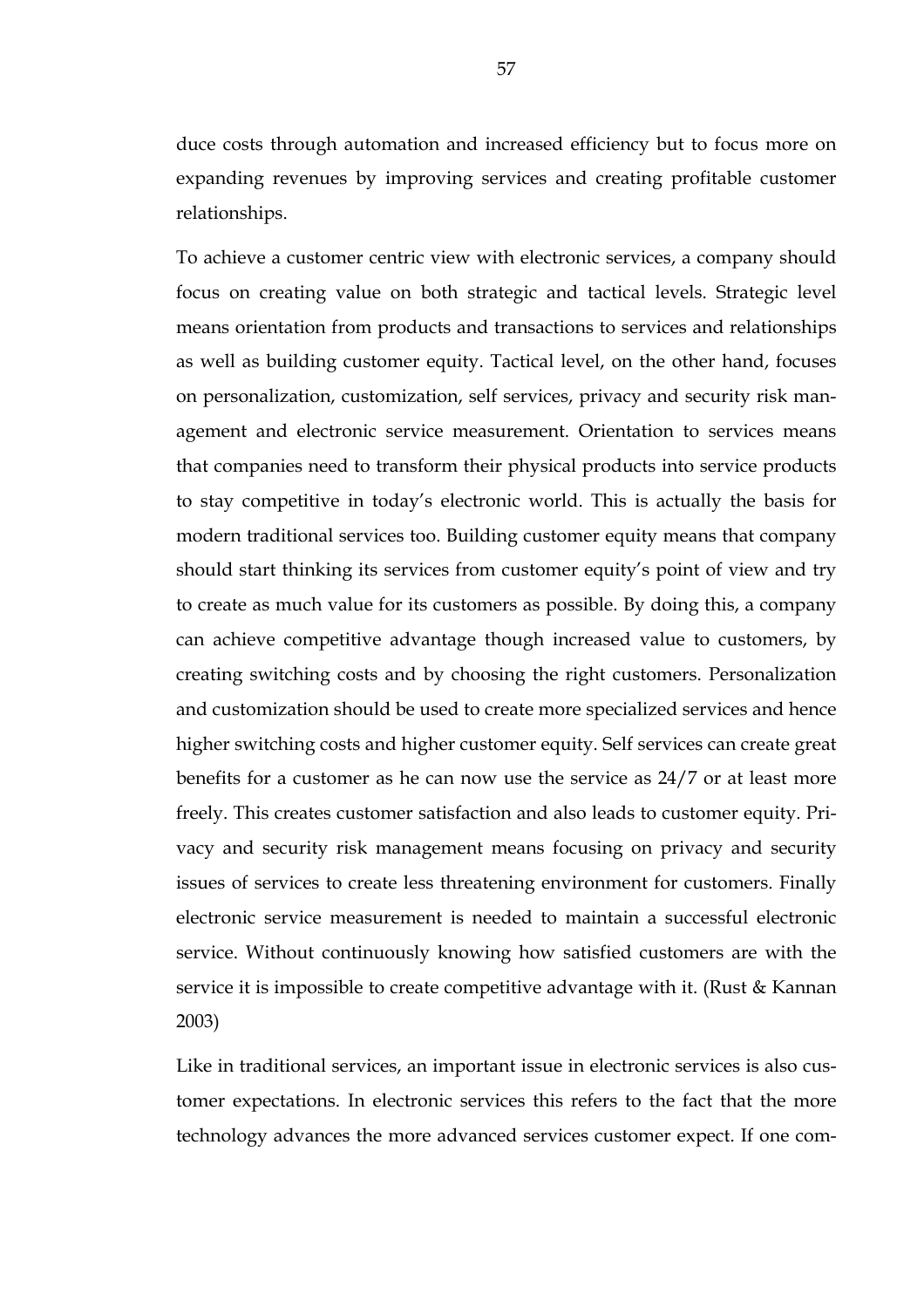pany creates an innovative service, others will copy it and soon the services is expected from every company. This makes it necessary for companies to follow the advancement of technology closely to stay in the pace of customer expectations. (Rust & Kannan 2003)

Electronic services can also overcome some basic challenges experienced with traditional services. One basic feature and challenge of traditional service was intangibility which meant that services cannot be touched, seen or displayed. However, as e-service customer can be offered more concrete presentation of the service by using a website. A website can be used to offer a customer a visual view of service related issues such as facilities or staff, for example. Also web cameras can be used to give customers more tangible feeling about the service. Thinking about the looks, content, fastness, ease of navigation, automated order confirmations and information updates of website a company can also improve the tangibility of the service. Another challenge of traditional services is heterogeneity which means that service quality may vary depending on a provider. In electronic services, this problem is minimal as the services are provided by fixed electronic means without actual human intervention. Also possible problems are continuously monitored by other applications and this reduces the possibility of an error. E-services can also be tested before they are actually put in use unlike traditional services. A challenge of traditional service was also simultaneous production and consumption. In traditional service, the service is produced and consumed at the same time and both the provider and consumer has to be at present for the transaction. In e-service, instead, a company can create the services earlier and a company representative does not really have to be present when a customer uses the service. Services can also be mass-customized for customers by certain definitions and settings set by customers themselves or by transaction history. Finally, traditional services were perishable which makes it impossible to store unused services. E-services, instead, are operative 24/7 and, for example digital products, are available any time. This means that these kinds of electronic services do not even have to be stored anymore. This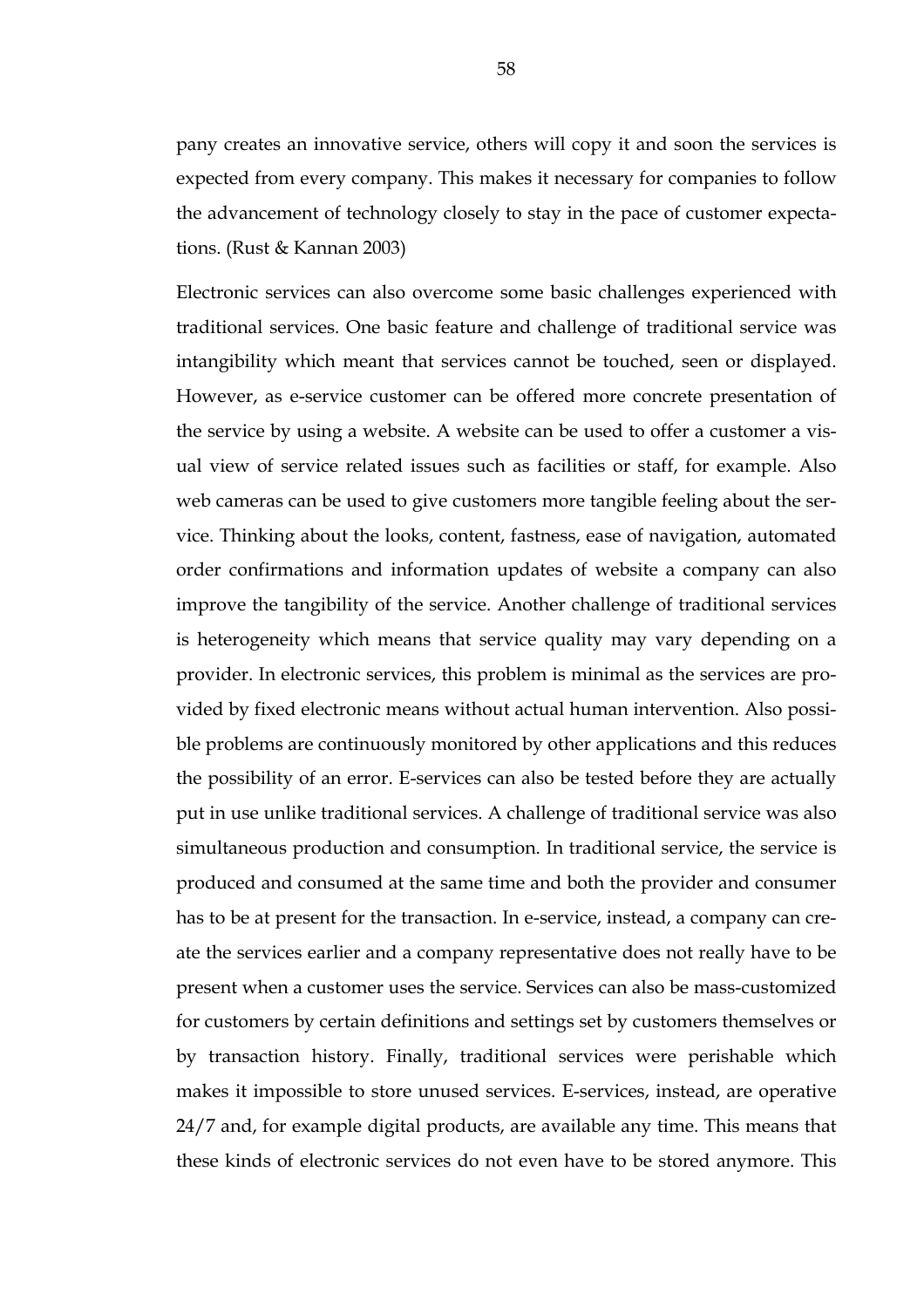removes the traditional perishability challenge. However, there are still traditional services that have to be provided in a traditional manner by human intervention. The perishability problem of these services can be reduced with electronic ways by, for example, creating some additional metaservices. These kinds of services could be, for example, web auctions provided already currently by airlines to sell remaining tickets via website at discount price. (Hoffman 2003)

The role of electronic services in the airline industry can be seen through the theory of service package presented by Grönroos (2001, 227-230) in chapter 6.1. According to Grönroos, service package forms out of three groups: a core service, assisting services and supporting services. In the airline industry's case, a core service would be the actual flight travel. Assisting services would be services that are needed to make the actual flight travel possible such as check-in and departure gate, for example. Supporting services would be services that are not necessarily needed but that add value for the whole process. When thinking about the possibility of electronic services, it is rather clear that suitable areas for them would be assisting and supporting services. In assisting services, electronic ways could be used to make the travel process more efficient and easier for a customer. As all assisting services are needed to make the flight possible, an airline could improve the travel process quite much by making these assisting services more efficient and easier for passengers. As a matter of fact, this area is already noticed by airlines when looking at the number of different electronic check-in possibilities, for example. One could also presume that these services will become more numerous in near future. In supporting services, electronic ways could be used to add value for the actual travel process. Different services on a website, different mobile services and personalization are all possibilities to be used to offer customers services that would make their travel easier and nicer. It could be argued that this group of services is the most important one when trying to achieve differentiation and competitive advantage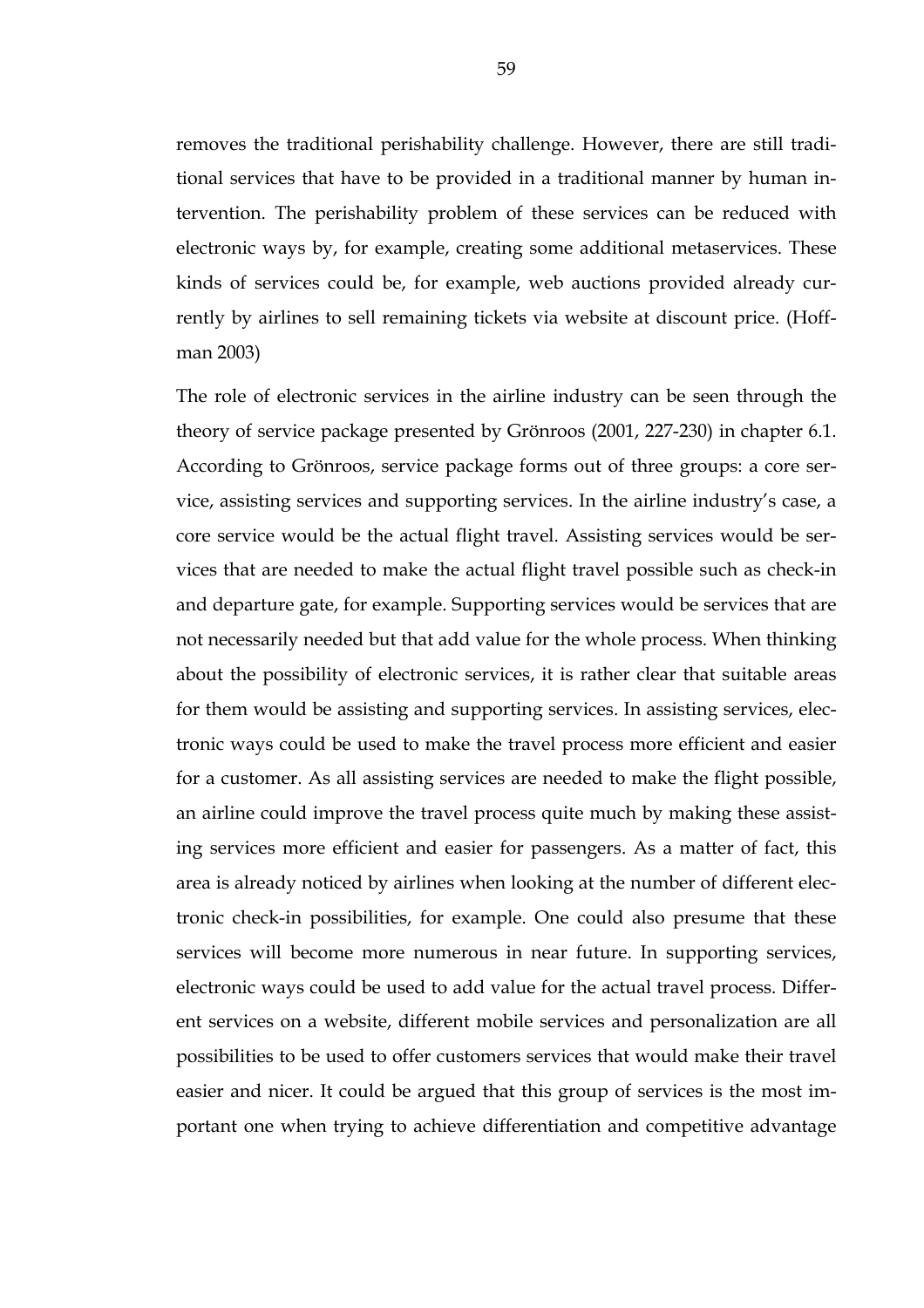in future. Every airline can create same kind of basic assisting services but in supporting services the limit is set only by an ability to innovate.

# **6.3.1 Factors Influencing the Provision of E-services**

Javalgi et al. (2004) and Surjadjaja et al. (2003) have studied factors influencing on the provision of electronic services. The research made by Javalgi et al. studies the factors that are essential when exporting electronic services to some new regions. Even though these factors relate only into the exportation of electronic services, they can be, at least in some extent, generalized also to any provision of electronic services. Besides, airlines' electronic services are often provided internationally, which makes it more reasonable to present these factors here. The research made by Surjadjaja et al, on the other hand, studies the general determinant of electronic services operations. These factors are rather essential when providing electronic services.

Javalgi et al. (2004) have separated their factors into two dimensions: structural factors and strategic challenges. Structural factors form out of technical infrastructure, governmental/regulatory infrastructure, market structure and economic factors. Strategic factors, instead, are human capital, marketing challenges, competitiveness of the industry, organizational challenges and public policy. The factors are presented in TABLE 2. According to Javalgi et al. (2004), the structural factors form the foundation for provision of electronic services and also allow their growth. The strategic factors, instead, provide great challenges when starting to export those services. The framework provides quite an exhaustive list of factors that obviously are very important when exporting electronic services to some new regions or countries. By taking these factors into account when exporting electronic services, the risk of failure diminishes with no doubt.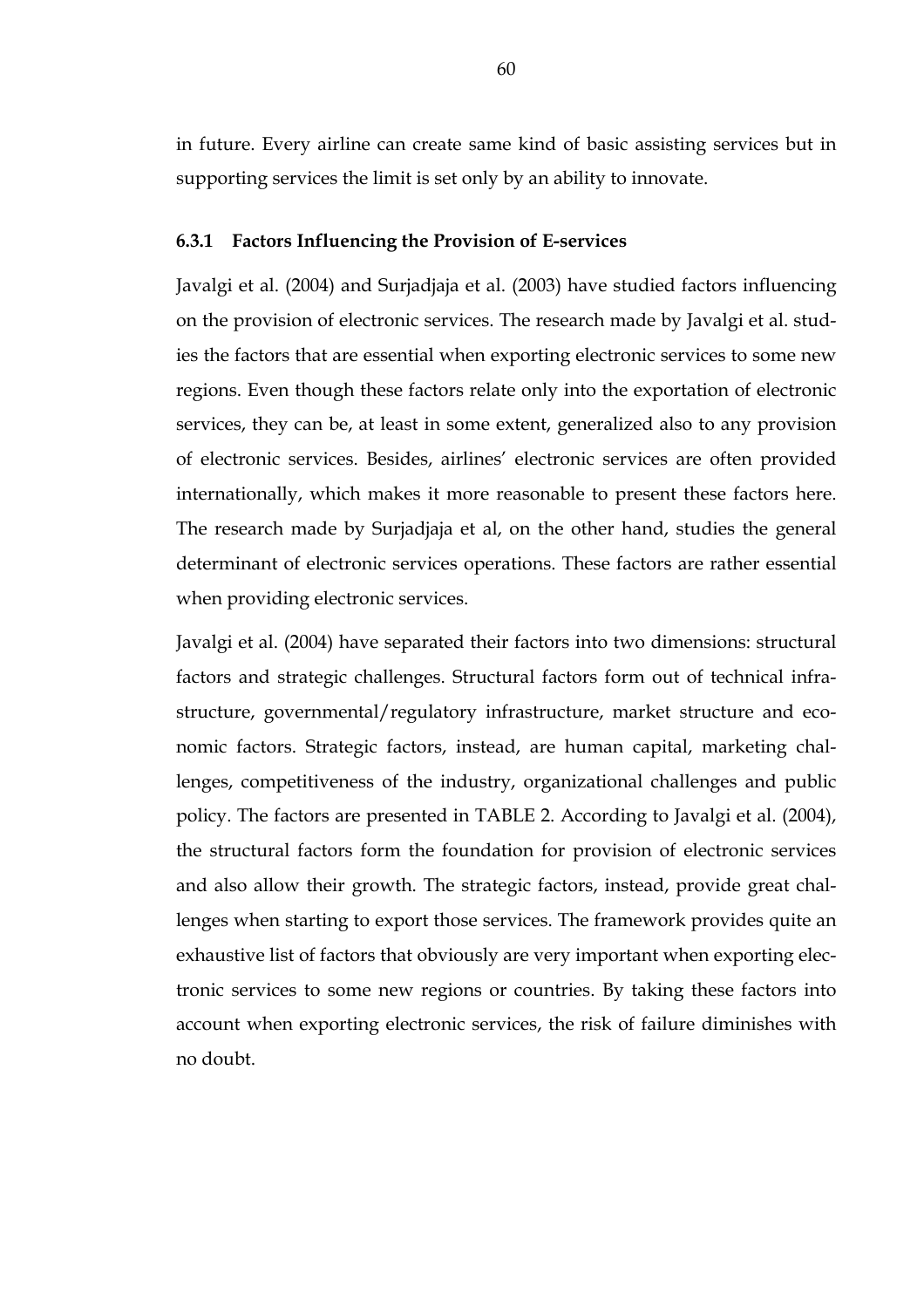TABLE 2. A framework for national/regional e-services readiness. (Javalgi et al. 2004)

| <b>Structural</b><br><b>Factors</b> | Technical<br>Infrastructure |           | Access to Internet services (amount of the<br>Internet users, the Internet hosts and websites<br>as a percentage of the population)                                   |
|-------------------------------------|-----------------------------|-----------|-----------------------------------------------------------------------------------------------------------------------------------------------------------------------|
|                                     |                             | $\bullet$ | Diffusion rate of PCs                                                                                                                                                 |
|                                     |                             | ٠         | Internet usage                                                                                                                                                        |
|                                     |                             | ٠         | Teledensity                                                                                                                                                           |
|                                     | Governmental Regu-          | ٠         | Legal services                                                                                                                                                        |
|                                     | lations                     | $\bullet$ | Currencies                                                                                                                                                            |
|                                     |                             |           | Clearing systems                                                                                                                                                      |
|                                     |                             | $\bullet$ | Banking and financial networks                                                                                                                                        |
|                                     |                             | ٠         | Credit card payment                                                                                                                                                   |
|                                     |                             | $\bullet$ | Intellectual property, piracy, copyright, do-<br>main names, cyber squatting                                                                                          |
|                                     |                             | $\bullet$ | Tax, duty, trade, research, development, pri-<br>vacy, security, education                                                                                            |
|                                     | Market<br>Structure         | $\bullet$ | Market structure of an area or a country                                                                                                                              |
|                                     | Economic<br>Factors         |           | Economic situation of an area or a country                                                                                                                            |
| Strategic<br>Challenges             | Human<br>Capital            |           | Skilful and educated workforce                                                                                                                                        |
|                                     | Marketing                   | $\bullet$ | Understanding different customers                                                                                                                                     |
|                                     |                             | $\bullet$ | Technology must be used to satisfy all the re-<br>lationships between the company and its em-<br>ployees, the company and customers and em-<br>ployees and customers. |
|                                     |                             |           | Satisfying customers' needs                                                                                                                                           |
|                                     |                             |           | Internal marketing                                                                                                                                                    |
|                                     |                             |           | Marketing research                                                                                                                                                    |
|                                     | Industry<br>Competitiveness |           | Customer base                                                                                                                                                         |
|                                     |                             |           | Rate on innovation                                                                                                                                                    |
|                                     | Organizational              |           | Organizational structure needs to support the<br>electronic service oriented strategy                                                                                 |
|                                     |                             |           | Logistics, transaction engines, infrastructure                                                                                                                        |
|                                     |                             |           | Continues                                                                                                                                                             |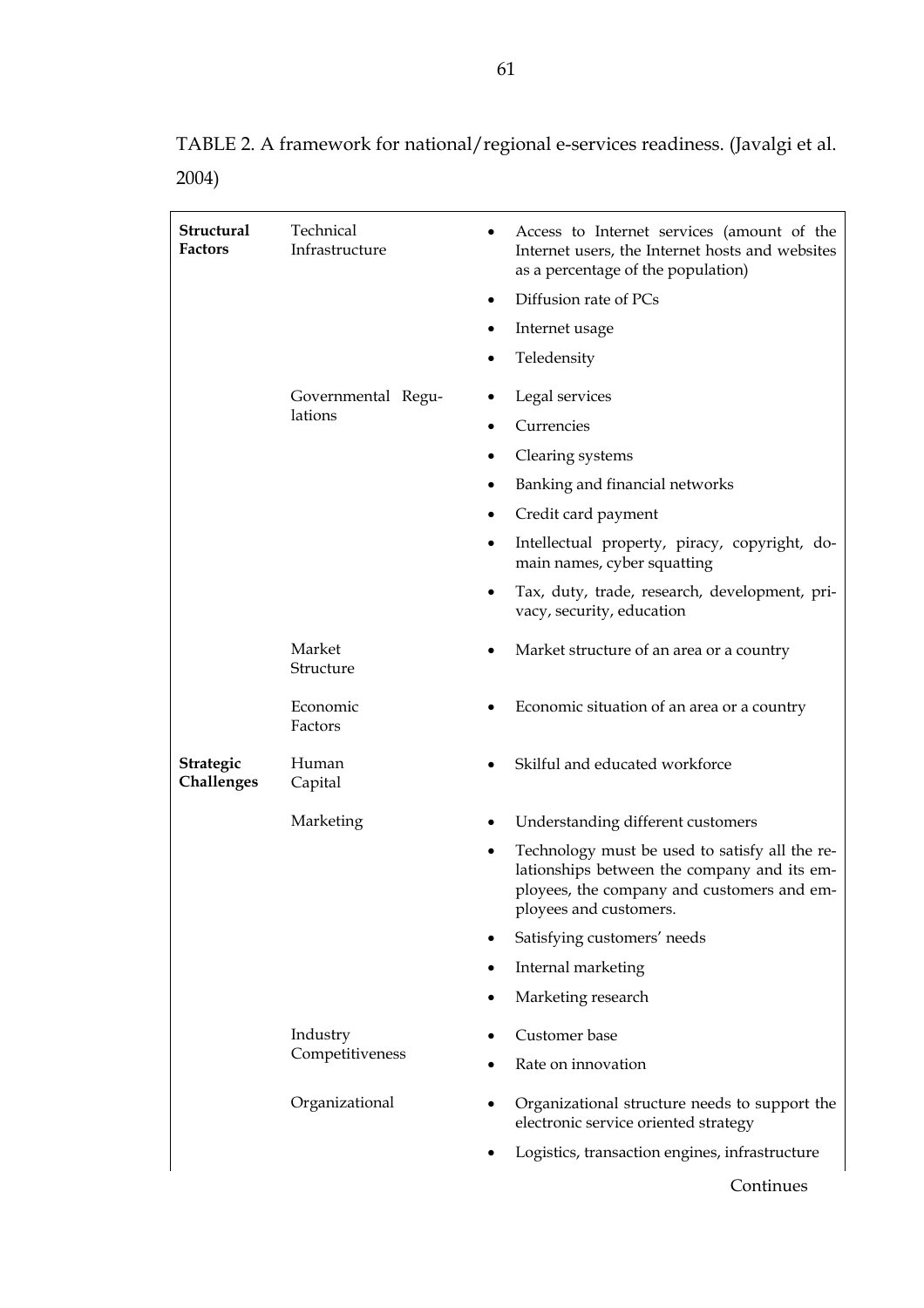|                      | $\bullet$ | Taxation, pricing, regulations                                                      |
|----------------------|-----------|-------------------------------------------------------------------------------------|
|                      | $\bullet$ | Organization culture                                                                |
|                      | $\bullet$ | Research                                                                            |
| <b>Public Policy</b> | $\bullet$ | Financial issues, legal issues, market access is-<br>sues, privacy and transactions |

Surjadjaja et al. (2003) have categorized their results under three categories: service marketing, service design and service delivery. Service marketing consists of factors that deal with the expected quality of services and matching company's operation into these expectations. Service design refers to the design of facilities, servers, equipment and other resources needed to produce services. Finally service delivery refers to the actual delivery of products and services to customers. All these three areas are interlinked and they need to be balanced to provide an ideal e-service. The framework of Surjadjaja et al. is presented in TABLE 3.

| TABLE 3. The determinants of e-service operations. (Surjadjaja et al. 2003) |  |
|-----------------------------------------------------------------------------|--|
|-----------------------------------------------------------------------------|--|

| <b>Service Marketing</b><br>$\bullet$ | Trusted service                    |
|---------------------------------------|------------------------------------|
|                                       | Internal communication             |
|                                       | External communication             |
|                                       | Price                              |
|                                       | return process                     |
| <b>Service Design</b>                 | Responsiveness                     |
|                                       | Site effectiveness & functionality |
|                                       | Up to date information             |
|                                       | Supply chain integration           |
|                                       | Systems integration                |
|                                       | Personalization                    |
|                                       | Customization                      |
|                                       | Navigability                       |
|                                       | Security                           |
|                                       |                                    |

**62**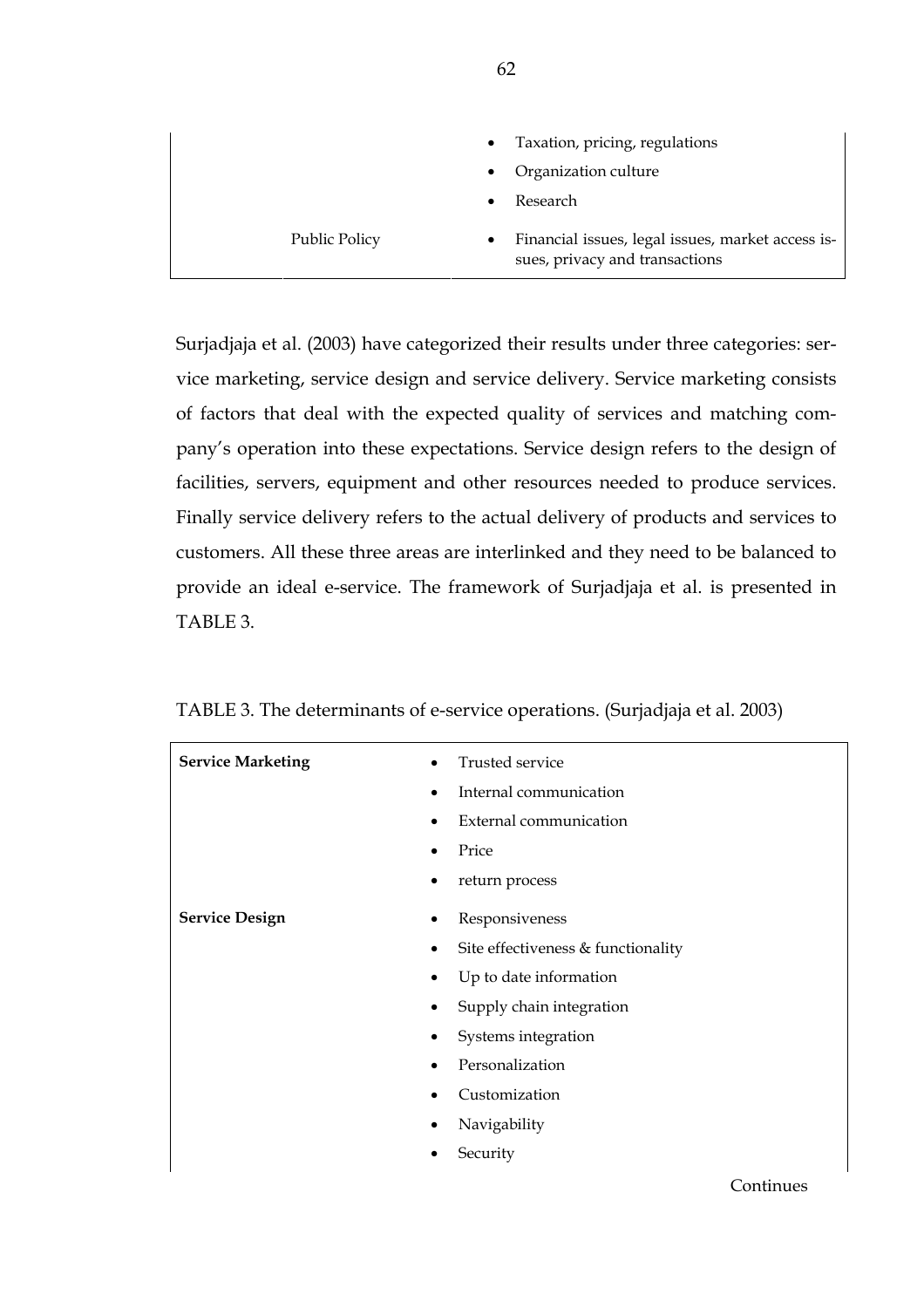| $\bullet$                            | Interactivity                             |
|--------------------------------------|-------------------------------------------|
| $\bullet$                            | Service Recovery                          |
| <b>Service Delivery</b><br>$\bullet$ | Real time assistance by knowledgeable CSR |
| $\bullet$                            | Fulfillment                               |
| $\bullet$                            | Availability                              |

### **6.3.2 Customer Adoption of E-services**

Customer adoption is another essential issue that relates to electronic services. As electronic services are rather new area of business and they still base largely in innovations, the way how customers accept different solutions is unknown. Especially when a solution changes familiar behavior or requires some learning, it cannot be known how customers will accept the service. Hence, an analysis of customer adoption is quite important when planning new electronic services.

According to de Ruyter et al. (2001), organizational reputation is one of the major factors influencing on the adoption of e-services. If a company has a strong reputation, customers tend to trust new electronic services more, tend to perceive more quality and tend to have a greater intention to use services. On the other hand, if the reputation is bad, the impact is opposite. If a company has a good reputation, it should try to transfer it into the context of electronic services by using all possible channels. This means that a company should use its existing reputation as the basis of new electronic services by, for example, using existing brands, names or some other identity features in those new electronic services. By doing this a company can enhance the effect of its existing reputation and enhance the adoption of new electronic services. (de Ruyter et al. 2001)

Another important issue that influences heavily the adoption of electronic services is relative advantage of the service. As companies, service features and prices can be compared easily today, it is important to offer services provide big benefits and are easy and comfortable to use. An important fact is also that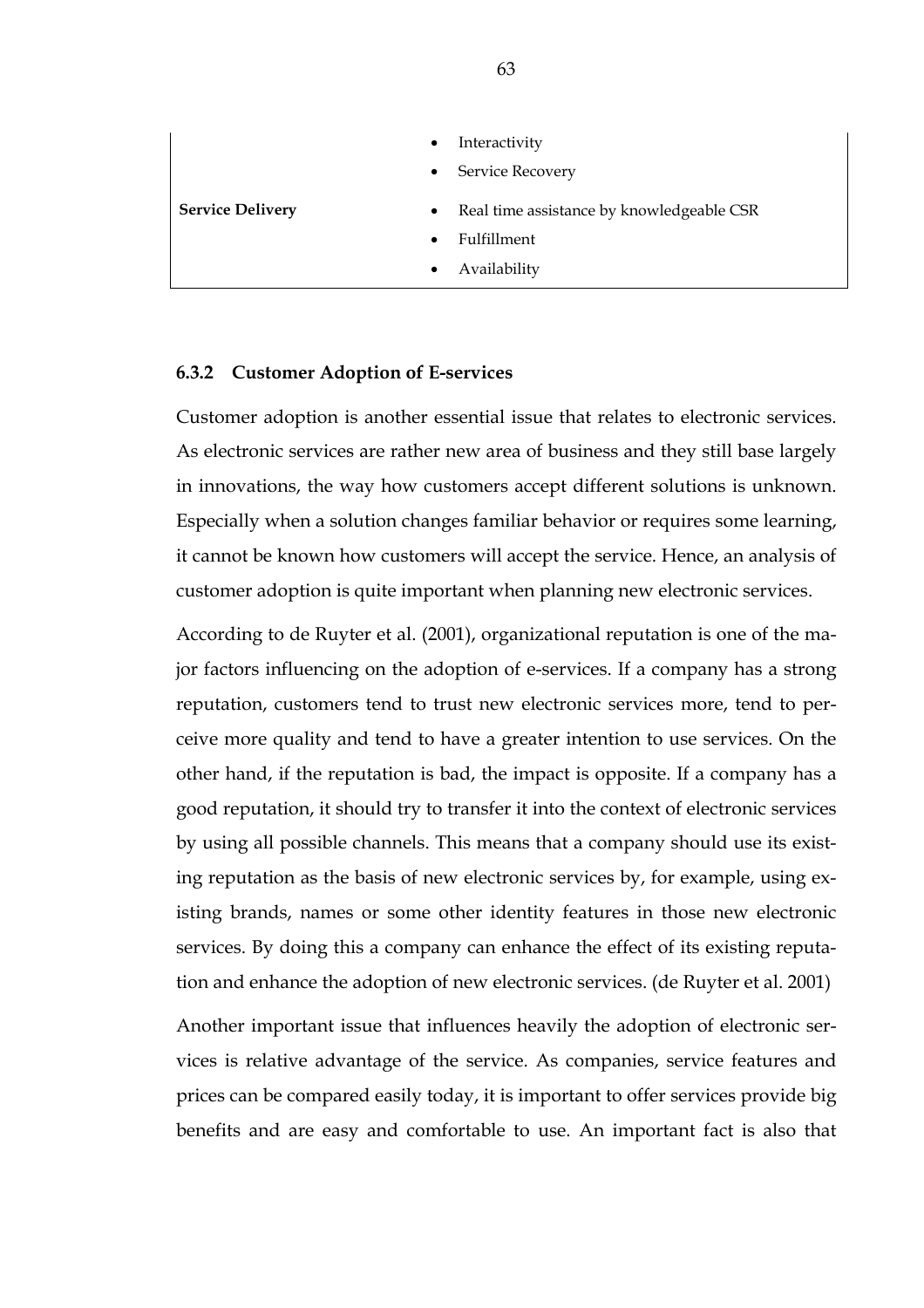technological solutions can be copied but the content is a lot harder to be copied. Hence, it makes sense to create such services that stand out and offer great benefits. (de Ruyter et al. 2001)

The third important factor influencing on the adoption of electronic services is trust. In a typical electronic service customer experiences a certain amount of risk typically because he has to give some personal or financial information about himself and there is no concrete picture of the service provider. This reduces a customer's willingness to use the service. To create more trust a company should, first of all, find a way to measure this amount of risk experienced by customers. Then, when the risk level is known, a company should emphasize the features of privacy, security and confidentiality of its electronic services or create some easy contact methods to concrete personnel to reduce the amount of risk. In addition to this, as mentioned above, also company's reputation has a big impact on the feeling of trust. This means that if the reputation is good, customers are more willing to trust electronic services. Hence, the company reputation has actually a very essential role in supporting the adoption of electronic services. (de Ruyter et al. 2001)

Kaasinen (2005), on the other hand has studied the user acceptance of mobile services. This is especially interesting topic from airlines' point of view because airlines tend to offer lots of mobile services already now. Mobile services are also an area that will obviously give lots of possibilities for future innovation in the airline industry. According to Kaasinen, the acceptance of mobile services depends on four factors: perceived value, perceived ease of use, trust and perceived ease of adoption.

Perceived value refers to the value experienced by a customer and there are some issues that can be seen important when creating this value. First of all, personally relevant and interesting content and communication are issues that are valued by customers. Communication refers to the possibility to communicate through the service like in discussion groups or to create user-based con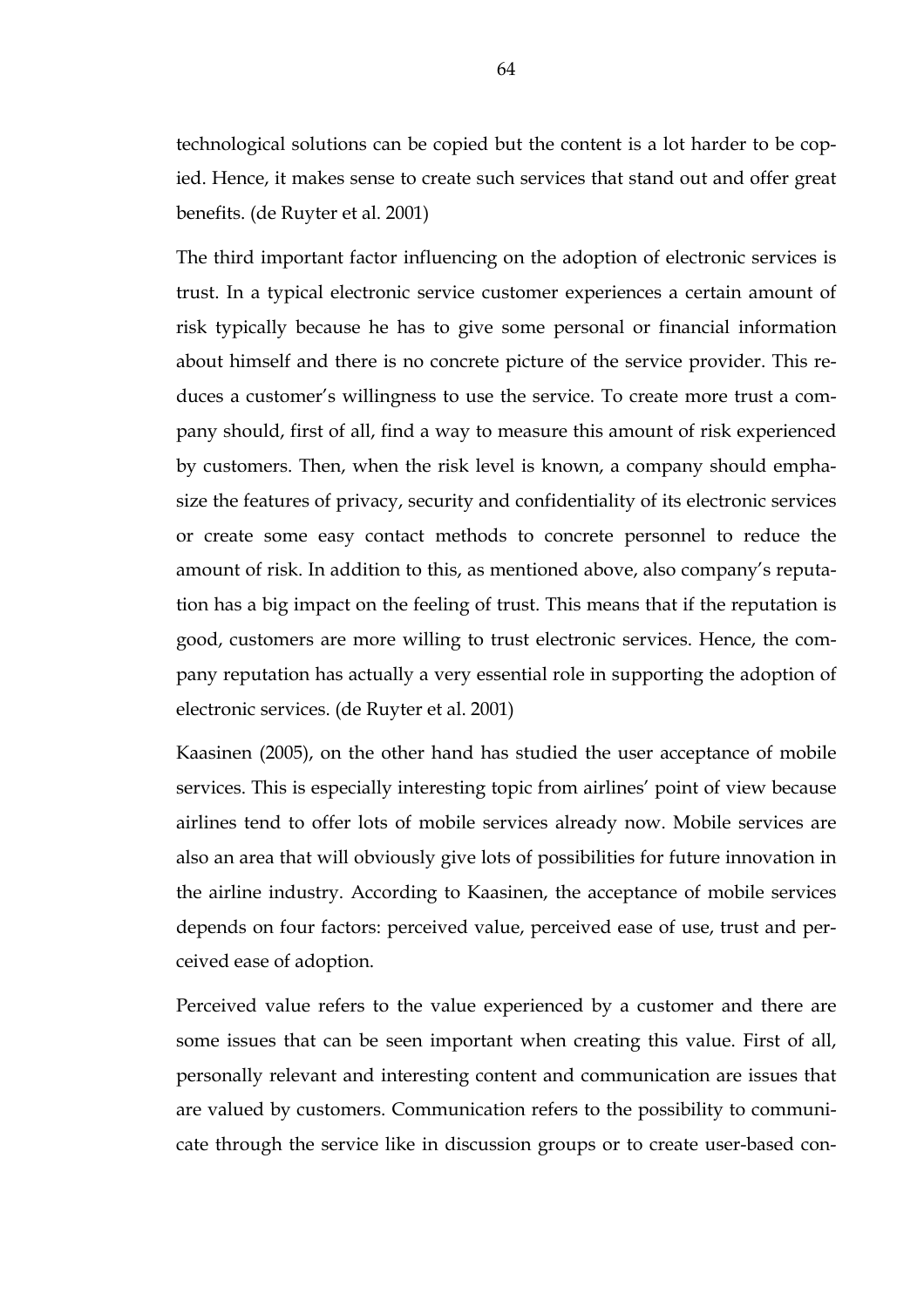tent. This is obviously not one of the primary interests of the airline industry. Secondly, the information provided in services has to be topical. There is no need to provide customer information that is not topical. Information also has to be comprehensive to satisfy the information needs of a customer. If a customer can not get the needed information, he will get it from somewhere else and might keep getting it from somewhere else. Thirdly, services need to be divided into entities that guide a customer through an activity, even from one service to another and from one device to another. This feels especially important point for airlines, as mobile services need to support the actual traveling process. Finally, an issue that is needed to be taken into account is that the needs to use mobile services are often occasional. Even if the service might be very useful for the moment, a customer might not need or want to use it at that time. (Kaasinen 2005)

Perceived ease of use consists of the usability of a service. Important issues here are a clear overview of the service, fluent navigation, smooth user interaction, personally and contextually relevant information and not requiring personalization. Services need also to be designed to support momentary usage on move and should also support a variety of devices, networks and technical infrastructures. (Kaasinen 2005)

As also de Ruyter et al. (2001) pointed out, trust is also an important issue in customer adoption. As services involve more and more the personal lives of people and collect more and more personal data, customers feel a certain amount of risk. To provide more trust, the service should be designed to give a customer feeling of being in control and actually letting a customer to be in control. Also information of security issues during the service is very essential. The structure of a service should be designed so, that the possibility to make errors is as small as possible and that there are clear instructions what to do if an error occurs. Finally, a customer should be informed why personal data is collected, where it is stored and who uses it and in what purposes. (Kaasinen 2005)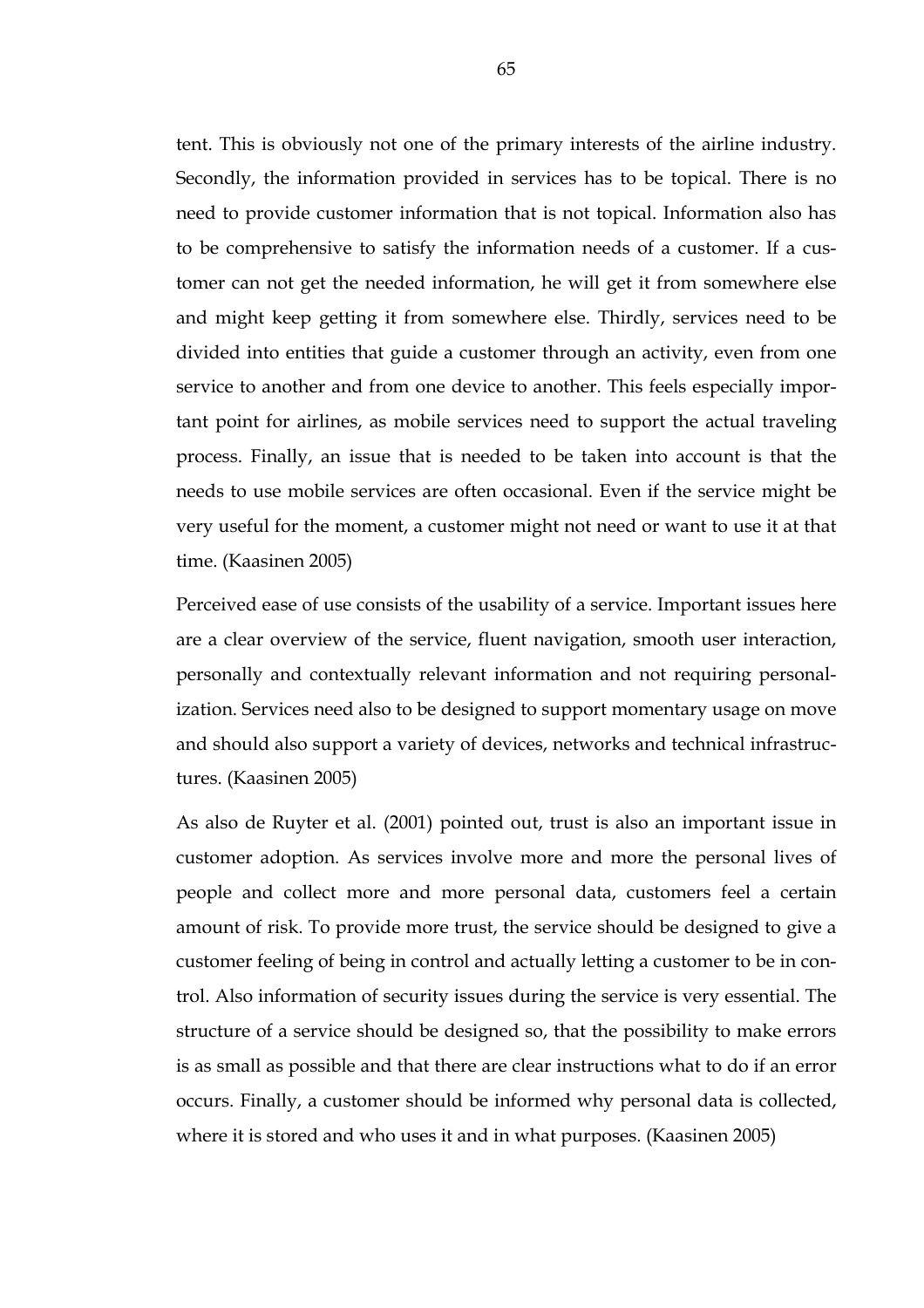Finally, the perceived ease of adoption actually decides whether a customer wants to use the service or not. First of all, a customer should be told how the service would facilitate his normal life. Examples of this can be seen in the airline industry, where mobile services are typically presented and promoted in websites, in customer loyalty news and in in-flight magazines, for example. Services should also require a minimum amount of effort from a customer. They should be easily installed and also removed when they are not needed anymore. Finally, services should fit into existing usage cultures but at the same time they should provide something new and innovative. (Kaasinen 2005)

As a conclusion, it can be argued that the important issues in customer adoption of electronic services are perceived value/advantage, perceived ease of use, trust and perceived ease of adoption. In addition to this, according to the arguments of de Ruyter et al. (2001), also a company's reputation is obviously an important factor in creating trust and further improving a customer's adoption of electronic services. The issues mentioned by Kaasinen should primarily be used to analyze the adoption of mobile services, but they may also be applied into other forms of electronic services with certain amount of prejudism.

# **6.3.3 E-Service Quality**

As in traditional services, service quality is an important issue also in electronic services. Currently, there exists already some amount of research of electronic services' quality that is derived mostly on the theories of traditional service quality. The major objective of several studies has been to find some factors that influence on e-service quality. In several cases, this is made by analyzing SERVQUAL method and trying to modify it to fit into electronic environment. Some of the most remarkable authors that have been studying e-service quality are Chaffey & Williams Edgar (2002), Gefen (2002), Parasuraman (2002), Santos (2003) and Voss (2003).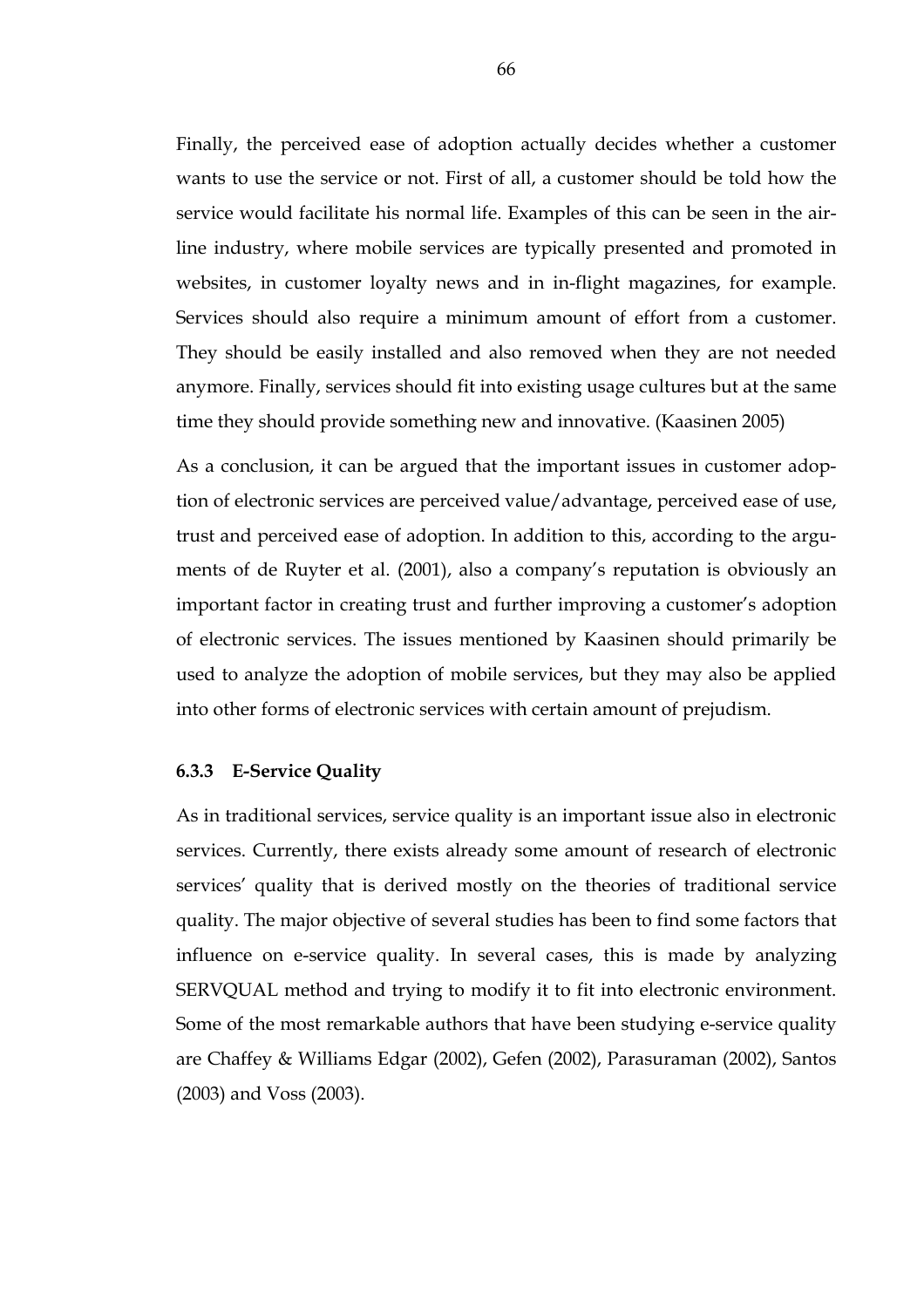Gefen (2002) analyzes SERVQUAL method and argues that when analyzing web services, the factors of the method should be reduced to three: tangibles, a combined dimension of responsiveness, reliability and assurance and empathy. However, in their research Chaffey & Williams Edgar (2002) argue that all the factors of SERVQUAL method are valid also for web environment. Parasuraman (2002), instead, found four main dimensions in e-service quality: efficiency, fulfilment, reliability and privacy. Santos (2003) also found several factors and she divided them into incubative dimension and active dimension. Incubative dimension relates especially into websites - how they are constructed and created – and they include ease of use, appearance, linkage, structure and layout and content. These things can be created before the website is put in use. Active dimension, instead, relates into the activity of a service and it includes reliability, efficiency, support, communications, security and incentives. Also Voss (2003) edited SERVQUAL method to fit into electronic environment but his main contribution was to analyze earlier theories of service quality and then study how they could be implied into electronic environment. As a result, Voss presents a sequence dependent sand cone model of e-service which describes the components of e-service quality.

The sand cone model presented by Voss (2003) (FIGURE 7) is divided into three sections: foundation of service, customer centred service and value added service. According to Voss, customer centred service and value added service are, especially, the areas that can be improved with electronic services. The foundation of service forms out of site responsiveness, site effectiveness and fulfilment. Site responsiveness refers to a company's ability to respond to the queries sent via company's website. Site effectiveness, on the other hand, measures how well a website meets the needs of its users by analyzing measures of effectiveness and usability. Finally, fulfilment refers to actual delivery of service. Customer centred service forms out of trust, information & status and configuration & customization. Trust is still one of the major challenges in electronic world, and hence, companies should be able to handle trust issues effectively. Informa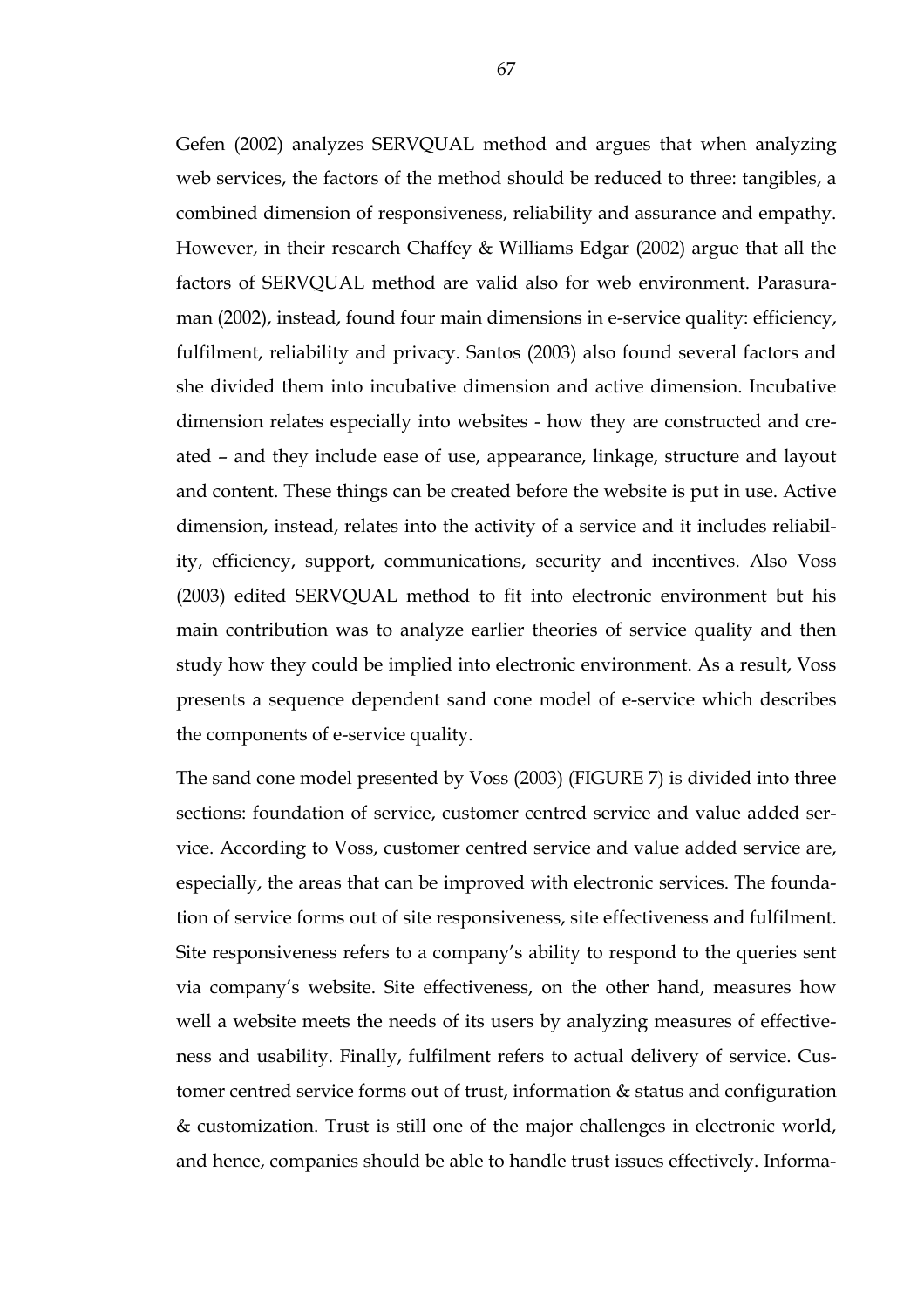tion and status refer to an ability to offer the status of delivery process etc. at any time. Today, different services have to be able to be used around the clock, and hence, it is important to offer customers such services that they can use whenever they like. Finally, configuration and customization refers to customers' ability to configure and customize services and products they use. Value added service, eventually, consist of proactive service, value added service and service as an experience. Proactive service means that a company should have ability to store and take advantage of customer information to provide proactive services for customers. This also obviously means taking advantage of CRM systems. Value added service means providing services that support the actual service provision for a customer. By doing this, a company may gain additional customer satisfaction, customer retention and incremental revenues. Finally, service as an experience mean that services can be created to be experiences for customers. This can be actualized with practically anything but the main point is that a customer should get something to remember about.

The difference between the sand cone model and other researches is that the sand cone model takes many different service theories into account. It does not only focus at details of some area but it takes a bit wider look into the whole service provisioning. It does neither base at some particular theories of service quality (such as SERVQUAL) but it bases on several basic theories and issues behind the whole service provisioning concept. For example, the model notices customer expectations which are one of the most critical issues in service provisioning. This makes the sand cone model currently one of the best ways to analyze e-service quality.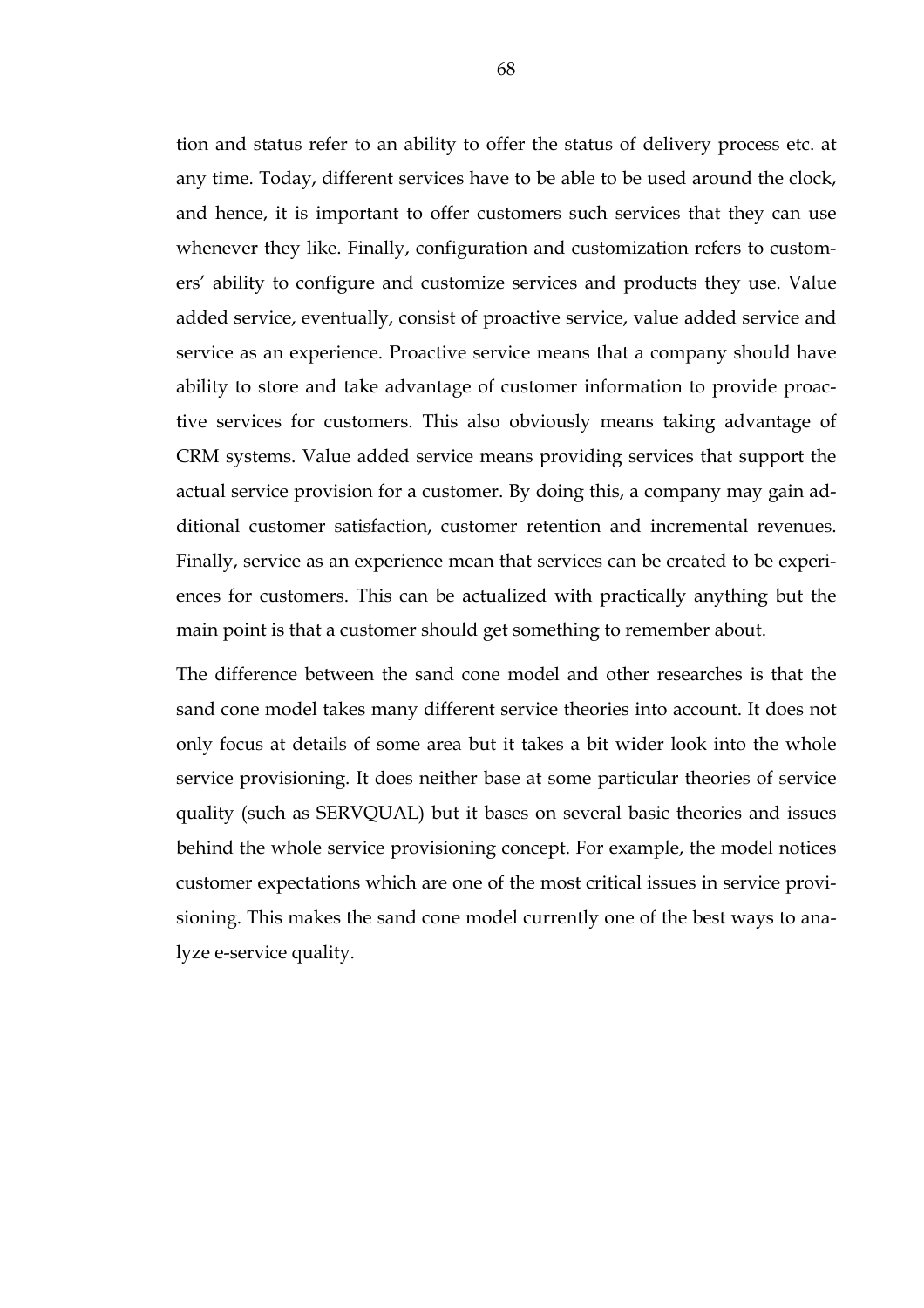

Note: The ability to achieve benefit from the capabilities at each level is dependent on the lower level being in place

FIGURE 7. The sand cone model of e-service. (Voss 2003)

Gurau (2003) have criticized earlier e-service quality studies by arguing that models meant to analyze e-service quality are too general and abstract. By this, Gurau means that the models rarely give any concrete instructions what to do and tend to only highlight issues that are important. To improve the situation, Gurau presents a method to implement a complete e-service quality programme. According to Gurau, the implementation of e-service quality programme consists of two phases. First, a company needs to identify the optimum level of e-service quality of each market segment by using a predictive model that integrates customer's satisfaction, customer's profitability, the competitive conditions of the market and company's capabilities. This gives a company the piece of information needed to implement the actual programme. After this, basing at the first phase, a company needs to create a CRM system that can provide a company the necessary information, procedures and strategy for designing, implementing and managing the required e-service quality level on a long-term basis. So, as a summary, Gurau (2003) argues that the most important components of creating an e-service quality programme are an implementation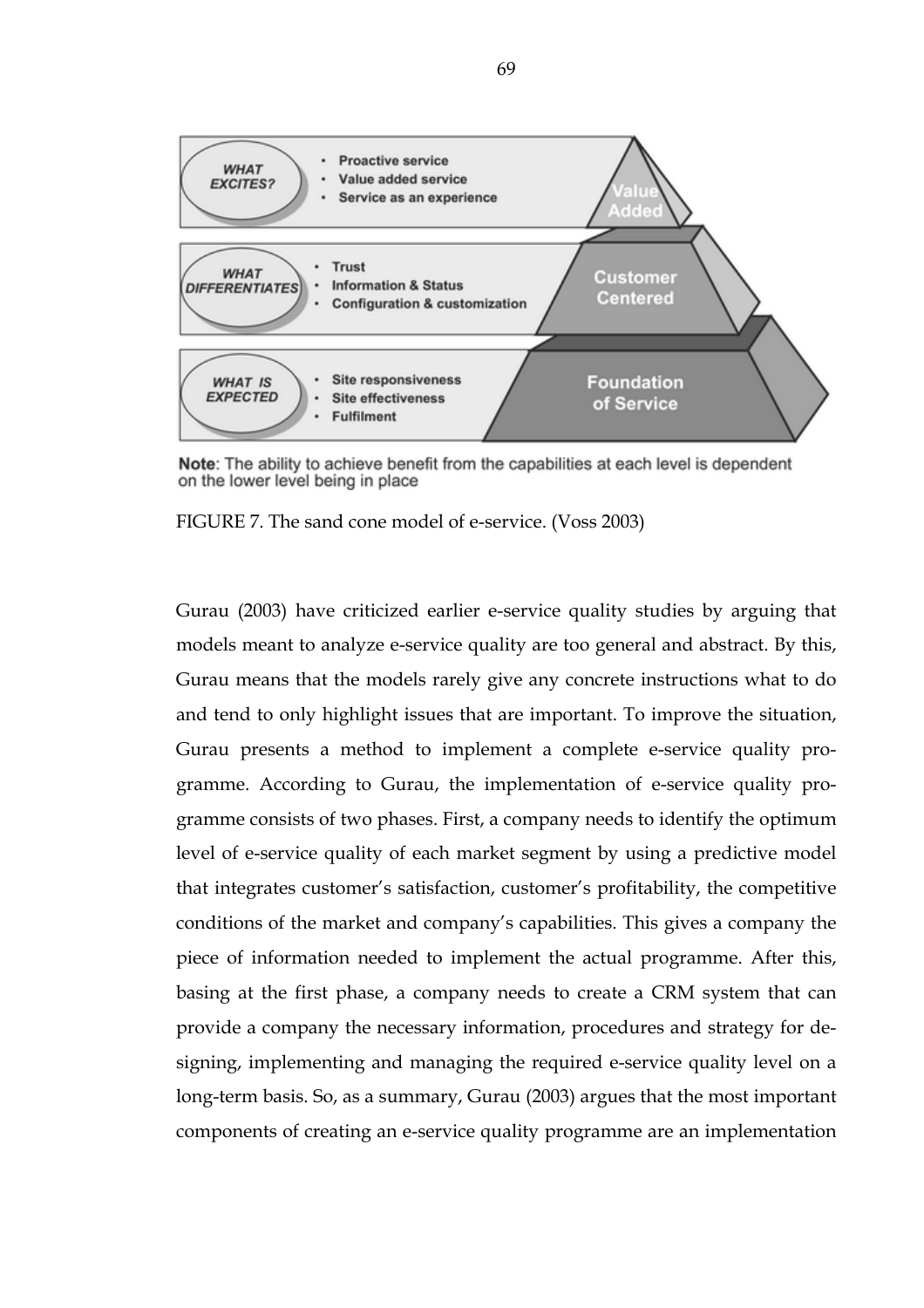of a CRM system and a customer-centric approach through the whole organization. This requires a careful re-design of the company structure and processes.

# **6.3.4 E-business models**

E-business models are another important issue that relates into the provision of electronic services. While the general targets of a company are set in the company's strategy, a business model describes this strategy in a more detailed level. To be more precise, a business model describes the basics of business and value creation in relation with the organization's architecture and infrastructure. This means that it describes such issues as product offering, ITinfrastructure, financials, customers and supplier relationships, for example. (Heikkilä et al. 2004) In other words, a business model is a concrete tool to concretize the strategy of a company.

E-business model is described as "an Internet-enabled business model" (eFactors 2002). Naturally, this means that e-business models try to describe a company's business in the electronic environment. The eFactors project (2002) presents the e-business model framework that is especially meant for identifying key factors that influence e-business model adoption, this means inhibitors and accelerators. The framework is divided into five set of factors: technology, individual, organization, industry and society.

- Technological factors are service performance issues, the aspect of commitments, integration issues, internal IS-platforms, generic business services and interoperability & interconnectivity issues.
- Individual factors are geographic, culture, education and experience, transactional, psychological, behavioural, individual differences and demographic.
- Organizational factors are products and services, management and structure, markets and customers, resources and capabilities, partnership, efficiency and organization culture.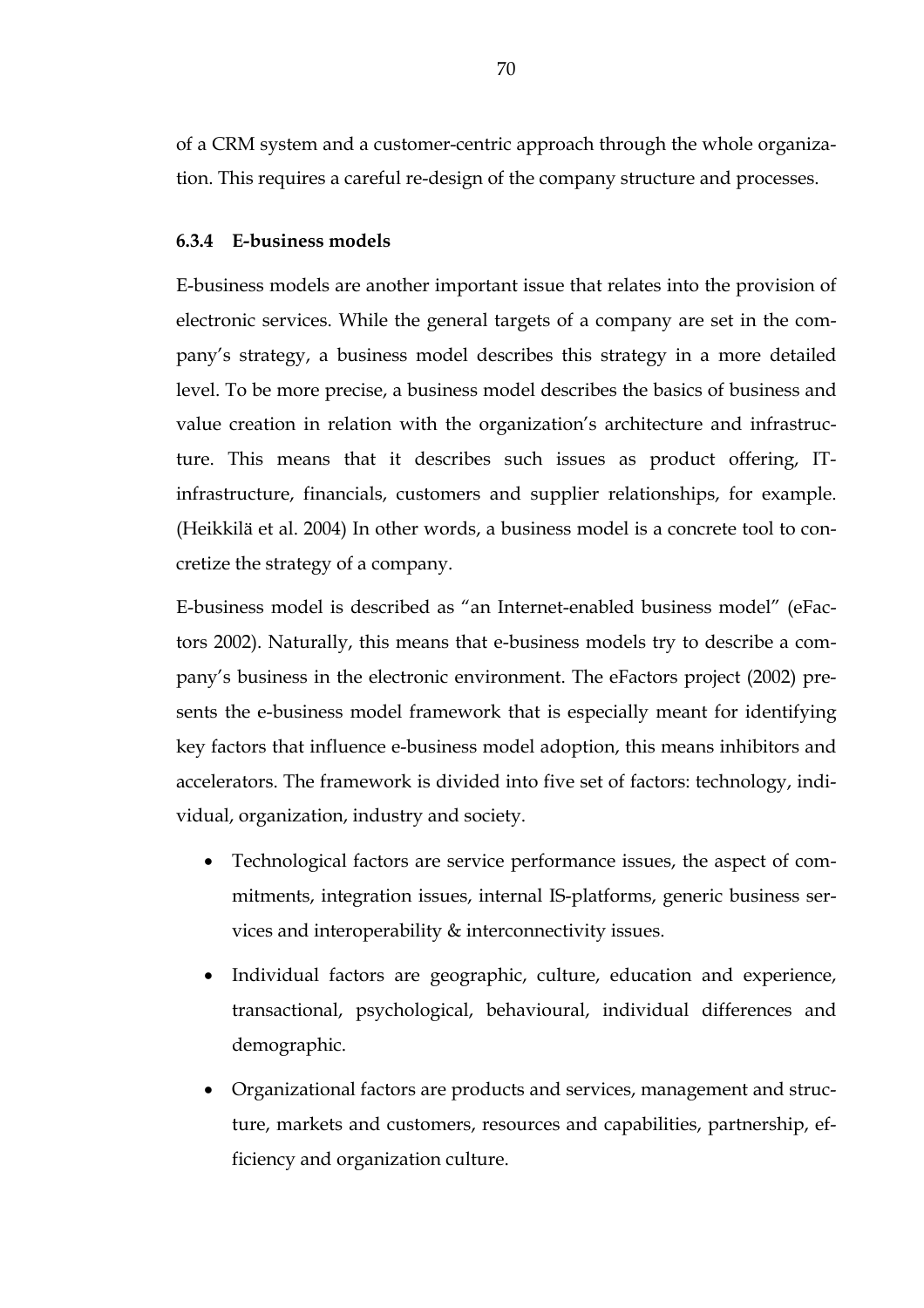- Industry factors are product characteristics, type of industry, suitable cooperation partners, competition, industry structure and customers.
- Society factors are region/geography, cultural, economic, legal/regulation/policy, ethical & professional, social capital/social networks and social structure. (eFactors 2002)

The factors presented by eFactors offer a very comprehensive list of factors either inhibiting or accelerating the adoption of e-business models. To be able to create a successful and benefit providing e-business model, a company should analyze the factors presented in the framework and realize its own readiness to do e-business. Hence, the eFactors framework provides an excellent tool for companies.

From airlines' electronic services' point of view the eFactors framework is actually rather important. The electronic services created by airlines are often meant to cover international areas and they often include several partners. This can make them rather complex. Hence, there are lots of issues that need to be taken into account when creating these services and e-business models. By using eFactors framework an airline can assure that it has taken the most important issues into account when creating electronic services.

In addition to the eFactors framework, another important issue relating to business models is business networks. Today companies form tighter and tighter cooperation relationships with their strategic partners and the strategies and business ideas become more united (Heikkilä et al. 2004). This is also true in today's airline industry as different kinds of partnerships with other service providers have become very common. Airlines have created partnerships with, for example, travel agencies or different kinds of travel services agents or providers. Also airline alliances have become very common which pushes airlines into closer relationships with each other. The purpose of creating business partnerships and networks is typically to gain advantage from partners by achieving new technologies or markets, by shaping competition, sharing risk or costs,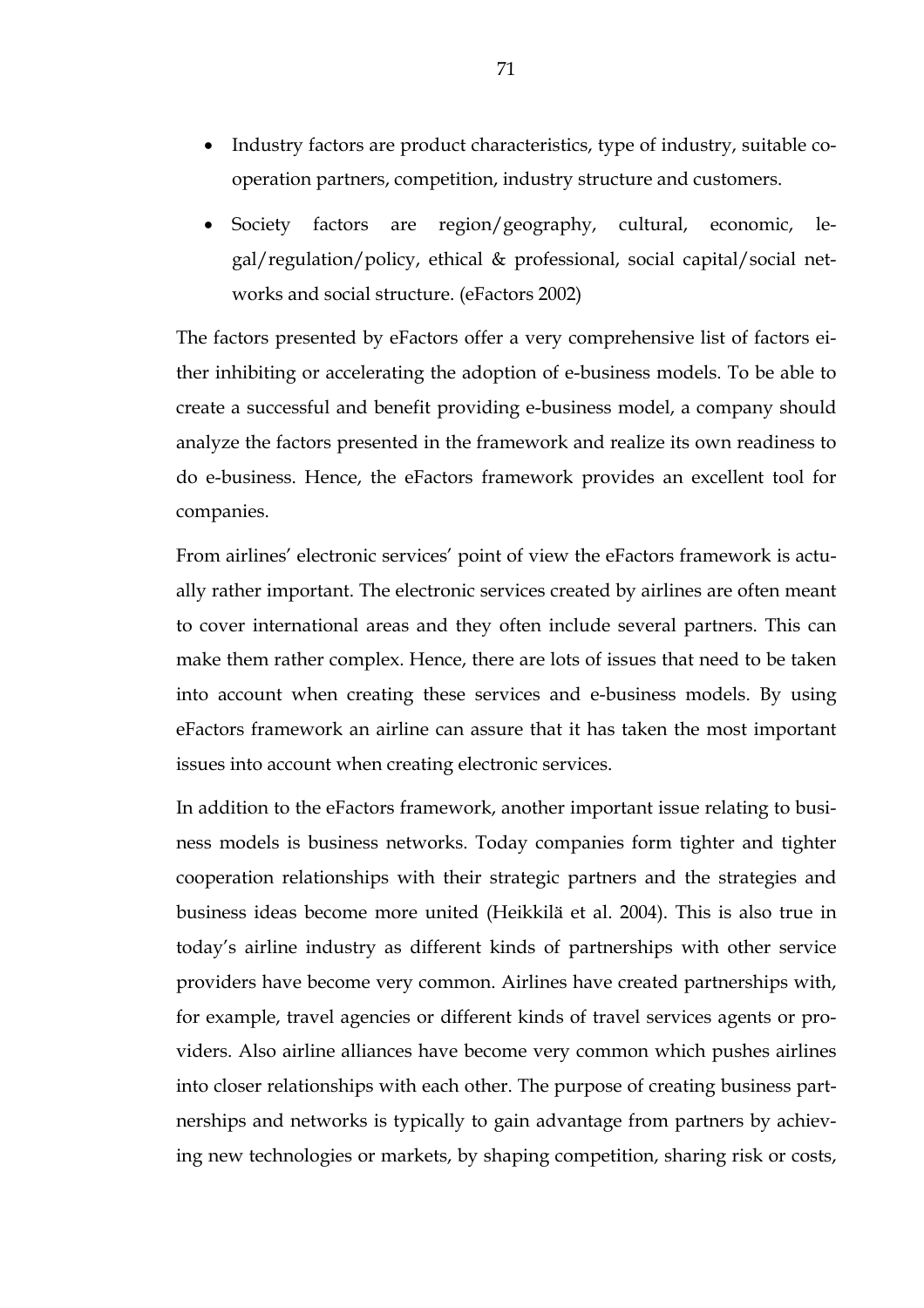pooling resources, reducing uncertainty, achieving economies of scale or by sharing technologies, production methods or innovations. To reach these objectives, the partners should create a joint business model that would take the requirements of the whole network into account. (Heikkilä et al. 2004) This means that also e-business models should be joined together. From the airline industry's point of view this means that networked electronic services require also a joining of e-business models with partners.

#### **6.4 Summary**

The main contribution of chapter 6 was to analyze important issues relating to provision of electronic services. The analysis started by presenting basic features of traditional services mainly according to Zeithaml & Bitner (2003) and Grönroos (2001). This was followed by a presentation of existing studies of services in the airline industry. As a result, it was found out that the existing studies of services in the airline industry provide some useful information and viewpoints for the creation of electronic services. Especially the enhanced travel process model was found to be an excellent tool as a basis for the provision of electronic services.

From electronic services' point of view, this chapter analyzed general features of e-services, factors influencing on the provision of e-services, customer adoption of e-services, e-service quality and e-business models. Generally, e-services were seen as an enhancement of traditional services due to advanced technology. E-services were found to offer mobility, flexibility, interactivity and interchangeability and they were also found to overcome some basic challenges of traditional services. The core of e-services was found to be a customer-centric view that should be used to improve customer satisfaction and retention. The amount of detailed factors influencing on the provision of e-services was big and they were presented in two tables. The issues influencing on the customer adoption of e-services were found to be perceived value/advantage, perceived ease of use, trust, perceived ease of adoption and a company's reputation. E-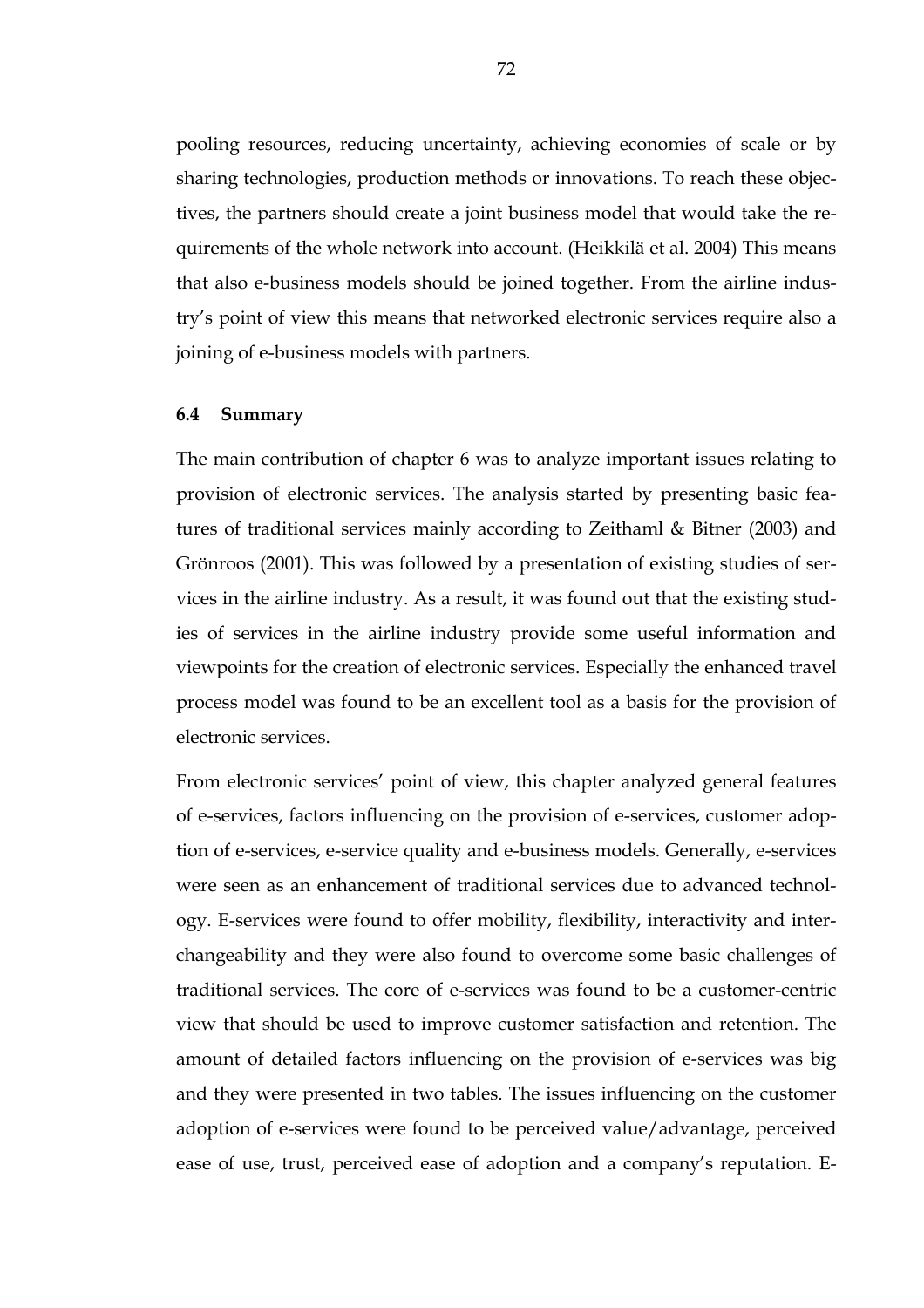service quality was analyzed through several authors but the sand cone model of e-service presented by Voss (2003) was found to be the most suitable one. The model separated the factors into three parts; foundation of services, customer centered and value added; and they all consisted of some factors.

Finally, the chapter analyzed e-business models. First, some general issues regarding to business models were presented. This was followed by the presentation of the eFactors framework which presents five dimensions of inhibitors or accelerators for creation of e-business models: technological, individual, organizational, industry and society. The framework was found to offer great benefits for airlines when they analyze their readiness to create electronic services. Finally, it was also mentioned that in today's networked airline industry, joining e-business models together with partners creates also a remarkable challenge.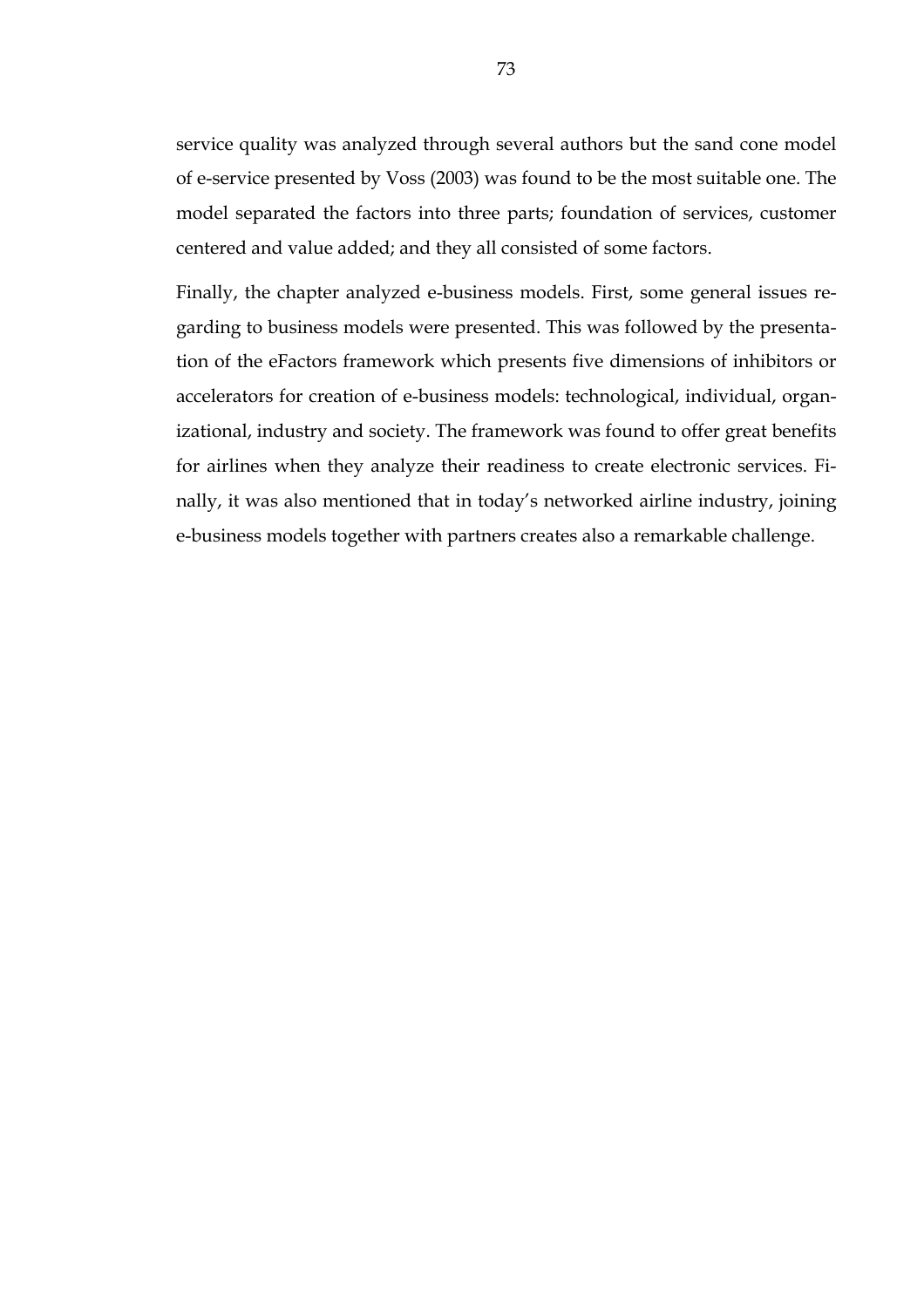## **7 THE AIRLINE ELECTRONIC SERVICE MODEL**

This chapter presents the airline electronic service model. The model is constructed basing on the earlier parts of this research and it innovatively combines different areas that were found important.

#### **7.1 The Components of the Model**

The airline electronic service model is presented in FIGURE 8. The model consists of an electronic service that is described between an airline and an airline passenger. In addition to this, also network partners relate to the provision of an electronic service. The core of the model is the actual travel process that consists of several sequential steps. Electronic services operate interactively with the travel process creating more value for a passenger. Around the combination of the travel process and electronic services, there are several components that influence the provision of electronic services. The following describes each component of the model more specifically.

#### **Actors**

The three actors of the model are an airline passenger, an airline and network partners. An airline passenger is the person who actually goes through the actual travel process, in other words, travels. It should, however, be noticed that in some cases there is also a customer that may be a different unit than a passenger. This kind of a case would be, for example, a situation when an employee travels but an employer makes the reservation and pays the trip. In this kind of a case electronic services might be used both by the actual passenger but also by a representative of an employer. This means that from an airline's point of view this difference should be acknowledged. In the following, a passenger term includes also a customer. An airline is the actual airline that provides an electronic service and the actual flight service. Network partners are partners of an airline who participate both in the travel process and in the provision of elec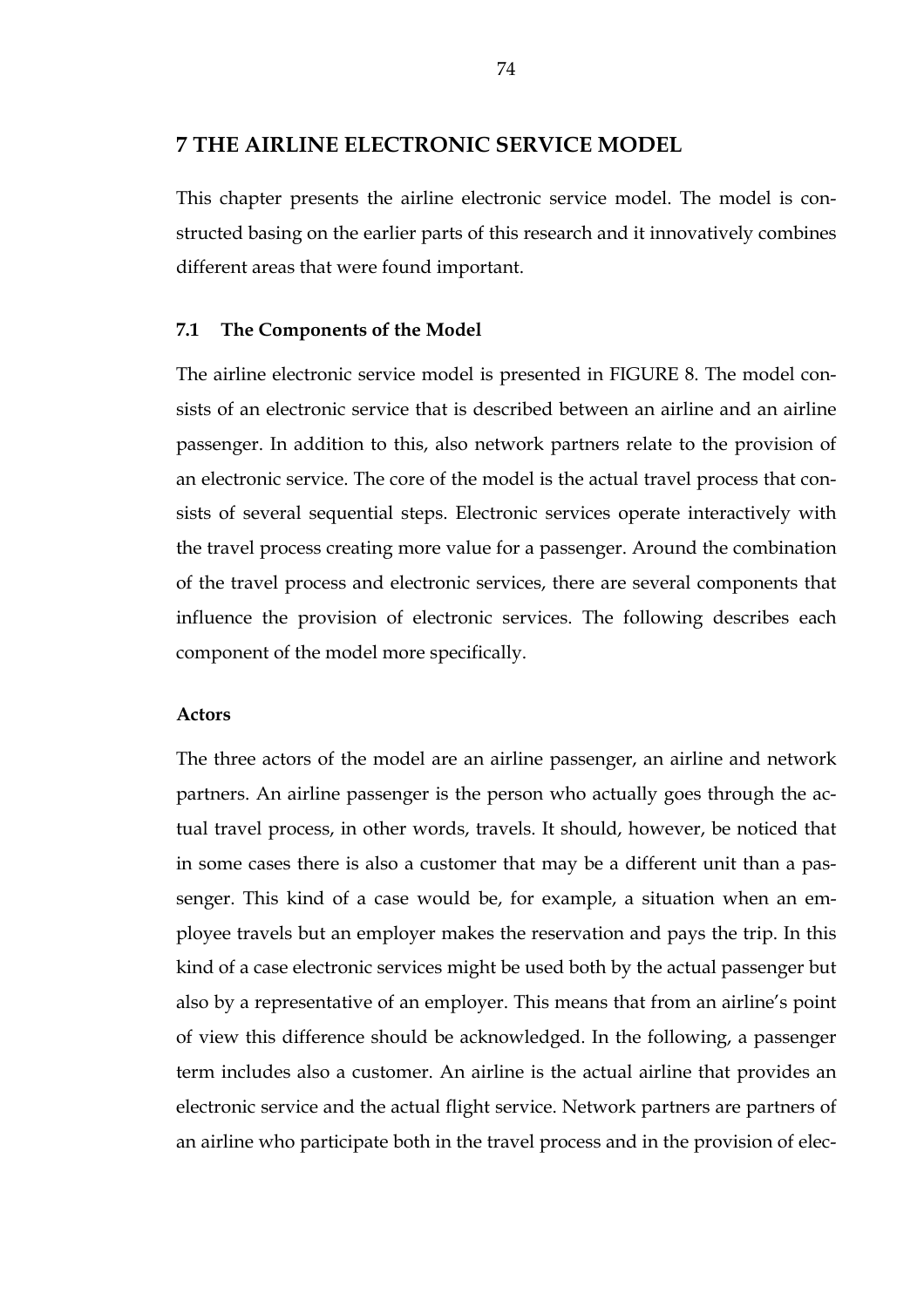tronic services. So, they include partners that, for example, offer complementing travel services.

#### **Airline's Strategy**

The model bases on the fact that an airline has a strategy that determines its way to operate. A strategy defines how all the functions inside an airline are performed to get an airline to go to the wanted direction. This includes the actual flight operations, supporting operations and also network partners. For example, a strategy of an airline may emphasize such issues as quality, punctuality and flexibility or focusing at some particular passenger groups. These all determine the way how all the functions inside an airline should perform. Hence, a strategy of an airline creates also the basic frame for the provision of electronic services.

#### **E-business models**

Basing on the strategy of an airline, an e-business model describes more concretely how electronic services are utilized. An e-business model describes the business logic and value creation of electronic services in relation with the organization's architecture and infrastructure. More precisely, it describes such issues as product offering, IT-infrastructure, financials, customers and supplier relationships, for example (Heikkilä et al. 2004). An important issue in ebusiness models is also their interaction with e-business models of an airline's network partners. The strong partners, who participate in the production of electronic services and also travel process, should be taken into account in the ebusiness model. The more important the partner is the more combined ebusiness models should be.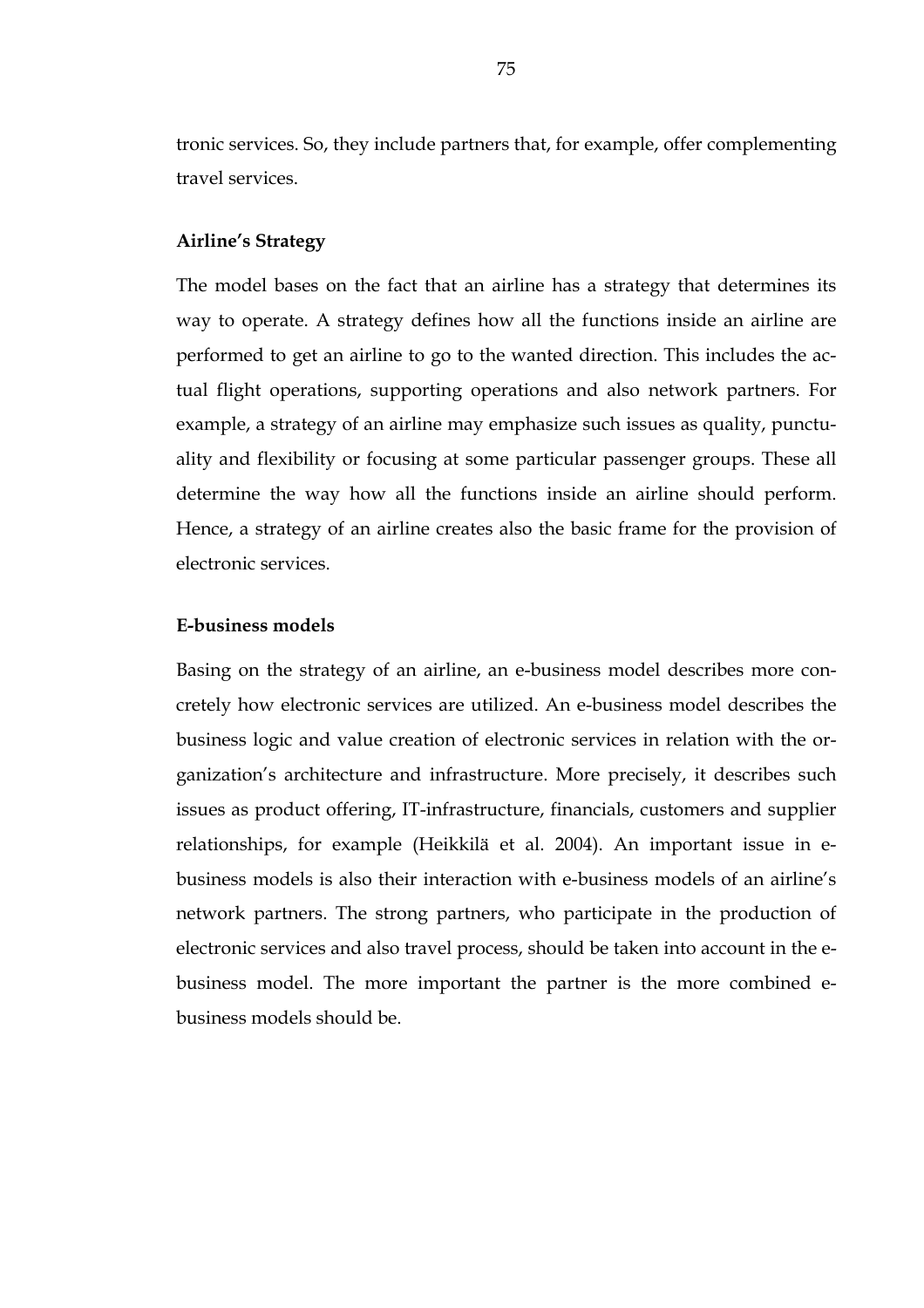

FIGURE 8. The airline e-service model.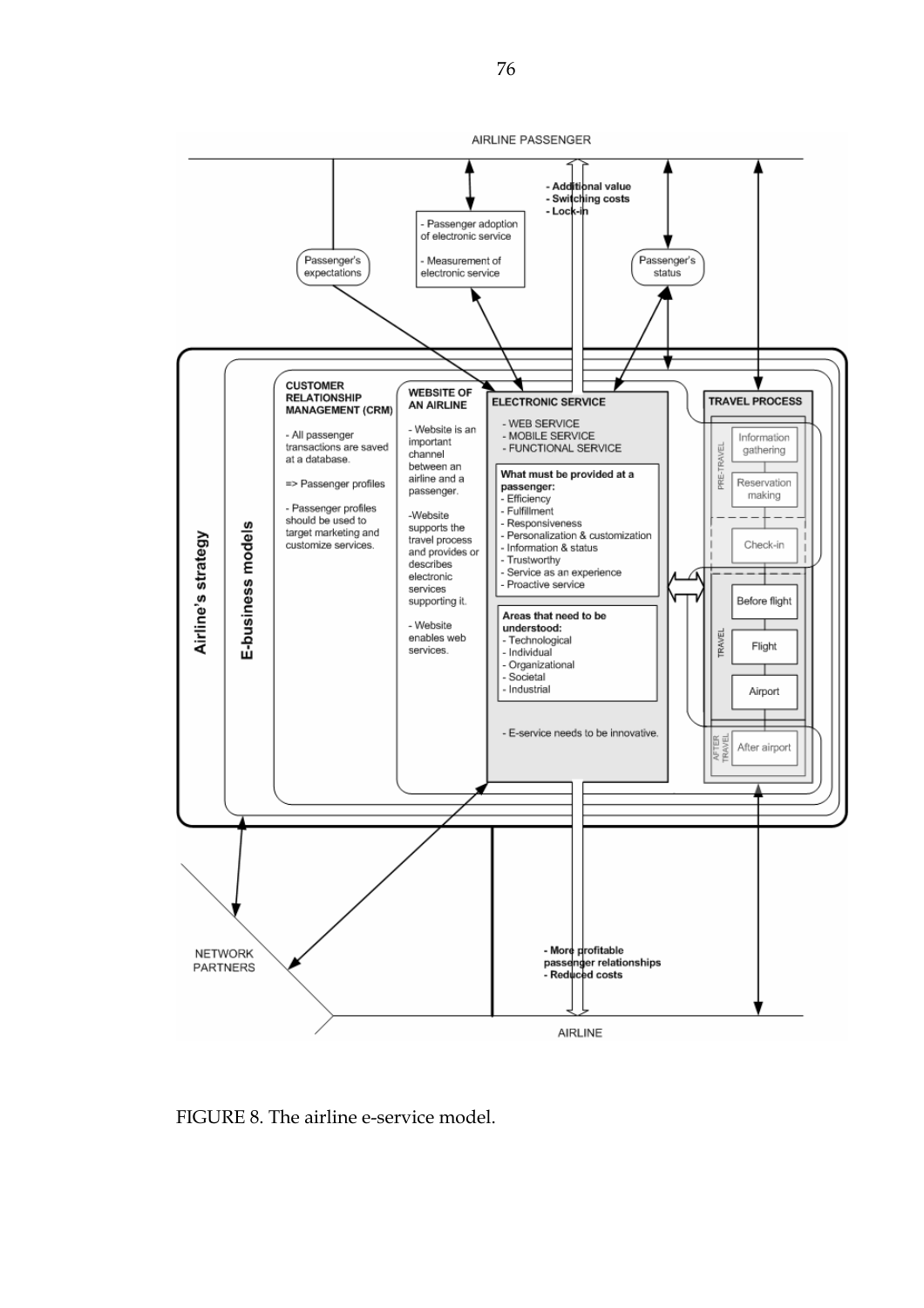#### **Travel Process**

Travel process is the actual core service of an airline. It consists of seven sequential phases: information gathering, reservation making, check-in, before flight, flight, airport and after airport. Information gathering and reservation making are phases that typically have to be performed before the actual trip. Check-in is a middle phase that can be performed either before arriving at the airport or after it depending on provided services and the will of a passenger. Before flight, flight and airport are phases that form the actual trip. They consist of functions between check-in and leaving airport in the destination. Finally, after airport means functions after leaving airport. Each phase consists of tasks that are needed to be performed before moving to the next phase.

#### **Electronic Service**

The main role of an electronic service is to complement the actual travel process. This means that an electronic service should base on making the travel process easier for a passenger by offering a combination of web, mobile and functional services. The objective of all this is to enhance the value experienced by a passenger both assisting the actual travel process and offering services that only create more value and joy.

A starting point for the provision of electronic services is a passenger's expectations. Basing on their earlier experiences, promotion and surrounding world, a passenger expect something from electronic services. If provided electronic service does not fulfill these expectations, a passenger disappoints. On the other hand, if a service is better than a passenger expects, he will be delighted. To handle passengers' expectations a company should try to understand expectations by continuously analyzing surrounding environment. If several airlines offer s certain kind of service, it is likely that passengers start to expect that service from every airline. Also, if some new general innovation (such as digital TV, for example) starts to become a commodity, passengers will probably start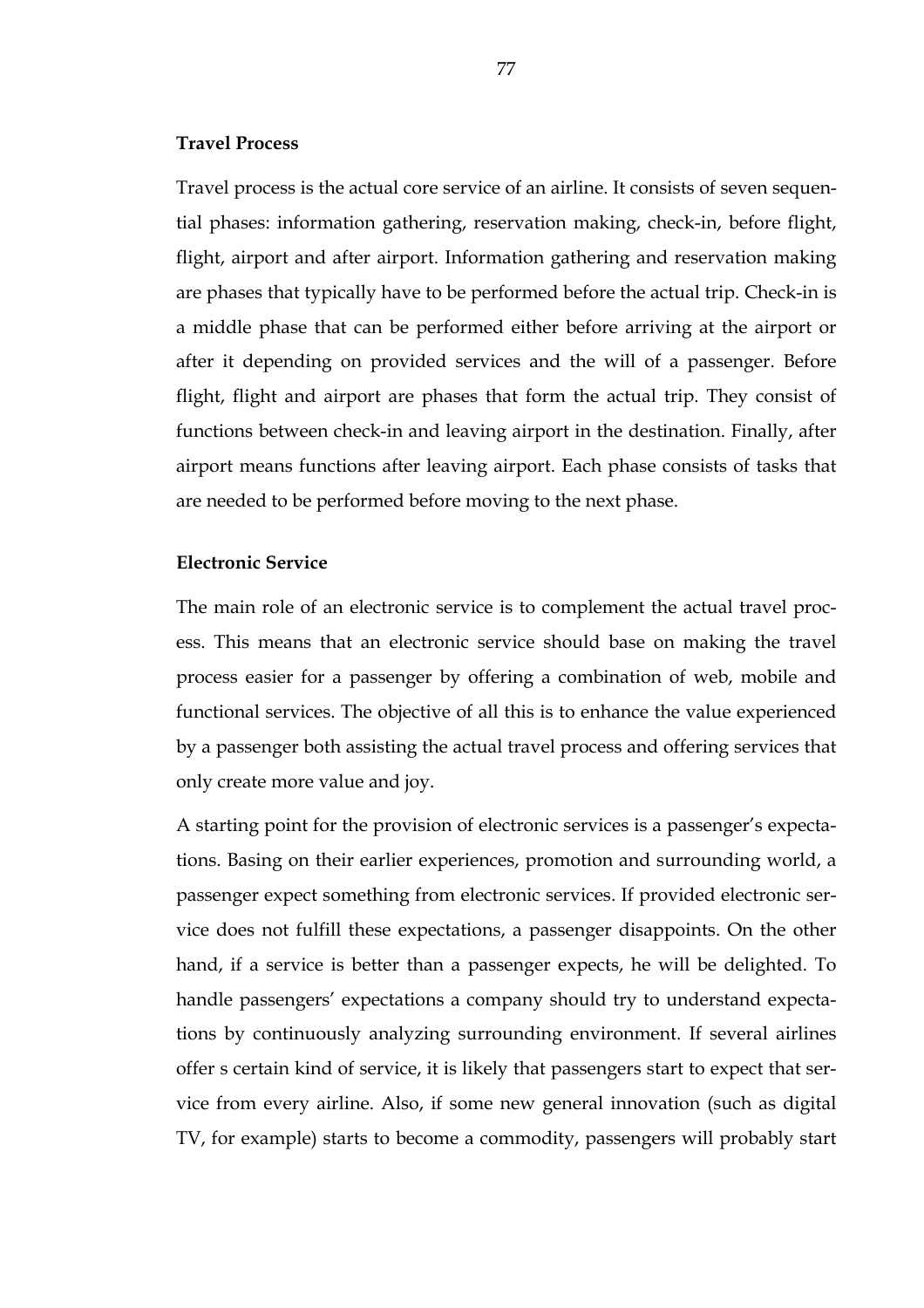to expect services related to it. Finally, also promotion of an airline is one major creator of expectations. If an airline promotes itself as a modern airline, passengers will probably expect modern and innovative services. Hence, an airline should be aware of the influence of its public image to passenger expectations.

In today's electronic world, there are some basic issues that customers in general tend to expect: efficiency, fulfillment and responsiveness. First of all, all electronic services must be fast, clear, simple and easy to use. Today's users expect all electronic systems to be efficient why they do not want to use services that do not meet the basic requirements of usability. Electronic services must also fulfill the basic needs they are meant to fulfill. This means that services must really offer the solution they are promised to offer. Finally, responsiveness means that a user must be able to contact the airline in case of problems or other issues and also to receive an answer. So, also in electronic services, a user must be offered a clear contact channel that really provides a fast contact and response between an airline and a user.

After meeting the basic requirements of electronic services, additional value for a passenger can be provided by offering personalization and customization, information and status and trustworthy. A service should be customized for each individual passenger according to his status. The status should be formed by a passenger profile that, instead, is created through a CRM system of an airline. For example, the status division could be "business passenger" and "leisure passenger" or anything else that divides passengers into the groups that are important for an airline. Basing at this status, all electronic services offered at a certain passenger should be customized to meet the specific needs of the certain status. In addition to this, a passenger should also be given a possibility to personalize his services according to his preferences or needs. An electronic service should also provide information and status about the whole travel process. A passenger should all the time be aware of his status in the process and all essential information regarding to the status should be provided. Finally a ser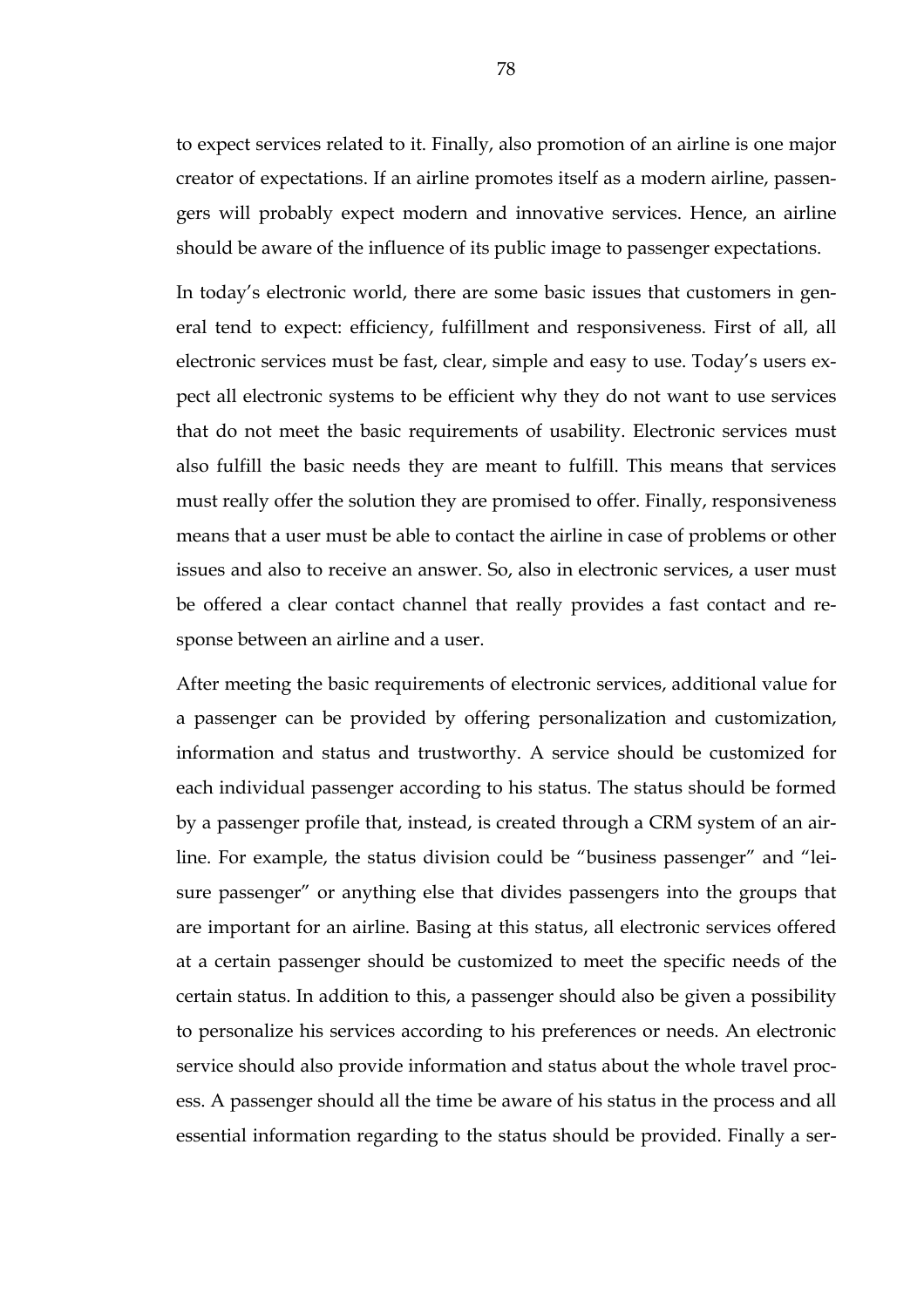vice should be trustworthy. Trust is still an essential issue in all electronic systems in the world and it is one of the main inhibitors in the adoption of electronic services. Hence, a passenger should be carefully told about security issues in every possible situation. If a service feels and appears trustworthy, a passenger will gain more value from using a service and will probably use it again. Instead, if a passenger cannot be sure that the service is safe, he will not probably use it in future.

To create maximal value for a passenger, an electronic service should be proactive and also as an experience for a passenger. Proactive service means that a service should foresee what a passenger wants to do and then present a new service for a passenger before he even realizes needing it. When all services complement each other and are linked together the whole travel process goes through without a passenger even noticing it. That is enhanced value as its best. In addition to this, also network partners' services should be connected to electronic services in a similar way. A service should also be as an experience for a passenger. A passenger should feel that the service he uses is unique and something brilliant. If a passenger feels that he has used an innovative service which uniquely solves some problems, he will probably be enthusiastic about it and will also share the experience with other people. This actually leads into an important issue regarding to electronic services: they must, before anything, be innovative. An electronic service needs to offer something unique, new and special to provide maximum value. Hence, an airline should continuously monitor other airlines' services and try to create something more unique that would even more brilliantly create more value for passengers.

To make an electronic service fit precisely into each separate environment (geographic or cultural, for example), an airline needs to observe five main areas: technological, individual, organizational, societal and industrial. These areas of factors determine the environment in which a service is provided and, hence, set the basis for the provision of electronic services as well as e-business models.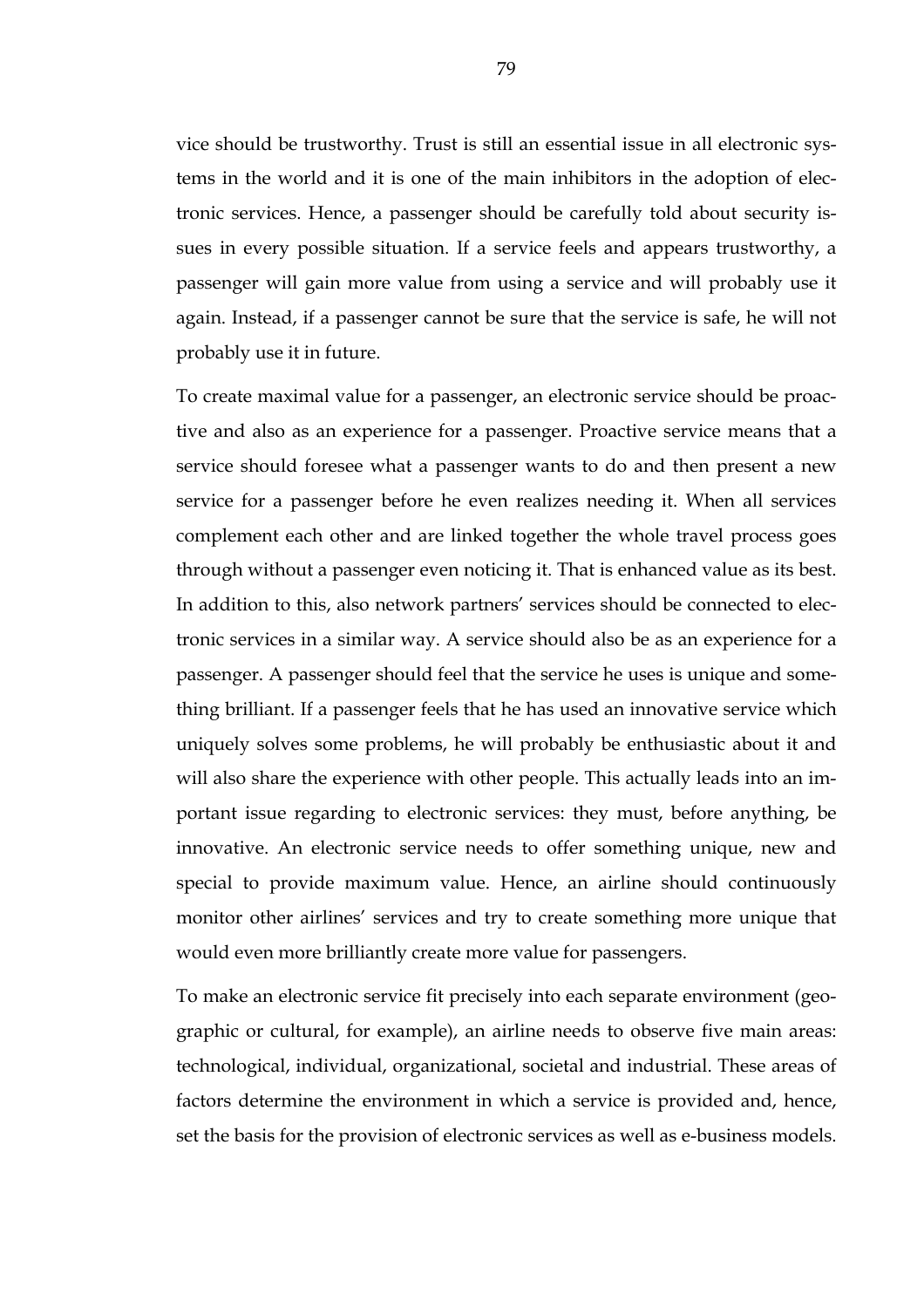Technological factors form the basis for the technological infrastructure of electronic services. They determine how electronic services can be provided technically. Individual factors relate to actual customers and their specific features that may influence their readiness or will to use electronic services. Organizational factors relate to the company itself and to the way how the whole organization operates. Societal issues relate to the surrounding society and the way how society works. Finally industrial factors relate to the industry a company is in. (eFactors 2002) By analyzing and understanding these external factors, an airline can provide electronic services that would suite for different passengers from different geographic areas, cultures and backgrounds. Understanding these factors does also provide a better starting point for the customization of services.

The issue that finally affects the final usefulness of an electronic service is passenger adoption. The way how passengers adopt an electronic service is critical for the usefulness of electronic services. Passenger adoption forms out of five factors: perceived value/advantage, perceived ease of use, trust, perceived ease of adoption and a company's reputation (De Ruyter et al. 2001, Kaasinen 2005). Perceived value/advantage, ease of use and ease of adoption are issues that can be dealt with careful planning of electronic services. By creating a service according to issues presented earlier, a service should be easily adoptive. Trust, instead, depends on how much a passengers can trust electronic services and an airline itself. Finally, a company's reputation is an issue that cannot be changed in a moment. Creating a good and trustworthy reputation requires long-term actions and careful planning. However, an important point in several aforementioned issues is the word "perceived". This means that the adoption depends on how a customer sees a service, not how carefully it is created. That is why it is not enough that an airline just creates electronic services by some guides or manual. Instead, electronic services should base on passengers' feelings and comments. Hence, an airline should continuously measure and analyze passengers' feelings about services and also their way to use them. By doing this, an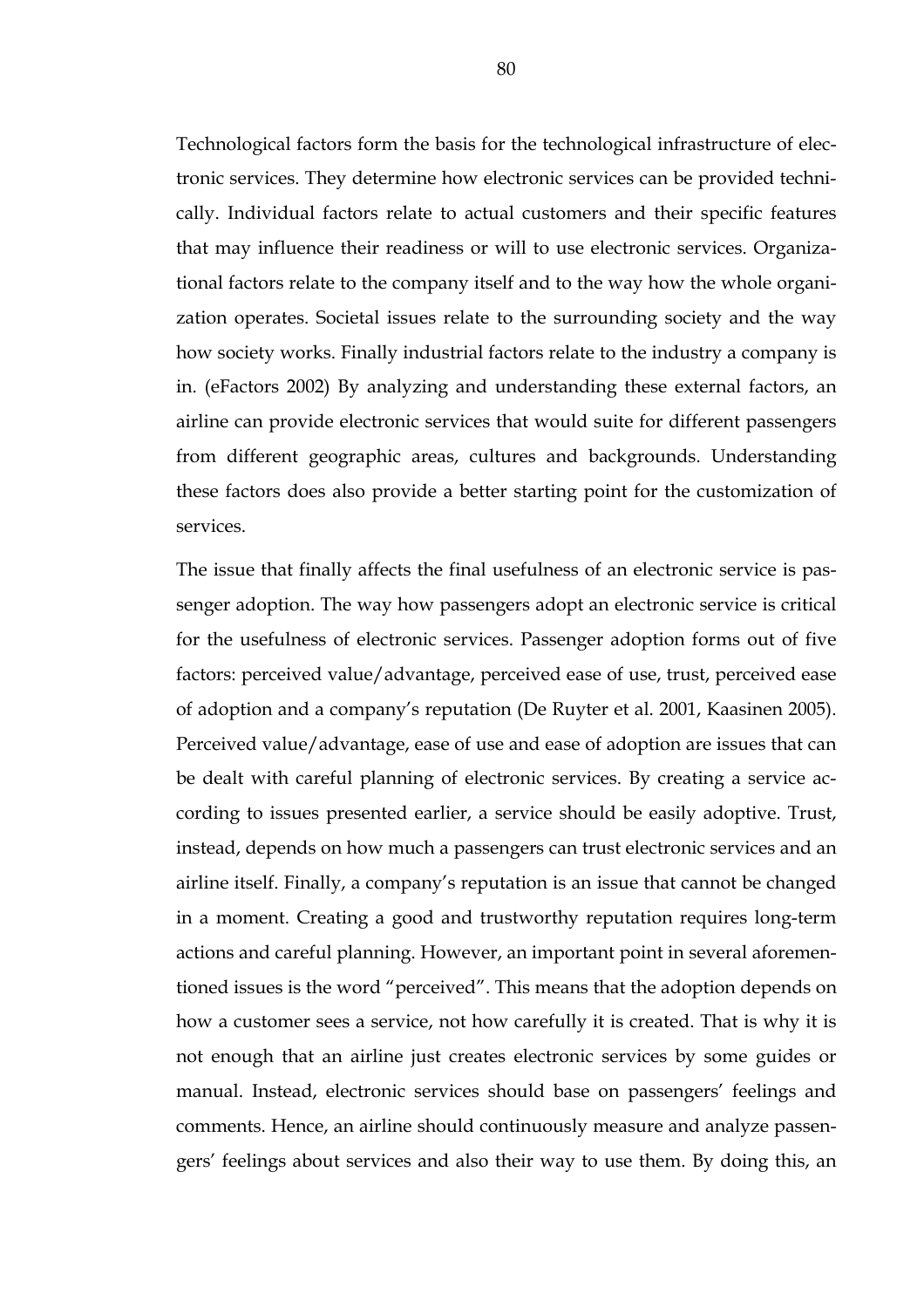airline can constantly be conscious of how passengers feel about services, what is good and what is bad and how ready they are to adopt new services.

#### **Website of an Airline**

A website of an airline is an important channel between a passenger and an airline. Generally, in a website, a passenger can find all the possible information about an airline itself and its services. A website should describe the travel process as well as all the services supporting it. Hence, from a website a passenger should find all the possible information he needs to complete the actual travel process. A website also enables web services that can be used to support the travel process in information gathering, reservation making, check-in and in after airport activities.

#### **Customer Relationship Management**

Customer relationship management (CRM) is the cornerstone of the provision of electronic services. If a maximal value for a passenger is wanted to be created, a CRM system should be in use. A CRM system should base on collecting all possible passenger data both from the actual travel process and also from electronic services. This means that all transactions between an airline and a passenger should be saved in a database and a passenger profile should be created. This passenger profile should be used to identify different passenger behavior patterns which create a passenger status for each passenger. Finally, a status should be used as the basis for electronic services. According to a passenger status, electronic services should be created to meet the specific needs and wants of a certain passenger.

#### **7.2 A Description of the Travel Process**

To give a better picture of the role of electronic services, they are here described in relation with the travel process. An airline offers a travel process through which a passenger goes. While in the travel process, a passenger must complete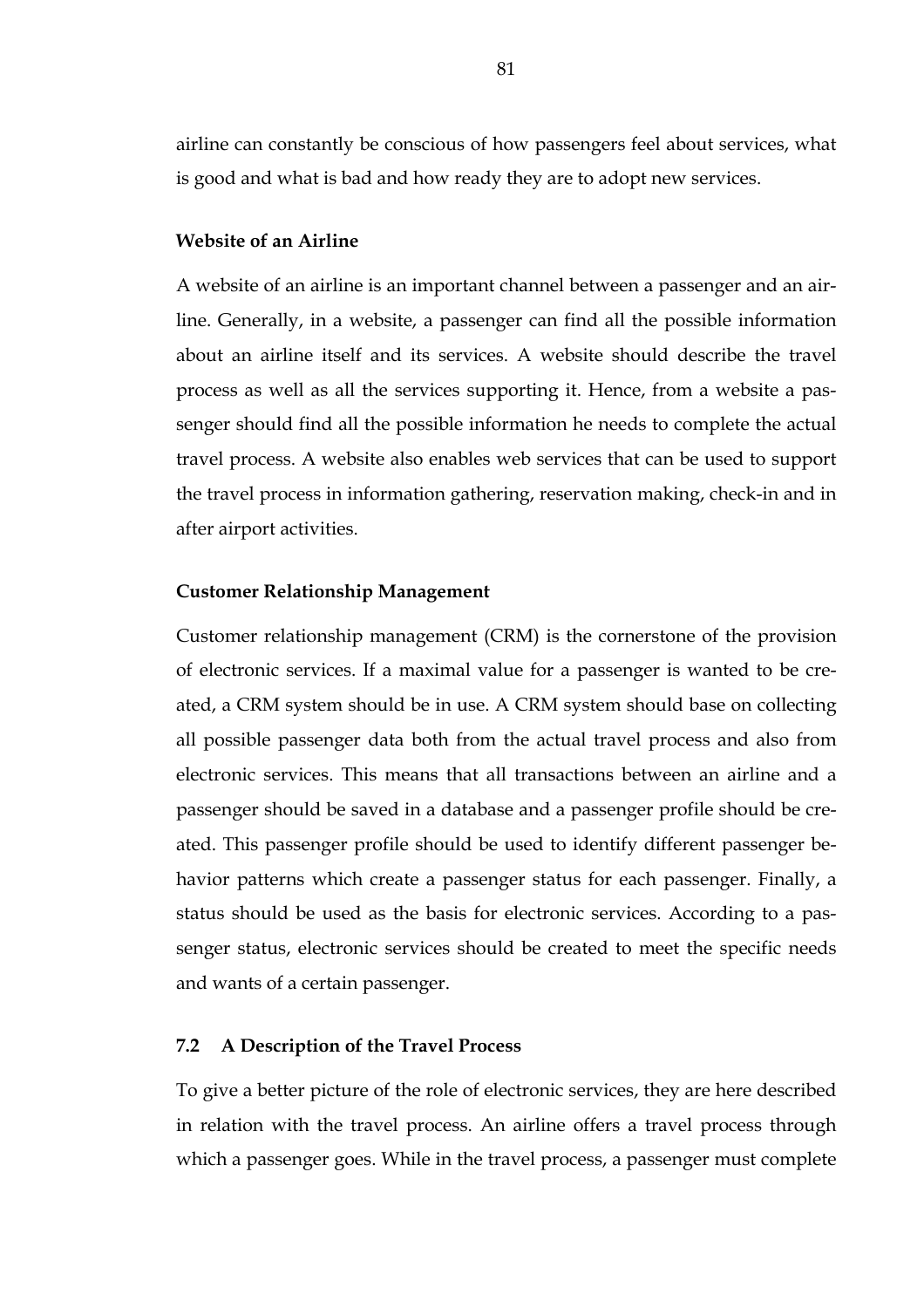different tasks. At first, a passenger must search for information about an airline or its flight services to be able to find suitable flight and to gain important information regarding to his trip. After this, a passenger needs to make a reservation for the preferred flight. Before the actual departure of the flight, a passenger needs to do a check-in. After a passenger has done the check-in, he can go to the transit area of an airport. At this area he has to find his departure gate and board at an aircraft. This is followed by the actual flight to the destination. At the destination, a passenger needs to find the correct baggage claim and needs to collect his luggage. Finally, a passenger can leave the airport.

The travel process described above can be supported with electronic services. The information gathering phase can be supported greatly with an airline's website. The same is true regarding to the reservation making. A website of an airline can offer a passenger great benefits when searching information and making reservations. A passenger can search the information he wants at any time he wants without anybody influencing his decision making. At this point, it should be remembered that a person who completes the information gathering and reservation making, might be a different person than the actual passenger. The check-in phase can be supported by either by web services, mobile services or functional services. A check-in service can be offered both on a website, through mobile devices and at the airport with self service check-in kiosks and a passenger can chose which method he wants to use. Before flight phase can be supported with mobile services and functional services. Mobile services can be used to guide a passenger to the right gate and to report any changes in the travel plan. Functional services can be used, for example, to offer an automatic departure gate. The ways to support the actual flight service with electronic services is quite limited. During the flight, there are actually no obligatory tasks that should be performed. Hence, there is no need to support the travel process during the flight. After the flight, however, a passenger has to find the correct baggage claim. This can be again supported with mobile services. Finally, when a passenger leaves the airport, he can be offered both web and mobile services.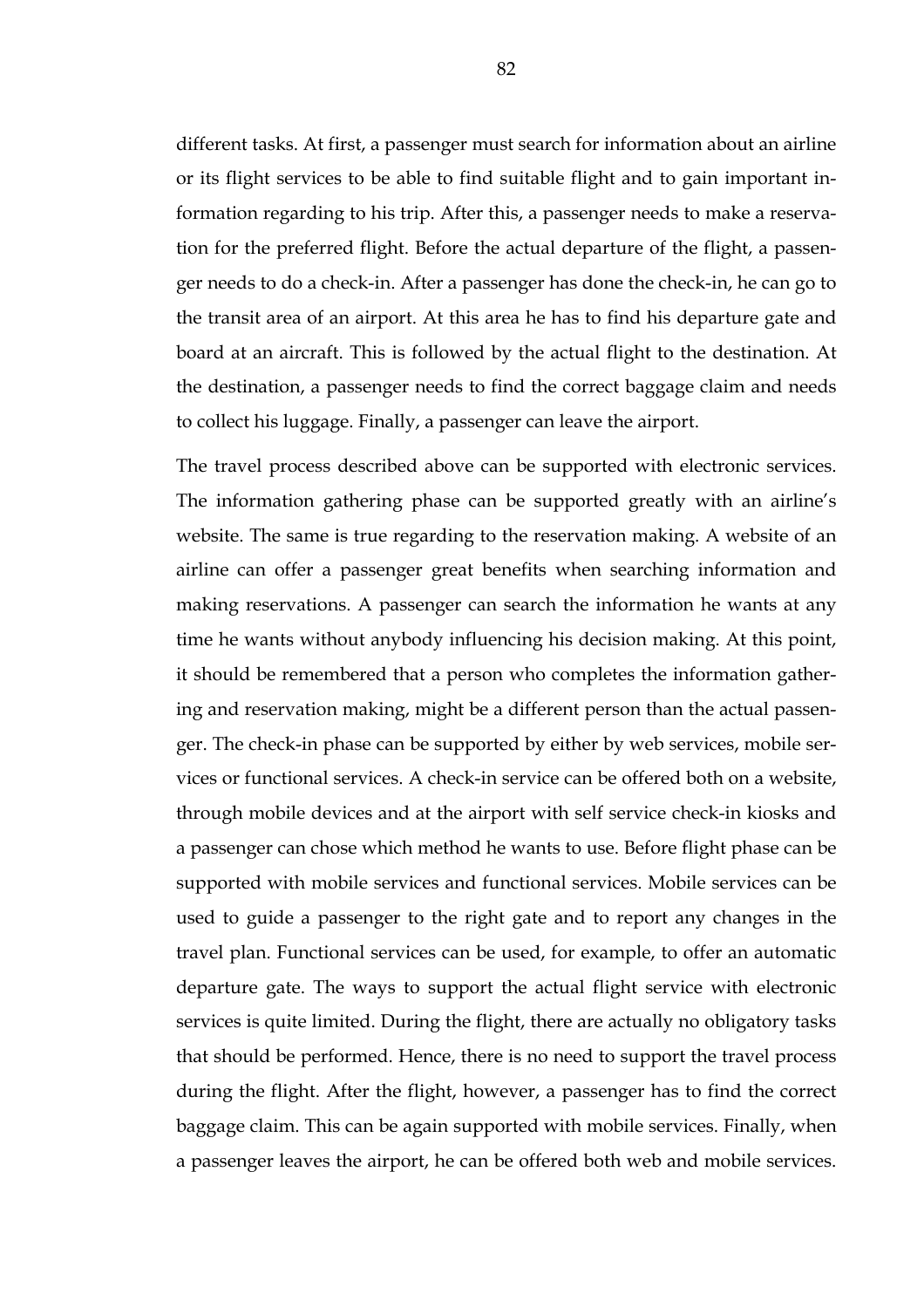For example, electronic services can be used to support error handling such as tracking lost luggage.

In addition to the actual support of the travel process, a passenger can be offered several value adding services. These services would include all services that do not straightly relate to the travel process but that create more value for a passenger. These kinds of services would be, for example, services that complement the actual travel process or offer easiness or fun. Additional value can be, for example, created by linking some services of network partners into own services. For instance, in the reservation making phase, travel insurances of a partner company or other travel reservations can be offered. The web services of partners can also be combined to form an ultimate travel shop. These issues depend, however, heavily on the strategic choices of an airline.

All electronic services offered at a passenger should be customized according to the status of a passenger. This means that if a customer profile tells that a customer tends to travel a lot between some specific cities (business traveler), the services offered at him should utilize this fact to make services more efficient and easy. For example, a more specific promotion and offers could be used, business traveler's e-services could be promoted, the menus on a website could be re-categorized as well as the menus in mobile services.

By using electronic services, a passenger should gain improved value. Also more targeted marketing, customized services and strengthened relationship creates greater switching costs which together with greater value creates higher lock-in. This means that a passenger is willing to stay a customer of a certain airline and is less willing to change an airline. From an airline's point of view, this creates bigger customer loyalty and more profitable customer relationships together with lower costs. In other words, this creates competitive advantage.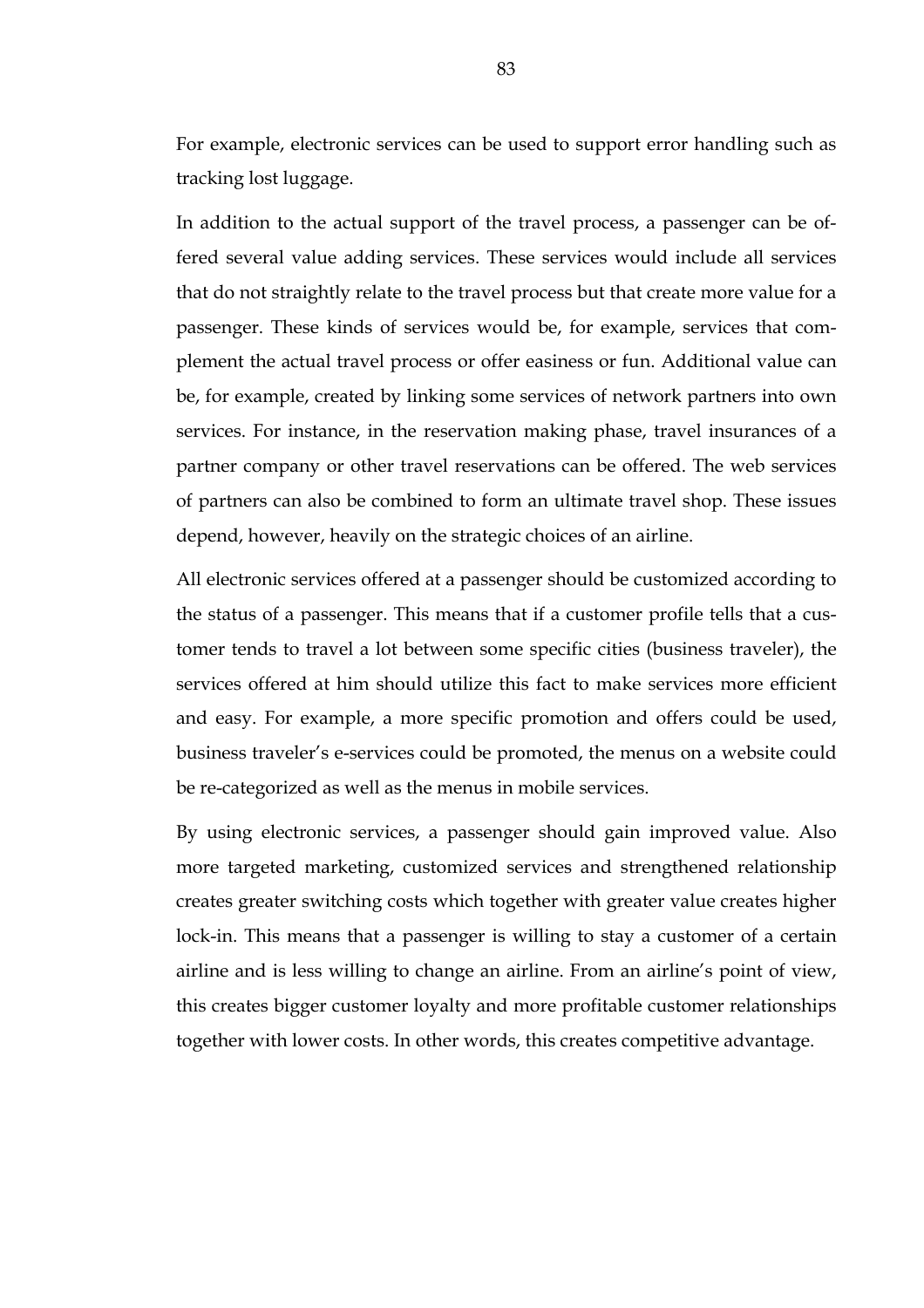#### **7.3 Summary**

This chapter presented the airline electronic service model which bases on the earlier chapters of this research. The main components of the model were airline's strategy, e-business models, travel process, electronic service, website of an airline and customer relationship management (CRM). These components were described in relation to the three main actors: airline passenger, airline and network partners. The main point of the model was to describe that the main role of electronic services is to support the actual travel process. In addition to this, also other value adding services should be offered to create a maximal value for a passenger. The amount of value created depends on several factors that were presented in the chapter. Other important issues influencing the provision of e-services were passenger's expectations, passenger adoption and a passenger's status.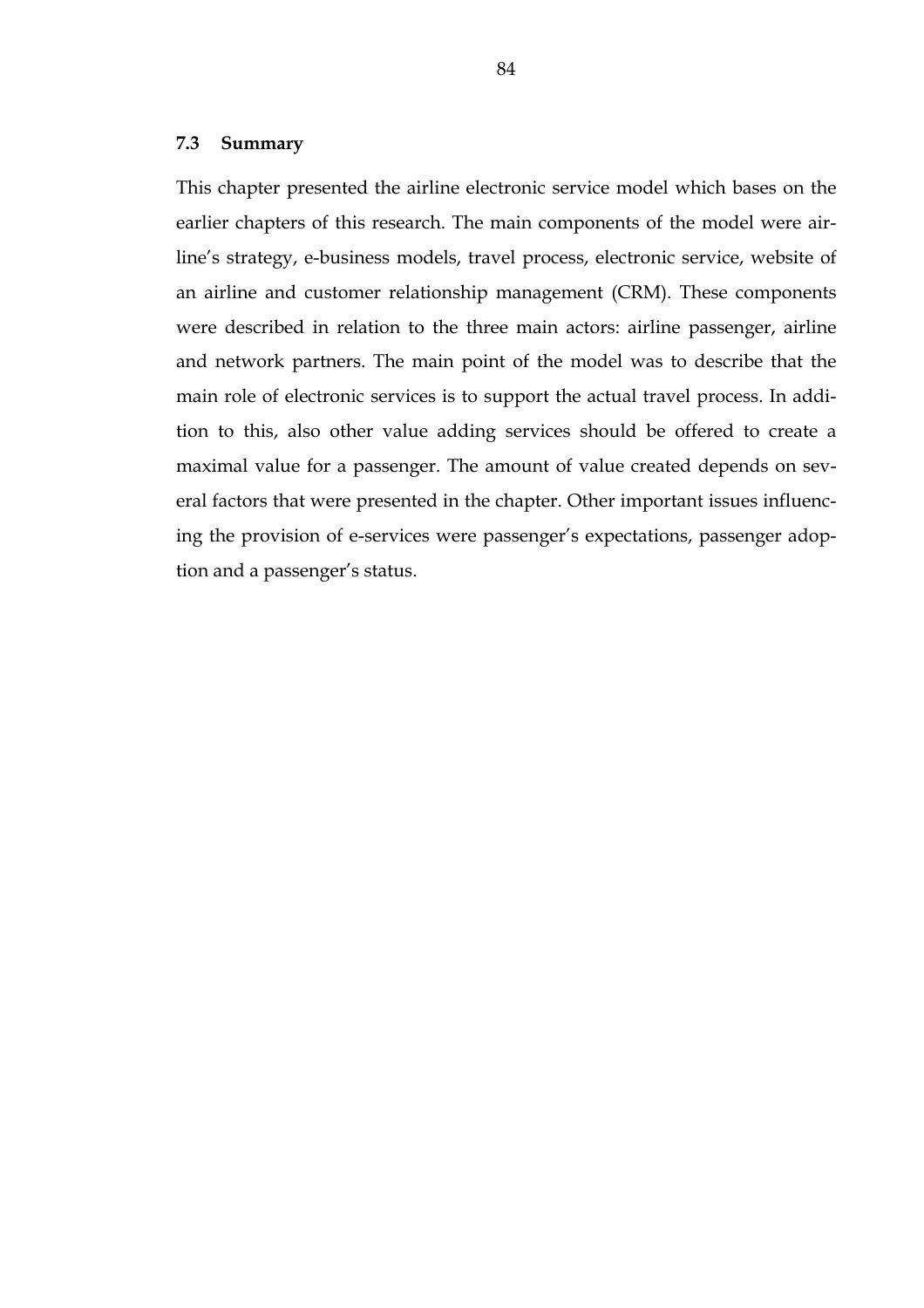## **8 AIRLINE ELECTRONIC SERVICE MODEL VALIDATION**

This chapter describes the validation of the airline electronic service model.

The validation process of the airline electronic services model bases on the article of Kasanen et al. (1991) in which the authors argue their views about a constructive research process. According to their arguments, a construction can be validated by using a two phase market test. The first phase is a weak market test which basically validates acceptance and willingness to use the construction. The second phase is a strong market test which validates the actual functionality of the construction and receives some hard results. In this research, the validation is done only according to the first phase which means that the validation tries to reveal only the acceptance of the model. According to Kasanen et al. (1991), even the weak market test is a very strict test, why it can be seen valid enough for this research.

The actual market test was done by making three focused interviews for electronic business specialists of two airlines. Another one of the airlines operated world-wide and offered scheduled flights to different continents. Another airline operated regionally only in Europe, but it was an affiliated company of a larger airline operating world-wide. The three persons interviewed were specialists in the field of electronic business and they had quite an extensive view for electronic services in the airline industry. The persons had a background from electronic systems and the airline business.

The interviews were performed as focused interviews. The structure of the interviews was constructed around the interview questionnaire guide (APPENDIX 1) that was given at the interviewees beforehand. The questionnaire guide was created by the airline electronic service model. The interviews were performed in a calm environment without any outer disturbance. The durations of the interviews varied between 1 hour 20 minutes and two hours.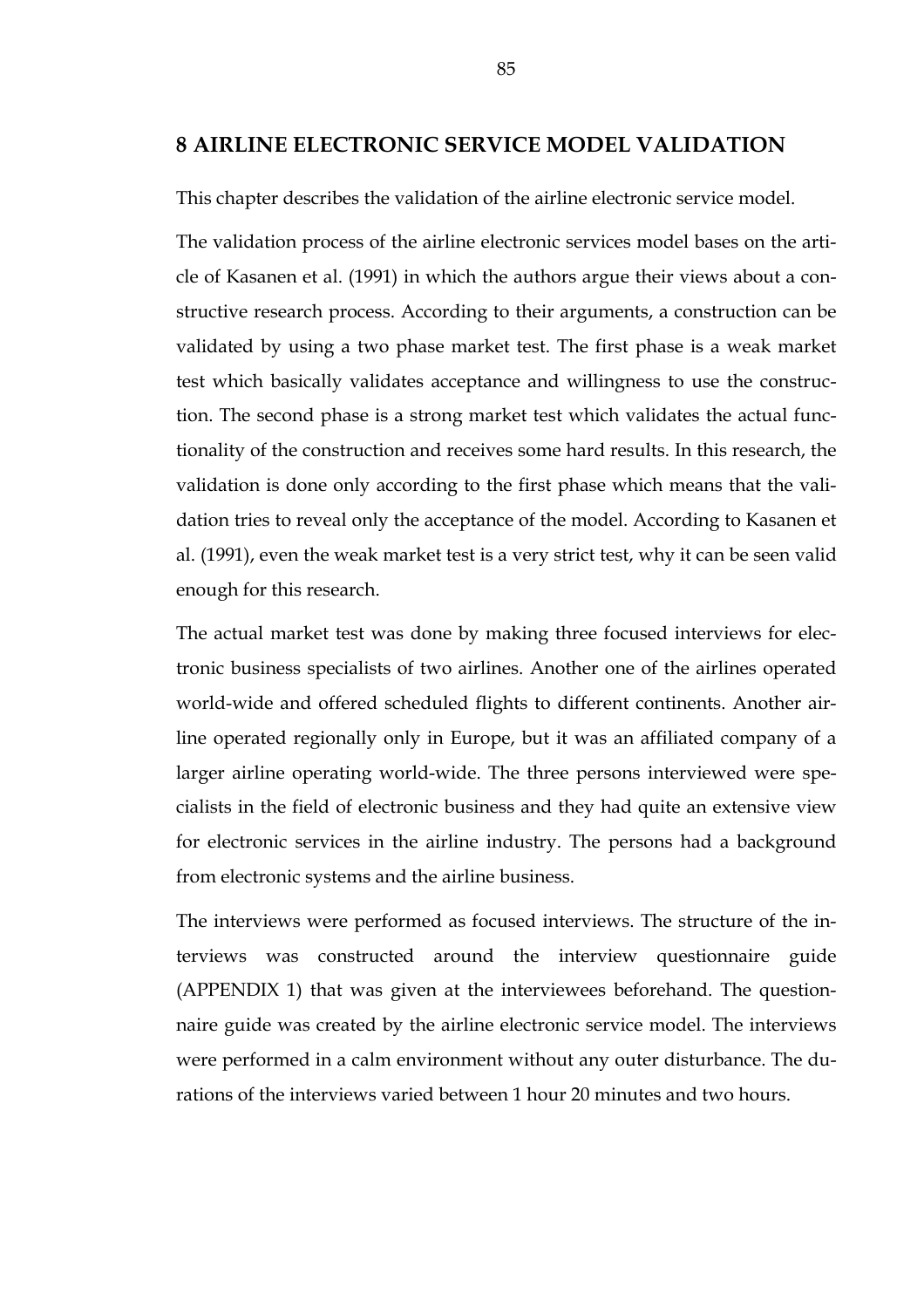The interview situations followed the questionnaire guide and in each part the interviewee was first asked to describe the subject with his own words. After this, the interviewer started to lead the discussion towards the correct way by posing more specified questions. In the end of the interview, the airline electronic service model was presented and general comments about it were asked.

#### **8.1 The Components of the Model**

#### **Background Reasons for Providing Electronic Services.**

In general, the interviewees saw three main reasons for conventional scheduled providing electronic services. The first main reason was cost savings. This is obtained through savings in the production process, in materials and in direct selling. The second main reason was increased sales through the Web through which completely new customer groups can be found. The third main reason was improved service offering. This means trying to create such services that make the whole travel process easier, simpler and nicer for a passenger. Interestingly, however, two interviewees mentioned that the main focus of electronic services in the airline industry has transferred towards increased sales. This seems to argue that even though improving customer services is also seen important, there is a strong pressure for business case behind every electronic service.

When asking about the aim to create switching costs, lock-in and customer loyalty with electronic services, two interviewees pointed out the difference between leisure passengers and business passengers. In leisure passengers' case, the loyalty cannot be solely achieved with electronic services but electronic services can support other customer relationships systems such as customer loyalty programs, for example. By doing this, electronic services can enhance the lock-in aspect for customer relationships. In business passenger's case, instead, the meaning of electronic services was seen a lot bigger. In this case, two interviewees argued that lock-in and switching costs can be created by offering elec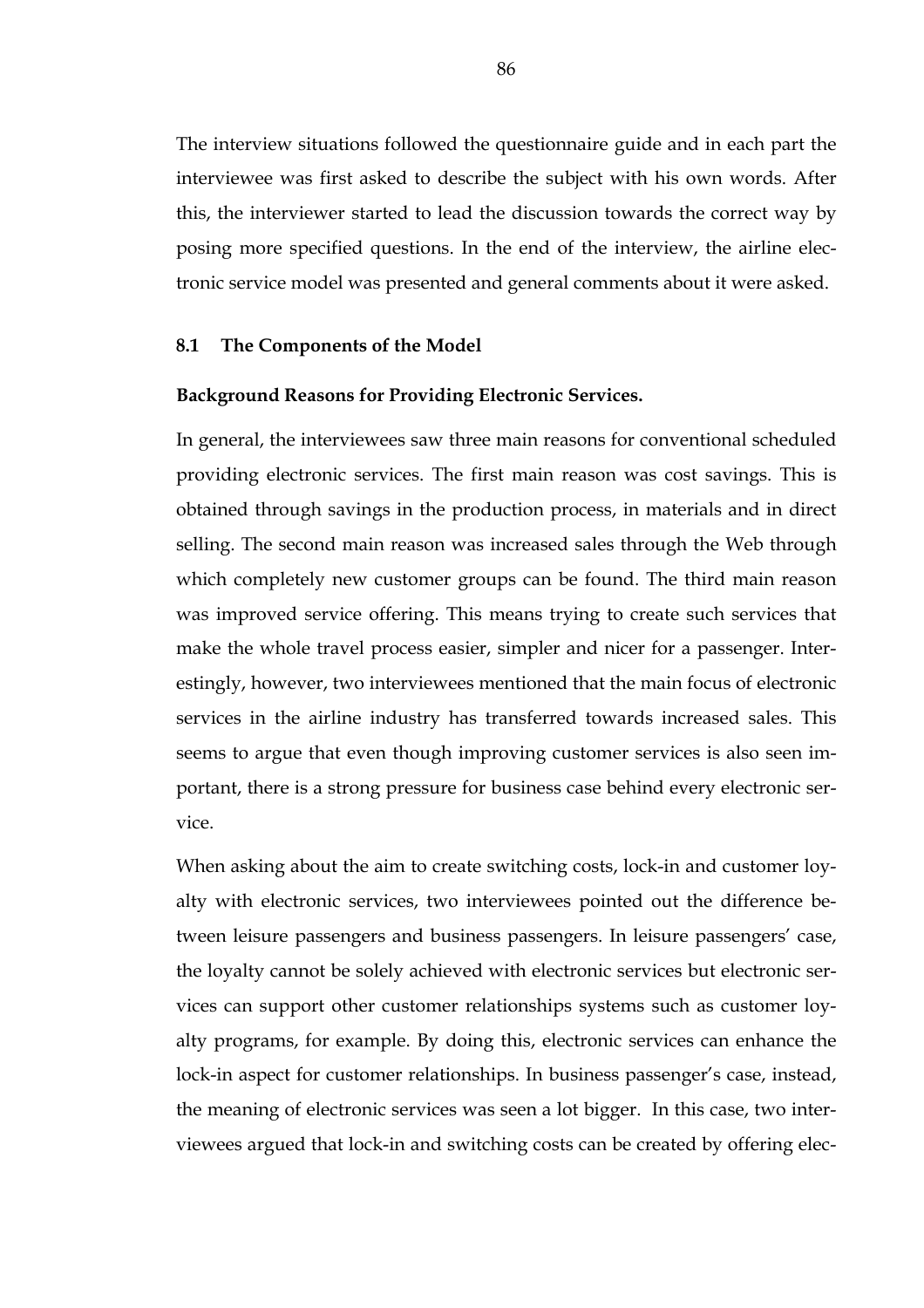tronic services that help to maintain the customer relationship, to organize traveling and to make the traveling as easy as possible.

All interviewees also agreed that with electronic services an airline's image can be maintained. By offering modern services, an airline can communicate an innovative image and show that it is willing to develop something new for its passengers. However, one interviewee pointed out that to be able to communicate innovativeness, the whole company needs to be innovative. This means that only with innovative electronic services an airline might not give the complete image of innovativeness. Instead, the whole organization needs to send the same message.

#### **Airline's Strategy**

Each interviewee saw an airline's strategy as one of the most important factors behind electronic services in the airline industry. The strategic choices in competition, partnerships and in sales channels rule strongly the development of electronic services. Especially the sales channel strategy defines the deepness an airline participates in electronic and especially online operations. Also values of an airline rule the way how electronic services are created. For example, if punctuality or such is one of the values of an airline, also electronic services need to be extremely efficient and need to operate according to this value. As a conclusion, it can be argued that strategy of an airline is one of the most important factors in the provision of electronic services.

## **E-business Models**

The meaning of e-business models was seen important when providing electronic services. It was pointed out that if an airline has decided to make some serious business with electronic services, there needs to be clear business oriented plans to describe the business side of these services. This again depends heavily on the sales channel strategy of an airline. As a conclusion, it can be ar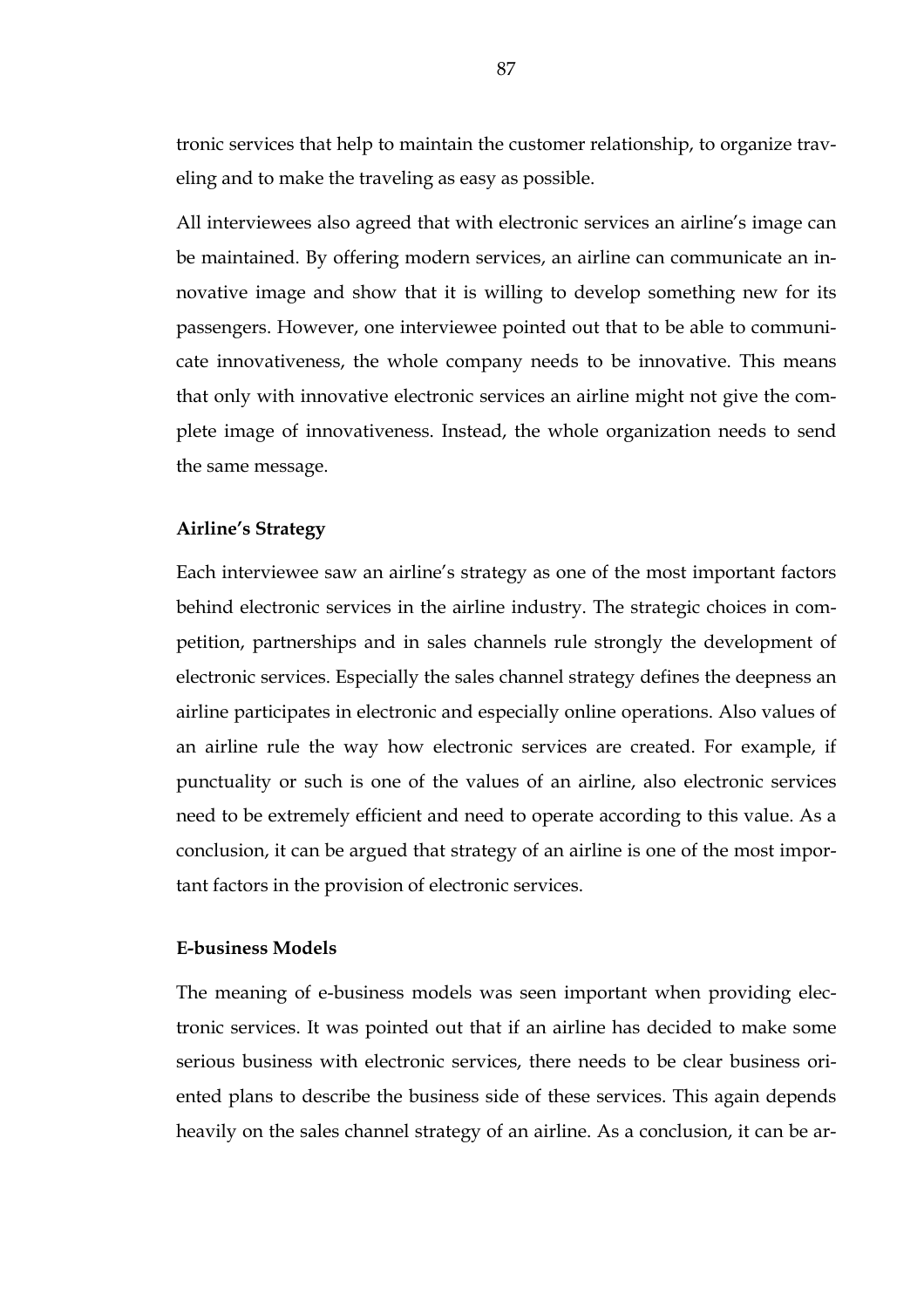gued that also e-business models are important when providing electronic services and especially in e-commerce operations.

#### **Network Partners**

Network partners were seen as an important factor by all interviewees. Every interviewee agreed that in today's competitive environment network partners are practically a necessity when providing electronic services. Making all the systems and providing all possible services by self would be far too expensive and slow, why it is necessary to have at least one partner to support this process. By using network partners an airline can offer its passengers more versatile services cost effectively.

## **Customer Relationship Management**

According to the interviewees, having customer knowledge is the main requirement for a successful development of electronic services. Customer knowledge should be used to identify customers, create customer segments important to an airline and to create customer profiles. By doing this an airline can identify important customers, target its marketing communications more precisely and offer its passengers more customized services. So, it can be concluded that customer relationship systems are important at the background of electronic services.

#### **Website of an Airline**

A website of an airline was seen as a channel to communicate, to sell and to support a passenger's travel process. From communication's point of view a website was seen as a window to a company that describes the products offered by an airline and that supports the decision process of a passenger. This confirms the arguments presented in the airline electronic service model. From selling's point of view a website was seen as one sales channel among other channels. The importance of the channel depends on the strategic choices of an air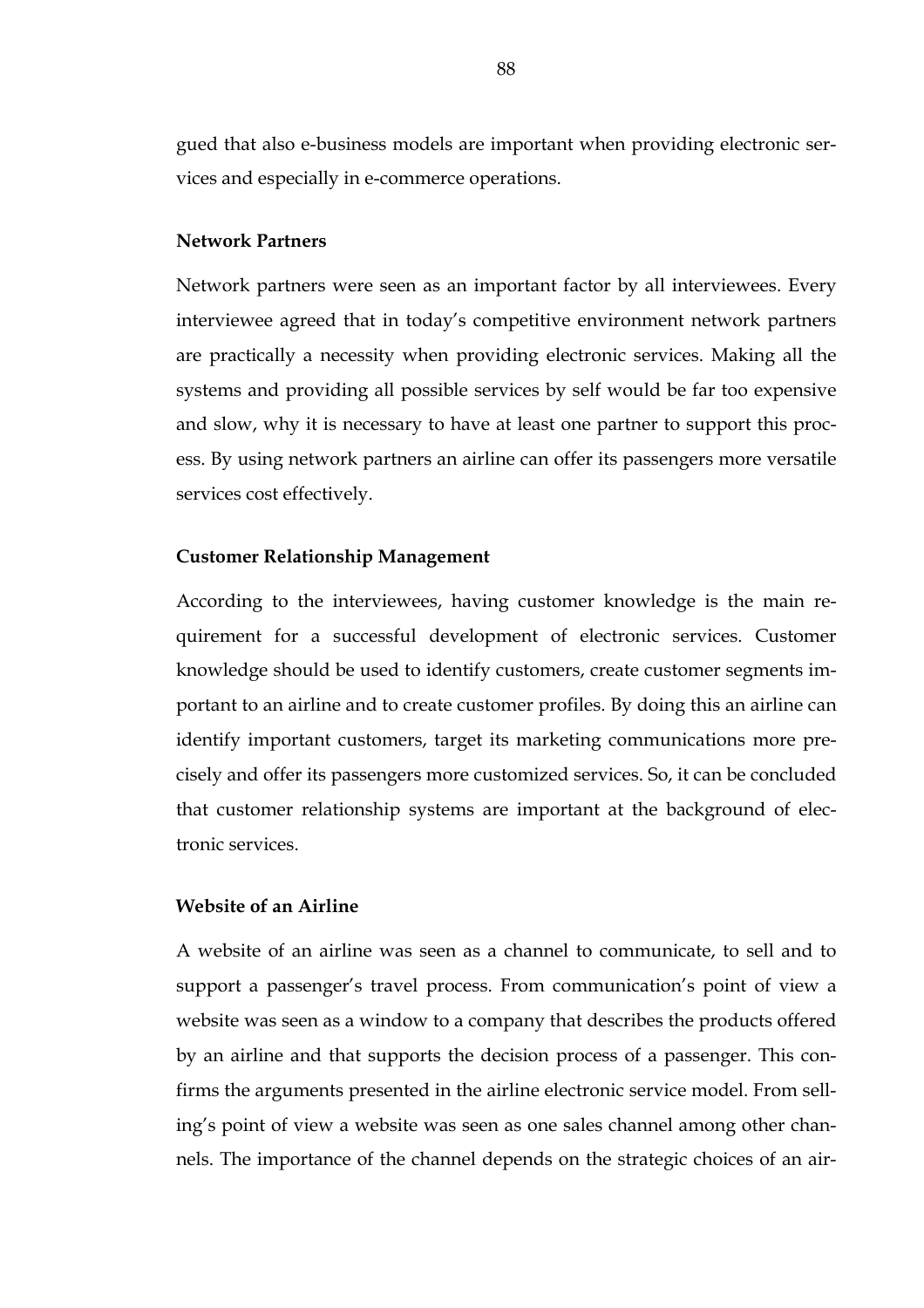line. The support for a passenger's travel process is achieved by giving a passenger all required information regarding to his travel process and by enabling some supporting electronic services. An enablement of self-services was also seen an important issue in today's world when a passenger may want to handle his own business at any time of a day. Customization with help of customer relationship management systems and customer profiles was also seen as a useful way to improve the effectiveness of a website.

#### **Electronic Service**

The role of electronic services was confirmed to be supporting the actual travel process. According to all interviewees, electronic services should ease the travel process of a passenger by offering him as easy services as possible. Electronic services offering should, indeed, base on identifying the different parts in the travel process and creating actually useful electronic services that can truly create benefit for passengers. An important part of all this is also the production process of an airline. To create a successful electronic service, everything needs to work also in the production process and the production process should be closely linked with the travel process.

From the actual features of electronic services, the interviewees pointed clearly out usability issues. Every interviewee mentioned easiness, clarity and efficiency as one of the most important features of electronic services. Another important feature was trustworthy which contains all security issues. The third important issue was that a provided service needs to fulfill some real need. There is no point in creating services that passengers do not actually need. Hence, it is important that a correct service is created and that it fulfills the need it is meant to fulfill.

An ability to contact airline in every situation including problem situations was also found important. Every interviewee pointed out the importance of offering several contact channels and informing passenger about these channels. One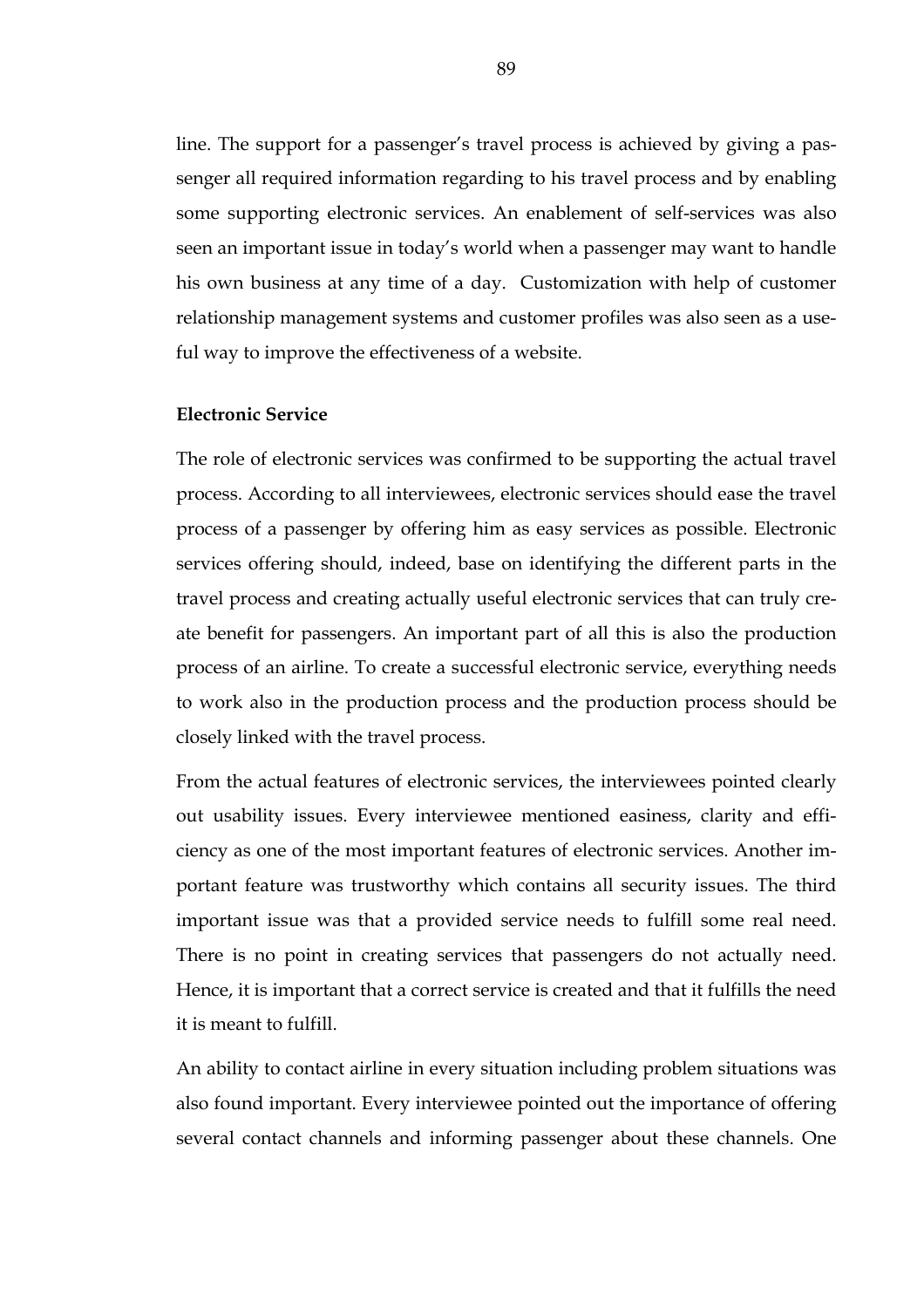interviewee mentioned also a new co-browsing help system that enables problem solving and support in online situations.

Customization and personalization were generally seen as a useful way to improve the quality of electronic services. However, the importance of this was seen to be a lot bigger in case of frequent passengers such as business passengers. Generally, every interviewee agreed that by identifying passengers and offering them more customized services can benefit an airline. Especially customizing services according to the status of the travel process was seen a futuristic and very clever way to offer more value for a passenger. An ability to let a passenger to personalize his own services was also seen useful, but it was clearly seen less important than customization. An ability to let a passenger to personalize services was seen more like a final step of services when everything else is ready.

The argument that electronic services should provide information and status about travel process divided opinions. Two interviewees argued that information and status information should be provided for passengers. One interviewee did not see that important. In general, it was pointed out that the requirement of information and status information depends heavily on the role of a passenger. Whereas leisure passenger needs some general information like destination information or help in the travel process, a business passenger does not want to be bothered by irrelevant information. Instead, a business passenger might want to know the status of his other reservations or status of his connecting flights. As a conclusion, it could be argued that electronic services offering information and status information can provide benefits for an airline as long as the role of a passenger is observed. And again, this connects into customer relationship management and customization and personalization options.

According to the interviewees, electronic services should also offer passengers some kind of experiences. However, also this requires looking into the role of a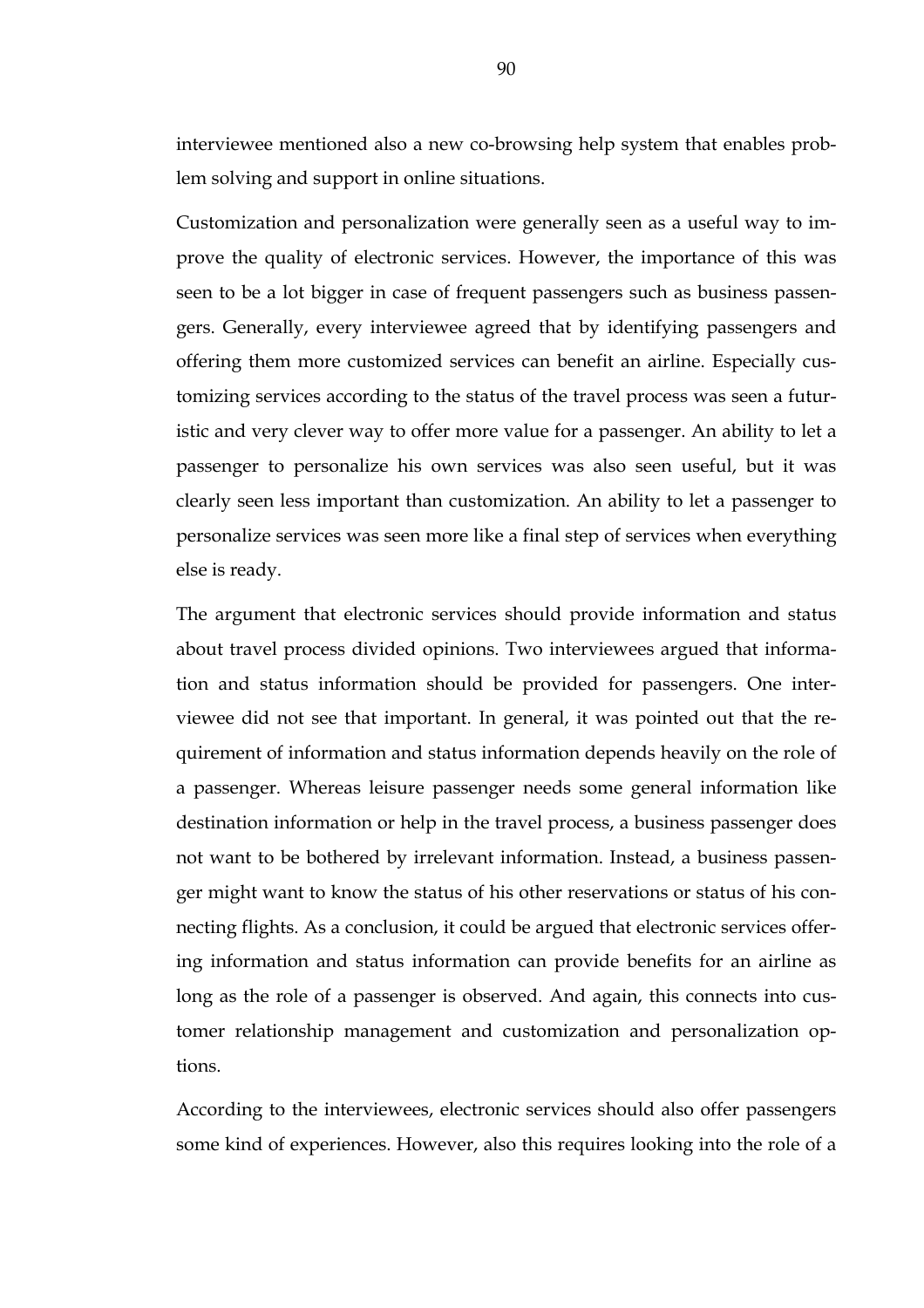passenger. A business passenger might not want to achieve any experiences during his regular travel. Instead, a leisure passenger might want to experience different things during his rather rare travel. Hence, it can be argued that when keeping the role of a passenger in mind, some experimental features should be added into electronic services to create more value especially for leisure passengers. One additional observation was also that great functionality may offer some kind of a feeling of experience. This means that if a passenger feels, for example, that some part of the travel process went through extremely well, he might sense some kind of an experience feeling and might remember it for a long time.

Every interviewee also agreed that electronic services should definitely operate proactively towards passengers. Every interviewee had an opinion that in future, proactivity is an essential mean to differentiate from competitors and create more value for a passenger.

The importance of innovativeness in electronic services was considered to depend on strategic choices of an airline. If an airline's strategy is to be innovative and give innovative image, then it is important to offer innovative electronic services. From competitive advantage's point of view the innovativeness of only electronic services was not seen so important.

Finally, the argument that electronic services should be linked together to form a unique combination was fully accepted. Every interviewee argued that the service concept should be joined into one combination to create the maximal value for a passenger. This also includes the electronic services provided network partners.

One part of the interview covered five areas that were found important when providing electronic services in new environment (geographic or cultural, for example). The problem of this area was that only one interviewee had been involved with developing electronic business systems world-wide. Other two interviewees had been participating international development less or their ex-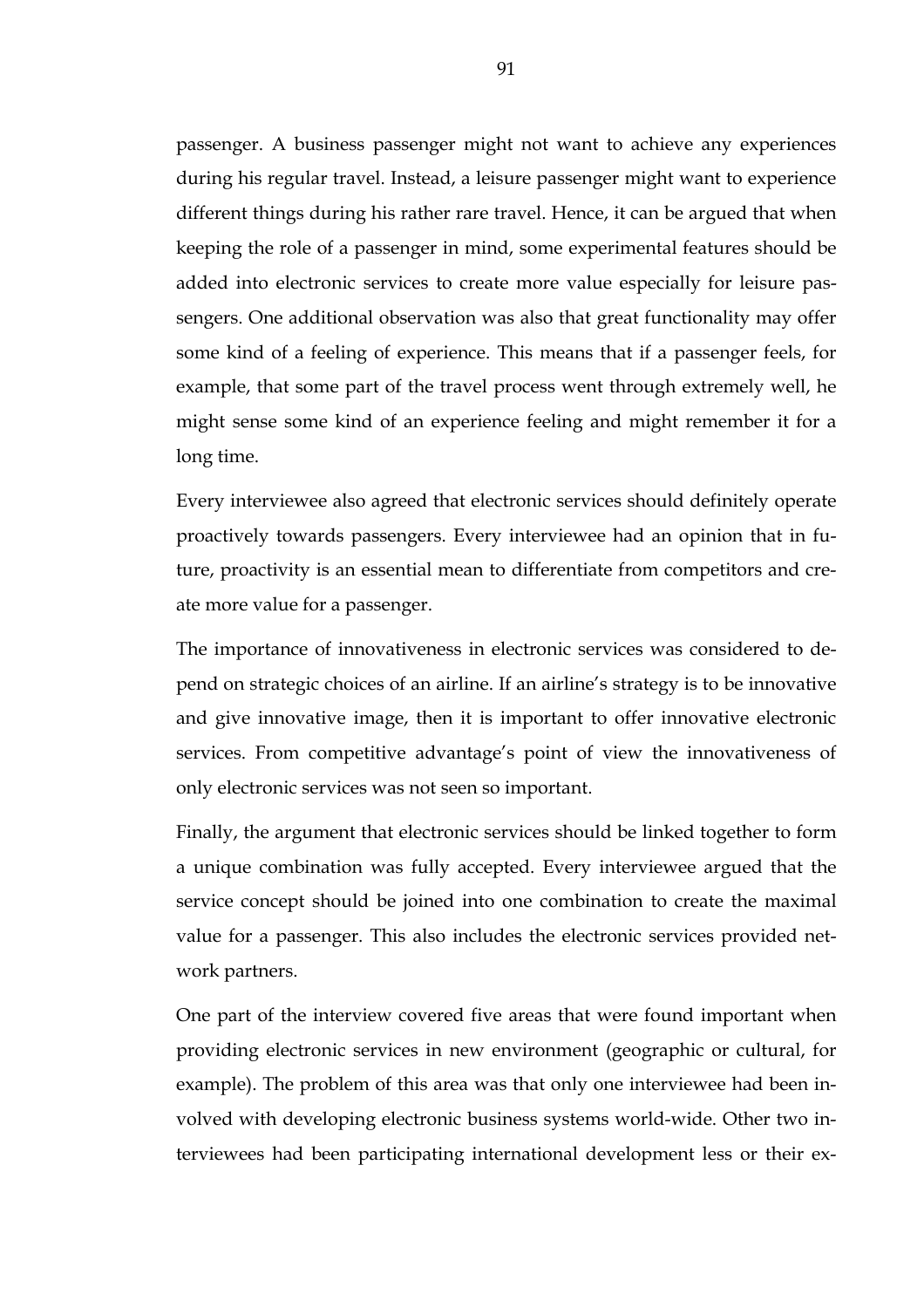perience was limited only on a certain geographic area. Hence, this area could not be covered extensively enough to make a scientific generalization. However, these factors have already been studied and validated in the eFactors project (eFactors 2002), why it can be argued that these factors should always be taken into account in electronic environment. Even so, the comments presented by the interviewees are presented here. Technological environment was seen important by two interviewees. Especially connecting different systems together was seen an important challenge. However, one interviewee argued that technological environment is not very important anymore as technological environment is adequate in most countries. In general, it could still be argued that technological environment should be observed. From individual issues culture, language and different kinds of aesthetic preferences were mentioned. This means that people are different in different areas in the world and these differences should be observed. From organization's point of view it was mentioned that an organization should adapt to a different environment. Also local expertise should be used. Societal issues should be observed as there might be differences in economy or in legislation, for example. Finally industrial differences should also be observed. Especially competition, pricing, customer distribution between business and leisure passengers and also preference of state-owned airlines may vary greatly in different regions. As a conclusion, it can be argued that the interviews partially supported the five main areas and together with eFactors (2002) result, it can be argued that technological, individual, organizational, societal and industrial aspects should all be observed when providing electronic services in new environment.

#### **Passenger's Expectations and Service Adoption**

Regarding to a passenger's expectations, every interviewee saw expectations as the starting point for the development of electronic services. It was pointed out that all electronic services should base on the needs of passengers why it was seen important to be able to know what passengers really need and want. The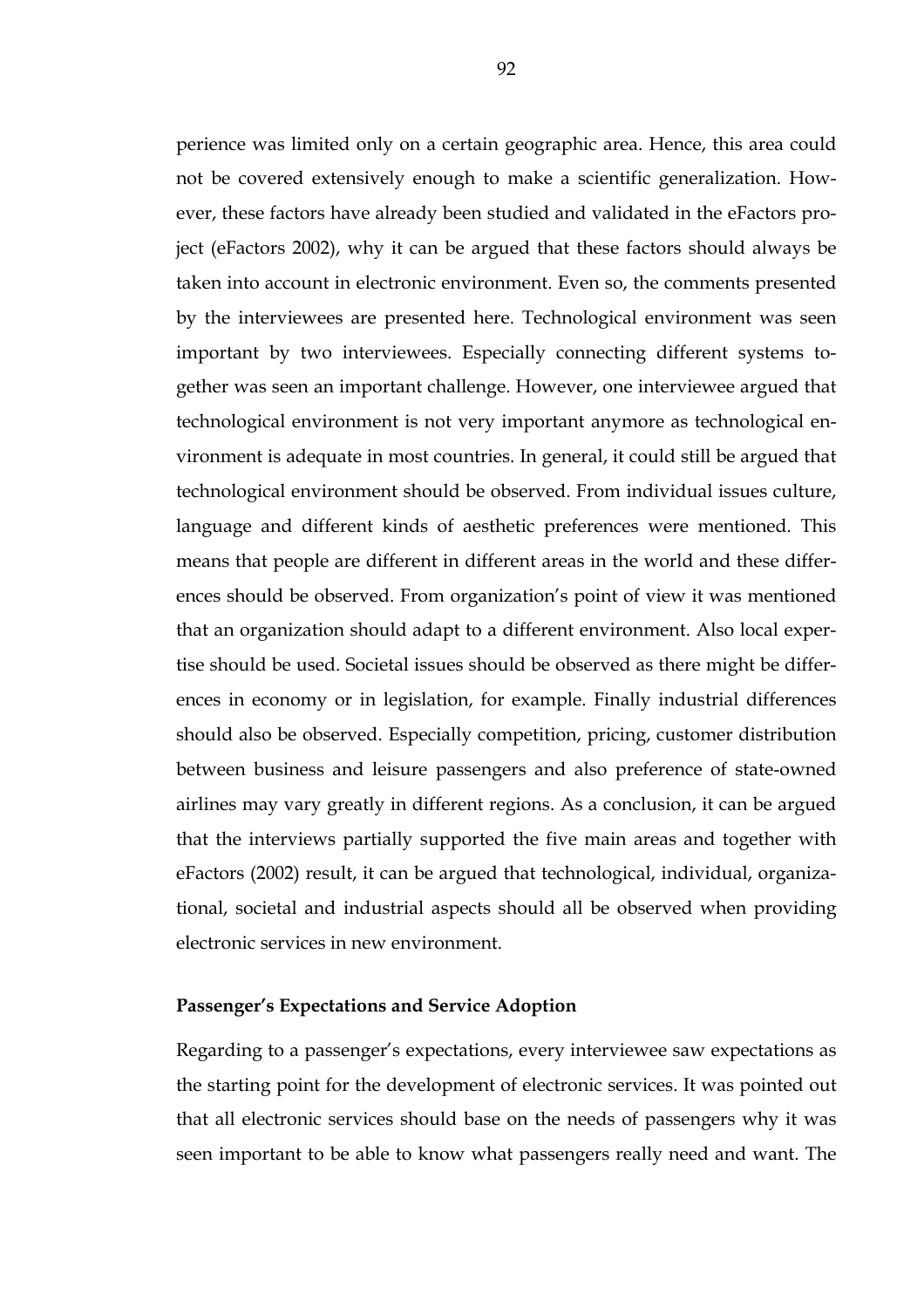mentioned methods to collect passengers' opinions were normal feedback channels, marketing researches, surveys, focus groups and piloting customer companies for new services and systems. Also own personnel were mentioned to collect passengers' views.

Also a passenger's ability to adopt electronic services was seen as an important issue. It was pointed out that typically there is some kind of an existing assumption how well a passenger will adopt a new service. The adoption rate and success is also monitored after the service was put in use. However, even though interviewees saw it important to analyze the rate of adoption, it seems that they do not measure the rate of adoption before opening a new electronic service. As a conclusion, however, it can be argued that a passenger's expectations and adoption are important issues in the development of electronic services.

#### **8.2 Discussion**

According to the interviews, it seems that most of the parts of the model were confirmed. As a matter of fact, the only parts that were not fully accepted were innovativeness as an important feature of electronic services and the five areas of factors important when providing electronic services in different environment. These issues were discussed more specifically above.

An important issue that was pointed out by the interviewees, is the difference between business and leisure passengers. In several occasions during the interviews, the special character of these two different passenger groups was mentioned. Leisure passengers tend to make only few trips a year and they want to feel being on a trip when they use airline services. They do not require very efficient electronic services but they accept some support during their travel process. Business passengers, instead, are frequent travelers who know the basic routines of the travel process. They want the whole travel to be as easy as possible and they do not want to seek any special experiences. Of course, the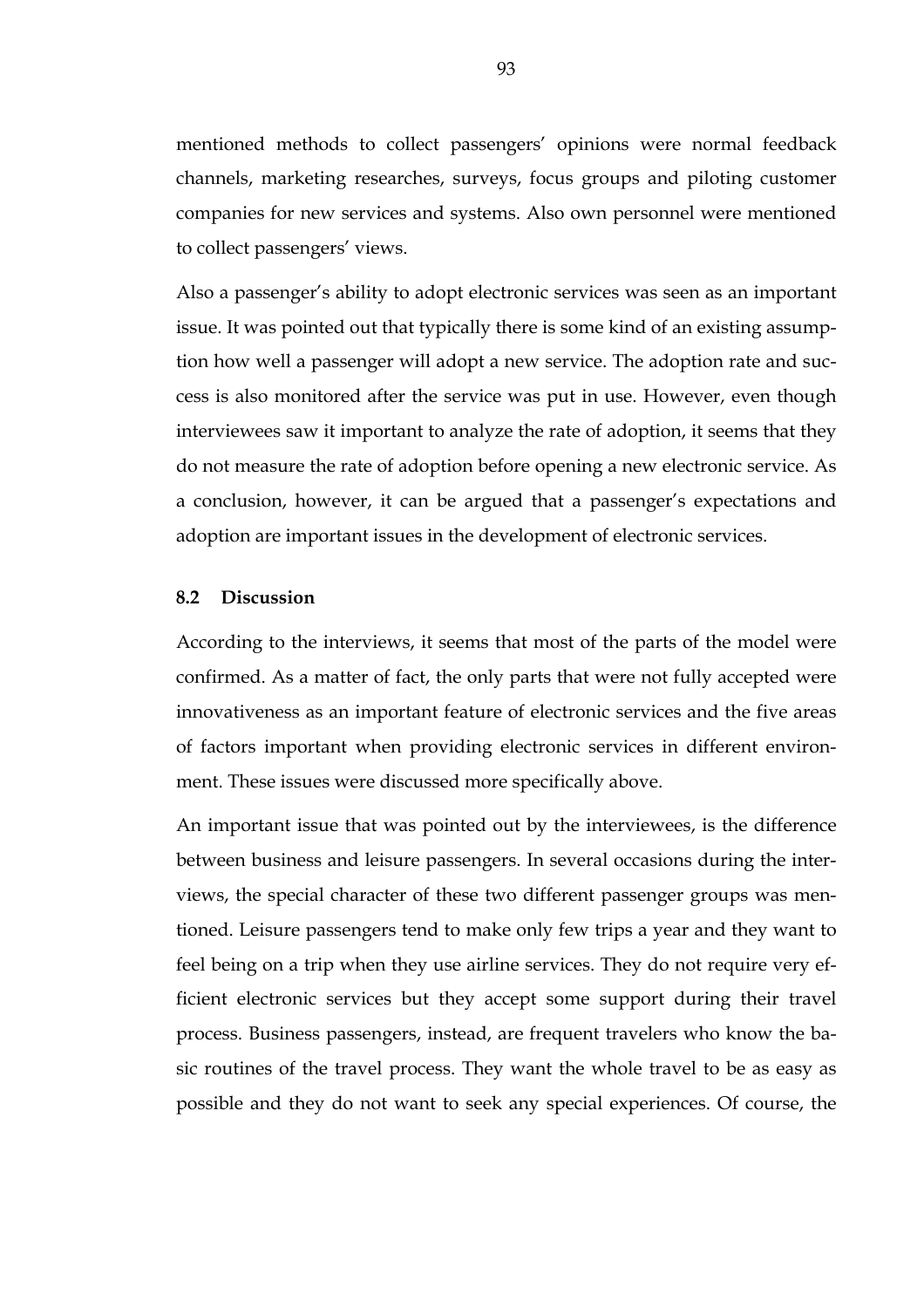separation into two groups is very rough and there are several passenger groups who are combinations of these two main groups.

The way how these different passenger groups are taken into account by an airline depends on its strategic choices. Some airline might focus only on business passengers while other might want to service all passengers equally. This determines the level an airline wants to target also different electronic services for certain passenger groups. In the airline e-service model this difference is covered in two parts: First, an airline's strategy was seen as an important background issue when providing electronic services. Second, the model was arguing that a passenger status rules the way how the services a provided for a passenger. Even though the model covered these areas, after the interviews, it became clear that the distinctions between different passenger groups should be emphasized even more. Thus, when providing electronic services, an airline should first know which passenger groups it wants to serve, and only then start to create services according to the special needs of these groups.

#### **8.3 Summary**

This chapter described the validation of the airline electronic service model. The validation was done by performing three focused interviews (a weak market test) for three airline specialists in the field of electronic business. The interviewees represented two different airlines.

According to the interviews, the airline electronic service model was validated nearly completely. The only two areas that were not fully confirmed were the five areas that need to be understood when providing electronic services in new environment and the argument that an electronic service needs to be innovative. Even though the five areas got some support, the background of interviewees does not fully enable a scientific generalization. Even so, the five areas can be seen important when providing electronic services in new environment. Innovativeness was neither fully accepted. It was mentioned that if innovative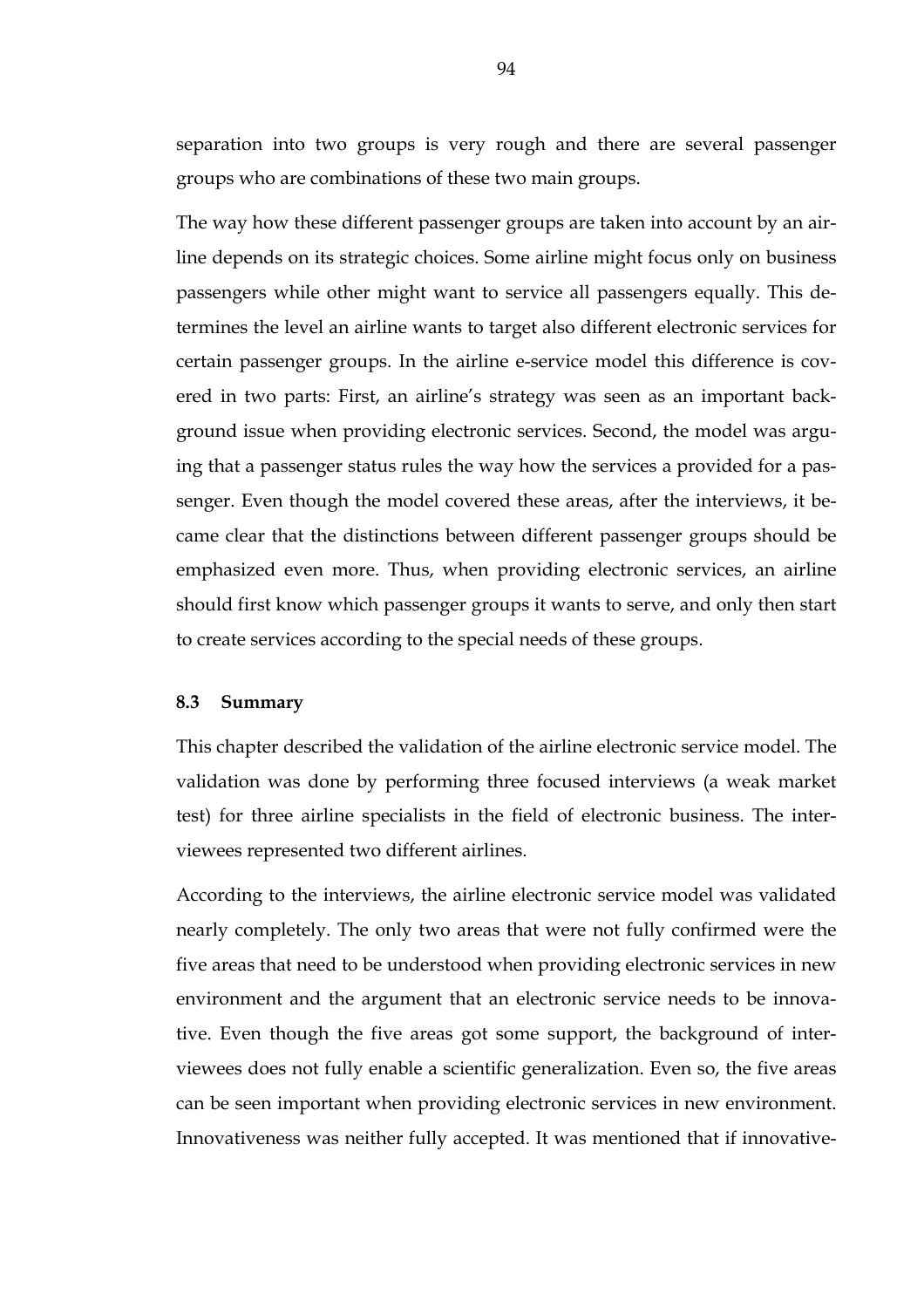ness is strategically important for an airline, then also electronic services need to be innovative. However, if an airline does not try to be in the top of development, innovativeness in electronic service cannot be seen as a special way to reach for competitive advantage. In addition to this, the interviewees emphasized the influence of different passenger groups into the provision of electronic services. Hence, it can be argued that an airline should first know which passenger groups it wants to serve, and only then start to create services according to the special needs of these groups. Other parts of the model were validated which means that the model was accepted by airline specialists quite well. In their final comments, all specialists considered the model quite describing and correct.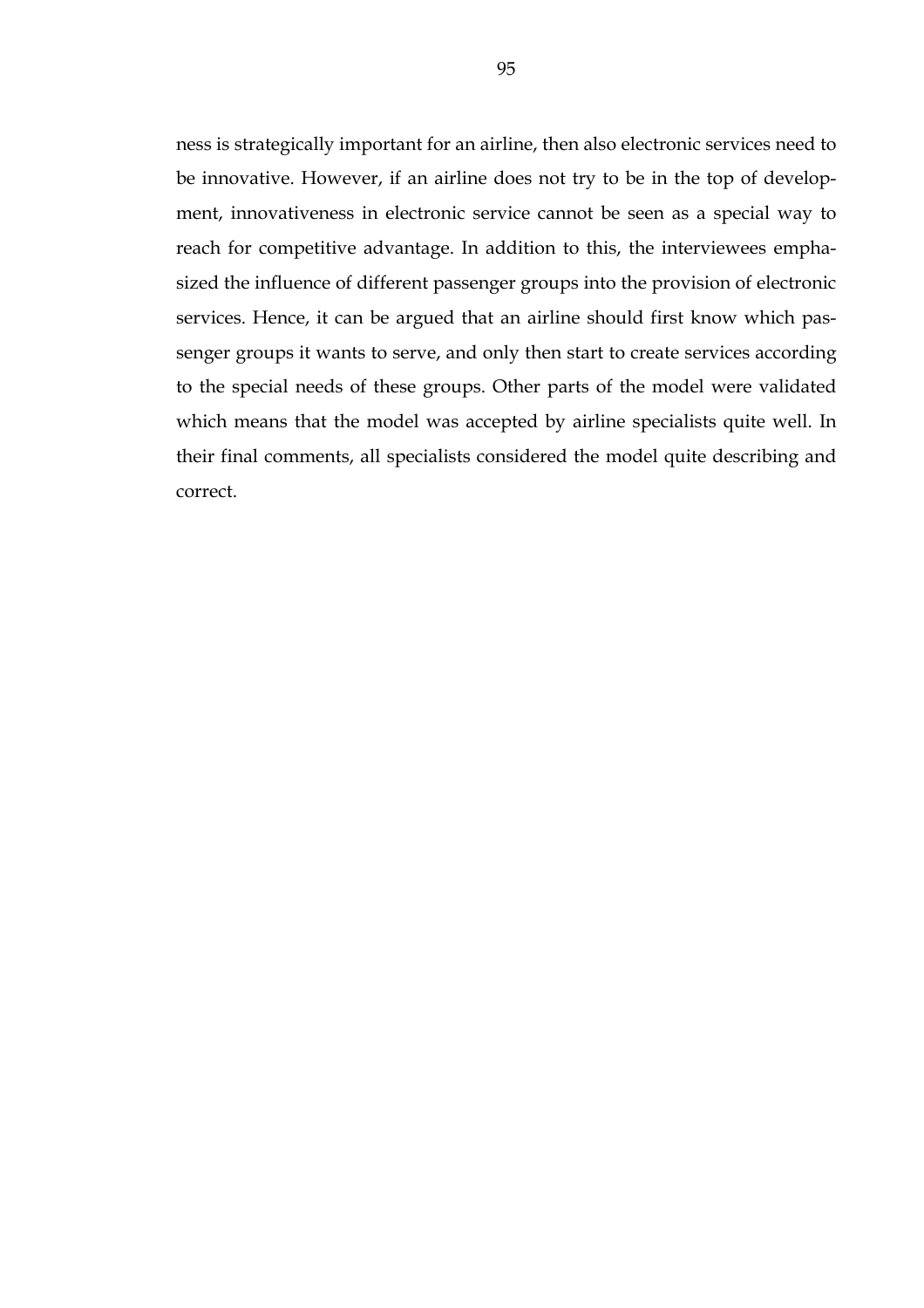## **9 CONCLUSION**

This research started to study still rather unknown issue, electronic services, in the field of the airline industry. The amount of research about electronic services in general was quite limited and especially from the airline industry's point of view there did not seem to exist any research. Hence, the aim of this research was to be one of the first efforts to start studying the subject from the airline industry's point of view.

The research studied several areas that could be important in the provision of electronic services in the airline industry including the special features of the airline industry, competitive strategies, value creation and services. Through the analysis of these areas and an empirical analysis of existing electronic services in airlines, the airline electronic service model was created. As a result, the research presented a valid model that describes the factors that can be seen important when providing electronic services in the airline industry. Interestingly, the model got validated nearly completely even if it was the first attempt to describe the electronic environment in the industry. From the airline industry's point of view, this research seems to be the first comprehensive study of electronic services on the particular industry. There is no doubt that the model can benefit airlines in clarifying the role of electronic services among the existing service concepts and providing airlines help when seeking new ways to achieve competitive advantage. As competition in the airline industry is severe, airlines form alliances or strategic partnerships and the need to differentiate from competitors is hard, electronic services can definitely provide great benefits for them who can use them wisely. By taking all the factors mentioned in the model into account and joining them brilliantly in the existing strategies and services, an airline can, with no doubt, improve its competitiveness. The way how an airline wants to do this depends on its strategic choices.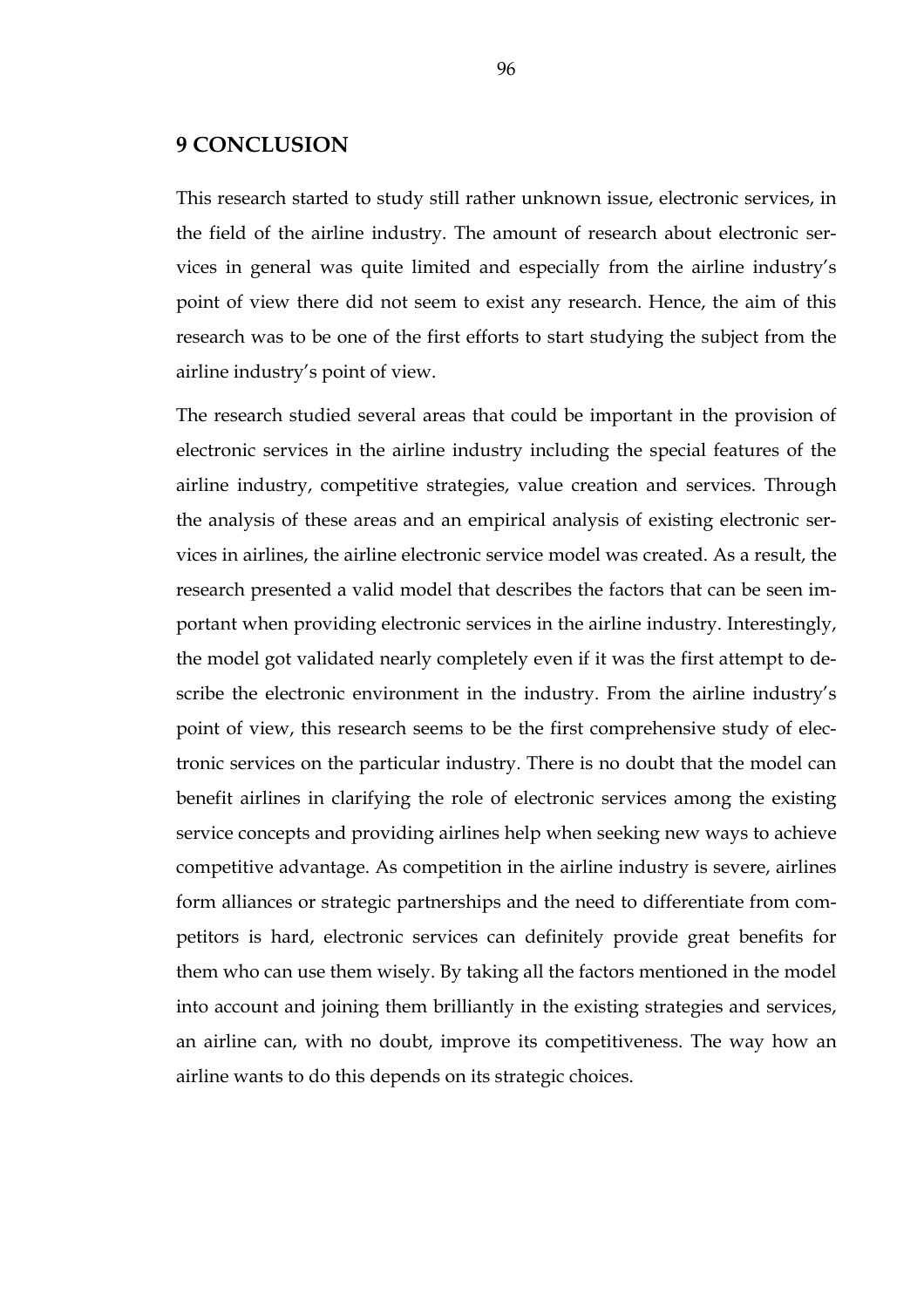#### **9.1 Research and the Results**

The major objective of the research was to create a valid model that would describe the important factors in the provision of electronic services in the airline industry. The examination was to be made through competitive advantage and the scope of the research was conventional scheduled airlines. The research problem was: "How a conventional scheduled airline can achieve competitive advantage by offering electronic services to its passengers?"

The research itself followed a constructive approach. In the beginning, the subject was studied in general. Electronic services of 13 airlines were analyzed and the current state of electronic services was revealed. The services were categorized under three categories: web services, mobile services and functional services. Basing at the analysis of existing electronic services and a literature review the airline electronic service model was created. The model described the role of electronic services in a conventional scheduled airline by placing an electronic service between an airline, an airline passenger and network partners. Also other important components were described in the model. In the final phase of the research, three focused interviews (a weak market test) were performed to validate the airline electronic service model. The persons interviewed were three specialists in the field of electronic business from two different airlines. The interviews were constructed according to the model and in the end of the interviews, the model was presented and general comments were asked.

As a result of the interviews, the airline electronic service model was validated nearly completely. It was confirmed that an airline's strategy, e-business models, customer relationship management and network partners are important components behind electronic services of conventional scheduled airlines. It was also confirmed that a website of an airline is an important channel between an airline and an airline passenger. The important features in electronic services were confirmed to be usability and effectiveness, trustworthy, fulfillment, responsiveness, personalization and customization, information and status, ser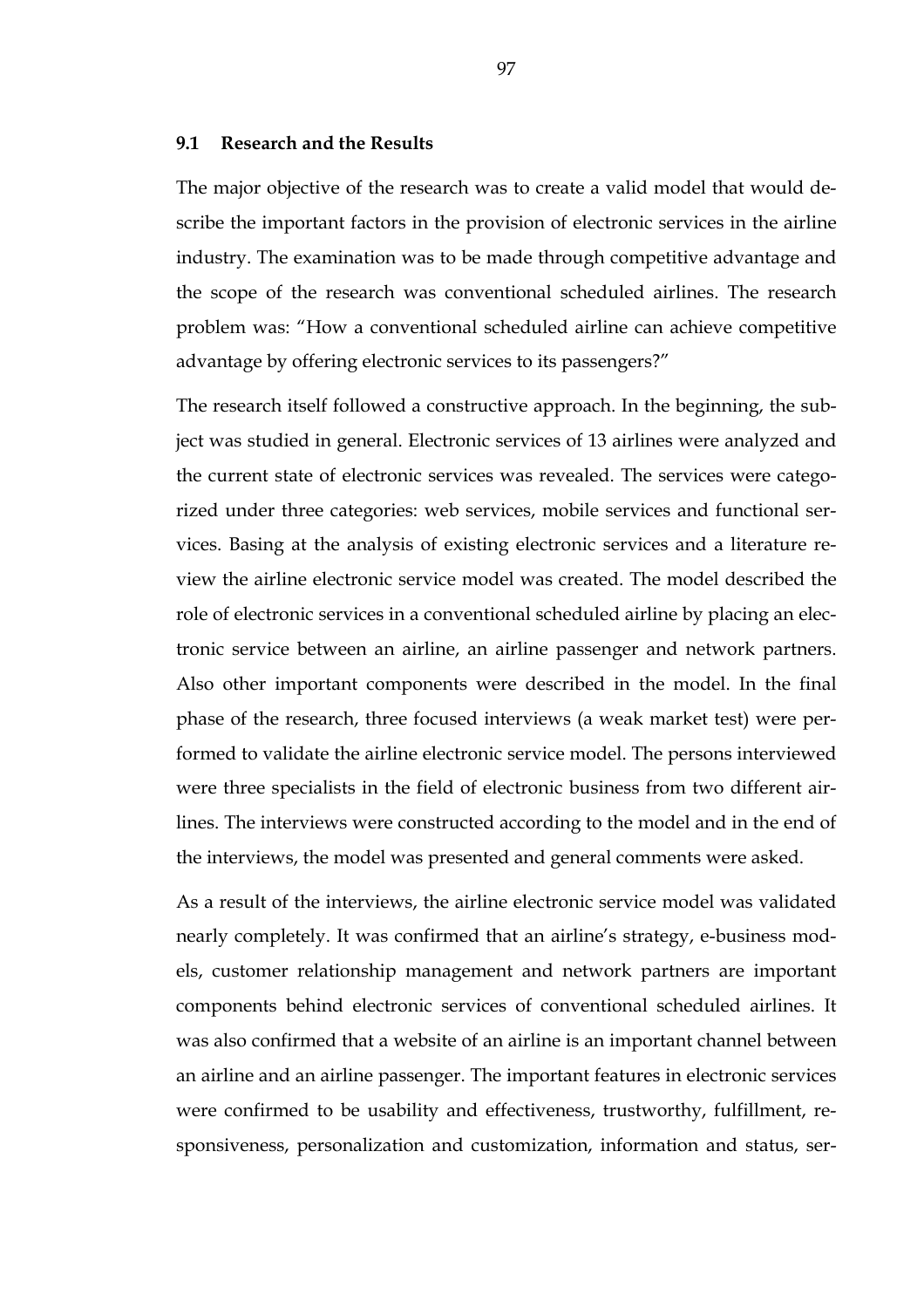vice as an experience and proactivity. Innovativeness was seen less important in general. It was also confirmed that the development of electronic services should base on passengers' expectations and adoption of new services. The basic role of electronic services was confirmed to be the support to the actual travel process. The main objectives an airline can reach by offering successful electronic services were confirmed to be cost savings, switching costs and lockin. However, an important observation here was that switching costs and lockin can mostly be created for business passenger, not so much for leisure passengers. Hence, it is important for an airline to acknowledge this separation. The argument that when providing electronic services into new environments, technological, individual, organizational, societal and industrial issues should be taken into account, was not fully confirmed. Even so, it can be argued that these issues should be taken into account. An important observation in the research was that an airline should recognize the distinction of different passenger groups. This means that an airline should first know which passenger groups it wants to serve, and only then start to create services according to the special needs of these groups.

As an answer to the research question, it can be argued that a conventional scheduled airline can achieve competitive advantage with electronic services and it can be done by taking all the aspects in the airline electronic service model into account. Put in words, it requires a careful analysis of passengers and their expectations and ability to adopt services, a careful design of the actual electronic services and most importantly, an ideal combination of an airline's other services and electronic services together with network partners in such a way that the strategic objectives of an airline can be fulfilled. An important part of this is a careful recognition of important passenger groups, creating passenger profiles and utilizing these profiles to create more profitable and long term passenger relationships.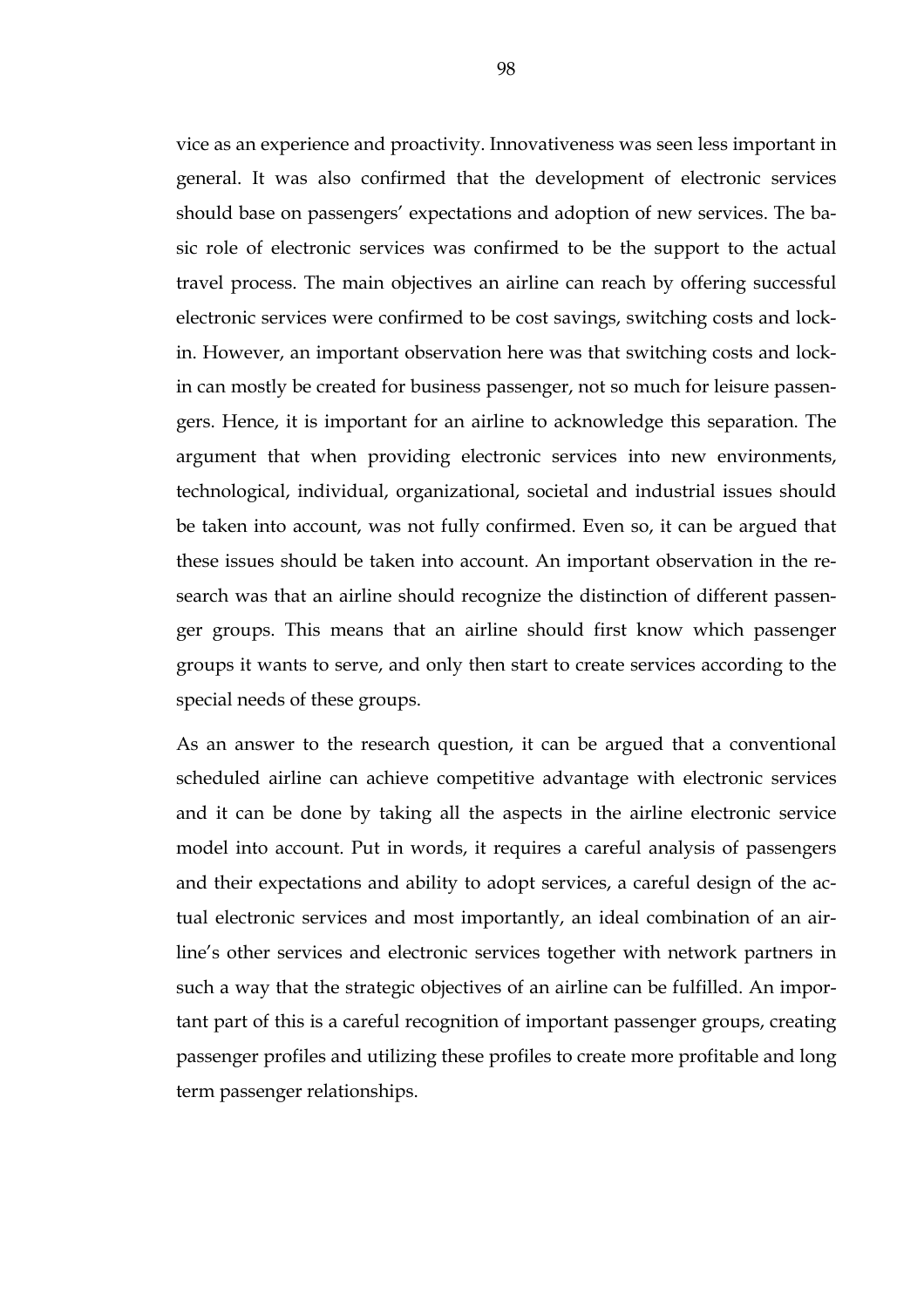#### **9.2 Limitations**

The reliability of the results of this research is rather good but the small amount of interviewees slightly reduces it. Also the homogenous nationality of the interviewees might reduce the reliability. However, in the extent of this research, three interviewees from one country but from two different airlines can be seen enough to be able to achieve a reliable result. In future researches, however, to improve the reliability, more interviewees from several different nationalities and airlines should be used. In future researches, it should also be considered whether it would be reasonable to interview several persons together. Interviewing, for example, three or four persons from the same airline together would probably make the discussion more versatile and would bring more ideas and opinions up.

The validity of the research can be considered good. The research studies the issues it was supposed to study and the results seem to answer the questions set in the beginning of the research. The interview questionnaire guide covers all the areas of the airline electronic service model and all these issues were discussed in the interviews.

The results of the research can be generalized quite well into conventional scheduled airlines around the world and also partially for other types of airlines such as low-cost airlines or charter airlines. However, the strategic approach of these different types of airlines is typically so different that the model may not fully be suitable for other than conventional scheduled airlines. Some parts of the model, however, are rather valid for any airlines or even other transportation industries.

#### **9.3 Areas for Further Research**

In future, to improve the international reliability of the airline electronic service model, more comprehensive studies are needed. This could easily be done by repeating this research and increasing the number of interviewees and inter-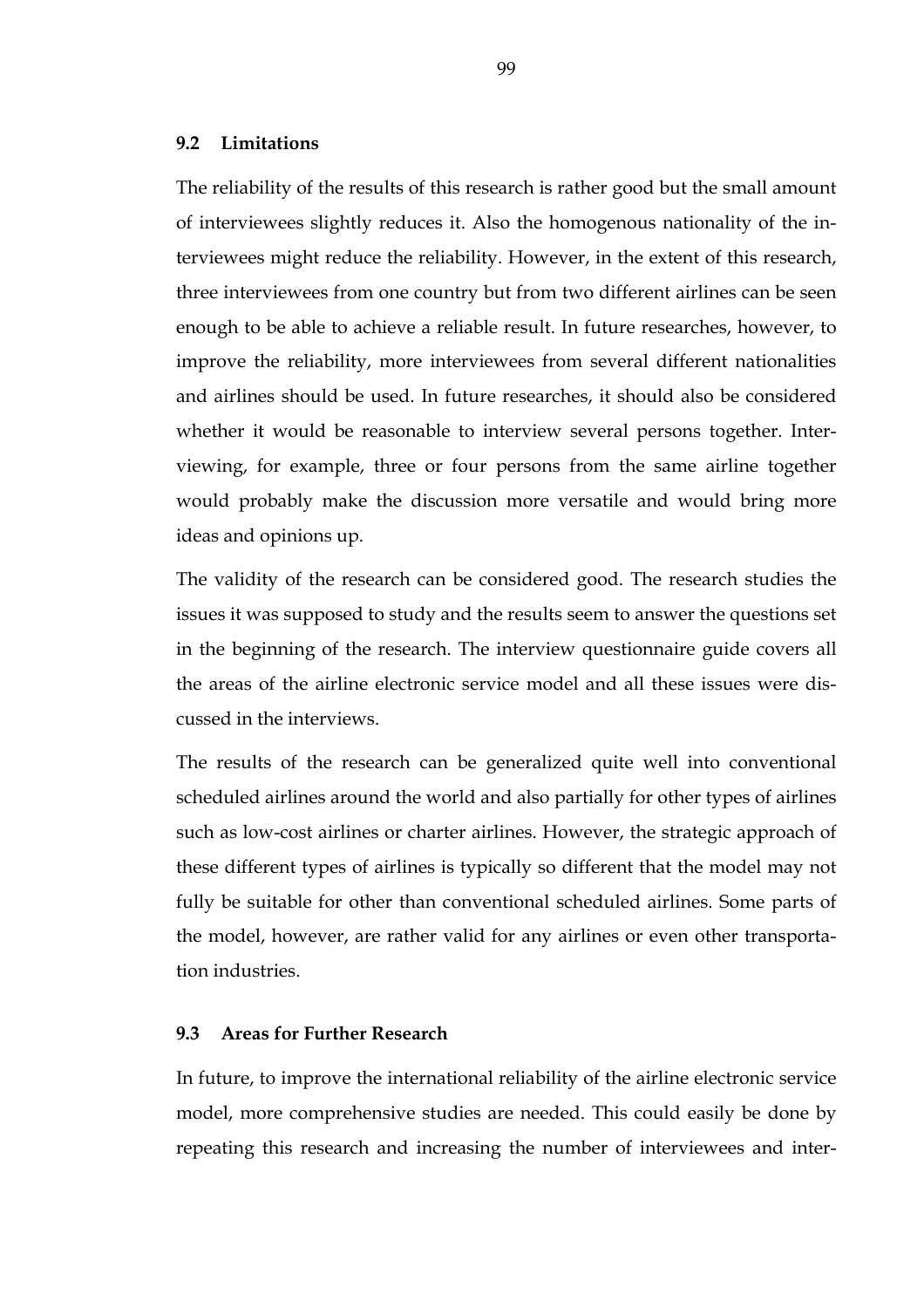viewing people from several different nationalities and different airlines. In addition to this, the actual benefits of the airline electronic services model should also be studied by making more concretized studies. Also more concretized study about electronic services in the airline industry is needed. This research provided only the first and general analysis of electronic services in the airline industry why it did not focus very carefully into each separate area. Thus, in future, it could be reasonable to study each area of the model more closely to understand the specific features of different areas. Especially customer relationship management along electronic services and network partnerships are issues that are obviously important in future. Also the specific needs of different passenger groups, such as leisure and business passengers, should be studied more carefully.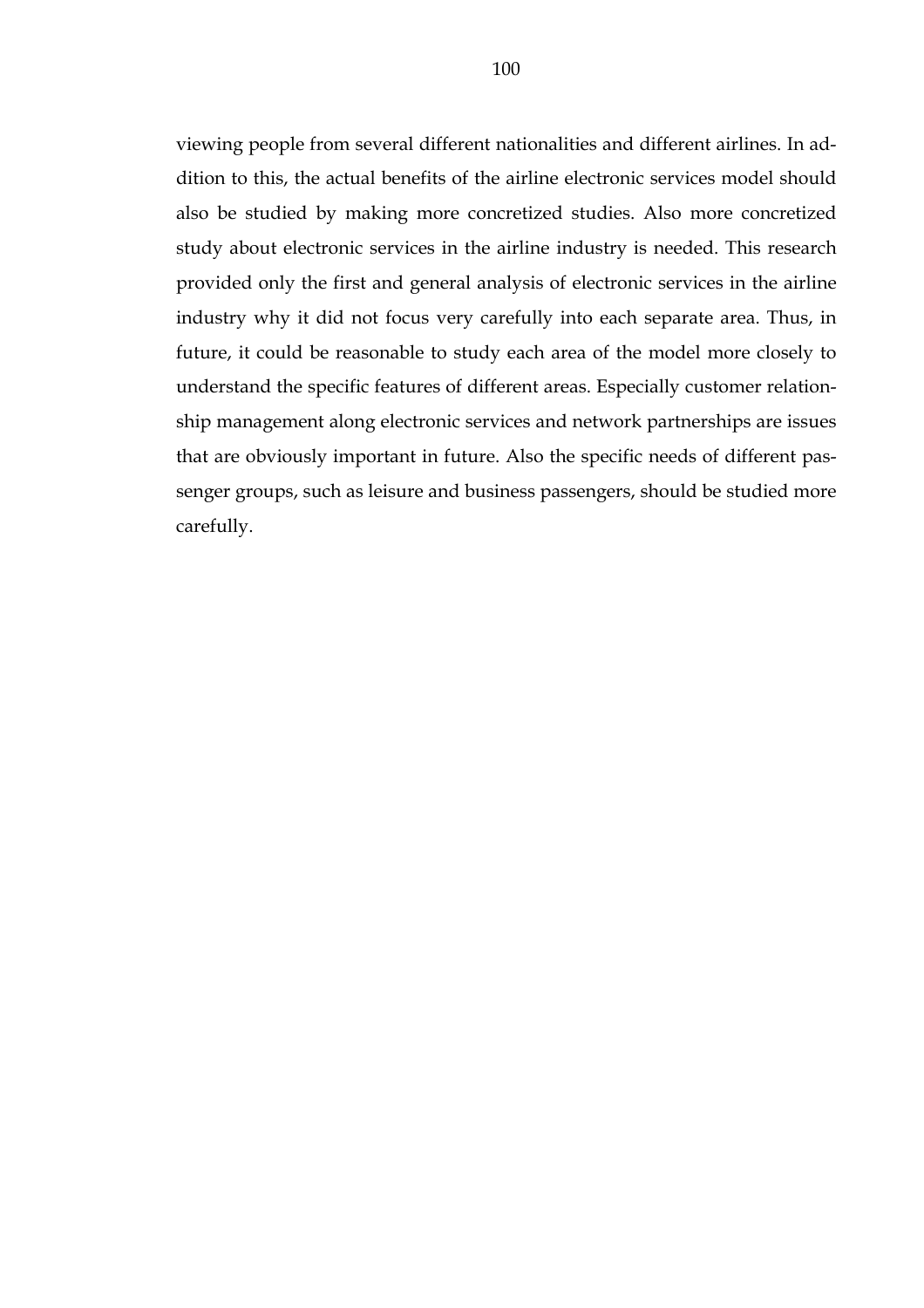## **REFERENCES**

- Amit R. & Zott C. 2001. Value Creation in E-Business. Strategic Management Journal 22(6), 493-520.
- Cartwright S. D. & Oliver R. W. 2000. Untangling the Value Web. Journal of Business Strategy 21(1), 22-27.
- Chaffey D. & Williams Edgar M. 2002. Measuring Online Service Quality. Marketing Online: Internet Marketing and e-Marketing Knowledge. Available in www-format <http://www.marketing-online.co.uk/ sqpap.htm>.
- De Ruyter K., Wetzels M. & Kleijnen M. 2001. Customer Adoption of E-service: An Experimental Study. International Journal of Service Industry Management 12(2), 184-207.
- Doganis R. 2001. The airline business in the 21<sup>st</sup> century. Cornwall: Routledge.
- eFactors (2002). Report 1.4: Public Final Report. E-Factors: A Thematic Network in E-Business Report, IST-2001-34868.
- Gefen D. 2002. Customer Loyalty in E-commerce. Journal of the Association for Information Systems vol. 3, 27-51.
- Grönroos C. 2001. Palveluiden Johtaminen ja Markkinointi. Translated from original book Service Management and Marketing. A Customer Relationship Management Approach by Maarit Tillman. WSOY: Porvoo.
- Gurau C. 2003. Tailoring E-service Quality Through CRM. Managing Service Quality 13(6), 520-531.
- Gustafsson A., Ekdahl F. & Edvardsson B. 1999. Customer Focused Service Development in Practice. A Case Study at Scandinavian Airlines System (SAS). International Journal of Service Industry Management 10(4), 344- 358.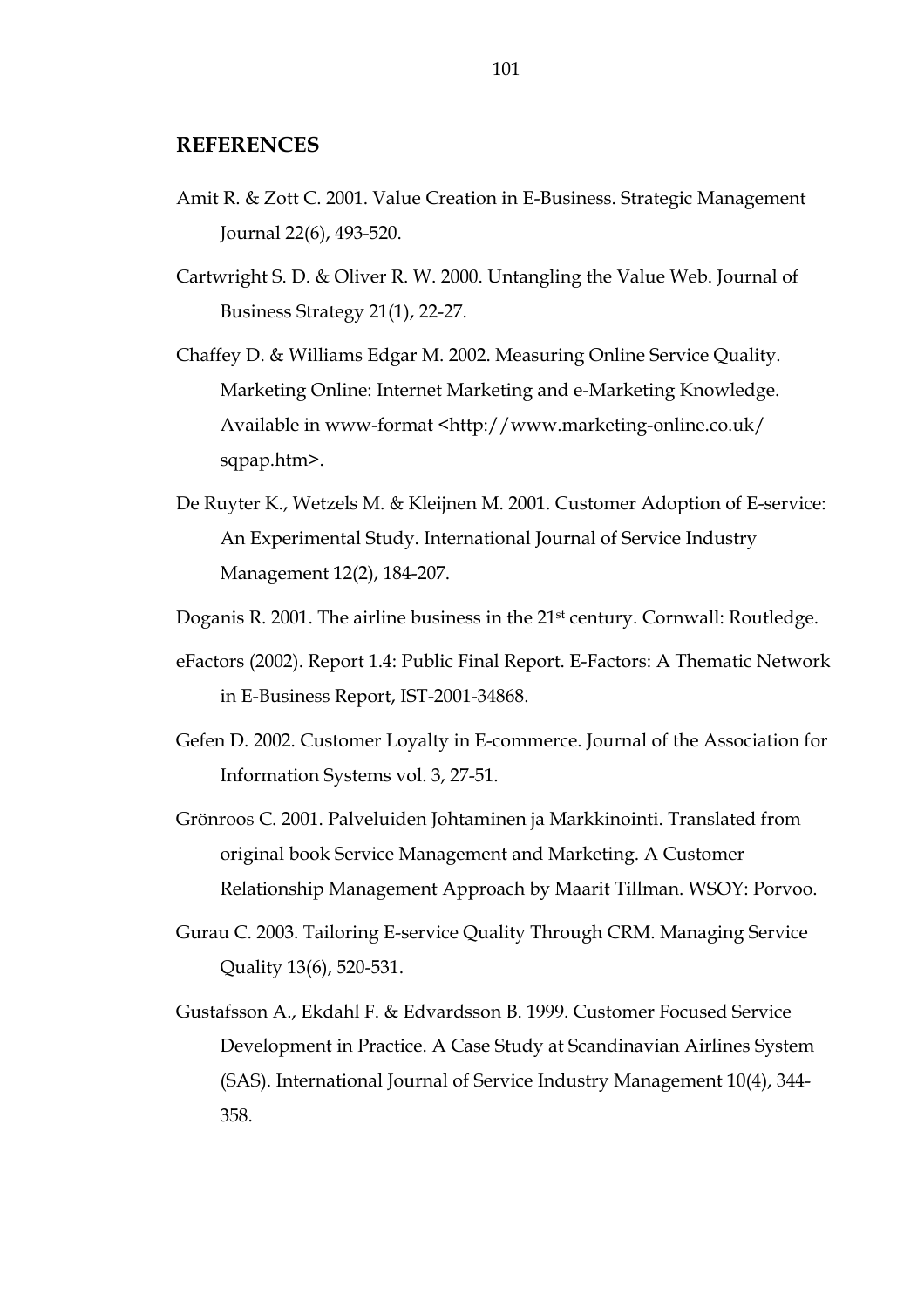- Heikkilä J., Heikkilä M. & Lehmonen J. 2004. Joint Development of Novel Business Models, in Lamersdorf W., Tschammer V. & Amarger S. (eds.) 'Building the E-service Society: E-Commerce, E-Business, and E-Government', Proceedings of IFIP 18th World Computer Congress, 4th International Conference on E-Commerce, E-Business, E-Government (I3E 2004), 22–27 August 2004, Kluwer Academic Publishers, 433-454.
- Hoffman K. D. 2003. Marketing + MIS = E-Service. Communications of the ACM 46(6), 53-55.
- International Air Transport Association (IATA). 2004. International Air Transport Association Annual Report 2004. Looking at the Industry in a New Way.
- International Civil Aviation Organization (ICAO) 2004. Annual Review of Civil Aviation 2003. ICAO Journal 59(6).
- International Civil Aviation Organization (ICAO) 2005. Annual Review of Civil Aviation 2004. ICAO Journal 60(5).
- Javalgi G., Martin C. L. & Todd P. R. 2004. The Export of E-services in the Age of Technology Transformation: Challenges and Implications for International Service Providers. Journal of Services Marketing 18(7), 560- 573.
- Jiang H. 2003. Can Customer-Centric E-business System Achieve Competitive Advantage for Airline Industry? [online] [refered 5.12.2004]. Available in www-format <http://www.ausweb.scu.edu.au/aw03/papers/jiang\_\_\_\_\_\_\_/paper.ht ml>.
- Kaasinen E. 2005. User Acceptance of Mobile Services Value, Ease of Use, Trust and Ease of Adoption. Espoo: Technical Research Centre of Finland.
- Kasanen E., Lukka K. & Siitonen A. 1991. Konstruktiivinen tutkimusote liiketaloustieteessä. In Liiketaloudellinen Aikakauskirja 40(3), 301-329.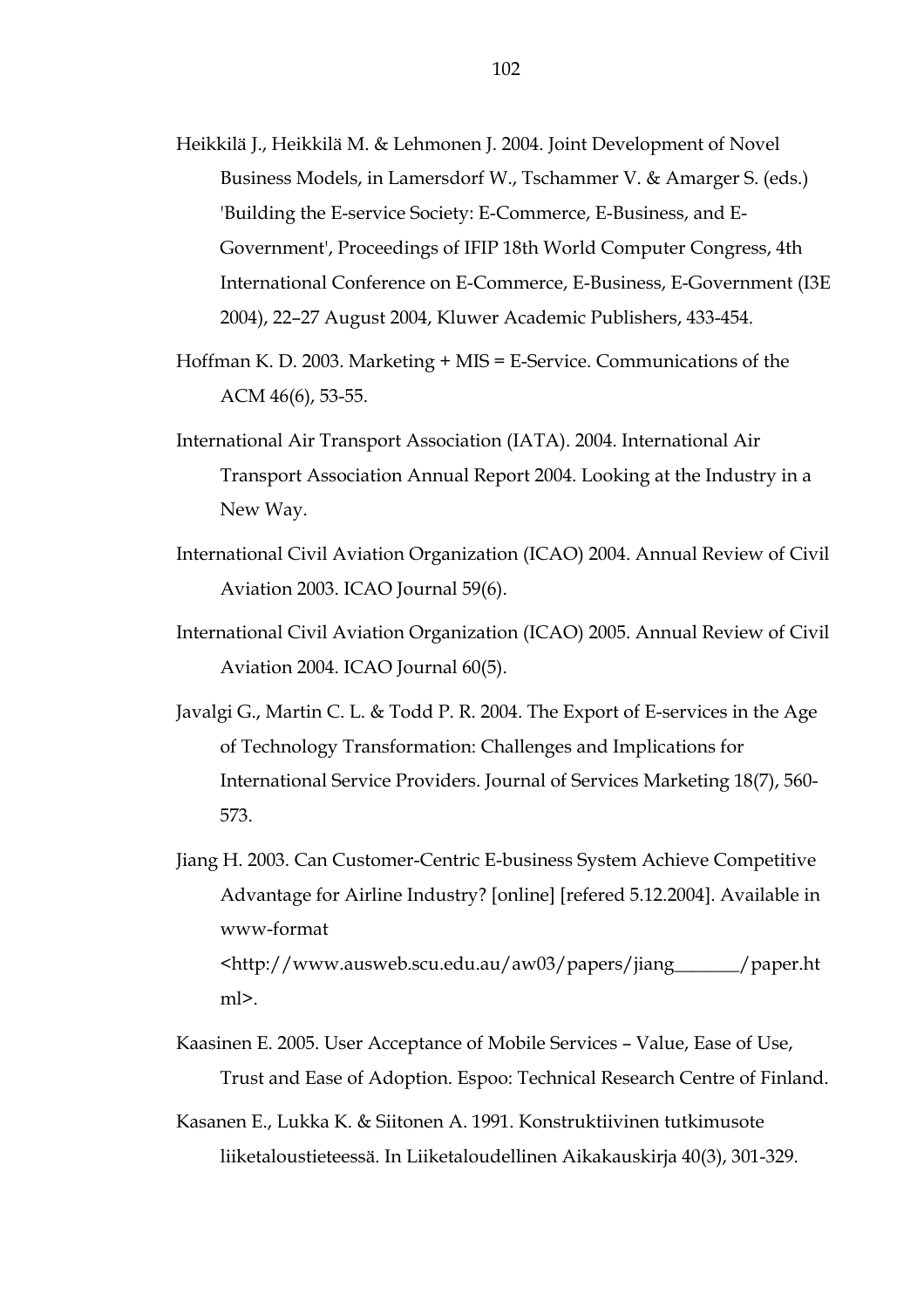- Möller K., Rajala A. & Svahn S. 2004. Tulevaisuutena Liiketoimintaverkot: Johtaminen ja Arvonluonti. Helsinki: Teknologiainfo Teknova Oy.
- Parasuraman A. 2002. Technology Readiness and E-service Quality: Insights for Effective E-commerce. E-commerce Seminar Series North Carolina State University, Raleigh, NC, 17 April.
- Porter M. E. 1985. Competitive Advantage. Creating and Sustaining Superior Performance. New York: The Free Press.
- Porter M. E. 2001. Strategy and the Internet. Harward Business Review, March, 63-78.
- Rust R. T. & Kannan P. K. 2003. E-Service: A New Paradigm for Business in the Electronic Environment. Communications of the ACM 46(6), 36-42.
- Santos J. 2003. E-Service Quality: A Model of Virtual Service Quality Dimensions. Managing Service Quality 13(3), 233-246.
- Smith B. C., Günther D. P., Rao B. V. & Ratliff R. M. 2001. E-commerce and Operations Research in Airline Planning, Marketing and Distribution. Interfaces 31(2), 37-55.
- Stabell C. B. & Fjeldstad O. D. 1998. Configuring Value for Competitive Advantage: on Chains, Shops and Networks. Strategic Management Journal, volume 19, 413-437.
- Sultan F. & Simpson M. C. Jr. 2000. International Service Variants: Airline Passenger Expectations and Perceptions of Service Quality. Journal of Services Marketing 14(3), 188-216.
- Surjadjaja H., Ghosh S. & Antony J. 2003. Determining and Assessing the Determinants of E-service Operations. Managing Service Quality 13(1), 39- 53.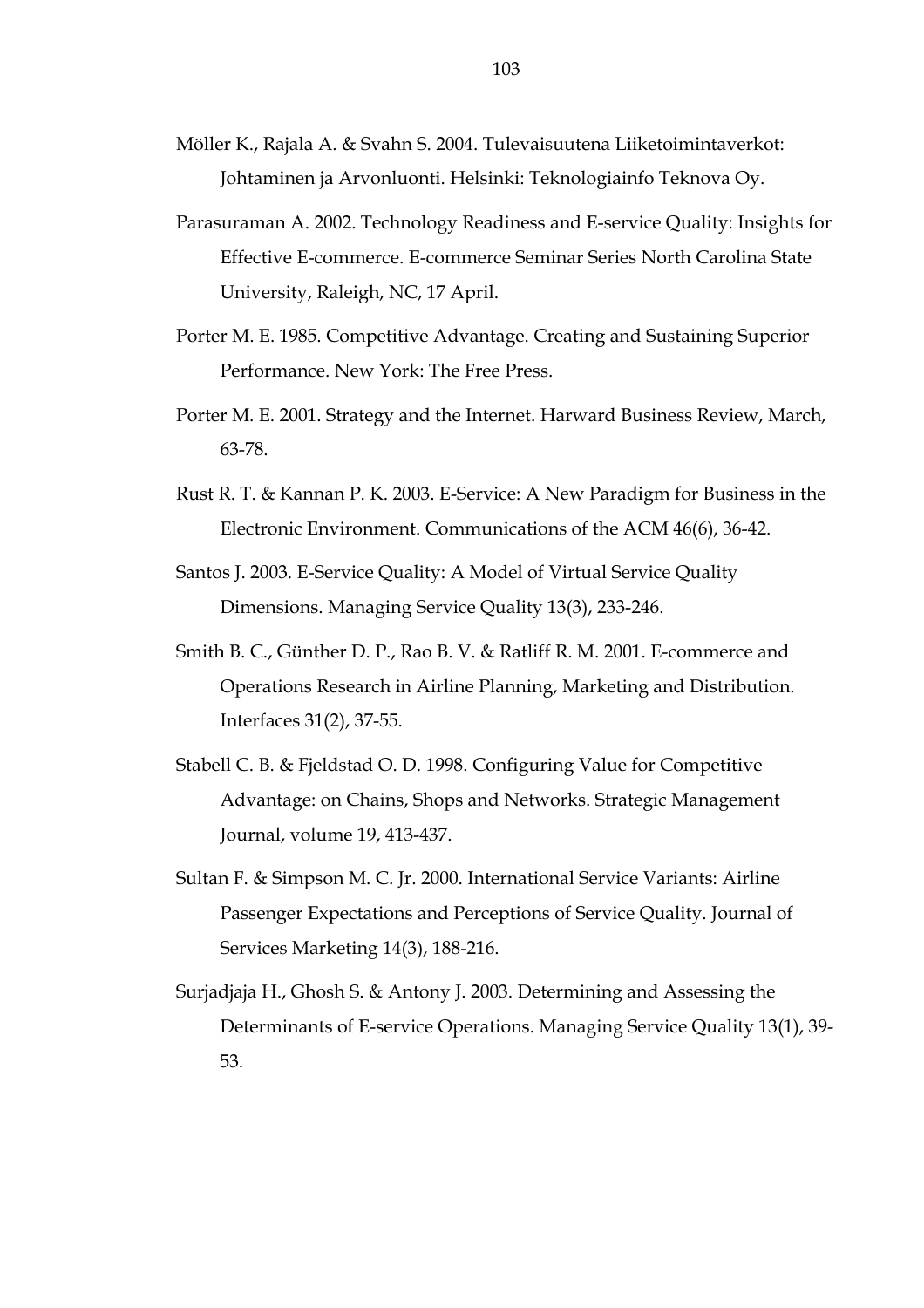- Voss C. A. 2003. Rethinking Paradigms of Service Service in a Virtual Environment. International Journal of Operations & Production Management 23(1), 88-104.
- Walters D. & Lancaster G. 1999. Value and Information Concepts and Issues for Management. Management Decision 37(8), 643-656.
- Zeithaml V. A. & Bitner M. J. 2003. Services Marketing. Integrating Customer Focus Across the Firm. 3rd edition. McGraw-Hill: Westford.

## **Airline references used in the analysis of existing electronic services:**

| <b>American Airlines</b>  | http://www.aa.com                |
|---------------------------|----------------------------------|
| <b>British Airways</b>    | http://www.britishairways.com    |
| China Airlines            | http://www.china-airlines.com    |
| Emirates                  | http://www.emirates.com          |
| Finnair                   | http://www.finnair.com           |
| Japan Airlines            | http://www.jal.com               |
| <b>KLM</b>                | http://www.klm.com               |
| Lufthansa                 | http://www.lufthansa.com         |
| <b>Northwest Airlines</b> | http://www.nwa.com               |
| Quantas                   | http://www.quantas.com           |
| Scandinavian Airlines     | http://www.scandinavian.net      |
| <b>Singapore Airlines</b> | http://www.singaporeairlines.com |
| Varig                     | http://www.varig.com             |